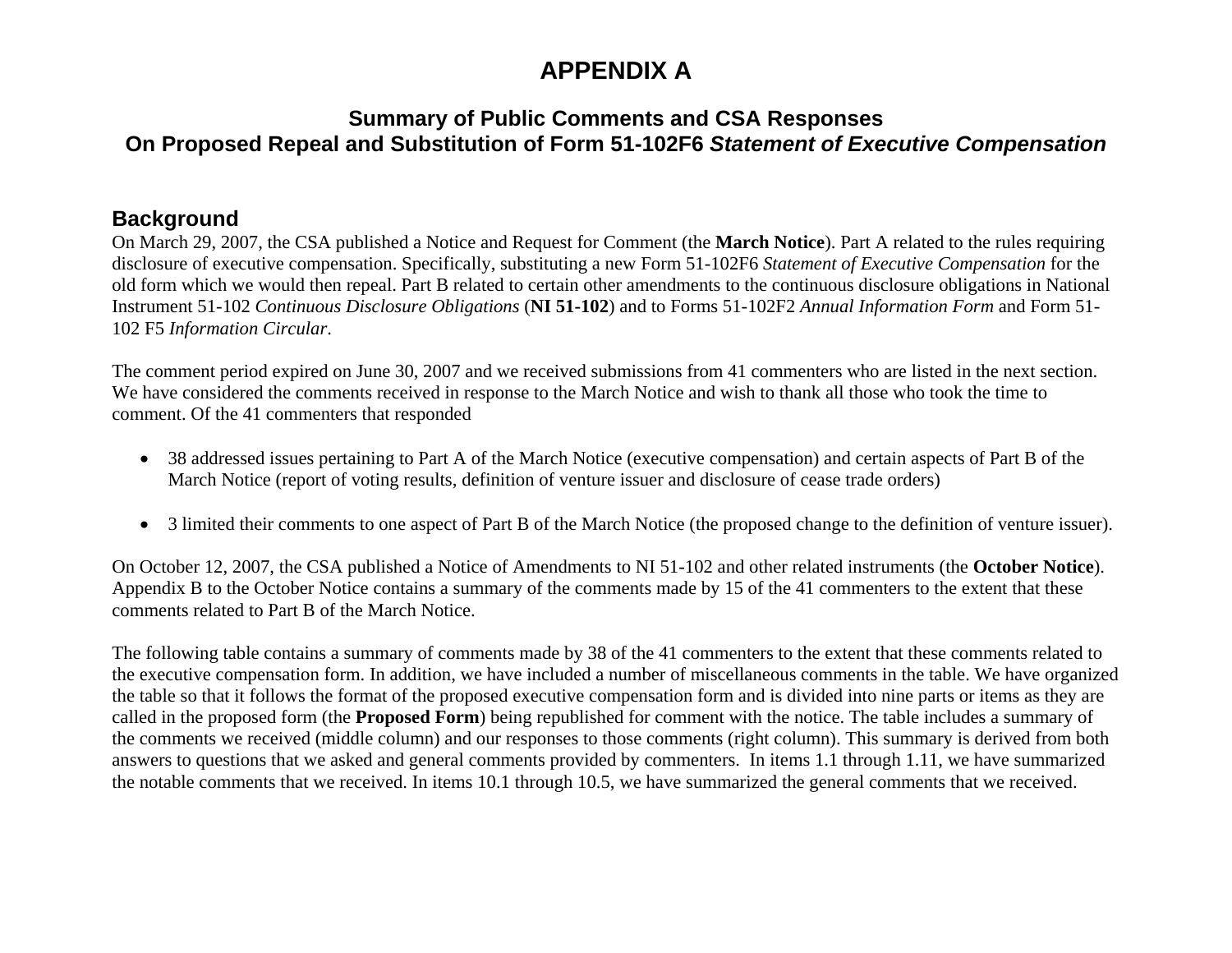#### **List of Commenters**

407 International Inc\* Astral Media Inc. Blake, Cassels & Graydon LLP Bombardier British Columbia Investment Management Canada Pension Plan Investment Canadian Bankers Association Canadian Coalition for Good Governance Canadian National Railroad Company Canadian Oil Sands Credit Union Central of British Columbia\* Deloitte & Touche LLP Enbridge Inc. Enersource Corporation\* The Ethical Funds Don Hathaway Hermes Equity Ownership Services Limited Hugessen Consulting Inc. Imperial Oil Limited Institutional Shareholders Services Canada Corp. Manulife Financial Mercer Human Resource Metro Inc. Nexen Ogilvy Renault Ontario Bar Association Ontario Teachers Pension Plan Osler Hoskin & Harcourt LLP Pension Investment Association of Canada Joan Reekie Shareholders Association for Research and Education Fred W.T. Somerville Stikeman Elliott LLP Sun Life Financial Talisman Energy Inc. Torstar Corporation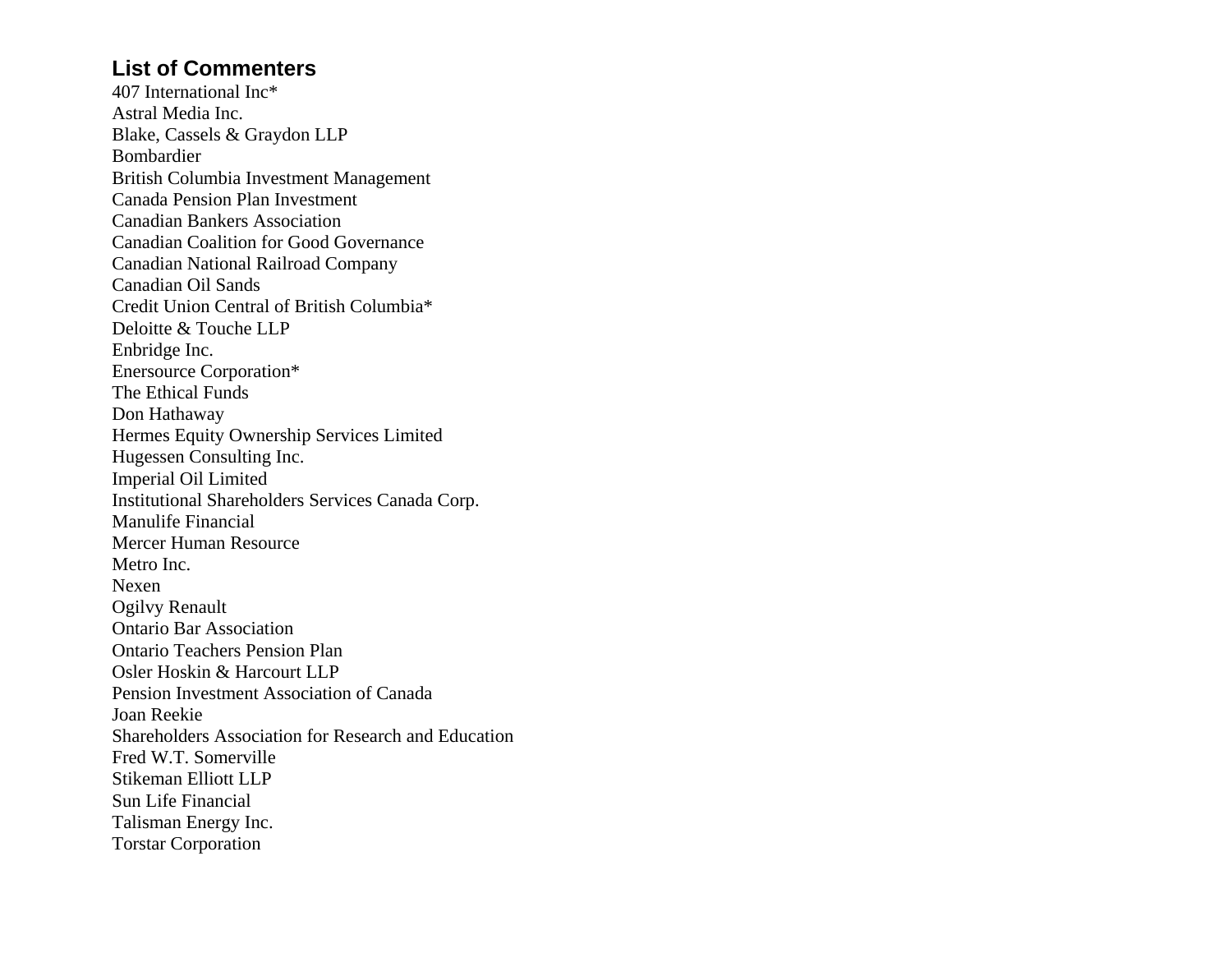Towers Perrin TransCanada PipeLines Ltd. Watson Wyatt Worldwide Winpak WorldatWork

\* These comments relate only to the definition of venture issuer.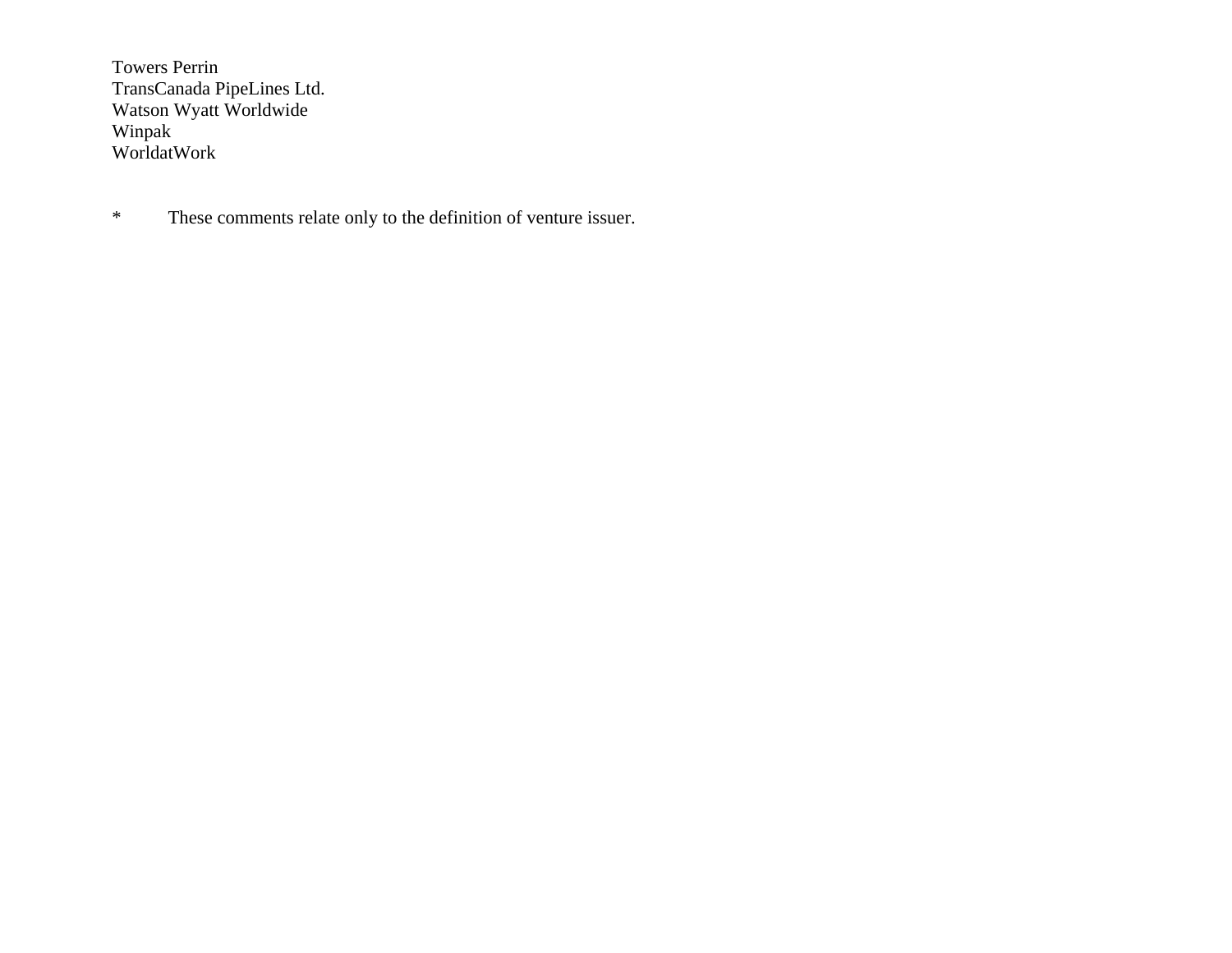# **Summary of Comments Table**

| <b>Item</b> | <b>Summary of comments</b>                                                                                                                                                                                                                                                                                                                                                                                                                                                                                     | <b>CSA response</b>                                                                                                                                                                                                                                                                                                                                                                                                           |
|-------------|----------------------------------------------------------------------------------------------------------------------------------------------------------------------------------------------------------------------------------------------------------------------------------------------------------------------------------------------------------------------------------------------------------------------------------------------------------------------------------------------------------------|-------------------------------------------------------------------------------------------------------------------------------------------------------------------------------------------------------------------------------------------------------------------------------------------------------------------------------------------------------------------------------------------------------------------------------|
|             | <b>NOTABLE COMMENTS</b>                                                                                                                                                                                                                                                                                                                                                                                                                                                                                        |                                                                                                                                                                                                                                                                                                                                                                                                                               |
| 1.1         | Improving quality and transparency of disclosure<br>Twenty-five commenters support the general purpose of improving the<br>quality and transparency of executive compensation disclosure and<br>believe that the proposed form contributes to realizing these purposes.<br>However, two commenters noted that additional transparency of executive<br>compensation could create an unintended "ratcheting-up" of<br>compensation levels.                                                                       | We acknowledge these comments. We believe that any potential<br>adverse effects that may arise from the requirement to disclose additional<br>information about executive compensation are outweighed by the benefit<br>of having this important information available to investors.                                                                                                                                          |
| 1.2         | Harmonizing with SEC rules<br>One commenter supports harmonizing with the SEC rules. Ten<br>commenters recognize the merits of harmonization but support deviations<br>where appropriate. Five commenters do not support harmonizing because<br>it will reduce the likelihood of developing effective disclosure in Canada.                                                                                                                                                                                    | Our goal is to develop effective disclosure rules in Canada. Though we<br>have generally harmonized with the SEC requirements, we have departed<br>from them where appropriate. For example, the Proposed Form requires<br>a company to:<br>disclose share awards and option awards using grant date fair value<br>rather than the accounting method; and<br>only include compensatory amounts in calculating pension values. |
| 1.3         | Equity valuation methodology: concerns<br>Six commenters express general support for the changes to the proposed<br>form but are concerned with the requirement in the proposed form that<br>issuers disclose the accounting value of equity awards granted to NEOs.<br>They recommend that we require issuers to disclose the fair value at the<br>date of grant of any equity awards.<br>In response to question 10, twenty-four commenters support disclosing<br>fair value at grant date of equity awards. | We agree with these comments and have revised the Proposed Form to<br>require companies to disclose the grant date compensation fair value of<br>share awards and option awards given to NEOs. For a more detailed<br>discussion see our responses in items 2.1, 3.1 and 4.23, below.                                                                                                                                         |
| 1.4         | Principle-based regulation                                                                                                                                                                                                                                                                                                                                                                                                                                                                                     |                                                                                                                                                                                                                                                                                                                                                                                                                               |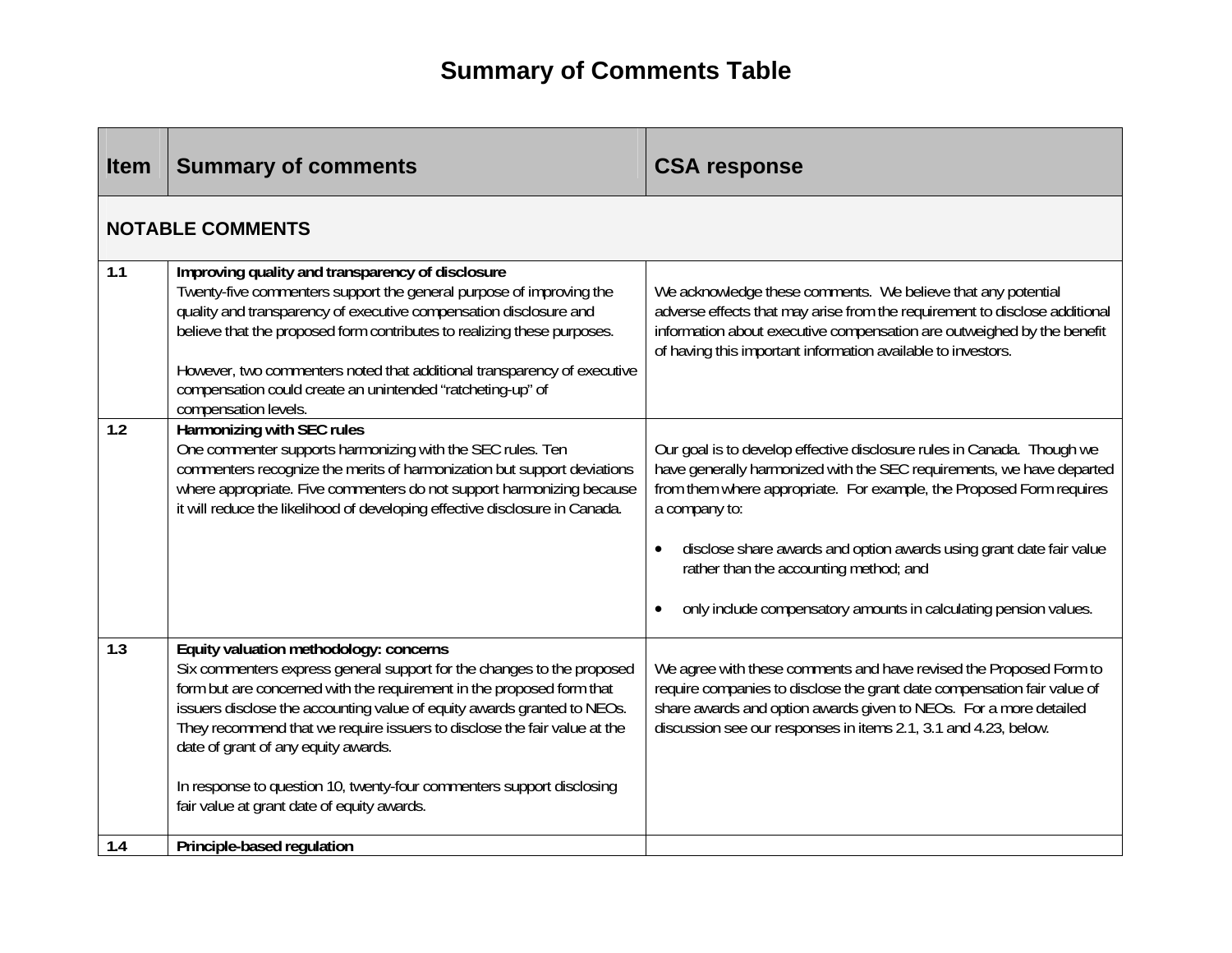| <b>Item</b> | <b>Summary of comments</b>                                                                                                                                                                                                                                                                                                                                                                                                                                                                                                                                                                                                                                                        | <b>CSA response</b>                                                                                                                                                                                                                                                                                                                                                                                                                                                                                                                                                                                                                                                                                                                                                                                                                                                                                                                                               |
|-------------|-----------------------------------------------------------------------------------------------------------------------------------------------------------------------------------------------------------------------------------------------------------------------------------------------------------------------------------------------------------------------------------------------------------------------------------------------------------------------------------------------------------------------------------------------------------------------------------------------------------------------------------------------------------------------------------|-------------------------------------------------------------------------------------------------------------------------------------------------------------------------------------------------------------------------------------------------------------------------------------------------------------------------------------------------------------------------------------------------------------------------------------------------------------------------------------------------------------------------------------------------------------------------------------------------------------------------------------------------------------------------------------------------------------------------------------------------------------------------------------------------------------------------------------------------------------------------------------------------------------------------------------------------------------------|
|             | Four commenters support the use of principles-based regulation rather<br>than rule based regulation.<br>One commenter recommends that we replace the phrase "typically would<br>include" to "depending on the circumstances, may include." The<br>commenter feels that this would make the proposed form less prescriptive<br>in nature and more in keeping with principles-based regulation.                                                                                                                                                                                                                                                                                     | We acknowledge these comments. We believe that the Proposed Form<br>does not require companies to disclose information relating to<br>compensation structures and other matters that do not apply to them. We<br>believe that the Proposed Form achieves our goal of developing a<br>principles-based approach.                                                                                                                                                                                                                                                                                                                                                                                                                                                                                                                                                                                                                                                   |
| 1.5         | Capture emerging best practices<br>One commenter is encouraged that many large issuers have improved<br>their disclosure beyond what is required by the current form and, in some<br>cases, beyond what is required by the proposed form. Four commenters<br>believe that some of the proposed changes fall short of emerging best<br>practices voluntarily assumed by large issuers or the Canadian<br>environment.<br>One commenter fears that the proposed form does not provide investors<br>with the most meaningful and easily understandable information or<br>balance the value of the information to the time required to consolidate<br>and disclose it.                | In drafting the Proposed Form we tried to strike an appropriate balance<br>between full disclosure of compensation information and our desire not to<br>burden companies with unduly onerous disclosure obligations. As a<br>result of comments that we received, we have, in certain areas, enhanced<br>our requirements to reflect practices that have developed in Canada.<br>Note that companies must comply with the requirements of the Proposed<br>Form subject to the objective set out in section 1.1 of the Proposed Form.<br>Disclosure not specifically required by an Item in the Proposed Form may,<br>nevertheless, be required to be disclosed if such disclosure is necessary<br>to satisfy this objective. In addition, even if disclosure is not necessary to<br>satisfy this objective, we encourage companies to voluntarily disclose any<br>additional information that will help readers better understand their<br>compensation policies. |
| 1.6         | Fragmented disclosure<br>One commenter notes that recent CSA initiatives have resulted in a<br>hodgepodge of disclosure in various documents with no apparent link<br>between the various initiatives or between the resulting disclosures. The<br>commenter believes that the CSA should rationalize its continuous<br>disclosure requirements and articulate a strategy that results in<br>appropriately linked disclosure being presented in appropriate documents.<br>As such, the commenter believes it may be time for the CSA to consider<br>requiring all issuers to file an annual information form or adopt a filing<br>structure similar to that in the United States. | Rationalizing all of the continuous disclosure requirements is beyond the<br>scope of our proposal to repeal and substitute Form 51-102F6 Statement<br>of Executive Compensation.                                                                                                                                                                                                                                                                                                                                                                                                                                                                                                                                                                                                                                                                                                                                                                                 |
| 1.7         | Reopening of proposed form for comment<br>Three commenters suggest after two years of disclosure under the new<br>rules for the disclosure of performance targets, the issue should be                                                                                                                                                                                                                                                                                                                                                                                                                                                                                            | As part of the rulemaking process, we closely monitor new rules in the<br>first year after implementation to ensure that they are working as                                                                                                                                                                                                                                                                                                                                                                                                                                                                                                                                                                                                                                                                                                                                                                                                                      |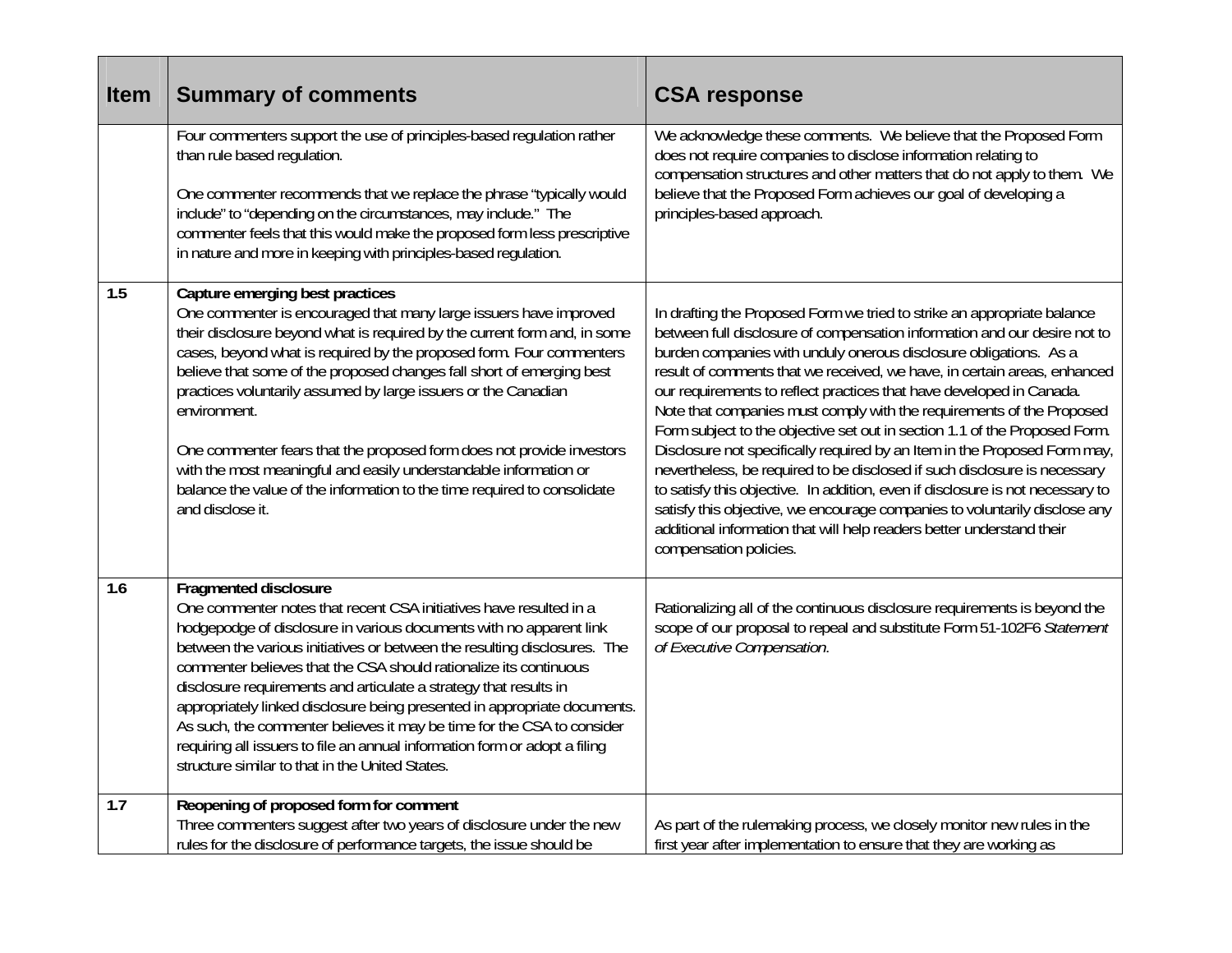| <b>Item</b> | <b>Summary of comments</b>                                                                                                                                                                                                                                                                                                                                                                                                                                                                                                                                                                                    | <b>CSA response</b>                                                                                                                                                                                                                                                                                                                                                                                                                                                                                                                                                                                                                                                                                                                                                                                             |
|-------------|---------------------------------------------------------------------------------------------------------------------------------------------------------------------------------------------------------------------------------------------------------------------------------------------------------------------------------------------------------------------------------------------------------------------------------------------------------------------------------------------------------------------------------------------------------------------------------------------------------------|-----------------------------------------------------------------------------------------------------------------------------------------------------------------------------------------------------------------------------------------------------------------------------------------------------------------------------------------------------------------------------------------------------------------------------------------------------------------------------------------------------------------------------------------------------------------------------------------------------------------------------------------------------------------------------------------------------------------------------------------------------------------------------------------------------------------|
|             | reopened for comment with a view to narrow the competitive harm<br>exemption and one commenter suggests this issue along with results from<br>CD reviews should be reopened for comment. One commenter suggest<br>that five years is a reasonable time frame to review disclosure<br>requirements.                                                                                                                                                                                                                                                                                                            | intended. We consider proposing amendments to address any<br>substantive issues that arise as a result of this monitoring process.                                                                                                                                                                                                                                                                                                                                                                                                                                                                                                                                                                                                                                                                              |
|             | Two commenters suggest the disclosure required by the proposed<br>form, if adopted, should be subject to targeted continuous disclosure<br>reviews. One commenter suggests recommendations made by<br>regulators to issuers as part of the ongoing CD review process could<br>be made available to other issuers for quidance. The CSA should<br>conduct CD reviews in the first year and the priority should be the<br>sector of the market where the enhanced executive disclosure has the<br>potential to truly make a difference.                                                                         | In considering when to conduct targeted continuous disclosure review of<br>requirements established through rules we need to assess the other<br>initiatives that we have undertaken and assess which initiative should be<br>given priority. Consequently, we do not review disclosure requirements<br>on a pre-determined schedule. Note, however, that we have an ongoing<br>commitment to conduct general continuous disclosure reviews. These<br>reviews typically include consideration of a company's executive<br>compensation disclosure. Though we do not disclose the results of<br>individual reviews, we may publish additional guidance in the form of a<br>staff notice if we find recurring deficiencies or themes in the disclosure<br>that we believe will be of interest to other companies. |
| 1.8         | Actuarial changes to pension plan values in the Summary<br><b>Compensation Table (SCT)</b><br>One commenter believes the inclusion of service cost (rather than<br>actuarial value) of an NEO's pension plan in the SCT would provide more<br>useful disclosure on compensation awards and allow for more meaningful<br>comparisons between compensation disclosures provided by different<br>issuers.<br>One commenter recommends that disclosure should include the<br>aggregate annual service cost and aggregate actuarial value of all<br>Supplemental Executive Retirement Pension (SERP) arrangements. | See our response in item 4.24, below.                                                                                                                                                                                                                                                                                                                                                                                                                                                                                                                                                                                                                                                                                                                                                                           |
| 1.9         | Complexity of proposed form<br>Six commenters are concerned that certain sections of the proposed form<br>are too complex for shareholders to understand.                                                                                                                                                                                                                                                                                                                                                                                                                                                     | We acknowledge that some aspects of executive compensation<br>disclosure as required by the Proposed Form involve complex concepts<br>that may be difficult for some shareholders to understand. However, their<br>mere complexity does not outweigh the benefit of having this important<br>information available to investors. We note that some of the requirements<br>of the Proposed Form attempt to address these concerns. For example,                                                                                                                                                                                                                                                                                                                                                                  |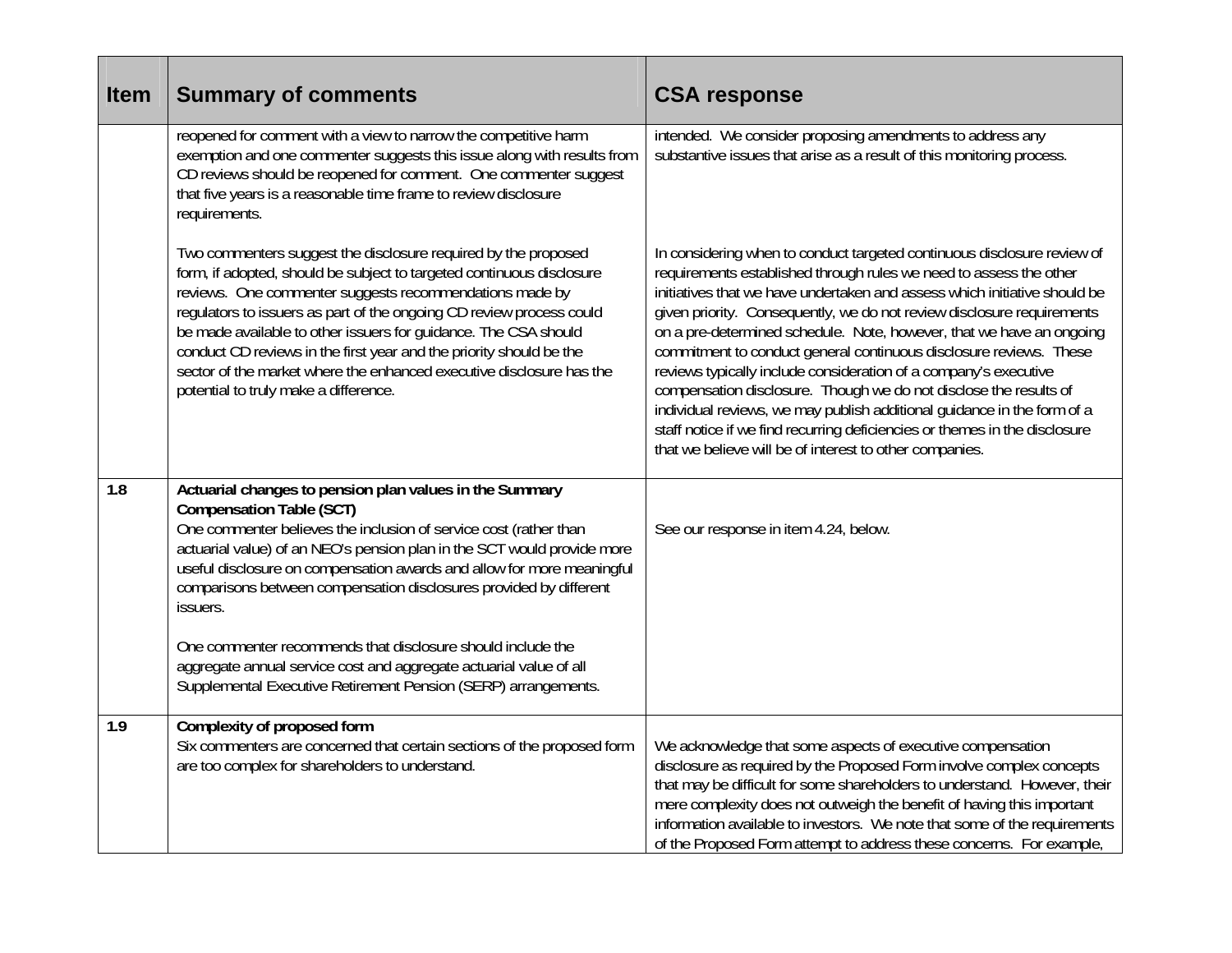| <b>Item</b> | <b>Summary of comments</b>                                                                                                                                                                                                                             | <b>CSA response</b>                                                                                                                                                                                                                                                                                                                                       |
|-------------|--------------------------------------------------------------------------------------------------------------------------------------------------------------------------------------------------------------------------------------------------------|-----------------------------------------------------------------------------------------------------------------------------------------------------------------------------------------------------------------------------------------------------------------------------------------------------------------------------------------------------------|
|             |                                                                                                                                                                                                                                                        | the disclosure of a total compensation number in the summary<br>compensation table (SCT) and the requirement to prepare compensation<br>discussion and analysis (CD&A) are meant to facilitate the objective of<br>communicating what the board of directors intended to pay or award<br>certain executive officers and directors for the financial year. |
| 1.10        | Timing<br>Five commenters commented on the proposed timeline for<br>implementation. The details are captured in question 26.                                                                                                                           | See our response in item 10.5, below.                                                                                                                                                                                                                                                                                                                     |
| 1.11        | Other comments<br>One commenter is concerned that moving the share performance graph to<br>the Compensation disclosure and analysis and requiring comparison to<br>executive compensation gives too much prominence to only one measure<br>of success. | See our response in item 3.15, below.                                                                                                                                                                                                                                                                                                                     |
|             | One commenter recommends that discussion of performance targets in<br>the CD&A should include disclosure of the use of comparator companies<br>in benchmarks and include the name of those companies.                                                  | See our response in item 3.2, below.                                                                                                                                                                                                                                                                                                                      |
|             | One commenter recommends that executive compensation disclosure be<br>in plain English in order to be as clear as possible to shareholders.                                                                                                            | Section 5.1 of the Companion Policy to NI 51-102 recommends that plain<br>language principles be used when preparing disclosure. This<br>recommendation applies to the preparation of the Proposed Form.                                                                                                                                                  |
|             | One commenter believes companies should be encouraged to disclose<br>their equity ownership guidelines for executives and directors.                                                                                                                   | See our response in item 3.6, below.                                                                                                                                                                                                                                                                                                                      |
|             |                                                                                                                                                                                                                                                        |                                                                                                                                                                                                                                                                                                                                                           |

### **ITEM 1 – GENERAL PROVISIONS (March Notice version of Proposed Form)**

#### **Section 1.1 Purpose (March Notice version of Proposed Form)**

**Question 1: Will the proposed executive compensation form clearly capture all forms of compensation? Have we achieved our objective in drafting a document that will capture disclosure of compensation practices as they change over time?**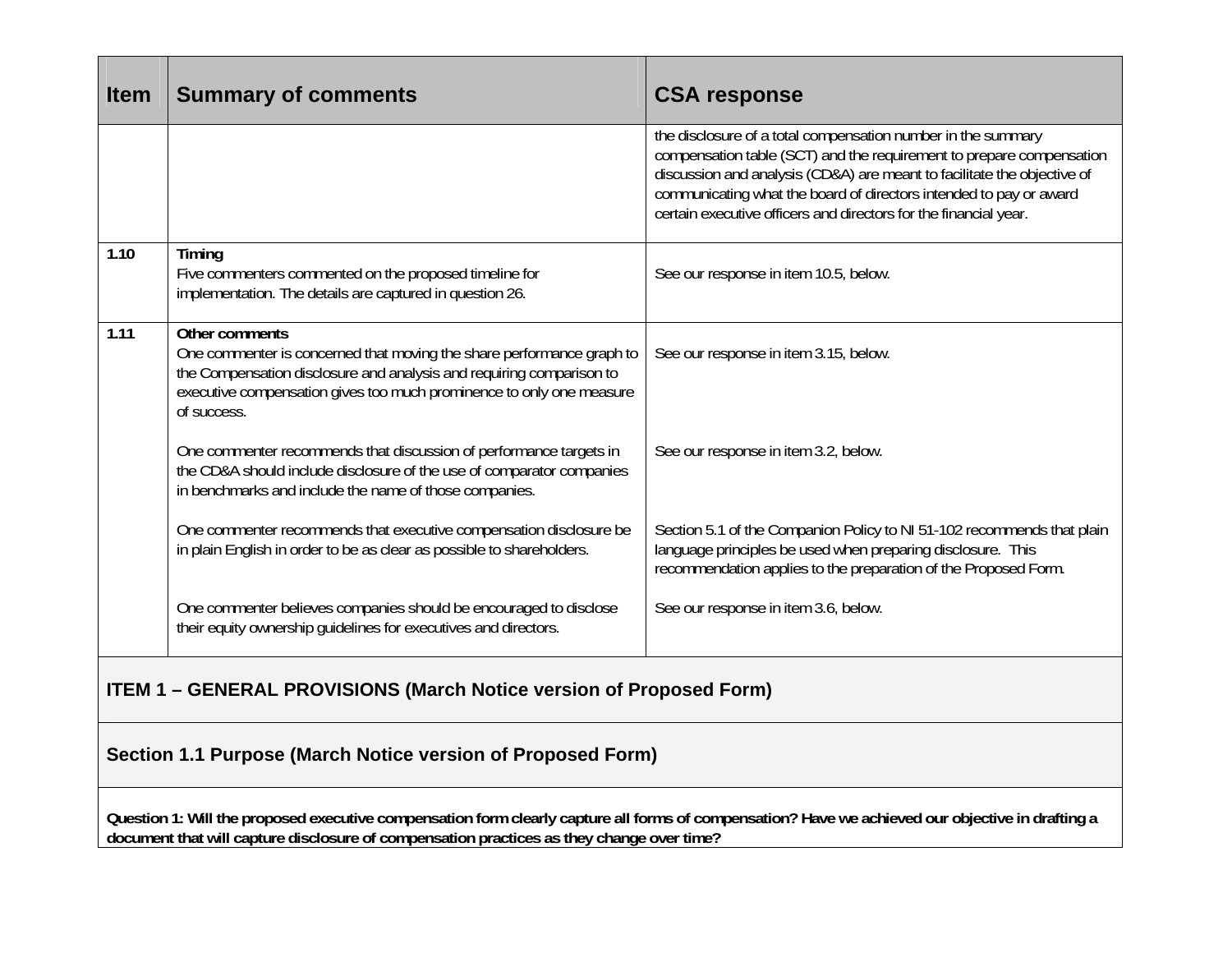| <b>Item</b> | <b>Summary of comments</b>                                                                                                                                                                                                                                                                                            | <b>CSA response</b>                                                                                                                                                                                                                                                                                                                                                                  |
|-------------|-----------------------------------------------------------------------------------------------------------------------------------------------------------------------------------------------------------------------------------------------------------------------------------------------------------------------|--------------------------------------------------------------------------------------------------------------------------------------------------------------------------------------------------------------------------------------------------------------------------------------------------------------------------------------------------------------------------------------|
|             |                                                                                                                                                                                                                                                                                                                       |                                                                                                                                                                                                                                                                                                                                                                                      |
| 2.1         | Capture all forms of compensation<br>Eleven commenters believe that the proposed language captures all<br>forms of compensation. Of these eleven commenters, two made the<br>following specific comments.<br>Setting out general requirements rather than specific requirements<br>$\bullet$                          | We agree that stating the objectives for executive compensation<br>disclosure enhances the utility of the form. Stating the objectives is also<br>consistent with a principles-based approach. Accordingly, we have<br>revised section 1.1 of the Proposed Form to do so.                                                                                                            |
|             | will lead to better disclosure as compensation practices change over<br>time.                                                                                                                                                                                                                                         | We have also decided to make two fundamental changes to the required<br>disclosure. We propose                                                                                                                                                                                                                                                                                       |
|             | Providing a general explanation at the beginning of the form setting<br>$\bullet$<br>out the objective of the form and how each of the sections of the form<br>provides information necessary to achieve that objective will increase<br>the useful life of the form even if compensation models change over<br>time. | departing from the March Notice of including in the SCT the value of<br>share awards and option awards derived using the accounting<br>method. Instead we propose including the grant date compensation<br>fair value in this table. See our response in item 3.1, below.                                                                                                            |
|             | Thirteen commenters do not believe that the proposed language captures<br>all forms of compensation. They noted that:<br>The proposed presentation of stock and option awards based on the<br>$\bullet$<br>accounting value is not appropriate. Valuation of stock-based pay                                          | departing from the March Notice of including in the SCT the change<br>$\bullet$<br>in the actuarial value of the pension plan as this combines<br>compensatory and non-compensatory values. Instead, we propose<br>including only compensatory values in the pension column but for<br>both defined benefit and defined contribution plans. See our<br>response in item 4.23, below. |
|             | based on accounting value may not reflect the pay as determined by<br>the compensation committee.                                                                                                                                                                                                                     | While we acknowledge the other comments that the Proposed Form does<br>not capture all forms of compensation, we generally decided against                                                                                                                                                                                                                                           |
|             | The pension value reported in the SCT will not provide meaningful<br>$\bullet$<br>information to investors as it is based on change in actuarial value<br>and inappropriately distinguishes between defined benefit and<br>defined contribution plans.                                                                | adding specific requirements to capture such other forms of<br>compensation. Consistent with our principles-based approach, we note<br>that executive compensation disclosure is the responsibility of companies<br>and that companies must make that disclosure with the objective of<br>communicating what the board of directors intended to pay or award                         |
|             | The disclosure of compensation objectives for new reporting issuers<br>$\bullet$<br>is insufficient.                                                                                                                                                                                                                  | certain executive officers and directors for the financial year. Even if a<br>form of compensation is not explicitly identified in the Proposed Form, a<br>company must consider whether disclosure is, nevertheless, required                                                                                                                                                       |
|             | Deferred compensation is not adequately captured.<br>$\bullet$                                                                                                                                                                                                                                                        | because the failure to do so would be contrary to this objective.                                                                                                                                                                                                                                                                                                                    |
|             | Some of the requirements for disclosure overlap, leaving the<br>impression that the executive is receiving more compensation than                                                                                                                                                                                     |                                                                                                                                                                                                                                                                                                                                                                                      |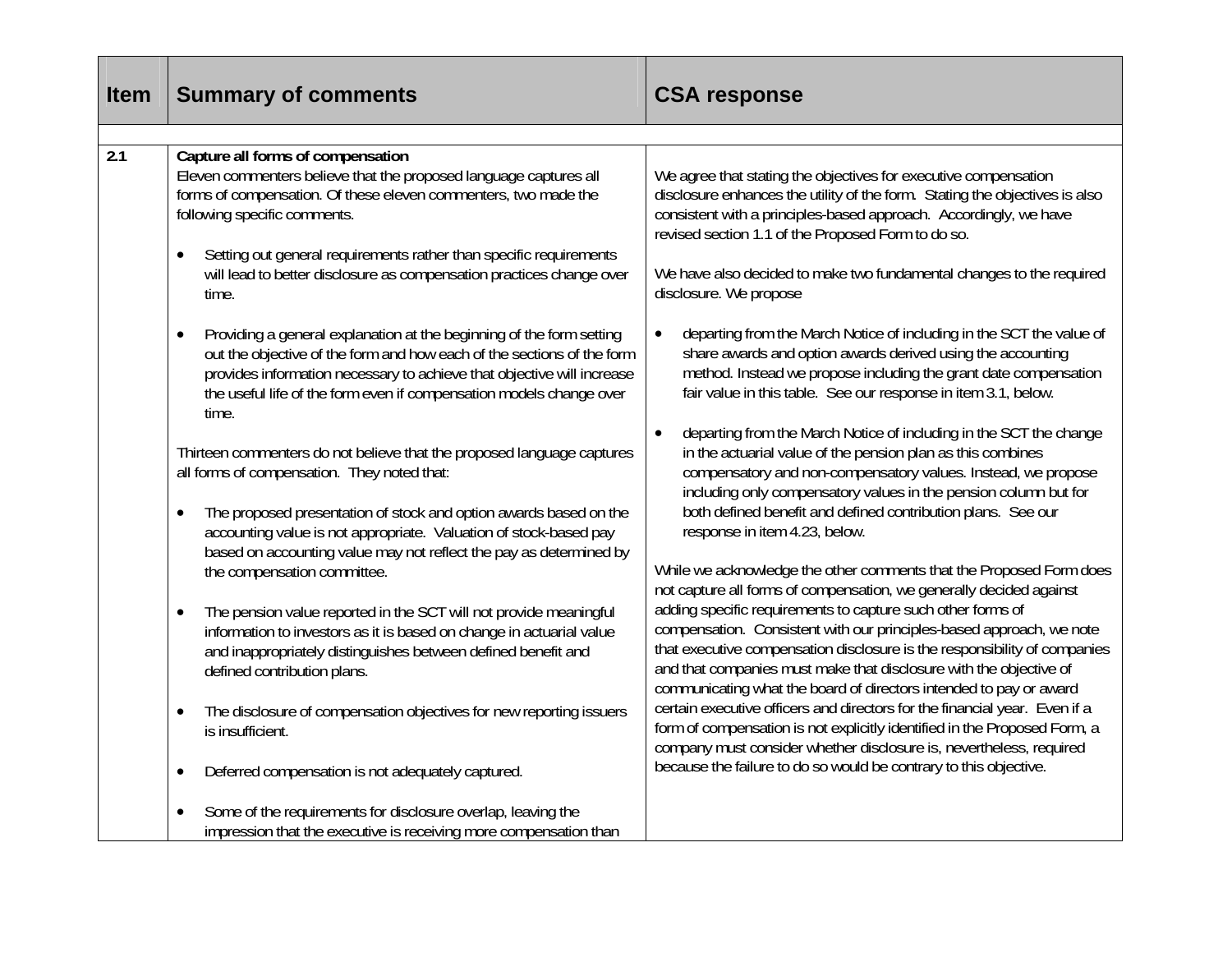| <b>Item</b>                                                     | <b>Summary of comments</b>                                                                                                                                                                                                                                                                              | <b>CSA response</b>                                                                                                                                                                                                                                     |
|-----------------------------------------------------------------|---------------------------------------------------------------------------------------------------------------------------------------------------------------------------------------------------------------------------------------------------------------------------------------------------------|---------------------------------------------------------------------------------------------------------------------------------------------------------------------------------------------------------------------------------------------------------|
|                                                                 | was actually awarded. Additionally, assigning a dollar value to all<br>forms of compensation is misleading as it may not reflect the value<br>ultimately received by the executive.                                                                                                                     |                                                                                                                                                                                                                                                         |
|                                                                 | While all forms of compensation are likely to be captured, they may<br>not be captured clearly and consistently.                                                                                                                                                                                        |                                                                                                                                                                                                                                                         |
|                                                                 | It is unclear to what extent performance metrics on which variable<br>$\bullet$<br>pay is based remain undisclosed for "competitive" reasons.                                                                                                                                                           |                                                                                                                                                                                                                                                         |
|                                                                 | There may be issues related to the determination of perquisites as it<br>$\bullet$<br>is left to management's analysis to determine if an item is a<br>perquisite.                                                                                                                                      |                                                                                                                                                                                                                                                         |
| Section 1.3 Definitions (March Notice version of Proposed Form) |                                                                                                                                                                                                                                                                                                         |                                                                                                                                                                                                                                                         |
| 2.2                                                             | Closing market price<br>One commenter asks us to consider whether "marketplace" can be<br>substituted for "market" in the definition of "closing market price." The<br>commenter notes that National Instrument 51-102 provides a definition of<br>"marketplace."                                       | We agree with the comments and have revised the definition of "closing<br>market price" in section 1.3 of the Proposed Form.                                                                                                                            |
|                                                                 | The commenter also notes that the definition of "closing market price" is<br>based on the issuer's "principal Canadian market". The commenter<br>wonders whether the definition should also contemplate situations where<br>there is no "Canadian market" for the securities of the issuer in question. |                                                                                                                                                                                                                                                         |
| 2.3                                                             | Company<br>One commenter notes that it may be preferable to use the term "issuer"<br>(which has an appropriate meaning for this purpose without the need for a<br>definition in the proposed form) as opposed to the term "company" which<br>could be misleading.                                       | While we acknowledge there are some advantages to replacing the term<br>"company" with the term "issuer", we decided not to make this change in<br>order to maintain consistency with the use of the term "company" in the<br>other forms of NI 51-102. |
| 2.4                                                             | Equity incentive plan<br>One commenter suggests that we expand the definition of "equity"                                                                                                                                                                                                               | "Equity incentive plan" generally includes an incentive plan that involves                                                                                                                                                                              |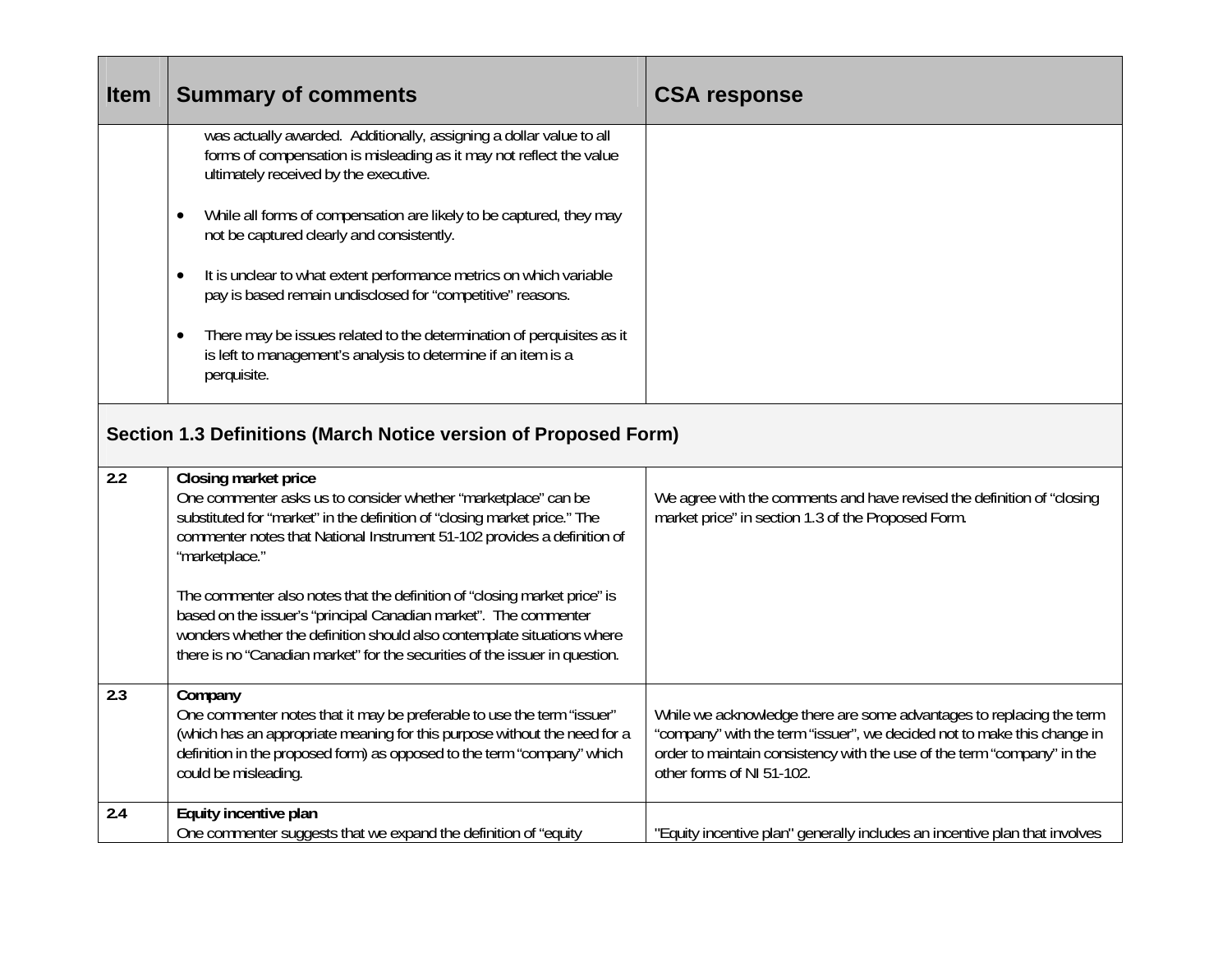| Item | <b>Summary of comments</b>                                                                                                                                                                                                                                                                                                                                                                                                                                                                                                                                                                                              | <b>CSA response</b>                                                                                                                                                                                                                                                                                                                                                                                                                                                                                                                                                                                                                                                                                                                                                                                                                |
|------|-------------------------------------------------------------------------------------------------------------------------------------------------------------------------------------------------------------------------------------------------------------------------------------------------------------------------------------------------------------------------------------------------------------------------------------------------------------------------------------------------------------------------------------------------------------------------------------------------------------------------|------------------------------------------------------------------------------------------------------------------------------------------------------------------------------------------------------------------------------------------------------------------------------------------------------------------------------------------------------------------------------------------------------------------------------------------------------------------------------------------------------------------------------------------------------------------------------------------------------------------------------------------------------------------------------------------------------------------------------------------------------------------------------------------------------------------------------------|
|      | incentive plan" to note that Section 3870 of the Handbook applies not just<br>to equity-settled awards, but also to awards that are based on the stock<br>price or unit price and which are settled in cash and/or by purchasing<br>shares or units in the open market as the awards come due. The<br>commenter expressed concern that non-accountants do not generally<br>understand that these non-equity settled (but equity-based) arrangements<br>fall within the scope of 3870.                                                                                                                                   | the award of equity-linked instruments (regardless of whether those<br>instruments are ultimately settled by issuing equity instruments or settled<br>in cash). "Equity incentive plan" generally does not include awards of<br>cash for which the performance condition is based on a threshold price of<br>the company's stock. We believe that the reference to Section 3870 of the<br>Handbook provides those companies that have cash-settled equity<br>arrangements with sufficient guidance to complete the Proposed Form<br>and provide meaningful disclosure of these items to readers. We also<br>believe that preparers generally have access to advisors who understand<br>Section 3870, and that readers don't need to understand Section 3870 to<br>fully understand the information disclosed in the Proposed Form. |
| 2.5  | <b>NEO</b><br>One commenter requests clarification of whether the \$150,000<br>threshold is calculated in Canadian funds or in the currency of the<br>financial statements of the issuer (i.e. U.S. dollars).                                                                                                                                                                                                                                                                                                                                                                                                           | References to "\$" or "dollar" in the Proposed Form are to the Canadian<br>dollar unless otherwise stated. Companies must translate payments<br>made in a currency other than the Canadian dollar, including payments in<br>the currency of the financial statements of the issuer, into Canadian<br>dollars for the purposes of the \$150,000 threshold in the definition of<br>"NEO".                                                                                                                                                                                                                                                                                                                                                                                                                                            |
|      | Two commenters believe that we should clarify how to determine who<br>should be disclosed as NEO. Both commenters believe that the relevant<br>amount of compensation is the compensation actually paid or awarded<br>during the financial year.                                                                                                                                                                                                                                                                                                                                                                        | We have added subparagraph 1.4(5)(a)(i) of the Proposed Form to clarify<br>that, when calculating the total compensation to determine who is an<br>NEO for a company's most recently completed financial year, the<br>company should use the total compensation that would be reported under<br>column (i) of the summary compensation table required by section 3.1 for<br>each executive officer, as if that executive officer were an NEO for the<br>company's most recently completed financial year                                                                                                                                                                                                                                                                                                                           |
|      | The definition of "executive officer" relates to a vice-president in charge of<br>a principal business unit, division or function. Confusion may result<br>regarding how this definition is to be applied to individuals (at both the top<br>management and vice-president level) at subsidiaries which may be<br>significant subsidiaries, but may not technically be caught by the definition<br>of executive officer. The definition of executive officer should be amended<br>to include a president, a vice-president in charge of a principal business<br>unit, division or function of a significant subsidiary. | We have not made the suggested change. Under paragraph (c) of the<br>definition of "executive officer" in NI 51-102, a director, an officer, or<br>another employee of a subsidiary of a company is an executive officer of<br>the company if that individual performs a policy-making function in<br>respect of the company. Such an individual would also be an NEO for the<br>purposes of the Proposed Form if the individual otherwise satisfies the<br>criteria set out in the definition of "NEO".                                                                                                                                                                                                                                                                                                                           |
|      | One commenter suggests deleting criteria (c) regarding individuals in                                                                                                                                                                                                                                                                                                                                                                                                                                                                                                                                                   |                                                                                                                                                                                                                                                                                                                                                                                                                                                                                                                                                                                                                                                                                                                                                                                                                                    |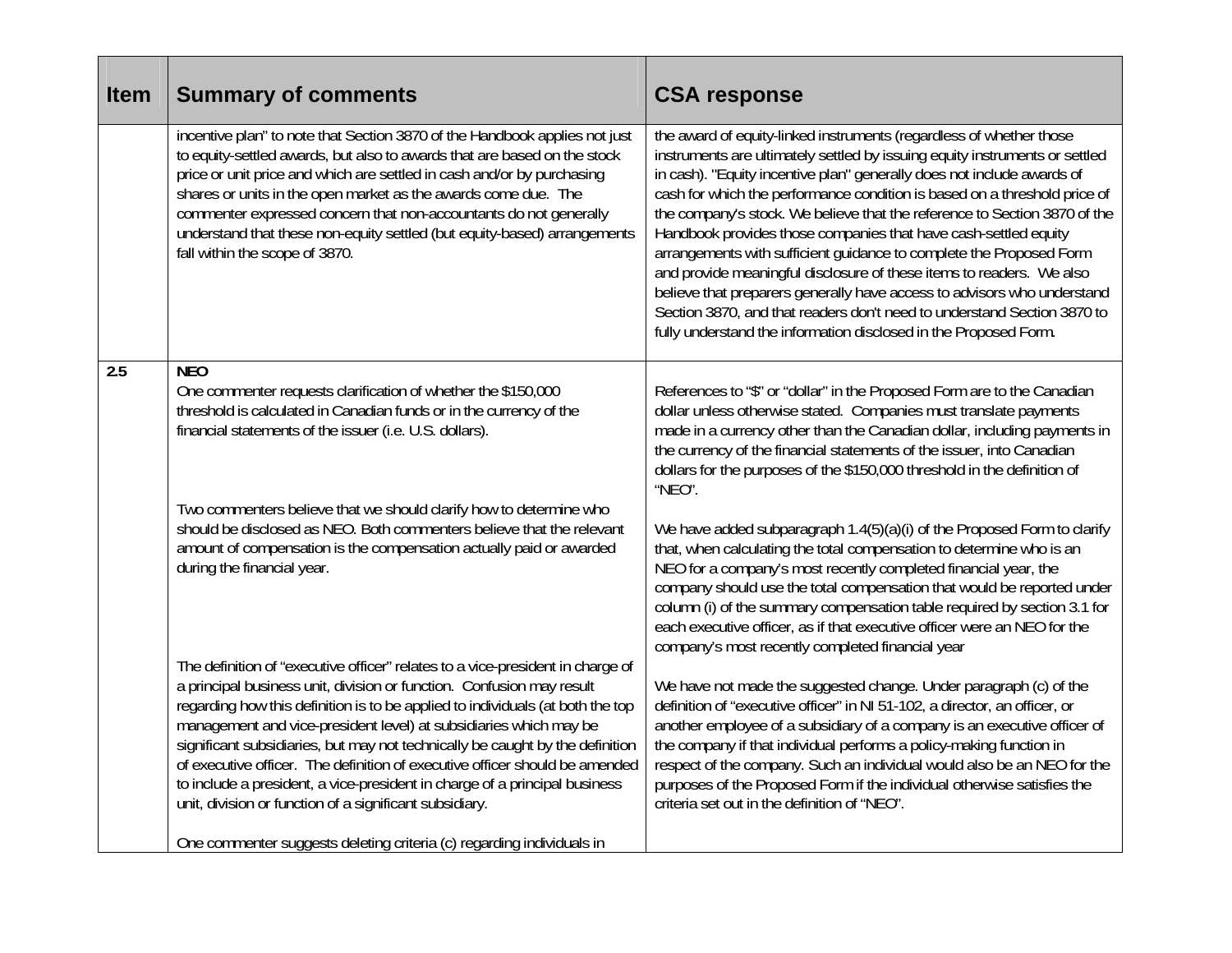| <b>Item</b> | <b>Summary of comments</b>                                                                                                                                                                                                                                                                                                                                                                                                                                                                                                                                                                                                                                                                                                                                                                                                                                                                                  | <b>CSA response</b>                                                                                                                                                                                                                                                                                                                                                                                                                                                                                                                                                                                                                                                                                                                                                                                                                                                                                                     |
|-------------|-------------------------------------------------------------------------------------------------------------------------------------------------------------------------------------------------------------------------------------------------------------------------------------------------------------------------------------------------------------------------------------------------------------------------------------------------------------------------------------------------------------------------------------------------------------------------------------------------------------------------------------------------------------------------------------------------------------------------------------------------------------------------------------------------------------------------------------------------------------------------------------------------------------|-------------------------------------------------------------------------------------------------------------------------------------------------------------------------------------------------------------------------------------------------------------------------------------------------------------------------------------------------------------------------------------------------------------------------------------------------------------------------------------------------------------------------------------------------------------------------------------------------------------------------------------------------------------------------------------------------------------------------------------------------------------------------------------------------------------------------------------------------------------------------------------------------------------------------|
|             | policy-making functions. The commenter notes that criteria (c) regarding<br>individuals in policy-making functions may to some extent duplicate (b)<br>wherein functions such as "sales" are already listed and believes that the<br>requirement in (c) could be more clearly included under (b) by including<br>specific examples (e.g. "legal, human resources, etc.") of what was<br>intended.                                                                                                                                                                                                                                                                                                                                                                                                                                                                                                           | We have not made the suggested change. Paragraph (c) of the definition<br>of "executive officer" in NI 51-102 applies to individuals who may not even<br>be a director, officer, or employee of the company itself, and so, does not<br>unnecessarily duplicate paragraph (b) of that definition.                                                                                                                                                                                                                                                                                                                                                                                                                                                                                                                                                                                                                       |
| 2.6         | Option and stock<br>Four commenters suggest defining what an option is rather than providing<br>examples of what can constitute an option and then concluding the<br>definition of using general language "similar instruments with option-like<br>features". These commenters prefer current Form 51-102F6, which refers<br>to options, share purchase warrants and rights granted by a company or<br>its subsidiary as compensation for employment service or office.<br>One commenter believes that the definitions of "option" and "stock"<br>could be more precise. This commenter suggests that the definitions of<br>"option" and "stock" should be limited to instruments that fall within the<br>scope of Section 3870 of the Handbook and some instruction should be<br>provided as to where stock and option awards should be disclosed if<br>they do not fall within the scope of Section 3870. | While we have replaced the term "stock" with the term "shares"<br>throughout the Proposed Form, we have not changed the definition. We<br>believe that the definitions of "options" and "shares" adequately define<br>these instruments. An instrument that is within the definition of "shares"<br>or the definition of "options" but that falls outside the scope of Section<br>3870 of the Handbook must, nevertheless, be treated as shares or<br>options for the purposes of the Proposed Form.                                                                                                                                                                                                                                                                                                                                                                                                                    |
| 2.7         | Salary<br>As there is no definition of "salary", one commenter suggests that we<br>clarify whether this term would include fixed regular compensation such as<br>that found in the retainers payable under some consulting agreements.                                                                                                                                                                                                                                                                                                                                                                                                                                                                                                                                                                                                                                                                      | We agree with the commenter that, in most cases, fixed regular<br>compensation such as retainers payable under consulting agreements<br>are substantially similar to salary. However, we have not specifically<br>stated so in the Proposed Form because we believe that stating so is<br>unnecessary. Under the objective in section 1.1 of the Proposed Form,<br>the disclosure required must communicate what the board of directors<br>intended to pay or award certain executive officers and directors for the<br>financial year. A form of compensation that is substantially similar to<br>salary that is not disclosed as salary under the requirements of the<br>Proposed Form would be contrary to this objective. Adding a definition<br>for "salary" and specifically including retainers payable under consulting<br>agreements in that definition would be contrary to our principles-based<br>approach. |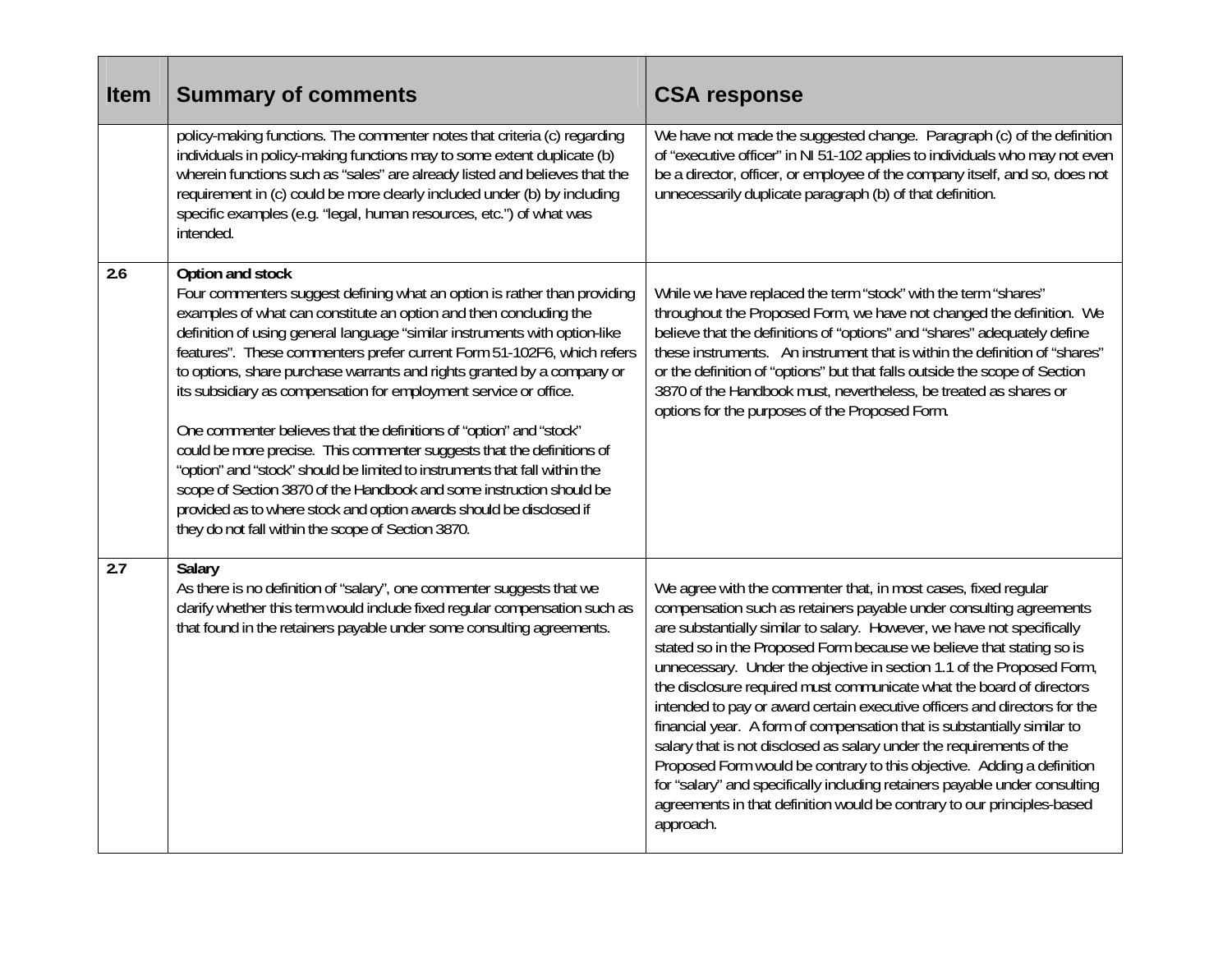| Item | <b>Summary of comments</b>                                                                                                                                                                                                                                                                                                                                                                                                                                                                                                                                                                                                                                                                                                                                                                                                                                                                                                                                                                                                                                                                                                                               | <b>CSA response</b>                                                                                                                                                                                                                                                                                                                                                                                                                                                                                                                                                                                                                                                                                                                                                                                                                                                                                                                                                                                                  |
|------|----------------------------------------------------------------------------------------------------------------------------------------------------------------------------------------------------------------------------------------------------------------------------------------------------------------------------------------------------------------------------------------------------------------------------------------------------------------------------------------------------------------------------------------------------------------------------------------------------------------------------------------------------------------------------------------------------------------------------------------------------------------------------------------------------------------------------------------------------------------------------------------------------------------------------------------------------------------------------------------------------------------------------------------------------------------------------------------------------------------------------------------------------------|----------------------------------------------------------------------------------------------------------------------------------------------------------------------------------------------------------------------------------------------------------------------------------------------------------------------------------------------------------------------------------------------------------------------------------------------------------------------------------------------------------------------------------------------------------------------------------------------------------------------------------------------------------------------------------------------------------------------------------------------------------------------------------------------------------------------------------------------------------------------------------------------------------------------------------------------------------------------------------------------------------------------|
| 2.8  | <b>Restricted stock</b><br>One commenter notes that the definition of "stock" includes references to<br>"restricted stock" and "restricted stock units." The meaning of "restricted,"<br>as used in the definition of "restricted securities" in National Instrument 51-<br>102, is quite different from its meaning when used in relation to "restricted<br>stock" in the proposed form. A definition of "restricted stock" and<br>"restricted stock units" should be provided, or different terminology should<br>be used.                                                                                                                                                                                                                                                                                                                                                                                                                                                                                                                                                                                                                             | References to "restricted share" and "restricted share unit" in the<br>Proposed Form are used in the context of compensation. As used in the<br>Proposed Form, these terms have no relation to the defined term<br>"restricted securities" in NI 51-102. A definition of these terms is<br>unnecessary because we believe that their ordinary meaning in the<br>context of compensation is well understood.                                                                                                                                                                                                                                                                                                                                                                                                                                                                                                                                                                                                          |
|      | Question 2: Do you agree with our proposal not to substantially change the criteria for determining the top five named executive officers? Should it be<br>based on total compensation or some other measure, such as those with the greatest policy influence or decision making power at the organization?                                                                                                                                                                                                                                                                                                                                                                                                                                                                                                                                                                                                                                                                                                                                                                                                                                             |                                                                                                                                                                                                                                                                                                                                                                                                                                                                                                                                                                                                                                                                                                                                                                                                                                                                                                                                                                                                                      |
| 2.9  | Current criteria for determining top five NEOs<br>Twenty-one commenters agree with the decision not to substantially<br>change the criteria for determining the top five named executive officers<br>(NEOs).<br>Of these twenty-one commenters, eight believe that we should not use the<br>accounting standards to value equity-based compensation. Some<br>commenters noted that:<br>The use of accounting values will lead to unnecessary volatility and<br>$\bullet$<br>variability in the determination of NEOs.<br>If the grant value rather than the accounting value of long-term<br>$\bullet$<br>incentive awards is used, then it is more acceptable to use long-term<br>incentive awards in the determination of NEOs.<br>We should ignore the accounting obligation to expense the full grant<br>$\bullet$<br>of equity awards when an employee becomes eligible to retire and<br>provide the flexibility to ignore special grants made in certain<br>circumstances.<br>Of the twenty-one commenters, two commenters address issues relating<br>to the exclusion of change in pension value from determining who is an<br>NEO. Specifically: | We acknowledge these comments.<br>In response to these comments, we added subsection 1.4(5) of the<br>Proposed Rule to clarify that when calculating the total compensation to<br>determine who is an NEO in a company's most recently completed<br>financial year under the definition of "NEO", a company should use the<br>total compensation that would be reported under column (i) of the SCT for<br>each executive officer, as if that executive officer were an NEO for the<br>company's most recently completed financial year. Accordingly,<br>companies must use grant date fair value to determine who is an NEO.<br>We also note that clause 1.4(5)(a)(ii)(A) of the Proposed Form provides<br>that any compensation that would be reported under column (g) of the<br>SCT may be excluded from this calculation. Since both defined benefit<br>and defined contribution plans are now reported under column (g) of the<br>SCT, both are excluded from the calculation in determining who is an<br>NEO. |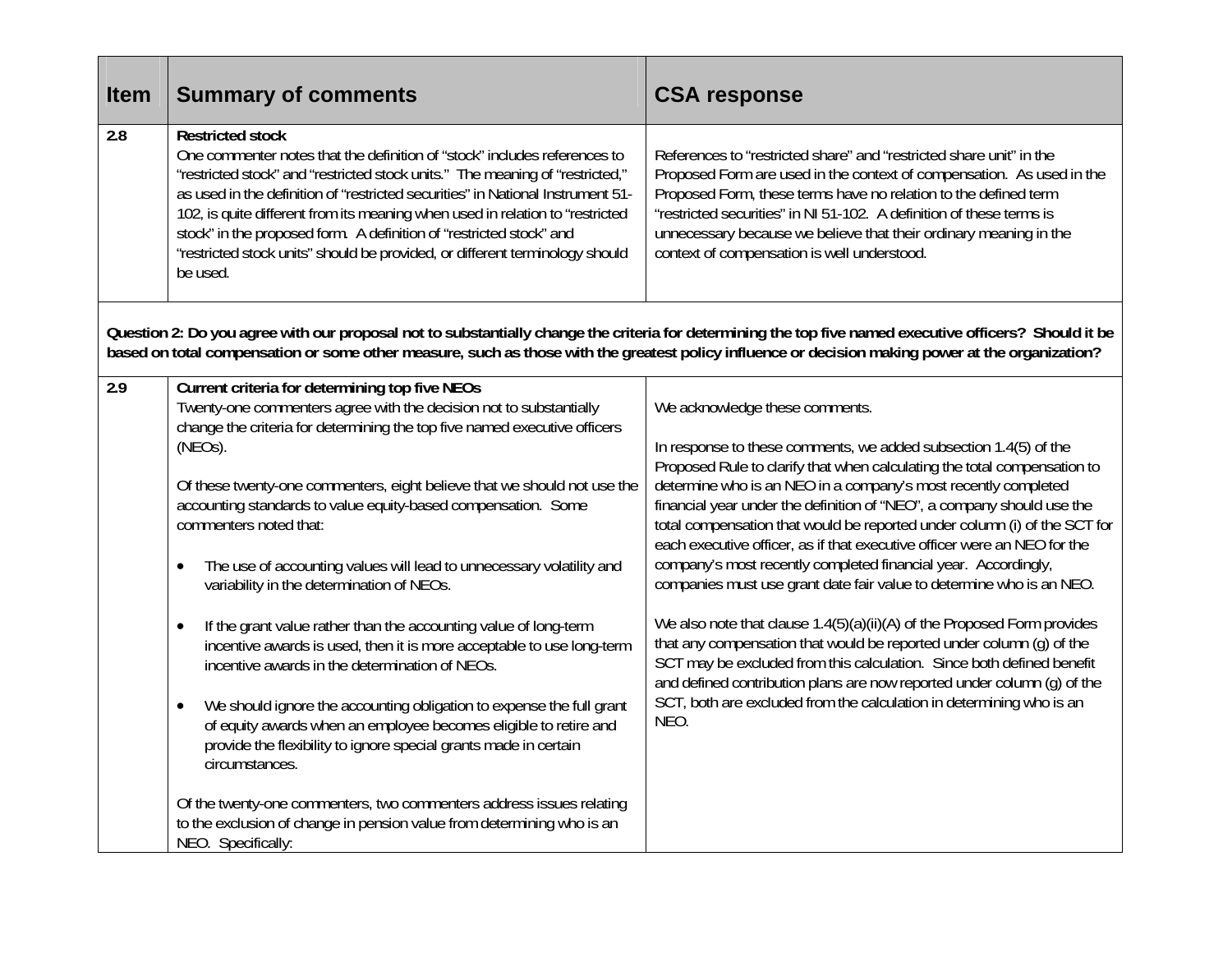| <b>Item</b> | <b>Summary of comments</b>                                                                                                                                                                                                                                                                                                                                                                                                                                                                                                                                                                                                                                                                                                                                                                                                                                                                                                                                                                                                    | <b>CSA response</b>                                                                                                                                                                                                                                       |
|-------------|-------------------------------------------------------------------------------------------------------------------------------------------------------------------------------------------------------------------------------------------------------------------------------------------------------------------------------------------------------------------------------------------------------------------------------------------------------------------------------------------------------------------------------------------------------------------------------------------------------------------------------------------------------------------------------------------------------------------------------------------------------------------------------------------------------------------------------------------------------------------------------------------------------------------------------------------------------------------------------------------------------------------------------|-----------------------------------------------------------------------------------------------------------------------------------------------------------------------------------------------------------------------------------------------------------|
|             | One commenter believes that all compensation other than a change<br>$\bullet$<br>in pension value should be included in determining who is an NEO.<br>However, the commenter suggests that if the pension value were<br>calculated to include only compensatory amounts, then total<br>compensation including the pension amounts could be used to<br>determine who is an NEO. Another commenter believes that not to<br>include change in pension value in the calculation of total<br>compensation could have a disproportionate impact on determining<br>who the five highest paid officers are in a given year.<br>One commenter notes that contributions by the company to vested<br>$\bullet$<br>and unvested DC plans are included in the total compensation for<br>determining the highest paid executive officers who must be included<br>in the table. This could affect who is included in the table for<br>companies which have executives who participate in a DB plan and<br>some who participate in a DC plan. |                                                                                                                                                                                                                                                           |
|             | Eight commenters suggest changes to the definition of a "NEO".                                                                                                                                                                                                                                                                                                                                                                                                                                                                                                                                                                                                                                                                                                                                                                                                                                                                                                                                                                | We have not made any of these suggested changes. In making this<br>decision, we generally weighed the benefit of making each suggested<br>change against the additional burden that we would be imposing on<br>companies by complicating the calculation. |
| 2.10        | Use of "greatest influence" in determining top five NEOs<br>Nine commenters do not support a test of "greatest influence" in<br>determining the top five NEOs as this is too subjective a matter. Some<br>commenters note that including subjective criteria, including decision-<br>making power, would lead to inconsistencies within and between<br>companies and make the determination easier to manipulate.<br>Three commenters note that in determining the top five NEOs both policy<br>influence and decision-making power should be included. Some criteria<br>other than compensation is very relevant, and including an employee<br>without any policy-making or senior management responsibilities on the                                                                                                                                                                                                                                                                                                        | We acknowledge these comments. See our response in item 2.9, above.                                                                                                                                                                                       |
|             | list of NEOs wholly on the basis of their compensation is inappropriate.<br>Four commenters note that the definition of "executive officer" in NI 51-                                                                                                                                                                                                                                                                                                                                                                                                                                                                                                                                                                                                                                                                                                                                                                                                                                                                         |                                                                                                                                                                                                                                                           |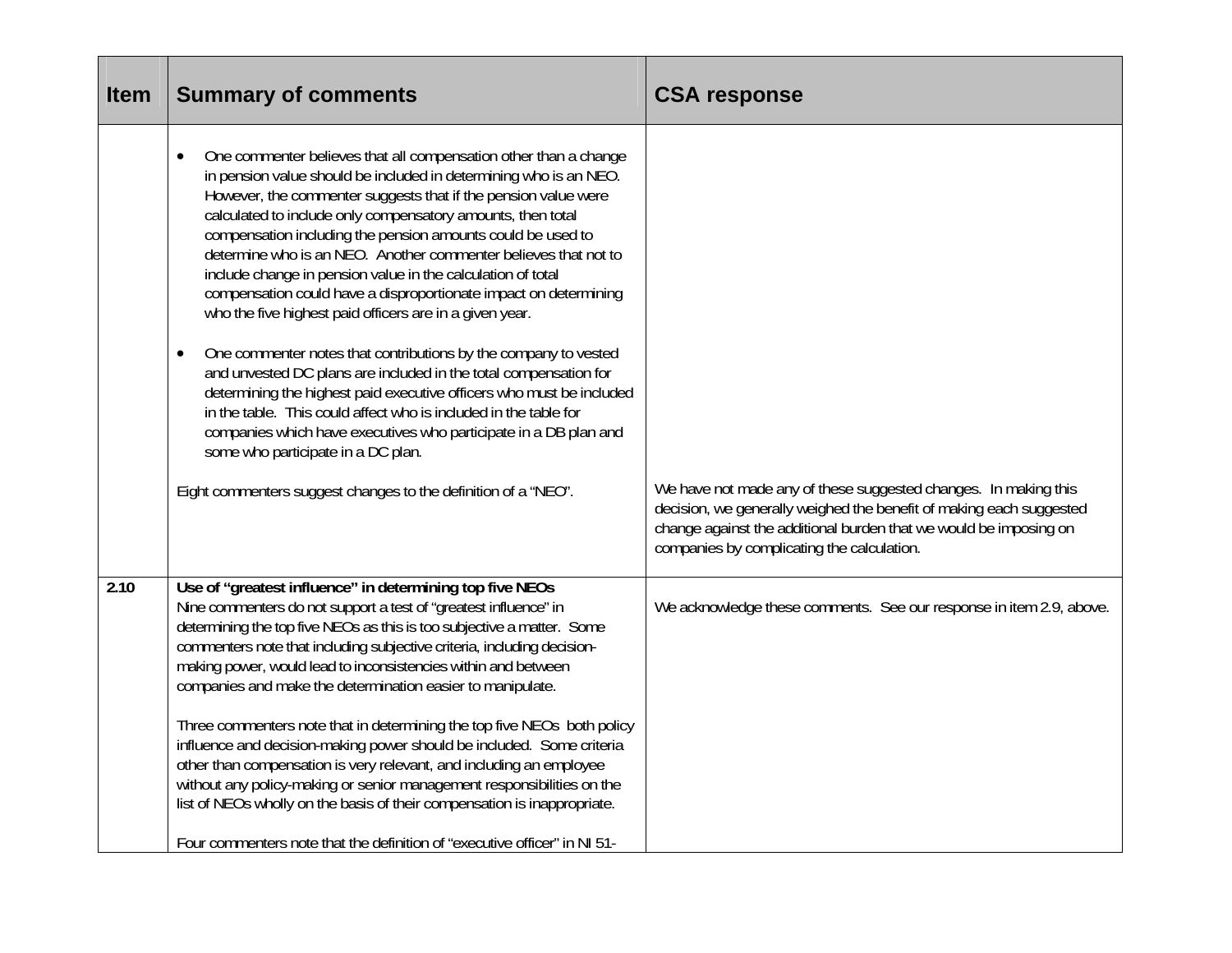| Item | <b>Summary of comments</b>                                                                                                                                                                                                                                                                                                                                                                                                                                   | <b>CSA response</b>                                                                                                                                                                                                                                                                                                                                                                                                                                                                                                                                                                                                                                        |
|------|--------------------------------------------------------------------------------------------------------------------------------------------------------------------------------------------------------------------------------------------------------------------------------------------------------------------------------------------------------------------------------------------------------------------------------------------------------------|------------------------------------------------------------------------------------------------------------------------------------------------------------------------------------------------------------------------------------------------------------------------------------------------------------------------------------------------------------------------------------------------------------------------------------------------------------------------------------------------------------------------------------------------------------------------------------------------------------------------------------------------------------|
|      | 102 builds in a policy-making element in any event.                                                                                                                                                                                                                                                                                                                                                                                                          |                                                                                                                                                                                                                                                                                                                                                                                                                                                                                                                                                                                                                                                            |
| 2.11 | Other matters<br>Four commenters disagree with the removal of Subsection 1.4(c) of Form<br>51-102F6 which currently allows issuers to exclude disclosure of an<br>individual as an NEO due to unusual compensation. The exclusion should<br>be retained and should also cover special grants made upon the hiring of<br>new officers and exceptional payouts from incentive plans.                                                                           | We have not made the suggested change. The intention was to include<br>everything. If a "special grant" happens one year and would be reported<br>in the SCT, it must be included in the calculation to determine who is an<br>NEO.                                                                                                                                                                                                                                                                                                                                                                                                                        |
|      | One commenter is concerned that the definition of NEO does not<br>contemplate situations where the most recently completed financial year<br>is a transition year resulting from a change of year end situation. The<br>commenter notes that National Instrument 51-102 can lead to transition<br>years that can last up to 15 months, and that accordingly, some<br>adjustment of the \$150,000 amount may be required.                                     | We have not made the suggested change. For a company with at least<br>three executive officers, other than the CEO and CFO, earning<br>compensation in excess of the threshold, the impact should not be<br>significant since a longer transition year should have a similar impact on<br>all of these individuals for the purposes of determining who is an NEO.<br>The commenters suggested change would only affect companies that do<br>not otherwise have at least three other executive officers earning<br>compensation in excess of the threshold. We have decided against<br>providing an exemption in the Proposed Form for these limited cases. |
|      | Section 1.4 Preparing the form (March Notice version of Proposed Form)                                                                                                                                                                                                                                                                                                                                                                                       |                                                                                                                                                                                                                                                                                                                                                                                                                                                                                                                                                                                                                                                            |
| 2.12 | Subsection 1.4(3) of the version of the proposed form published for<br>comment - Exclusion due to foreign assignment<br>One commenter notes that the section that addresses foreign<br>assignments deals only with whether or not an individual will be<br>categorized as an NEO, and that accordingly this section would be better<br>positioned within the definition of NEO following the reference to the<br>exclusion of the "Change in Pension Value." | We have not made the suggested change. The exclusion for foreign<br>assignments is not in the nature of a definition but rather sets out how<br>total compensation must be calculated for the purposes of the definition of<br>"NEO". We believe its placement in clause I.4(5)(a)(ii)(B) of the Proposed<br>Form is appropriate.                                                                                                                                                                                                                                                                                                                          |
| 2.13 | One commenter believes that the exclusion due to foreign assignment<br>should be clarified, especially in regard to payments paid to offset the<br>impact of higher Canadian taxes (which the commenter believes should<br>not even be disclosed).<br>Two commenters recommend that tax equalization or other expatriate                                                                                                                                     | We have not changed the proposed requirement. We believe that all<br>payments (including those to offset the impact of higher Canadian taxes)<br>should be included. Under clause 1.4(5)(a)(ii)(B) of the Proposed Form,<br>when calculating total compensation to determine who is an NEO,<br>companies may exclude any cash compensation: (a) that relates to<br>foreign assignments; (b) is specifically intended to offset the impact of a                                                                                                                                                                                                             |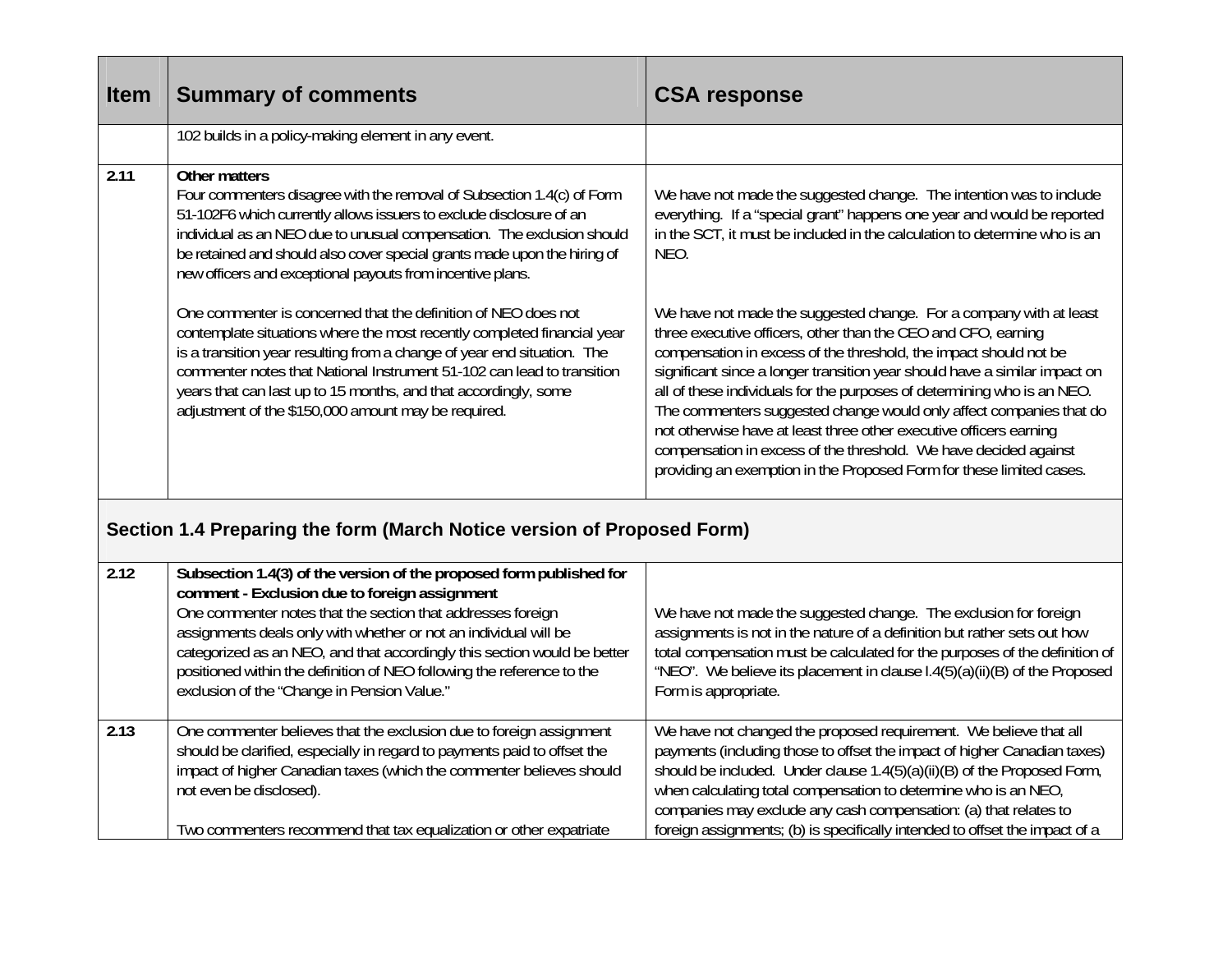| <b>Item</b> | <b>Summary of comments</b>                                                                                                                                                                                                                                                                                                                                                                                                                                                                                                                                                                                                                                                                                                                                                                                                                                                                                                                                                                                                                                                                                                                                                                                                                                                                                                                                                    | <b>CSA response</b>                                                                                                                                                                                                                                                                                                                                                                                                                                                                                                                                                                                                                                                                                                                                                                                                                                                                                                                                                                                   |
|-------------|-------------------------------------------------------------------------------------------------------------------------------------------------------------------------------------------------------------------------------------------------------------------------------------------------------------------------------------------------------------------------------------------------------------------------------------------------------------------------------------------------------------------------------------------------------------------------------------------------------------------------------------------------------------------------------------------------------------------------------------------------------------------------------------------------------------------------------------------------------------------------------------------------------------------------------------------------------------------------------------------------------------------------------------------------------------------------------------------------------------------------------------------------------------------------------------------------------------------------------------------------------------------------------------------------------------------------------------------------------------------------------|-------------------------------------------------------------------------------------------------------------------------------------------------------------------------------------------------------------------------------------------------------------------------------------------------------------------------------------------------------------------------------------------------------------------------------------------------------------------------------------------------------------------------------------------------------------------------------------------------------------------------------------------------------------------------------------------------------------------------------------------------------------------------------------------------------------------------------------------------------------------------------------------------------------------------------------------------------------------------------------------------------|
|             | payments be excluded from total compensation to make the comparisons<br>more consistent.                                                                                                                                                                                                                                                                                                                                                                                                                                                                                                                                                                                                                                                                                                                                                                                                                                                                                                                                                                                                                                                                                                                                                                                                                                                                                      | higher cost of living; and (c) is not otherwise related to the duties the<br>executive officer performs for the company. If tax equalization or other<br>expatriate payments satisfy these three conditions, they may be excluded<br>from the calculation of total compensation to determine who is an NEO.                                                                                                                                                                                                                                                                                                                                                                                                                                                                                                                                                                                                                                                                                           |
| 2.14        | Subsection 1.4(4) External management companies (March Notice<br>version of Proposed Form)<br>One commenter takes issue with the section on "External Management"<br>Companies" and the requirement to disclose how an external<br>management company structures its compensation arrangements. The<br>commenter believes that:<br>This disclosure is not relevant to the issuer that has retained the<br>external management company, and questions whether issuers have<br>access to the compensation information or input into any of the<br>compensation decisions.<br>If this section was drafted with Income Fund issuers in mind where a<br>$\bullet$<br>management company has been established for the purpose of<br>providing management services to the Income Fund or its operating<br>companies, then this provision should be clarified to reflect this.<br>If this provision is retained, a transition period is required to allow<br>issuers to gain access to the requisite information or to make<br>changes to their management structure as required.<br>It should be made clear that if (c) (where the external management<br>$\bullet$<br>company has clients other than the issuer) is applicable to a given<br>issuer, then (b) (general requirement for disclosure of compensation<br>provided to an external management company) is not applicable. | We have not made any of the suggested changes. We believe executive<br>compensation disclosure for external management companies that have<br>been retained by the company is relevant and important if the<br>management functions provided by the external management company<br>would ordinarily be performed by an executive officer. In these cases,<br>executive compensation must be disclosed regardless of whether the<br>management functions are provided internally or externally. Under<br>paragraph 1.4(5)(b) of the Proposed Form, for the purposes of the<br>definition of "NEO", an executive officer includes an individual who acts in<br>a capacity similar to an executive officer. Similarly, under subsection<br>1.4(9) of the Proposed Form, references to "director" include an individual<br>who acts in a capacity similar to a director.<br>We note that the disclosure required by subsection.4(3) of the Proposed<br>Form is only required under certain circumstances. |
| 2.15        | Subsection 1.4(5)(b) Sources of compensation (March Notice version<br>of Proposed Form)<br>Two commenters recommend that we clarify the section to confirm that<br>only compensation for serving as an NEO or director of the applicable<br>issuer is required.                                                                                                                                                                                                                                                                                                                                                                                                                                                                                                                                                                                                                                                                                                                                                                                                                                                                                                                                                                                                                                                                                                               | We have not made the suggested change. We want to capture all<br>compensation earned even for other services that may not relate to the<br>position.                                                                                                                                                                                                                                                                                                                                                                                                                                                                                                                                                                                                                                                                                                                                                                                                                                                  |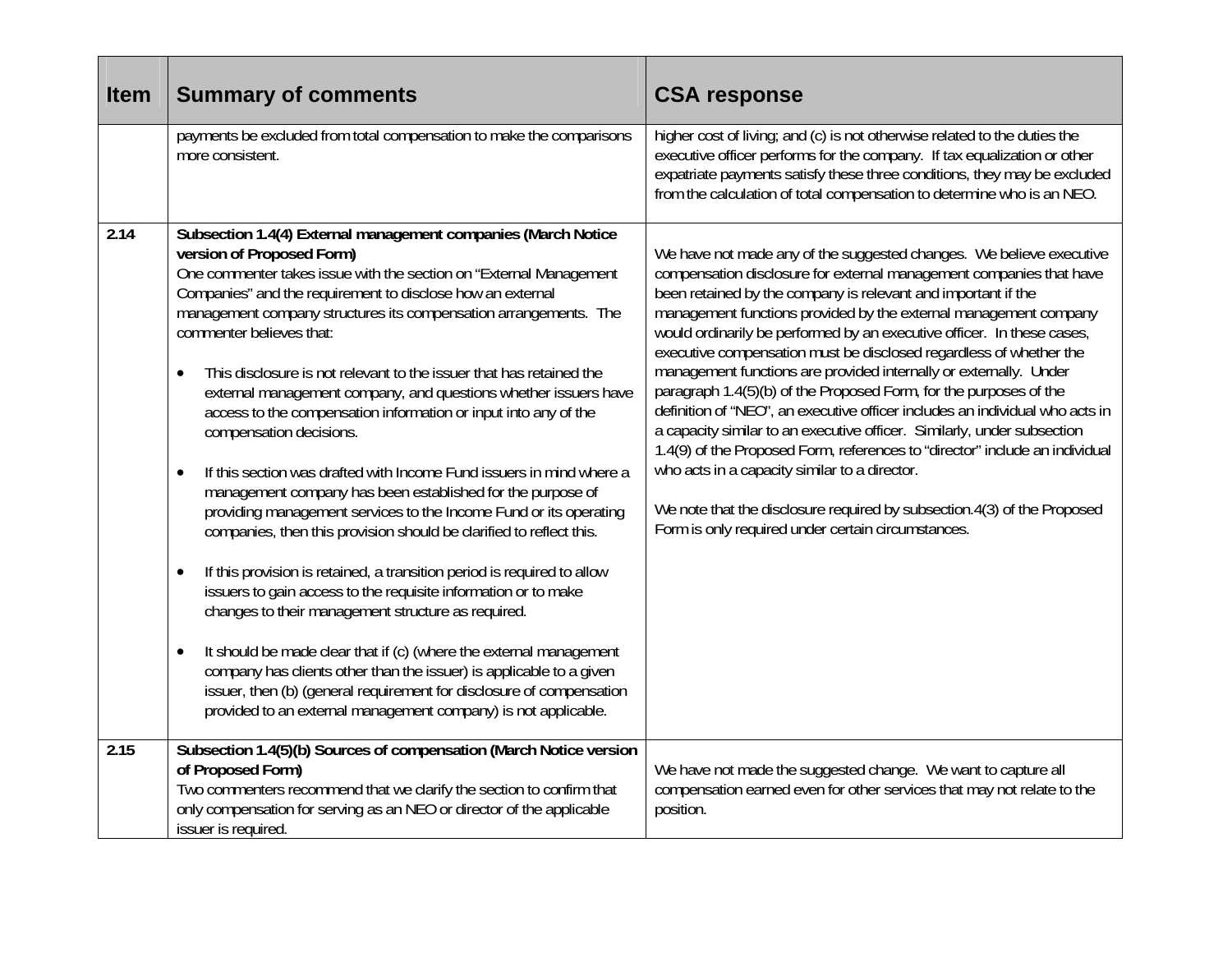| <b>Item</b> | <b>Summary of comments</b>                                                                                                                                                                                                                                                                                                                                                                                                                                                                                                      | <b>CSA response</b>                                                                                                                                                                                                                                                                                                                                                                                                         |
|-------------|---------------------------------------------------------------------------------------------------------------------------------------------------------------------------------------------------------------------------------------------------------------------------------------------------------------------------------------------------------------------------------------------------------------------------------------------------------------------------------------------------------------------------------|-----------------------------------------------------------------------------------------------------------------------------------------------------------------------------------------------------------------------------------------------------------------------------------------------------------------------------------------------------------------------------------------------------------------------------|
|             |                                                                                                                                                                                                                                                                                                                                                                                                                                                                                                                                 |                                                                                                                                                                                                                                                                                                                                                                                                                             |
| 2.16        | Subsection 1.4(6) Compensation to associates (March Notice version<br>of Proposed Form)<br>Two commenters recommend that we revise the section to clarify that we                                                                                                                                                                                                                                                                                                                                                               | We have added the term "of an NEO or director" after the reference to                                                                                                                                                                                                                                                                                                                                                       |
|             | mean an associate of an NEO or director.                                                                                                                                                                                                                                                                                                                                                                                                                                                                                        | "associate" in subsection 1.4(6) of the Proposed Form.                                                                                                                                                                                                                                                                                                                                                                      |
|             | ITEM 2 – COMPENSATION DISCUSSION AND ANALYSIS (March Notice version of Proposed Form)                                                                                                                                                                                                                                                                                                                                                                                                                                           |                                                                                                                                                                                                                                                                                                                                                                                                                             |
|             | Question 4: Will the proposed CD&A requirements elicit a meaningful discussion of a company's compensation policies and decisions?                                                                                                                                                                                                                                                                                                                                                                                              |                                                                                                                                                                                                                                                                                                                                                                                                                             |
| 3.1         | Will CD&A elicit a meaningful discussion?<br>Sixteen commenters believe that the proposed CD&A requirements will<br>elicit a meaningful discussion of compensation policies and decisions.<br>Four commenters do not believe that the proposed CD&A requirements<br>will elicit a meaningful discussion of compensation policies and<br>decisions. Many of the specific comments made by both groups relate to<br>the use of grant date fair value rather than the accounting method for<br>valuing equity awards. For example, | We have decided to depart from the March Notice, which included in the<br>SCT the value of share awards and option awards derived using the<br>accounting method. Instead, we propose including the grant date fair<br>value in the SCT. As suggested by these commenters, the CD&A<br>required under Item 2 of the Proposed Form must now include CD&A of<br>the grant date fair values of share awards and option awards. |
|             | The disclosure will be meaningful if the discussion aligns with the<br>٠<br>disclosure of compensation awards made and disclosed for the most<br>recent year using compensation values rather than accounting costs,<br>and thus helps readers gain a deeper understanding of the link<br>between pay and performance.                                                                                                                                                                                                          |                                                                                                                                                                                                                                                                                                                                                                                                                             |
|             | Enhancing the disclosure of the company's pay-for-performance<br>$\bullet$<br>linkages is a primary objective and using an accounting-based<br>valuation approach for valuing equity awards in the SCT does not<br>support this objective.                                                                                                                                                                                                                                                                                      |                                                                                                                                                                                                                                                                                                                                                                                                                             |
|             | The CD&A needs to tie back to a SCT that makes sense and is<br>$\bullet$<br>clearly understood by investors. As the currently proposed SCT does<br>not achieve this, supplementary tables would be required (Bank of<br>America is a good example in the U.S.). These supplementary tables                                                                                                                                                                                                                                      |                                                                                                                                                                                                                                                                                                                                                                                                                             |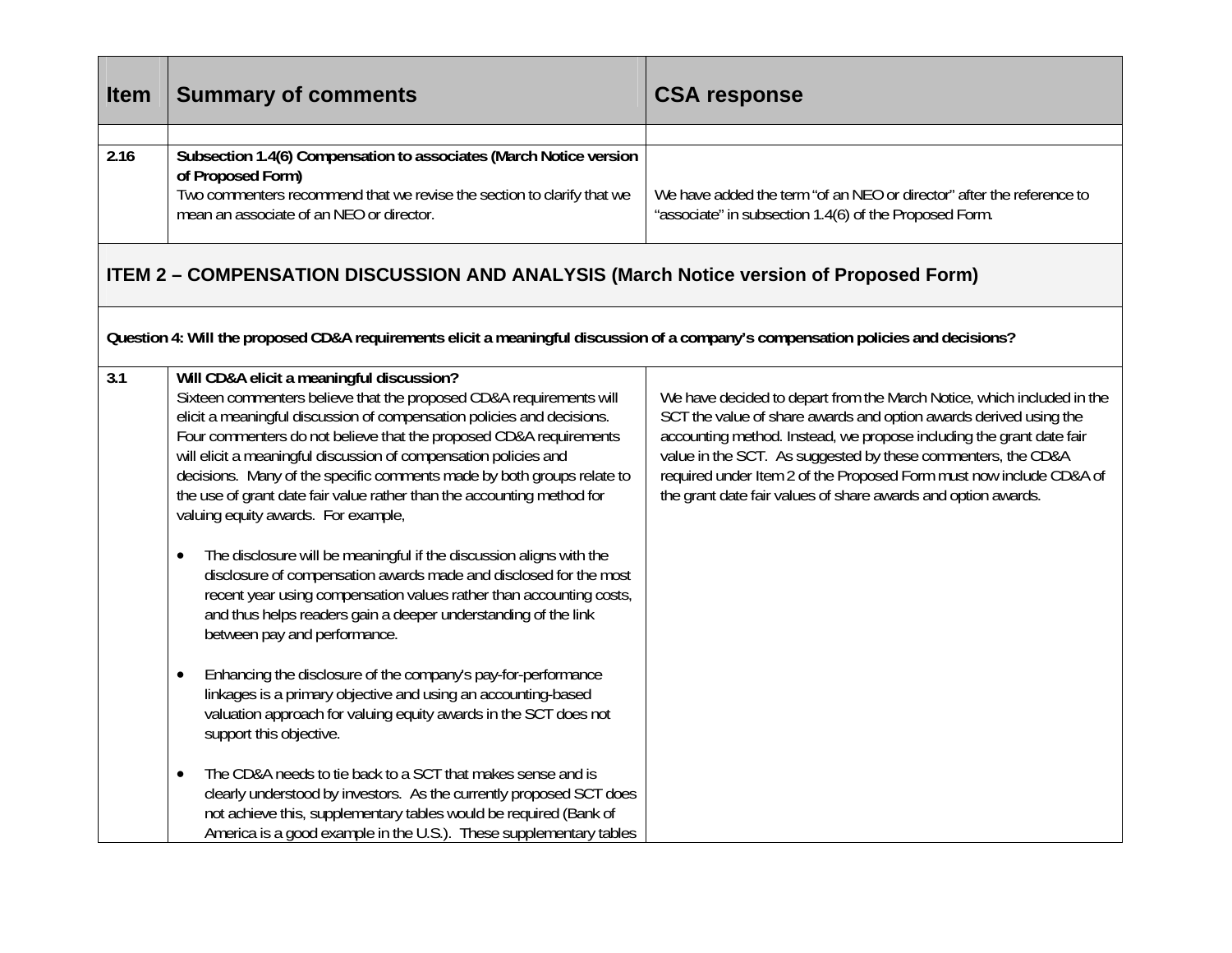| <b>Item</b> | <b>Summary of comments</b>                                                                                                                                                                                                                                                                                                                                                                                                                                                                                           | <b>CSA response</b>                                                                                                                                                                                                                                                                                                                                                                                                                                                                                                                                                                                                                                                                                                                 |
|-------------|----------------------------------------------------------------------------------------------------------------------------------------------------------------------------------------------------------------------------------------------------------------------------------------------------------------------------------------------------------------------------------------------------------------------------------------------------------------------------------------------------------------------|-------------------------------------------------------------------------------------------------------------------------------------------------------------------------------------------------------------------------------------------------------------------------------------------------------------------------------------------------------------------------------------------------------------------------------------------------------------------------------------------------------------------------------------------------------------------------------------------------------------------------------------------------------------------------------------------------------------------------------------|
|             | would be burdensome and potentially confusing. Only if the SCT<br>were amended to be based on grant date fair value, would the<br>requisite CD&A/SCT tie be established.<br>The use of accounting expenses will require the generation and<br>disclosure of additional figures by issuers in their CD&A which will<br>cause confusion among readers.                                                                                                                                                                 |                                                                                                                                                                                                                                                                                                                                                                                                                                                                                                                                                                                                                                                                                                                                     |
|             | Five commenters believe it is unclear whether the proposed CD&A will<br>elicit a meaningful discussion of compensation policies and decisions and<br>suggest that we provide further guidance to clarify that the disclosure<br>should be presented in a succinct and clear manner. The U.S. experience<br>has shown many CD&As are overly long and complex.                                                                                                                                                         | Companies should use plain language when preparing their CD&A under<br>the guidance in section 1.5 of the Companion Policy to NI 51-102.<br>Comment 1 to section 2.1 of the Proposed Form also recommends<br>avoiding the use of boilerplate language.<br>Also, the objective of the Proposed Form is to communicate what the<br>board of directors intended to pay or award certain executive officers and<br>directors for the financial year in order to provide insight into a key aspect<br>of a company's overall stewardship and governance and help investors<br>understand how decisions about executive compensation are made. We<br>believe that an overly long and complex CD&A is inconsistent with that<br>objective. |
| 3.2         | Other suggested changes to CD&A<br>One commenter believes that showing different values in the CD&A will<br>confuse the investor. A target amount should be shown using the human<br>resources analysis for the value at the time of grant is disclosed<br>combined with additional narrative indicating the potential minimum<br>(zero) or maximum award. The requirement to explain the tie in of non-<br>GAAP financial measures into the financial statements will only be useful<br>if it is summary in nature. | We believe the disclosure of a single value for awards in the table is<br>meaningful. We also believe that the CD&A should include a narrative of<br>potential minimum and maximum values if that would satisfy the objective<br>set out in section 1.1 of the Proposed Form. However, we have decided<br>against adding such a requirement because such a discussion may not<br>be necessary in every case.                                                                                                                                                                                                                                                                                                                        |
|             | Three commenters raise concerns regarding the requirement in the<br>proposed form to provide information about potential compensation in<br>different hypothetical performance scenarios:<br>The disclosure of hypothetical pay scenarios will be difficult or<br>$\bullet$<br>impossible to provide if the compensation decisions take into account<br>factors other than one specific formula.                                                                                                                     | We only expect companies to discuss scenarios that are contemplated<br>with the compensation arrangements for NEOs. We have clarified<br>comment 1 to section 2.1 of the Proposed Form by replacing the term "for<br>the period might have been different, as well as expected compensation<br>levels for future periods, under various performance scenarios" with "is<br>tied to the NEO's performance".                                                                                                                                                                                                                                                                                                                          |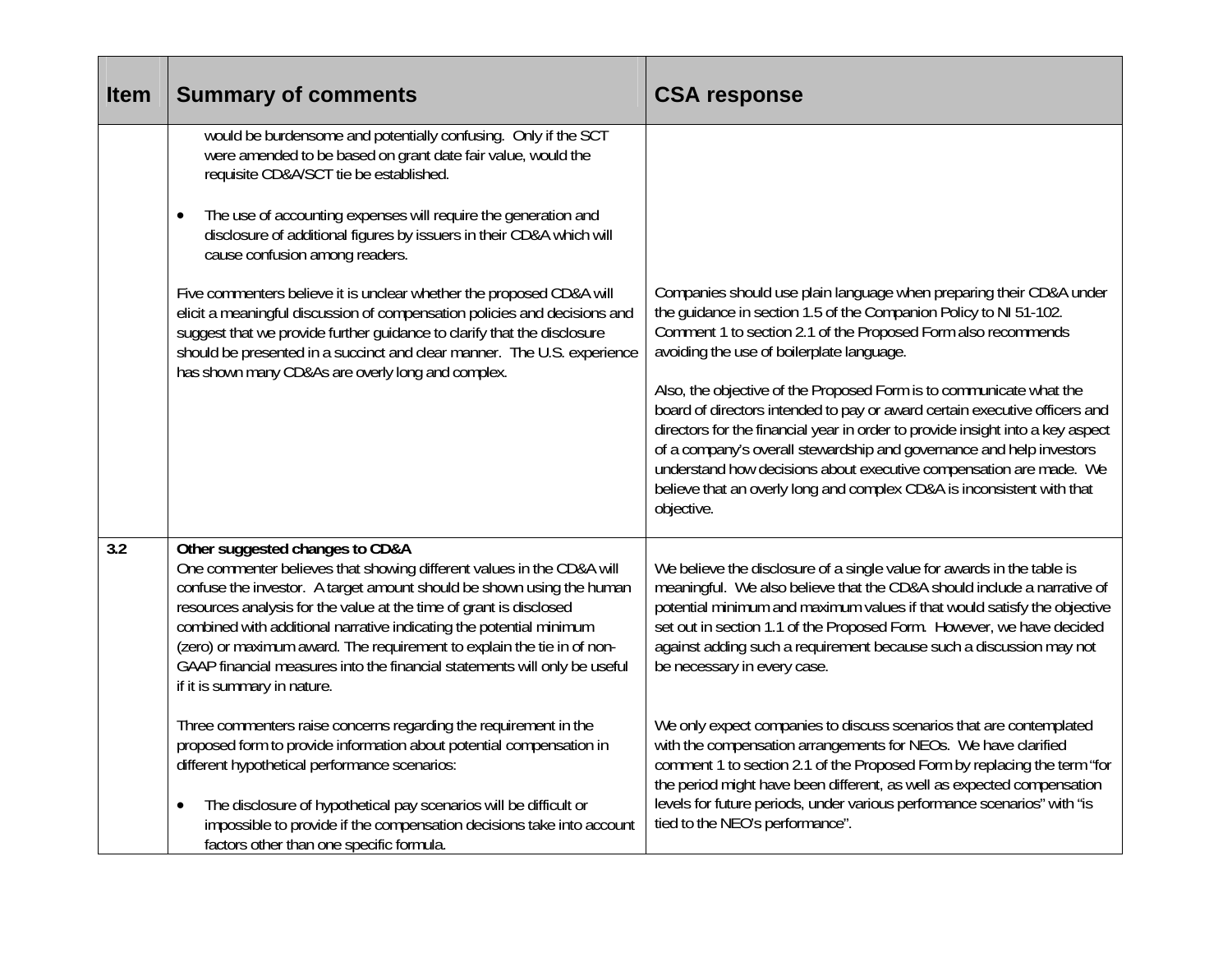| Item | <b>Summary of comments</b>                                                                                                                                                                                                                                                                                                                                                                                                                            | <b>CSA response</b>                                                                                                                                                                                                                                                                                                                                                                                                                                                                                                                                                                                                                                                                                                                                                                                                                                                                                                                                                                                             |
|------|-------------------------------------------------------------------------------------------------------------------------------------------------------------------------------------------------------------------------------------------------------------------------------------------------------------------------------------------------------------------------------------------------------------------------------------------------------|-----------------------------------------------------------------------------------------------------------------------------------------------------------------------------------------------------------------------------------------------------------------------------------------------------------------------------------------------------------------------------------------------------------------------------------------------------------------------------------------------------------------------------------------------------------------------------------------------------------------------------------------------------------------------------------------------------------------------------------------------------------------------------------------------------------------------------------------------------------------------------------------------------------------------------------------------------------------------------------------------------------------|
|      | It is overly difficult and speculative to ask issuers to try to forecast<br>future compensation levels, especially given that NEOs may change<br>from year to year.                                                                                                                                                                                                                                                                                   |                                                                                                                                                                                                                                                                                                                                                                                                                                                                                                                                                                                                                                                                                                                                                                                                                                                                                                                                                                                                                 |
|      | Two commenters express concerns that the CD&A may contain<br>boilerplate discussions. One commenter is specifically concerned that<br>the confidentiality provisions may facilitate "boiler plate" discussion of<br>performance targets.                                                                                                                                                                                                              | Boilerplate discussions may not provide insight into a key aspect of a<br>company's overall stewardship and governance and may not help<br>investors understand how decisions about executive compensation are<br>made. Comment 1 to section 2.1 of the Proposed Form also<br>recommends avoiding the use of boilerplate language. With respect to<br>confidentiality provisions, companies may only exclude information if the<br>information would seriously prejudice the company's interests. If the<br>company does not disclose quantitative performance targets, it must still<br>state what percentage of an executive officer's total compensation relates<br>to these targets as well as the nature of the targets (i.e. the metric itself).<br>We note that our ongoing continuous disclosure reviews generally include<br>reviewing executive compensation disclosure. If the Proposed Form is<br>adopted, these reviews may also include scrutinizing the use of the<br>confidentiality exemption. |
|      | One commenter recommends that one of the items to be discussed<br>should be how the compensation program is linked to (i) company<br>performance and (ii) share price performance, discussing both short-term<br>and long-term elements of both pay and performance. The commenter<br>notes that this discussion could be provided along with the performance<br>graph, but indicates that discussion as part of the CD&A could be an<br>alternative. | We believe that companies must disclose the link between the<br>compensation program as a whole and company performance or share<br>price performance in their CD&A if necessary to satisfy the objective of<br>executive compensation disclosure as set out in section 1.1 of the<br>Proposed Form. We also note that subsection 2.1(1) of the Proposed<br>Form requires companies to describe and explain all significant elements<br>of compensation awarded to, earned by, or paid to NEOs for the most<br>recently completed financial year. Paragraph 2.1(1)(d) of the Proposed<br>Form specifically requires companies to describe and explain why the<br>company chose to pay each element of compensation. We believe that<br>the link an element of executive compensation between company and<br>share price performance must be discussed in the CD&A under this<br>paragraph.                                                                                                                      |
|      | Two commenters believe that the names of comparator companies<br>should be disclosed, along with the rationale for their inclusion.                                                                                                                                                                                                                                                                                                                   | We believe that companies must disclose the names of comparator<br>companies in their CD&A if necessary to satisfy the objective of executive<br>compensation disclosure as set out in section 1.1 of the Proposed Form.                                                                                                                                                                                                                                                                                                                                                                                                                                                                                                                                                                                                                                                                                                                                                                                        |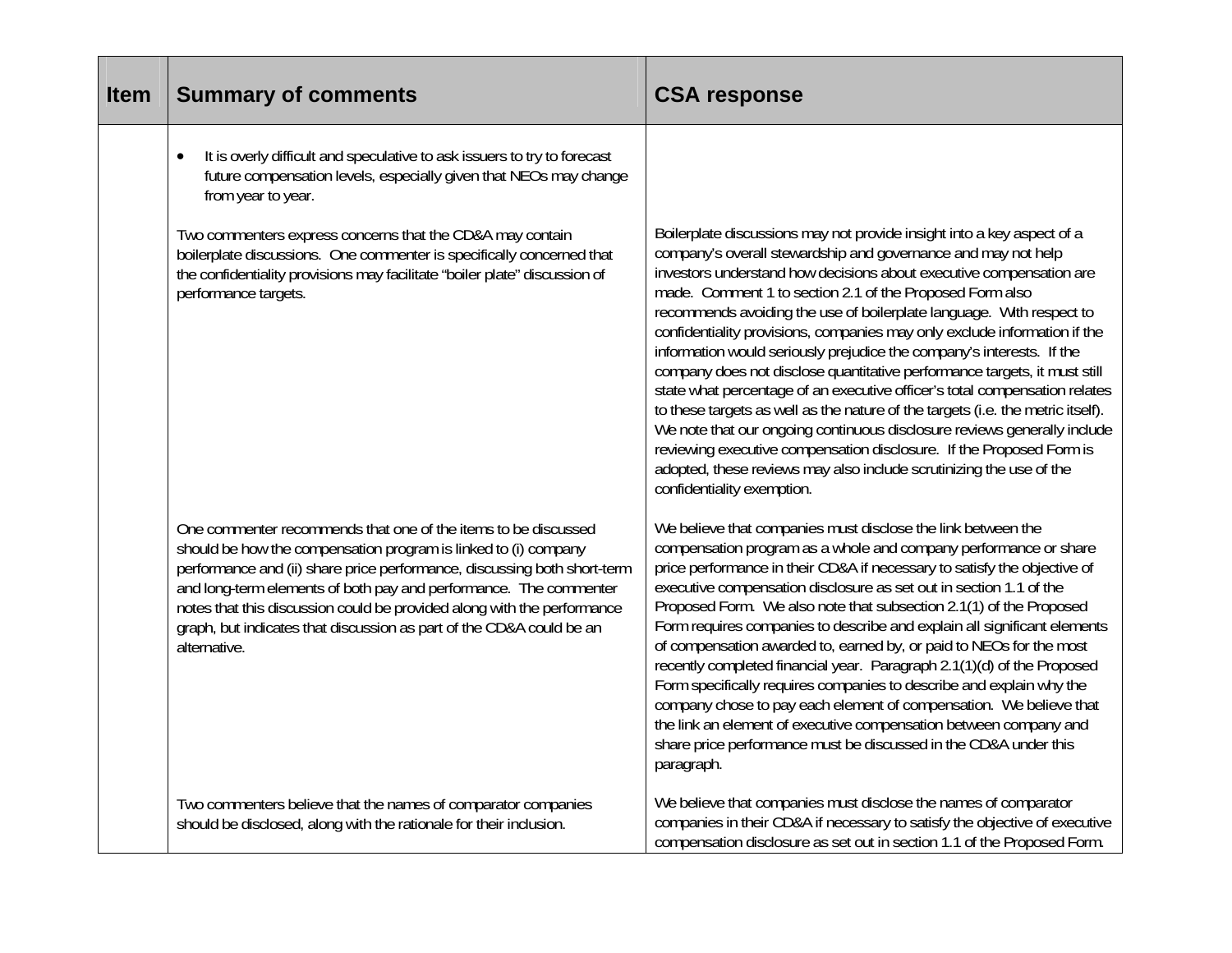| Item | <b>Summary of comments</b>                                                                                                                                                                                                                                                                                                                                                                                  | <b>CSA response</b>                                                                                                                                                                                                                                                                                                                                                                                                                                                                                                                                                               |
|------|-------------------------------------------------------------------------------------------------------------------------------------------------------------------------------------------------------------------------------------------------------------------------------------------------------------------------------------------------------------------------------------------------------------|-----------------------------------------------------------------------------------------------------------------------------------------------------------------------------------------------------------------------------------------------------------------------------------------------------------------------------------------------------------------------------------------------------------------------------------------------------------------------------------------------------------------------------------------------------------------------------------|
|      |                                                                                                                                                                                                                                                                                                                                                                                                             |                                                                                                                                                                                                                                                                                                                                                                                                                                                                                                                                                                                   |
| 3.3  | Involvement of compensation committee in CD&A preparation<br>Seven commenters believe that there should be increased compensation<br>committee involvement in the preparation of the CD&A. The following are<br>specific comments.                                                                                                                                                                          | We have not made the suggested changes. Companies are responsible<br>for their CD&A. The level of involvement of the board of directors or a<br>compensation committee in the preparation of the company's CD&A is a<br>matter for each company to determine based on its own circumstances.                                                                                                                                                                                                                                                                                      |
|      | While some agree that it would be inappropriate to require CEO/CFO<br>certification of the CD&A, others believe we should require the CD&A<br>to approved by the compensation committee to ensure their<br>accountability in this process.                                                                                                                                                                  |                                                                                                                                                                                                                                                                                                                                                                                                                                                                                                                                                                                   |
|      | Like U.S. companies, Canadian companies should be required to<br>$\bullet$<br>include a separate report of the compensation committee in the proxy<br>materials.                                                                                                                                                                                                                                            |                                                                                                                                                                                                                                                                                                                                                                                                                                                                                                                                                                                   |
|      | There should be a specific requirement for the names of the<br>compensation committee members to be disclosed, in order to make<br>it abundantly clear who is responsible.                                                                                                                                                                                                                                  |                                                                                                                                                                                                                                                                                                                                                                                                                                                                                                                                                                                   |
|      | One commenter is concerned that the CD&A is not subject to the "fair<br>presentation" attestation required of CEOs/CFOs under Multilateral<br>Instrument 52-109.                                                                                                                                                                                                                                            | Form 52-109F1 Certification of Disclosure in Issuers' Annual and Interim<br>Filings requires that an issuer attest that it has designed disclosure<br>controls and procedures over financial reporting and evaluated the<br>effectiveness of controls procedures. These controls and procedures<br>should cover the executive compensation disclosure.                                                                                                                                                                                                                            |
| 3.4  | Disclosure about compensation consultants                                                                                                                                                                                                                                                                                                                                                                   |                                                                                                                                                                                                                                                                                                                                                                                                                                                                                                                                                                                   |
|      | Five commenters believe that the information relating to an issuer's                                                                                                                                                                                                                                                                                                                                        | We agree that the compensation consultant disclosure suggested by the                                                                                                                                                                                                                                                                                                                                                                                                                                                                                                             |
|      | reliance on compensation consultants should be included in the proposed<br>form's CD&A. These are the specific comments.                                                                                                                                                                                                                                                                                    | commenters is, in many cases, necessary to satisfy the objective of<br>executive compensation disclosure under the Proposed Form. However,                                                                                                                                                                                                                                                                                                                                                                                                                                        |
|      | The CD&A should include a requirement for disclosure related to<br>$\bullet$<br>compensation consultants retained by the compensation committee,<br>identifying the firm, terms of engagement, fees paid for consulting on<br>the plan and fees paid for consulting services provided to the board<br>or management for other services.<br>The information about compensation consultants that is currently | we believe that adopting the specific requirement suggested by the<br>commenters is unnecessary. Companies must determine whether<br>disclosure of any work performed by compensation consultants is<br>necessary to satisfy the requirement in subsection 2.1(1) of the Proposed<br>Form that the CD&A discusses all significant principles underlying policies<br>in place and decisions made in respect to compensation provided to<br>NEOs for the most recently completed financial year. Though there are<br>some cases when a company would have to provide the disclosure |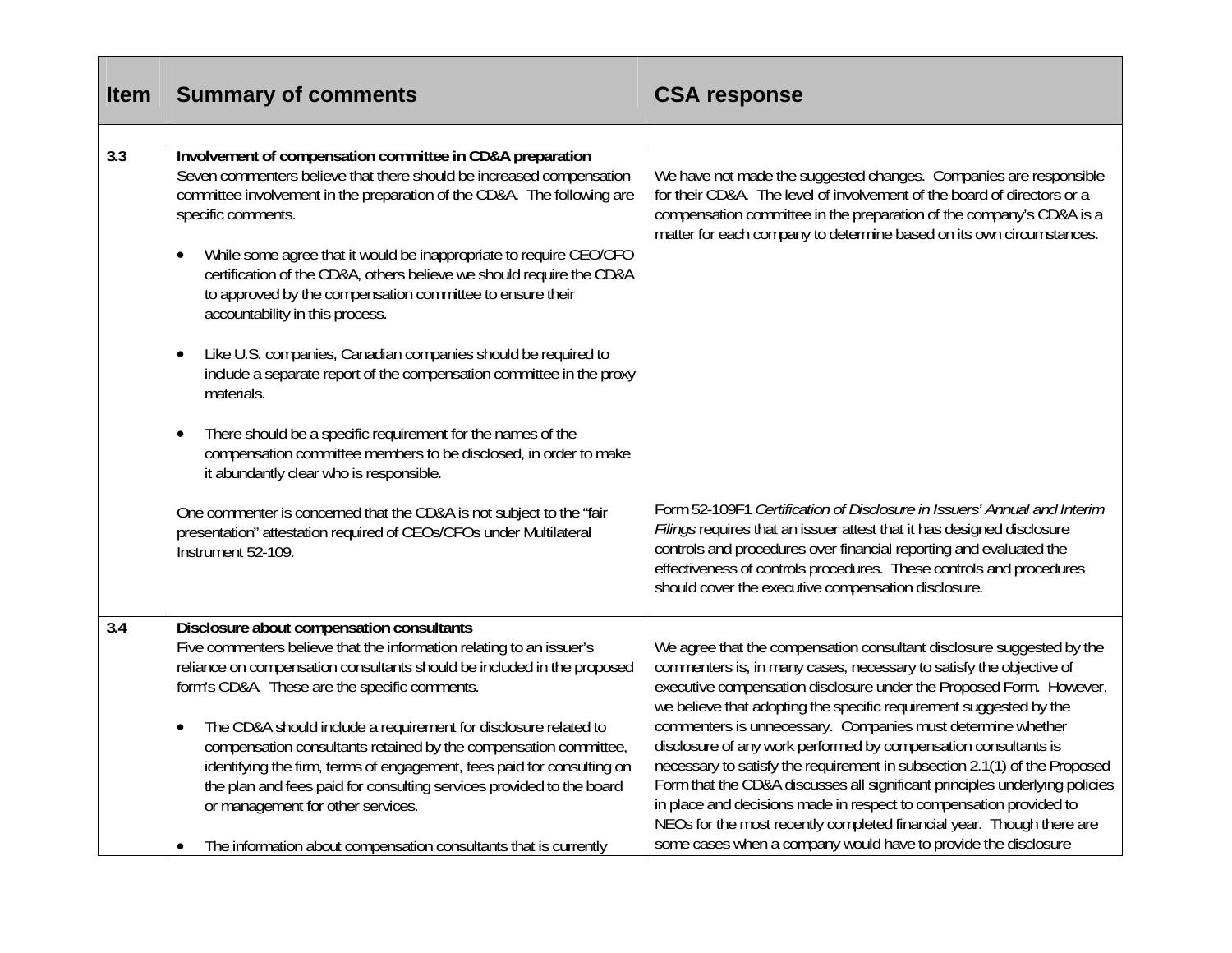| <b>Item</b> | <b>Summary of comments</b>                                                                                                                                                                                                                                                                                                                                                                                                                                                                                                                                                                                                                                                                                                                                                                                                                                                                                    | <b>CSA response</b>                                                                                                                                                                                                                                                                                                                                                                                                                                                                                                                                                                                                                                                                                                                                                                                                                                                        |
|-------------|---------------------------------------------------------------------------------------------------------------------------------------------------------------------------------------------------------------------------------------------------------------------------------------------------------------------------------------------------------------------------------------------------------------------------------------------------------------------------------------------------------------------------------------------------------------------------------------------------------------------------------------------------------------------------------------------------------------------------------------------------------------------------------------------------------------------------------------------------------------------------------------------------------------|----------------------------------------------------------------------------------------------------------------------------------------------------------------------------------------------------------------------------------------------------------------------------------------------------------------------------------------------------------------------------------------------------------------------------------------------------------------------------------------------------------------------------------------------------------------------------------------------------------------------------------------------------------------------------------------------------------------------------------------------------------------------------------------------------------------------------------------------------------------------------|
|             | required by s. 7(d) of Form 58-101F1 should be moved to the CD&A.<br>The commenter believes that this information is required in order for a<br>complete assessment of the compensation decisions made by the<br>board to occur.<br>The identity and role of an independent compensation advisor would<br>most usefully be disclosed alongside the discussion of the<br>compensation structure resulting from that advisor's input (i.e. in the<br>proposed form, as opposed to in Form 58-101F1 as currently is the<br>case).<br>Issuers be required to disclose:<br>$\bullet$<br>whether a compensation consultant was retained,<br>the name of the consultant and the fee paid thereto,<br>whether the consultant had also been engaged to provide<br>services to the management of the issuer, and any fees<br>associated with this work, and<br>if no consultant was retained, the reasons for doing so. | suggested by the commenters to satisfy this requirement, there may be<br>some cases when subsection 2.1(1) of the Proposed Form would not<br>require this disclosure. We also believe that adopting a specific<br>requirement is inconsistent with a principles-based approach.<br>We also note that some of the disclosure suggested by the commenters<br>is required to be disclosed under Form 58-101F1. We have declined to<br>move those disclosure requirements into the Proposed Form as<br>suggested by the commenters at this time. We also note that there is<br>another CSA committee planning to undertake a broad review of NI 58-<br>101 and to publish their findings together with any proposed amendments<br>for comment in 2008. We have forwarded these comments to that CSA<br>committee.                                                              |
| 3.5         | <b>Claw Backs</b><br>One commenter believes that an issuer's policy on the "claw-back" of any<br>previously awarded compensation based on inaccurate financial results<br>should be specifically disclosed.<br>One commenter recommends that issuers should be required to disclose<br>the absence of policies which are deemed to be material by the proposed<br>form. As an example, the commenter indicates that if an issuer does not<br>have a policy on compensation claw-backs, this fact should be disclosed.                                                                                                                                                                                                                                                                                                                                                                                         | We believe that adopting the specific requirements suggested by the<br>commenters is unnecessary. Companies must determine whether<br>disclosure of a policy or the absence of a policy on "claw backs" is<br>necessary to satisfy the requirement in subsection 2.1(1) of the Proposed<br>Form that the CD&A discusses all significant principles underlying policies<br>in place and decisions made in respect to compensation provided to<br>NEOs for the most recently completed financial year. Though there are<br>some cases when a company would have to provide the disclosure<br>suggested by the commenters to satisfy this requirement, there may be<br>some cases when subsection 2.1(1) of the Proposed Form would not<br>require this disclosure. We also believe that adopting a specific<br>requirement is inconsistent with a principles-based approach. |
| 3.6         | Discussion of equity ownership guidelines<br>One commenter notes that the SEC rules suggest that any issuer-<br>imposed equity ownership guidelines for directors and officers should be<br>disclosed in the CD&A, and recommends that the proposed form suggest                                                                                                                                                                                                                                                                                                                                                                                                                                                                                                                                                                                                                                              | We believe that adopting the specific requirements suggested by the<br>commenters is unnecessary. Companies must determine whether<br>disclosure of equity ownership guidelines is necessary to satisfy the                                                                                                                                                                                                                                                                                                                                                                                                                                                                                                                                                                                                                                                                |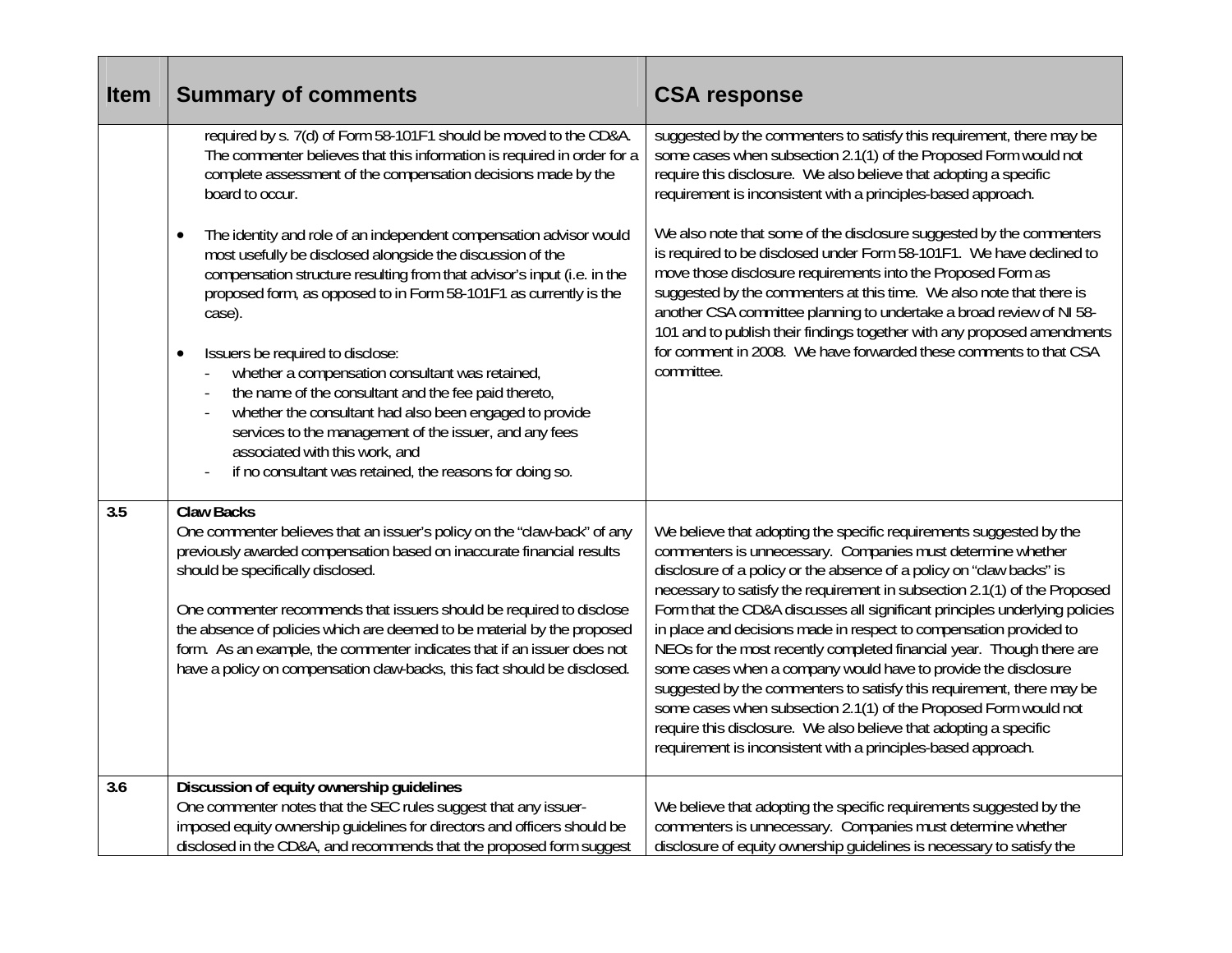| <b>Item</b> | <b>Summary of comments</b>                                                                                                                                                                                                                                                                                                                                                                                                                                                                                                    | <b>CSA response</b>                                                                                                                                                                                                                                                                                                                                                                                                                                                                                                                                                                                                                                                                                                     |
|-------------|-------------------------------------------------------------------------------------------------------------------------------------------------------------------------------------------------------------------------------------------------------------------------------------------------------------------------------------------------------------------------------------------------------------------------------------------------------------------------------------------------------------------------------|-------------------------------------------------------------------------------------------------------------------------------------------------------------------------------------------------------------------------------------------------------------------------------------------------------------------------------------------------------------------------------------------------------------------------------------------------------------------------------------------------------------------------------------------------------------------------------------------------------------------------------------------------------------------------------------------------------------------------|
|             | this as well. Another commenter similarly recommends that we require<br>issuers to disclose equity ownership guidelines (along with actual equity<br>holdings of NEOs).                                                                                                                                                                                                                                                                                                                                                       | requirement in subsection 2.1(1) of the Proposed Form that the CD&A<br>discusses all significant principles underlying policies in place and<br>decisions made in respect to compensation provided to NEOs for the<br>most recently completed financial year. Though there are some cases<br>when a company would have to provide the disclosure suggested by the<br>commenters to satisfy this requirement, there may be some cases when<br>subsection 2.1(1) of the Proposed Form would not require this disclosure.<br>We also believe that adopting a specific requirement is inconsistent with a<br>principles-based approach.                                                                                     |
|             | Section 2.1 Compensation discussion and analysis (March Notice version of Proposed Form)                                                                                                                                                                                                                                                                                                                                                                                                                                      |                                                                                                                                                                                                                                                                                                                                                                                                                                                                                                                                                                                                                                                                                                                         |
| 3.7         | Subsection 2.1(1) (March Notice version of Proposed Form)<br>(disclosure of material principles underlying policies and decisions<br>for compensation)<br>One commenter asks if subsection 2.1(1) should read "Discuss the<br>material principles underlying policies that were in place and decisions<br>that were made with respect to compensation"<br>Three commenters generally support the enumerated list of items that we<br>require to be discussed in an issuer's CD&A, but suggest that it would be<br>helpful to: | In response to this comment, we have changed subsection 2.1(1) of the<br>Proposed Form to read "Describe and explain all significant elements of<br>compensation awarded to, earned by, or paid to NEOs for the most<br>recently completed financial year."<br>We have the following responses to these comments:                                                                                                                                                                                                                                                                                                                                                                                                       |
|             | clarify and provide quidance regarding what is required as it appears<br>$\bullet$<br>that some of the required disclosure (such as identifying<br>compensatory elements and how amounts are calculated) may lead<br>to disclosure of proprietary or competitive information.                                                                                                                                                                                                                                                 | Under subsection 2.1(4) of the Proposed Form, a company may<br>$\bullet$<br>exclude target information if it means disclosing confidential<br>information that would seriously prejudice the company's interests.<br>We have added a provision that to the extent that a performance<br>target level or other factor or criteria has been publicly disclosed, a<br>company cannot rely on this exemption. We have also added a<br>provision that if this information is not disclosed, a company must<br>disclose how difficult it could be for the NEO, or how likely it will be<br>for the company, to achieve the undisclosed target levels or criteria.<br>We have not provided further clarification at this time. |
|             | relating to the obligation to discuss "each element of compensation,"                                                                                                                                                                                                                                                                                                                                                                                                                                                         | We have not made the suggested changes. A fulsome description of<br>$\bullet$                                                                                                                                                                                                                                                                                                                                                                                                                                                                                                                                                                                                                                           |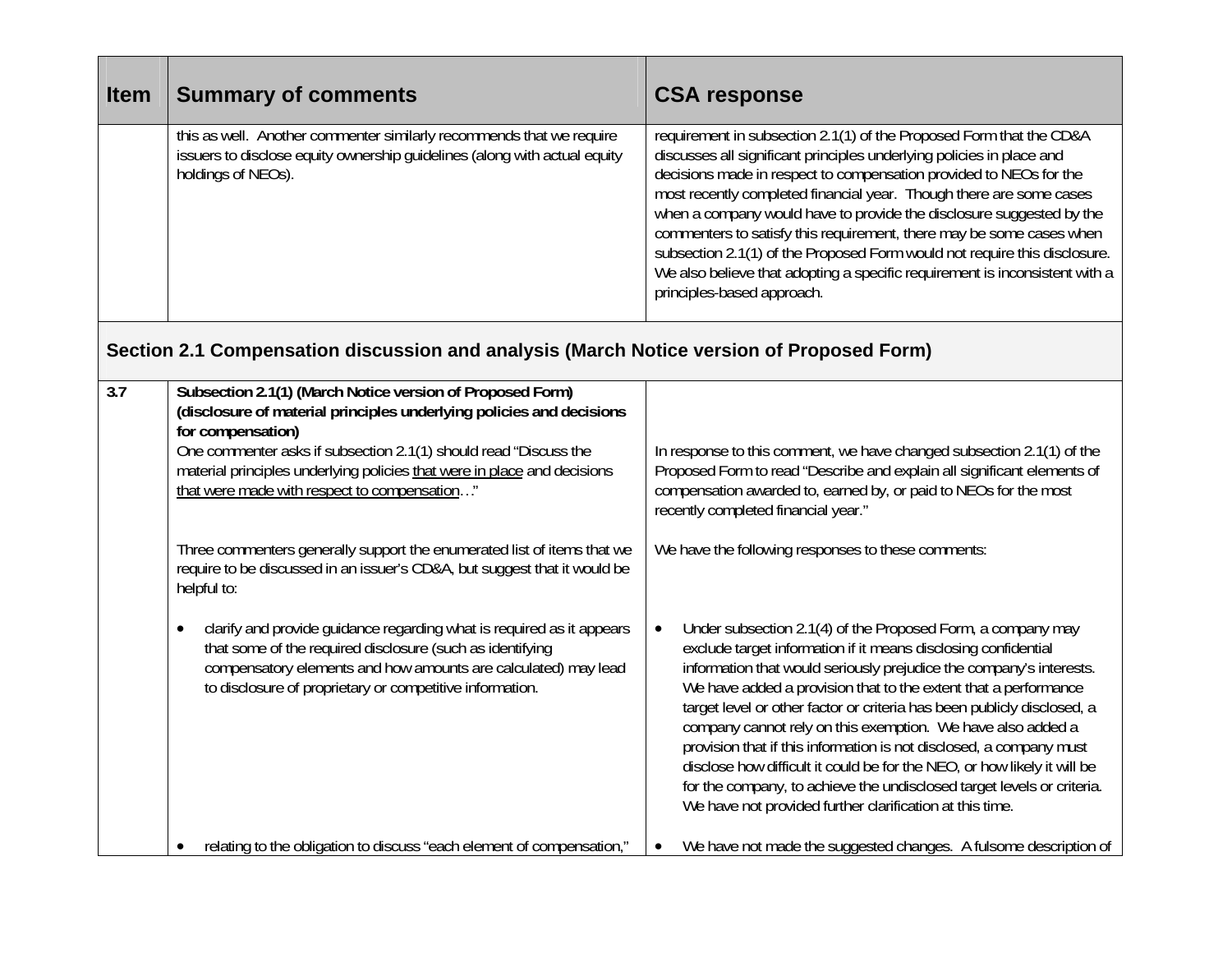| <b>Item</b> | <b>Summary of comments</b>                                                                                                                                                                                                                                                                                                                                                                                                                                                                                                                                                  | <b>CSA response</b>                                                                                                                                                                                                                                                                                                                                                                                                                                                                                                                                    |
|-------------|-----------------------------------------------------------------------------------------------------------------------------------------------------------------------------------------------------------------------------------------------------------------------------------------------------------------------------------------------------------------------------------------------------------------------------------------------------------------------------------------------------------------------------------------------------------------------------|--------------------------------------------------------------------------------------------------------------------------------------------------------------------------------------------------------------------------------------------------------------------------------------------------------------------------------------------------------------------------------------------------------------------------------------------------------------------------------------------------------------------------------------------------------|
|             | specify that all types of awards should be described in full.<br>relating to the obligation to discuss "how each element of<br>compensation and the company's decisions regarding that element fit<br>into the company's overall compensation objectives and affect<br>decisions regarding other elements," include an explicit reference<br>describing how the performance measures attached to elements of<br>compensation relate to the overall objectives for the corporation.<br>emphasize the importance of disclosure related to qualitative<br>performance targets. | all types of awards, a discussion of how the performance measures<br>attached to the elements of compensation relate to the overall<br>objectives for the corporation, and disclosure related to qualitative<br>performance targets must each be provided if necessary to satisfy<br>the requirement in subsection 2.1(1) of the Proposed Form that the<br>CD&A discusses all significant principles underlying policies in place<br>and decisions made in respect to compensation provided to NEOs<br>for the most recently completed financial year. |
| 3.8         | Subsection 2.1(2) (March Notice version of Proposed Form) (events<br>occurring after financial year end)<br>One commenter believes that the first and second sentences of this<br>section are redundant as both sentences appear to indicate that what<br>occurred subsequent to the year end is important in understanding the<br>compensation decisions that occurred before the year end.                                                                                                                                                                                | We have deleted the first sentence in subsection 2.1(2) of the version of<br>the Proposed Form published with the March Notice.                                                                                                                                                                                                                                                                                                                                                                                                                        |
| 3.9         | Additional guidance and clarification<br>Ten commenters request that we provide some guidance of what is to be<br>expected of issuers under the proposed form.                                                                                                                                                                                                                                                                                                                                                                                                              | Under subsection 2.1(1) of the Proposed Form, companies must discuss<br>the significant principles underlying policies in place and decisions made<br>in respect to compensation provided to NEOs for the most recently<br>completed financial year. In addition to the items specifically enumerated<br>in paragraphs 2.1(1)(a) through (f) of the Proposed Form, companies<br>must include in their CD&A any disclosure necessary to satisfy the<br>objectives of executive compensation disclosure set out in section 1.1 of<br>the Proposed Form.  |
|             | Question 5: Should we require companies to provide specific information on performance targets?                                                                                                                                                                                                                                                                                                                                                                                                                                                                             |                                                                                                                                                                                                                                                                                                                                                                                                                                                                                                                                                        |
| 3.10        | Subsection 2.1(3) (March Notice version of Proposed<br>Form)(performance targets)<br>Sixteen commenters do not support a requirement to provide specific<br>information on performance targets. The commenters make the following                                                                                                                                                                                                                                                                                                                                           | We expect only performance targets that are significant to the decisions<br>made in respect to compensation provided to NEOs. The objective of the                                                                                                                                                                                                                                                                                                                                                                                                     |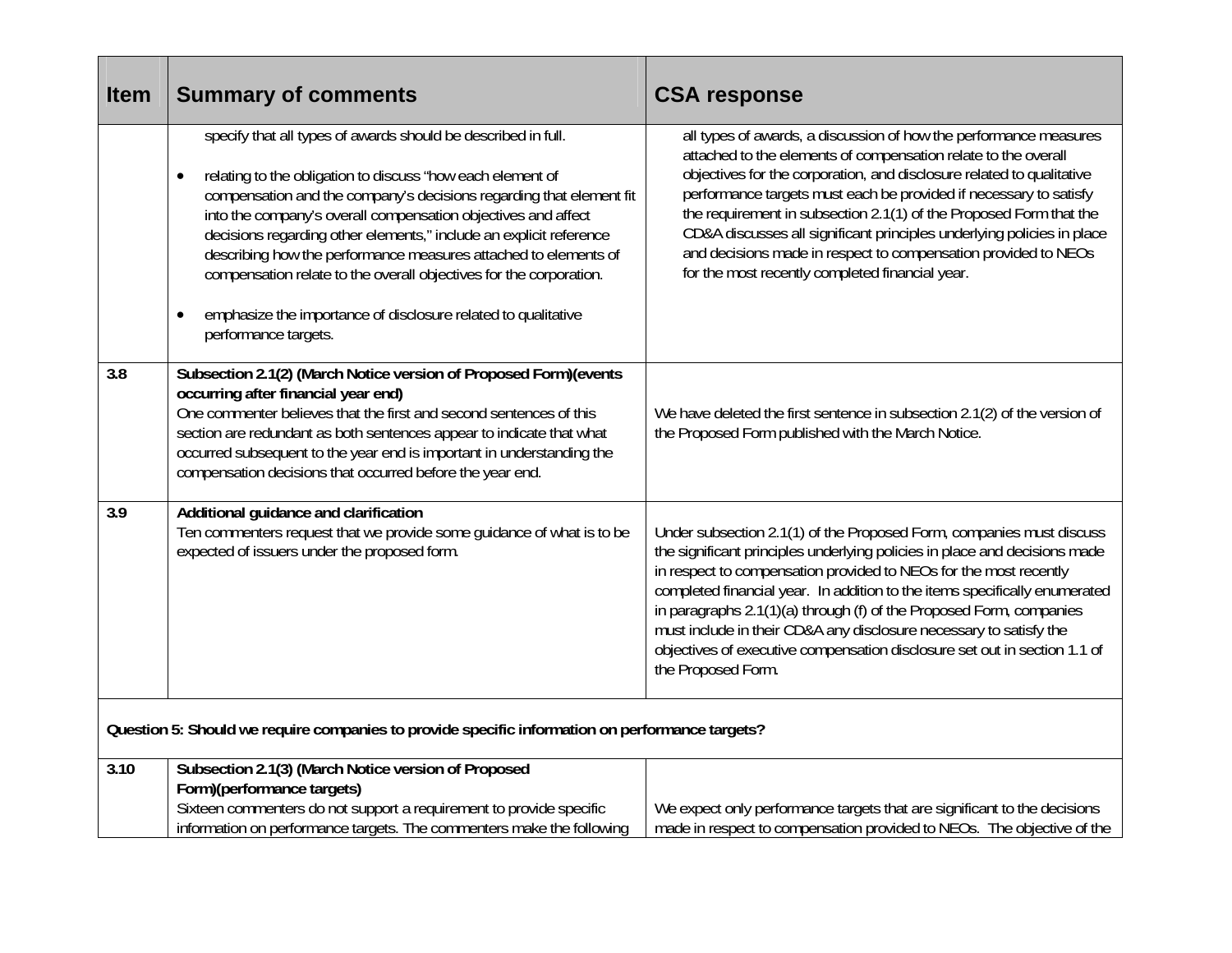| <b>Item</b> | <b>Summary of comments</b>                                                                                                                                                                                                                                                                                                                                                                                                                                                                                                                                                                                                                                                                                                                                                                                                                                                                                                                                                                                                                                                                                                                                                                                                                                                                                              | <b>CSA response</b>                                                                                                                                                                                                                                                                                                                                                                                                                                                                                                                                                                                                                                                                                                                                                                                                                                                                                                                                                                                                                                                                                                                                                                                                                                                                                                                                                                                                                                                                                                                                                     |
|-------------|-------------------------------------------------------------------------------------------------------------------------------------------------------------------------------------------------------------------------------------------------------------------------------------------------------------------------------------------------------------------------------------------------------------------------------------------------------------------------------------------------------------------------------------------------------------------------------------------------------------------------------------------------------------------------------------------------------------------------------------------------------------------------------------------------------------------------------------------------------------------------------------------------------------------------------------------------------------------------------------------------------------------------------------------------------------------------------------------------------------------------------------------------------------------------------------------------------------------------------------------------------------------------------------------------------------------------|-------------------------------------------------------------------------------------------------------------------------------------------------------------------------------------------------------------------------------------------------------------------------------------------------------------------------------------------------------------------------------------------------------------------------------------------------------------------------------------------------------------------------------------------------------------------------------------------------------------------------------------------------------------------------------------------------------------------------------------------------------------------------------------------------------------------------------------------------------------------------------------------------------------------------------------------------------------------------------------------------------------------------------------------------------------------------------------------------------------------------------------------------------------------------------------------------------------------------------------------------------------------------------------------------------------------------------------------------------------------------------------------------------------------------------------------------------------------------------------------------------------------------------------------------------------------------|
|             | specific points to support their position:<br>Companies will be reluctant to disclose internal performance targets<br>as many incorporate "stretch" into the targets used for their incentive<br>plans (i.e. the targets used to determine and calculate incentive plan<br>awards can be higher than disclosed near mid-term targets for<br>measures such as return on equity and earnings per share).<br>Moreover, these stretch targets are not even disclosed to other<br>employees within the same company.<br>Too much detail will add confusion. Shareholders may question the<br>cost of targets set but should not be involved in setting targets.<br>Disclosure of performance targets does not provide the investor with<br>a platform for comparability.<br>Three of these sixteen commenters believe that we should only require<br>issuers to disclose in general terms how targets are set and the level of<br>performance achieved compared to the targets or that we should require<br>issuers to disclose targets on an aggregate or general basis and make the<br>following comments:<br>Companies should only be required to disclose the areas in which<br>they set performance targets, how many targets and parameters are<br>in each of the various areas and the overall results in each of the | Proposed Form is to provide information for a meaningful link between<br>pay and performance. Consequently, if the individualized disclosure of<br>performance targets is required to bring about clear and informative<br>disclosure, this should occur. We believe that the inclusion of these<br>targets, subject to the limited exemption provided for confidential<br>information is necessary to bring about clear and informative disclosure of<br>an issuer's compensation policies. We make the following observations<br>in response to these comments.<br>Aggregation: We believe that companies may aggregate their<br>disclosure relating to performance targets, so long as clear<br>disclosure is provided and the disclosure adequately summarizes the<br>compensation provided to NEOs. If the individualized disclosure of<br>performance targets is required to bring about clear and informative<br>disclosure, this should occur.<br>Forward looking targets: In most cases, we only require companies<br>to disclose historical information about performance targets as the<br>disclosure in the CD&A is focussed on the company's most recently<br>completed financial year. The exception to this rule is where actions<br>were taken by the company relating to executive compensation after<br>the end of the financial year that are relevant to understanding the<br>disclosure relating to the last completed financial year. In this<br>circumstance a company may need to provide disclosure about prior,<br>current or future periods. |
|             | areas. There is some concern regarding the requirement under the<br>proposed form to disclose any waivers or changes to specified<br>performance targets.<br>The harm to the privacy concerns of an issuer's NEOs outweighs any<br>$\bullet$<br>benefit that could be derived from requiring disclosure of individual<br>performance targets.                                                                                                                                                                                                                                                                                                                                                                                                                                                                                                                                                                                                                                                                                                                                                                                                                                                                                                                                                                           | Competitive harm: We believe that the requirement to disclose<br>targets and the exemption from that requirement for confidential<br>information work together in such a way that a company can provide<br>meaningful information without providing confidential information or<br>jeopardizing its position in the marketplace.<br>Confidentiality: To the extent that there is an issue of privacy it has                                                                                                                                                                                                                                                                                                                                                                                                                                                                                                                                                                                                                                                                                                                                                                                                                                                                                                                                                                                                                                                                                                                                                             |
|             | The requirement to disclose specific targets may indirectly result in<br>issuers moving from shareholder-friendly performance based awards<br>to non-performance-based awards.                                                                                                                                                                                                                                                                                                                                                                                                                                                                                                                                                                                                                                                                                                                                                                                                                                                                                                                                                                                                                                                                                                                                          | been addressed through the company's ability to withhold information<br>that is confidential or sensitive. We have not differentiated between<br>those interests of companies and their individual NEOs.                                                                                                                                                                                                                                                                                                                                                                                                                                                                                                                                                                                                                                                                                                                                                                                                                                                                                                                                                                                                                                                                                                                                                                                                                                                                                                                                                                |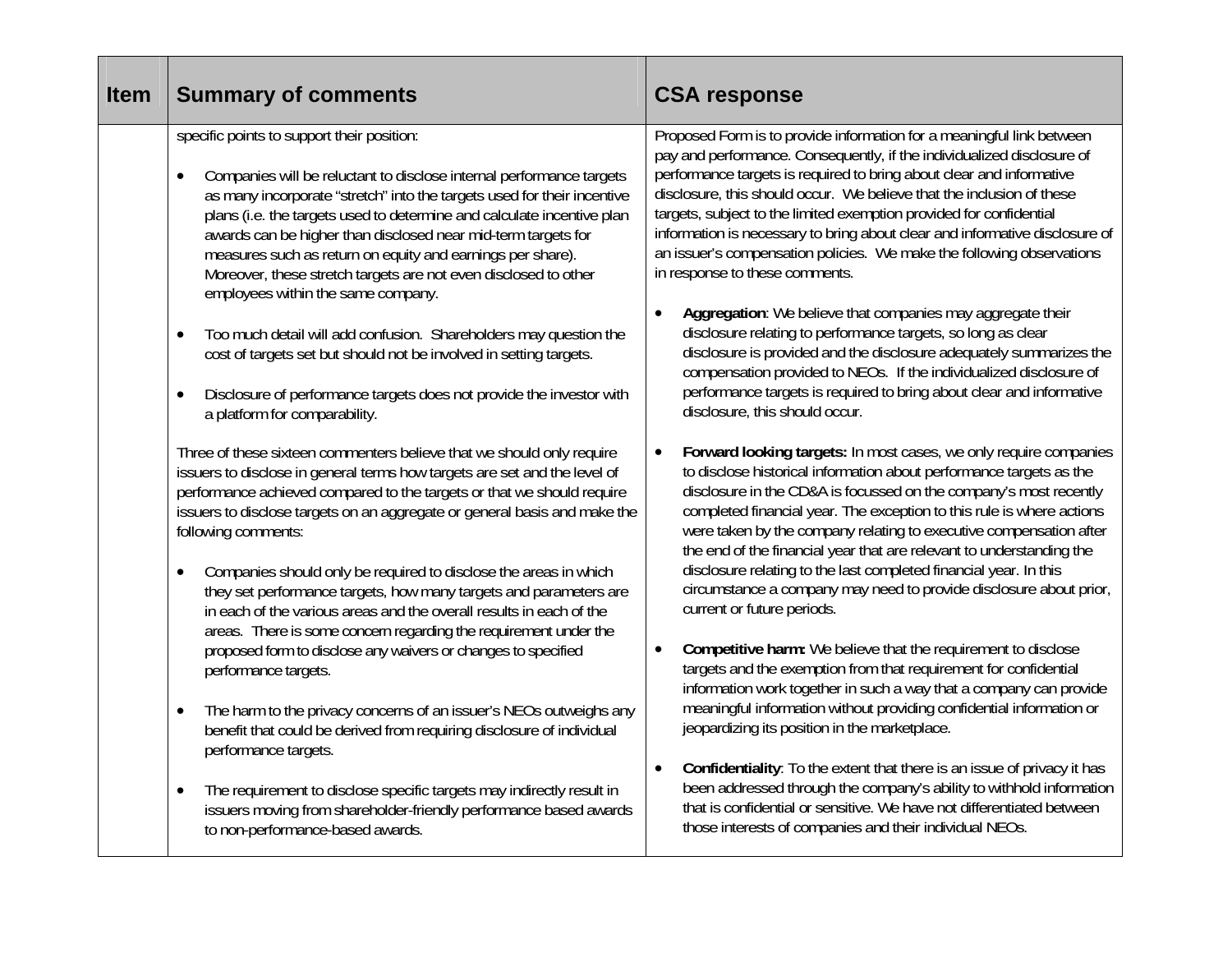| <b>Item</b> | <b>Summary of comments</b>                                                                                                                                                                                                                                                                                                                                                                                                                                                                                                                                                                                                                                                                                                                             | <b>CSA response</b> |
|-------------|--------------------------------------------------------------------------------------------------------------------------------------------------------------------------------------------------------------------------------------------------------------------------------------------------------------------------------------------------------------------------------------------------------------------------------------------------------------------------------------------------------------------------------------------------------------------------------------------------------------------------------------------------------------------------------------------------------------------------------------------------------|---------------------|
|             | Eleven commenters support a requirement to provide specific information<br>on performance targets. The commenters make the following specific<br>points.                                                                                                                                                                                                                                                                                                                                                                                                                                                                                                                                                                                               |                     |
|             | Issuers should be required to disclose in the CD&A specific<br>quantitative and qualitative performance-related targets or factors,<br>both objective and subjective, used by the compensation committee<br>to determine performance-based pay. The growing number of<br>companies that have voluntarily disclosed specific hurdles for the<br>payment of performance-based awards both in the U.S. and Canada<br>is evidence that disclosure of performance targets does not give rise<br>to competitive concerns. The disclosure of performance criteria and<br>targets is the single most important piece of information that verifies<br>for investors the actual amount and type of compensation paid at a<br>company is warranted and effective. |                     |
|             | Requiring disclosure of specifics on all targets may result in the use<br>$\bullet$<br>of less appropriate benchmarks or larger numbers reported as<br>"discretionary" bonus in an effort to elude disclosure, even though<br>they were tied to performance.                                                                                                                                                                                                                                                                                                                                                                                                                                                                                           |                     |
|             | Discussion needs to be as specific as possible to provide an<br>$\bullet$<br>understanding of which performance measures were selected and<br>why, the specific rationale for setting the specific targets, how<br>achievement stacked up against the targets, and how discretion was<br>used in the final awards.                                                                                                                                                                                                                                                                                                                                                                                                                                     |                     |
|             | One commenter supports scenario testing, and believes that this<br>$\bullet$<br>disclosure will give investors some indication of how pay is linked to<br>short and long term performance criteria.                                                                                                                                                                                                                                                                                                                                                                                                                                                                                                                                                    |                     |
|             | Three commenters conditionally support the performance target<br>requirement. They make the following comments.                                                                                                                                                                                                                                                                                                                                                                                                                                                                                                                                                                                                                                        |                     |
|             | Disclosure of targets should relate to an objective test regarding                                                                                                                                                                                                                                                                                                                                                                                                                                                                                                                                                                                                                                                                                     |                     |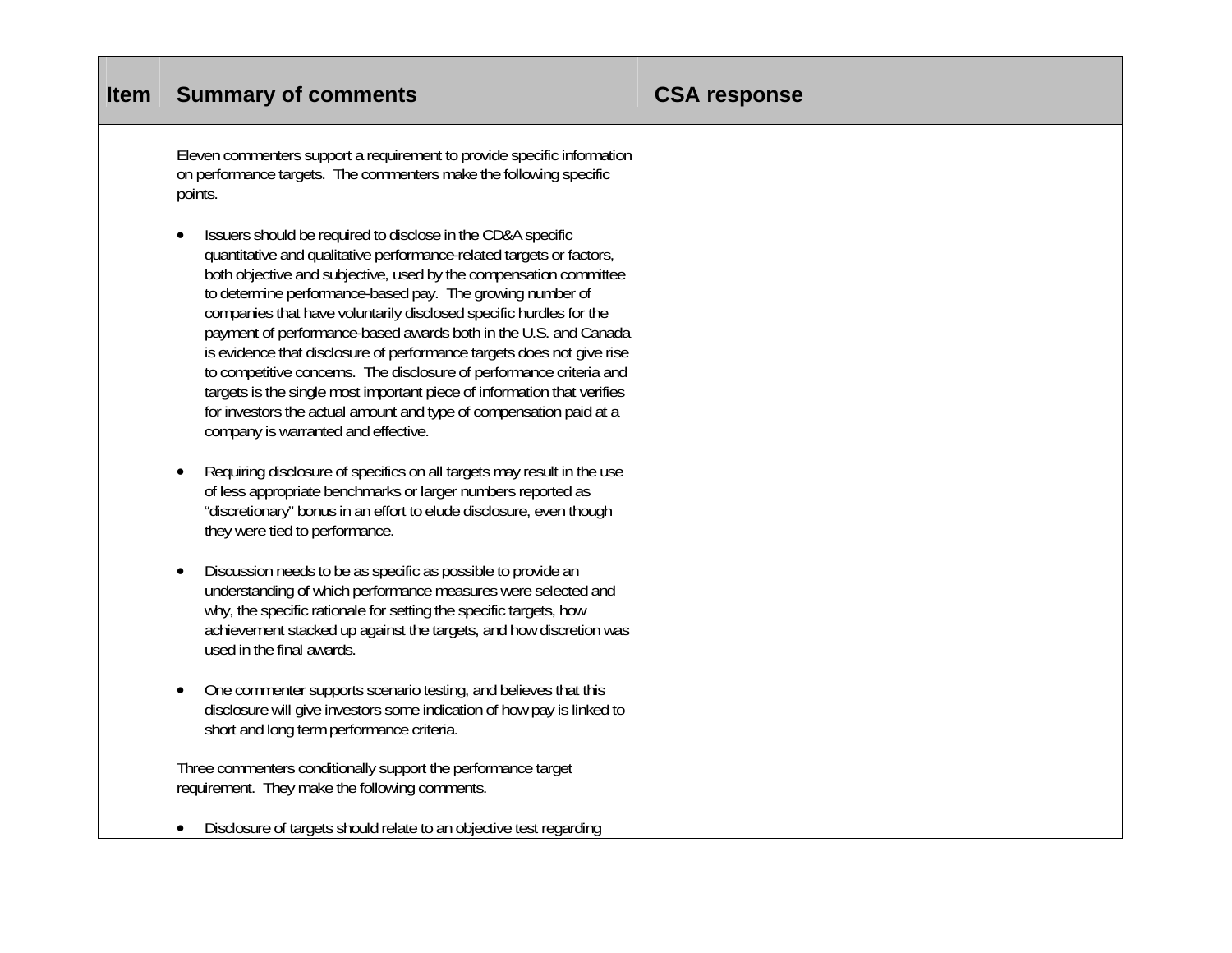| <b>Item</b> | <b>Summary of comments</b>                                                                                                                                                                                                                                                                                                                                                                                                                                                                                                                                                                                                                                                                                               | <b>CSA response</b>                                                                                                                                                                                                                                                                                                                                                                                                                                                                                                              |
|-------------|--------------------------------------------------------------------------------------------------------------------------------------------------------------------------------------------------------------------------------------------------------------------------------------------------------------------------------------------------------------------------------------------------------------------------------------------------------------------------------------------------------------------------------------------------------------------------------------------------------------------------------------------------------------------------------------------------------------------------|----------------------------------------------------------------------------------------------------------------------------------------------------------------------------------------------------------------------------------------------------------------------------------------------------------------------------------------------------------------------------------------------------------------------------------------------------------------------------------------------------------------------------------|
|             | information that is public, such as total shareholder return. If non-<br>public or subjective tests are involved, the disclosure of specific<br>targets could be harmful to the issuer's competitive position.                                                                                                                                                                                                                                                                                                                                                                                                                                                                                                           |                                                                                                                                                                                                                                                                                                                                                                                                                                                                                                                                  |
|             | Reporting on performance should be relative to their targets, but not<br>necessarily through disclosure of actual performance targets.<br>However, if we were to introduce the requirement to disclose specific<br>performance targets, the commenter believes it should be mandatory<br>for all issuers and there would need to be very specific guidelines for<br>disclosure.                                                                                                                                                                                                                                                                                                                                          |                                                                                                                                                                                                                                                                                                                                                                                                                                                                                                                                  |
|             | The requirement to disclose specific information on performance<br>targets might have unintended consequences.                                                                                                                                                                                                                                                                                                                                                                                                                                                                                                                                                                                                           |                                                                                                                                                                                                                                                                                                                                                                                                                                                                                                                                  |
|             | Requiring disclosure of actual performance targets in advance of the<br>end of the performance period may raise "forecasting" concerns and<br>prevent companies from setting "stretch" targets. If required to<br>disclose all industry-specific targets and measures that are used,<br>issuers may choose to revert to so-called "plain-vanilla" measures<br>such as earnings per share. While this might satisfy investors who<br>must know all of the details, this may ultimately lead to "one-size-fits-<br>all" incentive plans that are poorly aligned with each company's<br>unique business strategy. If this were to happen, it would be an<br>unfortunate step backwards in executive compensation practices. |                                                                                                                                                                                                                                                                                                                                                                                                                                                                                                                                  |
| 3.11        | Subsection 2.1(3) (March Notice version of Proposed Form)<br>(competitive harm exemption)<br>Six commenters believe that the competitive harm exemption is not                                                                                                                                                                                                                                                                                                                                                                                                                                                                                                                                                           | We have changed the competitive harm exemption in subsection 2.1(3) of                                                                                                                                                                                                                                                                                                                                                                                                                                                           |
|             | required and provide the following reasons:<br>A company can work with a compensation consultant to establish<br>appropriate performance targets that do not in any way compromise<br>the competitiveness of the business if they are not publicly disclosed.                                                                                                                                                                                                                                                                                                                                                                                                                                                            | the version of the Proposed Form published with the March Notice to<br>harmonize it with the language in Part 12 of NI 51-102 in respect of the<br>omission or redaction of material contracts. Subsection 2.1(4) of the<br>Proposed Form now provides an exemption for disclosure of target levels<br>that would seriously prejudice the company's interests. We believe that<br>this exemption strikes an appropriate balance between the interests of<br>companies and investors. The exemption only applies to target levels |
|             | As current year performance targets are historical at the time of<br>disclosure in the proxy circular, no competitive issues arise from their                                                                                                                                                                                                                                                                                                                                                                                                                                                                                                                                                                            | concerning specific quantitative or qualitative performance related factors<br>or criteria that would seriously prejudice the company's interests. Thus,                                                                                                                                                                                                                                                                                                                                                                         |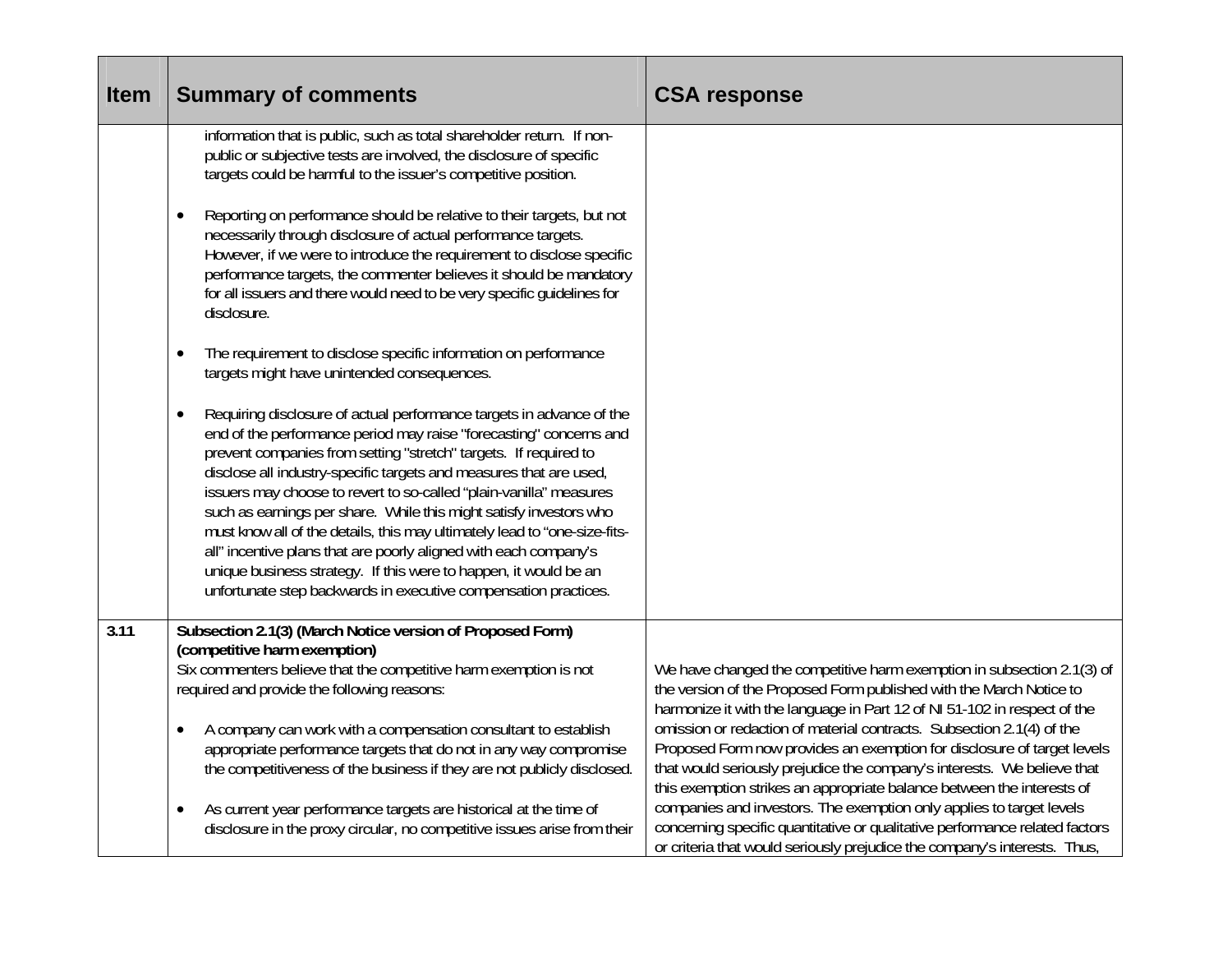| <b>Item</b> | <b>Summary of comments</b>                                                                                                                                                                                                                                                                                                                                                                                                                                                                                                                                                                                                                                                                                                                                                                                                                                                                                                                                                                                                                                                                                                                         | <b>CSA response</b>                                                                                                                                                                                                                                                                                                                                                                                                                                                                                                                                                                                                                                                                                                                                                                                                                                                                     |
|-------------|----------------------------------------------------------------------------------------------------------------------------------------------------------------------------------------------------------------------------------------------------------------------------------------------------------------------------------------------------------------------------------------------------------------------------------------------------------------------------------------------------------------------------------------------------------------------------------------------------------------------------------------------------------------------------------------------------------------------------------------------------------------------------------------------------------------------------------------------------------------------------------------------------------------------------------------------------------------------------------------------------------------------------------------------------------------------------------------------------------------------------------------------------|-----------------------------------------------------------------------------------------------------------------------------------------------------------------------------------------------------------------------------------------------------------------------------------------------------------------------------------------------------------------------------------------------------------------------------------------------------------------------------------------------------------------------------------------------------------------------------------------------------------------------------------------------------------------------------------------------------------------------------------------------------------------------------------------------------------------------------------------------------------------------------------------|
|             | disclosure.<br>The proposed competitive harm exemption is very similar to that used<br>by the SEC, which has led to insufficient disclosure of targets.<br>Thirteen commenters believe that the disclosure of performance targets<br>can result in competitive harm to a company. These are the specific<br>comments.<br>Flexibility should be maintained so that target information may be<br>$\bullet$<br>excluded if it means disclosing confidential information that would<br>result in competitive harm to the company.<br>Performance targets are data that are important to a company's<br>$\bullet$<br>competitive advantage.<br>Disclosure of specific information on performance targets will<br>$\bullet$<br>materially adversely affect an issuer's ability to keep competitive<br>information confidential.<br>Not support the disclosure of all performance targets due to the<br>$\bullet$<br>concern of revealing competitive information, even "after the fact".<br>Additionally, the commenter does not support the disclosure of<br>performance targets used to evaluate the individual performance of<br>each individual NEO. | even if the disclosure of a target level itself may seriously prejudice the<br>company's interests in a particular case, disclosure of the metric itself<br>would typically not.<br>We have also added a provision that this exemption does not apply if a<br>performance target level or other factor or criteria has been publicly<br>disclosed.<br>We have also added a provision that, if a company does not disclose<br>specific target levels or criteria, the company must state how difficult it<br>could be for the NEO, or how likely it will be for the company, to achieve<br>the undisclosed target levels or criteria.<br>Companies should also be prepared to explain any decision to omit target<br>information on the basis that it would seriously prejudice their interests.<br>This may be raised as a comment in the context of a continuous<br>disclosure review. |
| 3.12        | Subsection 2.1(3) (March Notice version of Proposed Form) (what<br>should an issuer disclose when it relies on the competitive harm<br>exemption?)<br>Nine commenters suggest that even if we retain a competitive harm<br>exemption, we should require some alternative disclosure. Specifically:<br>Companies should be required to disclose the percentage of an<br>executive's total compensation that relates to any performance target                                                                                                                                                                                                                                                                                                                                                                                                                                                                                                                                                                                                                                                                                                       | The confidentiality exemption in subsection 2.1(4) of the Proposed Form<br>allows a company to not disclose target levels that would seriously<br>prejudice the company's interests. Other related information, however,<br>must be disclosed. For example, even if disclosure of a target level itself<br>would seriously prejudice the company's interests in a particular case, the                                                                                                                                                                                                                                                                                                                                                                                                                                                                                                  |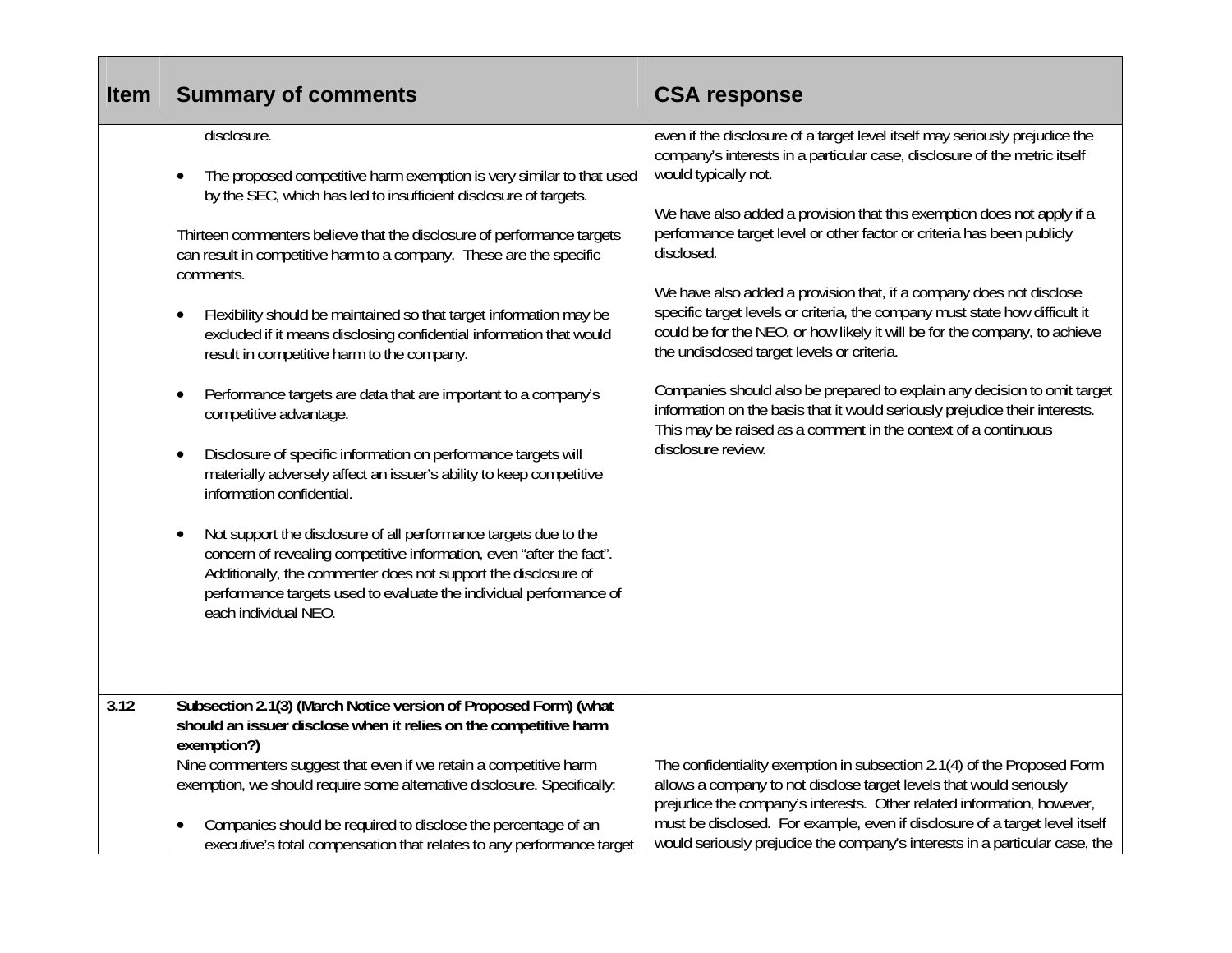| <b>Item</b> | <b>Summary of comments</b>                                                                                                                                                                                                                                                                                                                                                                                                                                                                                                                                                                                                                                                                                                                                                                                                                                                                                                                                         | <b>CSA response</b>                                                                                                                                                                                                                                                                                                                                                                                                                                                                                              |
|-------------|--------------------------------------------------------------------------------------------------------------------------------------------------------------------------------------------------------------------------------------------------------------------------------------------------------------------------------------------------------------------------------------------------------------------------------------------------------------------------------------------------------------------------------------------------------------------------------------------------------------------------------------------------------------------------------------------------------------------------------------------------------------------------------------------------------------------------------------------------------------------------------------------------------------------------------------------------------------------|------------------------------------------------------------------------------------------------------------------------------------------------------------------------------------------------------------------------------------------------------------------------------------------------------------------------------------------------------------------------------------------------------------------------------------------------------------------------------------------------------------------|
|             | that is withheld in reliance on some form of a competitive harm<br>exemption.<br>Even if specific target levels are excluded, the company must provide<br>enough explanation so that a user can grasp the factors that define<br>"performance".<br>An alternative to eliminating the exemption is to provide additional<br>guidance to issuers to avoid over-reliance on the exemption.<br>If a company cannot provide the specific quantitative thresholds for<br>$\bullet$<br>reasons related to competitive harm, it should at least name the<br>metrics used.<br>Issuers relying on the competitive harm exemption should be<br>permitted to merely disclose that there are business-specific criteria<br>attached to awards and, in general terms, what those criteria are.<br>Issuers relying on the competitive harm exemption should at least<br>disclose the percentage of an NEO's compensation that is subject to<br>an undisclosed performance target. | metric itself must be disclosed.                                                                                                                                                                                                                                                                                                                                                                                                                                                                                 |
|             | An alternative to requiring the disclosure of performance target<br>$\bullet$<br>information on a year-to-year basis is requiring after-the-fact<br>disclosure of performance targets so that shareholders can assess<br>the adequacy of links that issuers say exist between pay and<br>performance.                                                                                                                                                                                                                                                                                                                                                                                                                                                                                                                                                                                                                                                              |                                                                                                                                                                                                                                                                                                                                                                                                                                                                                                                  |
| 3.13        | Forward looking information<br>Six commenters believe that any requirement to disclose forward looking<br>information regarding performance targets is inappropriate. The<br>commenters raised the following specific points:<br>While there should be a requirement to report actual achievement<br>against completed targets, there should be no requirement to<br>disclose forward targets.                                                                                                                                                                                                                                                                                                                                                                                                                                                                                                                                                                     | The requirement under subsection 2.1(4) of the Proposed Form to<br>disclose performance targets relates to compensation awarded to, earned<br>by, or paid to NEOs in the most recently completed financial year. In<br>most cases, this compensation will have been awarded, earned or paid<br>for the achievement of performance targets in the most recently<br>completed financial year but there may be limited cases where reported<br>compensation is subject to the achievement of performance targets in |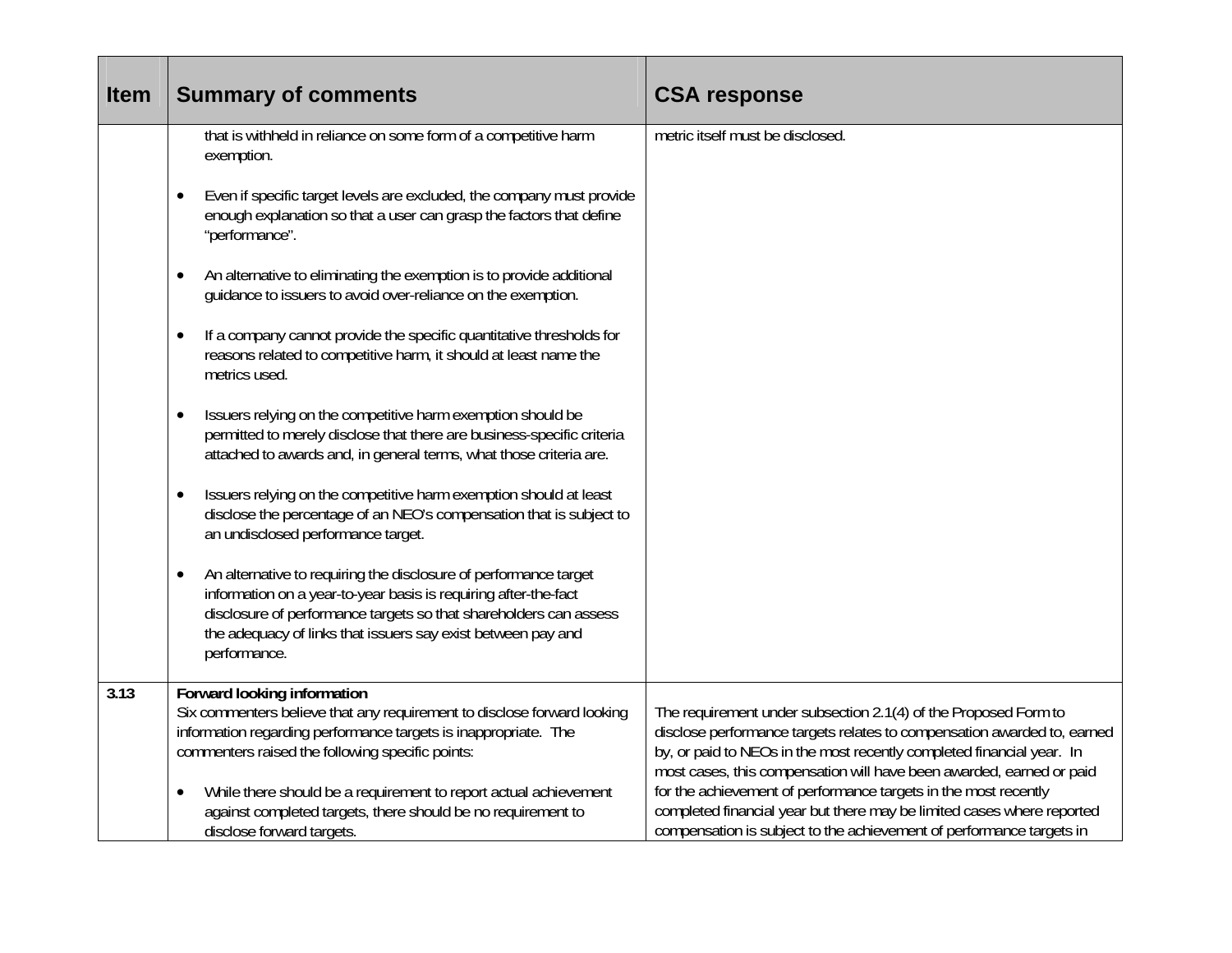| <b>Item</b> | <b>Summary of comments</b>                                                                                                                                                                                                                                                                                                                                                                                                                                                                                                                                                                                                                                                                                                                                                                                                                                                                                                                                                                                                                                                                                                                                                                     | <b>CSA response</b>                                                                                                                                                                                                                                                                                                                                                                                                               |
|-------------|------------------------------------------------------------------------------------------------------------------------------------------------------------------------------------------------------------------------------------------------------------------------------------------------------------------------------------------------------------------------------------------------------------------------------------------------------------------------------------------------------------------------------------------------------------------------------------------------------------------------------------------------------------------------------------------------------------------------------------------------------------------------------------------------------------------------------------------------------------------------------------------------------------------------------------------------------------------------------------------------------------------------------------------------------------------------------------------------------------------------------------------------------------------------------------------------|-----------------------------------------------------------------------------------------------------------------------------------------------------------------------------------------------------------------------------------------------------------------------------------------------------------------------------------------------------------------------------------------------------------------------------------|
|             | There may be potential adverse effects of having to disclose<br>confidential forward-looking information.                                                                                                                                                                                                                                                                                                                                                                                                                                                                                                                                                                                                                                                                                                                                                                                                                                                                                                                                                                                                                                                                                      | future periods. In these limited cases, there is a requirement to disclose<br>forward-looking performance targets but not if it would seriously prejudice<br>the company's interests.                                                                                                                                                                                                                                             |
|             | If forward-looking targets are required to be disclosed, issuers may<br>choose to not establish plans based on performance criteria.                                                                                                                                                                                                                                                                                                                                                                                                                                                                                                                                                                                                                                                                                                                                                                                                                                                                                                                                                                                                                                                           |                                                                                                                                                                                                                                                                                                                                                                                                                                   |
|             | Suggest distinguishing between current and forward-looking<br>performance criteria disclosure.                                                                                                                                                                                                                                                                                                                                                                                                                                                                                                                                                                                                                                                                                                                                                                                                                                                                                                                                                                                                                                                                                                 |                                                                                                                                                                                                                                                                                                                                                                                                                                   |
| 3.14        | Subsection 2.1(4) (March Notice version of Proposed<br>Form)(duplication between NI 58-101 and the Proposed Form)<br>Three commenters believe corporate governance rules should interact<br>directly with the new form. These are their specific comments.<br>An issuer should be able to satisfy the requirement to disclose board<br>processes for determining compensation in Form 58-101F1 or F2 by<br>complying with the requirements of the proposed form.<br>Issuers should be required to disclose the oversight of the<br>$\bullet$<br>compensation-setting process, including the composition of the<br>compensation committee, its mandate, independence and use of<br>consultants, even if there is potential overlap with National<br>Instrument 58-101, as this disclosure is beneficial.<br>The corporate governance rules need to be cross-referenced into<br>$\bullet$<br>F6.<br>The CD&A is missing any sort of requirement for an issuer to<br>establish a compensation committee and that there is no defined<br>concept of "compensation literacy". The requirements associated<br>with compensation lag behind that of requirements associated with<br>audit committees. | We acknowledge that there may be some overlap between the disclosure<br>required under the corporate governance rules and the Proposed Form.<br>However, we have decided against providing explicit exemptions from<br>such overlapping requirements. Though the required disclosure may<br>appear to be the same, each requirement is satisfying different objectives,<br>and so differences in the disclosure may be necessary. |
|             | <b>Section 2.2 Performance Graph</b>                                                                                                                                                                                                                                                                                                                                                                                                                                                                                                                                                                                                                                                                                                                                                                                                                                                                                                                                                                                                                                                                                                                                                           |                                                                                                                                                                                                                                                                                                                                                                                                                                   |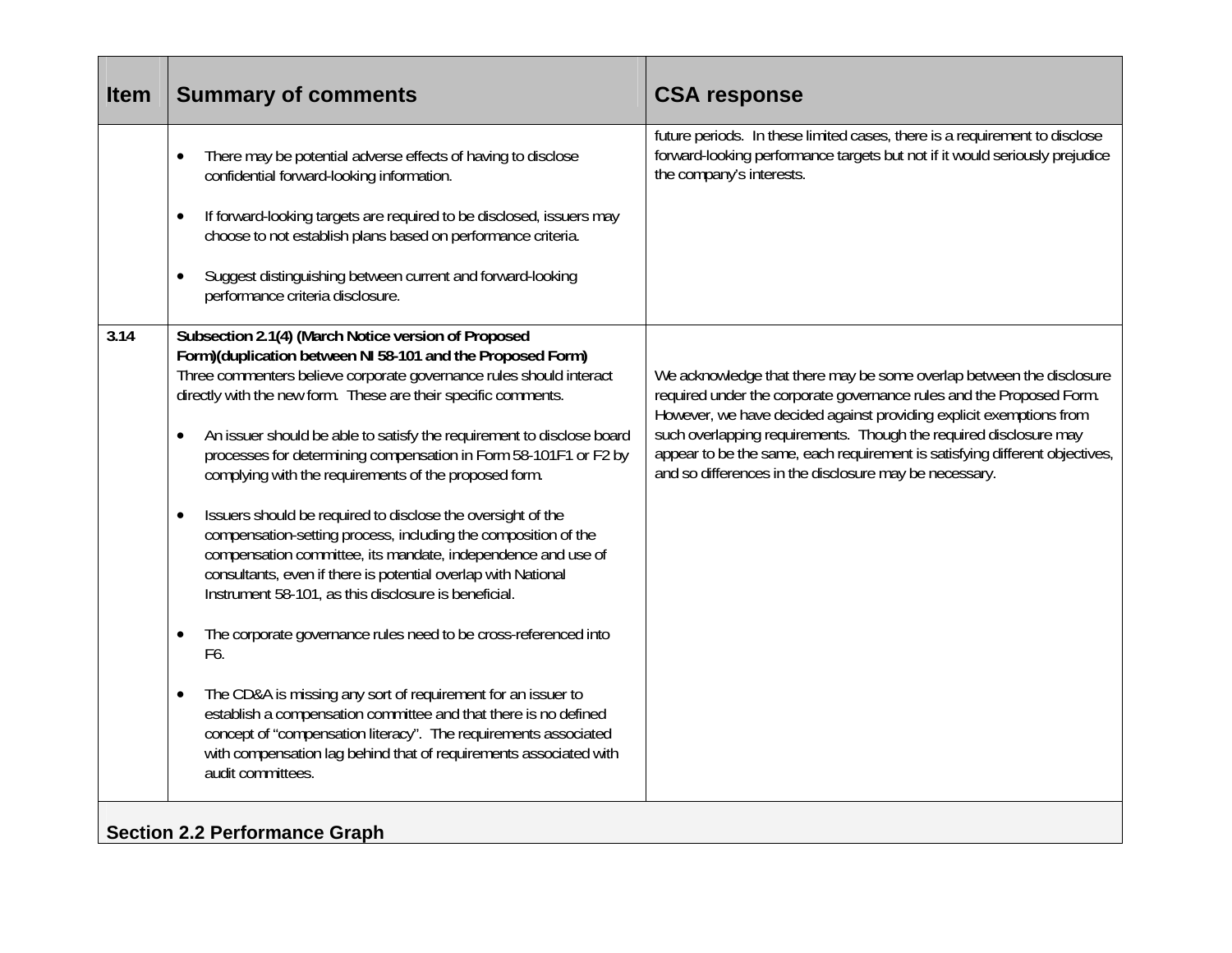| <b>Item</b> | <b>Summary of comments</b>                                                                                                                                                                                                                                                                                                                                                                                                                                                                                                                                                                                                                                                                                                                                                                                                                                                                                                                                                                                                                                                                                                                                                                                                                                                                                                                                                                                                                                                                          | <b>CSA response</b>                                                                                                                                                                                                                                                                                                                                                                                                                                                                                                                                                                                                                                                                                                                                                          |  |
|-------------|-----------------------------------------------------------------------------------------------------------------------------------------------------------------------------------------------------------------------------------------------------------------------------------------------------------------------------------------------------------------------------------------------------------------------------------------------------------------------------------------------------------------------------------------------------------------------------------------------------------------------------------------------------------------------------------------------------------------------------------------------------------------------------------------------------------------------------------------------------------------------------------------------------------------------------------------------------------------------------------------------------------------------------------------------------------------------------------------------------------------------------------------------------------------------------------------------------------------------------------------------------------------------------------------------------------------------------------------------------------------------------------------------------------------------------------------------------------------------------------------------------|------------------------------------------------------------------------------------------------------------------------------------------------------------------------------------------------------------------------------------------------------------------------------------------------------------------------------------------------------------------------------------------------------------------------------------------------------------------------------------------------------------------------------------------------------------------------------------------------------------------------------------------------------------------------------------------------------------------------------------------------------------------------------|--|
|             |                                                                                                                                                                                                                                                                                                                                                                                                                                                                                                                                                                                                                                                                                                                                                                                                                                                                                                                                                                                                                                                                                                                                                                                                                                                                                                                                                                                                                                                                                                     |                                                                                                                                                                                                                                                                                                                                                                                                                                                                                                                                                                                                                                                                                                                                                                              |  |
|             | Question 6: Will moving the performance graph to the CD&A and requiring an analysis of the link between performance of the company's<br>stock and executive compensation provide meaningful disclosure?                                                                                                                                                                                                                                                                                                                                                                                                                                                                                                                                                                                                                                                                                                                                                                                                                                                                                                                                                                                                                                                                                                                                                                                                                                                                                             |                                                                                                                                                                                                                                                                                                                                                                                                                                                                                                                                                                                                                                                                                                                                                                              |  |
| 3.15        | Section 2.2 Performance Graph (March Notice version of Proposed<br>Form)<br>Six commenters do not support moving the performance graph to the<br>CD&A. One of these commenters suggests that an alternative proposal is<br>to leave the graph where it is but require a comment in the CD&A<br>comparing remuneration to stock price performance.<br>Thirteen agree that it would be meaningful to require an analysis of the<br>link between the performance of the company's stock and executive<br>compensation. One commenter provides the following explanation for its<br>views:<br>The link between pay and performance is valuable if tracked over an<br>extended period such as five years or more.<br>Three of these thirteen commenters raise concerns about specific points<br>relating to the graph and the metrics used in the graph:<br>Discussion of trends will increase the usefulness of the graph.<br>The graph should also include performance against the company's<br>peers along with a narrative discussion of the actual peer group.<br>Four commenters do not support a comparison between the trend in<br>share performance to the trend in total compensation to executives.<br>Eighteen commenters believe that there are factors other than share price<br>performance that should be discussed as a good measure of<br>performance. Specifically:<br>There are many compensation elements not tied to share price<br>performance such as salary and pension values. | We have kept the performance graph in the CD&A because companies<br>must discuss significant principles underlying compensation decisions in<br>their CD&A. We believe that the link between the performance of the<br>company's share price and executive compensation reported under the<br>Proposed Form over a five-year period is meaningful in most cases.<br>Though we have decided not to impose a requirement to do so, we have<br>added comment 1 to section 2.2 of the Proposed Form to clarify that a<br>company may also include other relevant performance measures in its<br>CD&A. If the company also believes that such other relevant measures<br>of performances are more meaningful than the link with share price, the<br>company may also explain why. |  |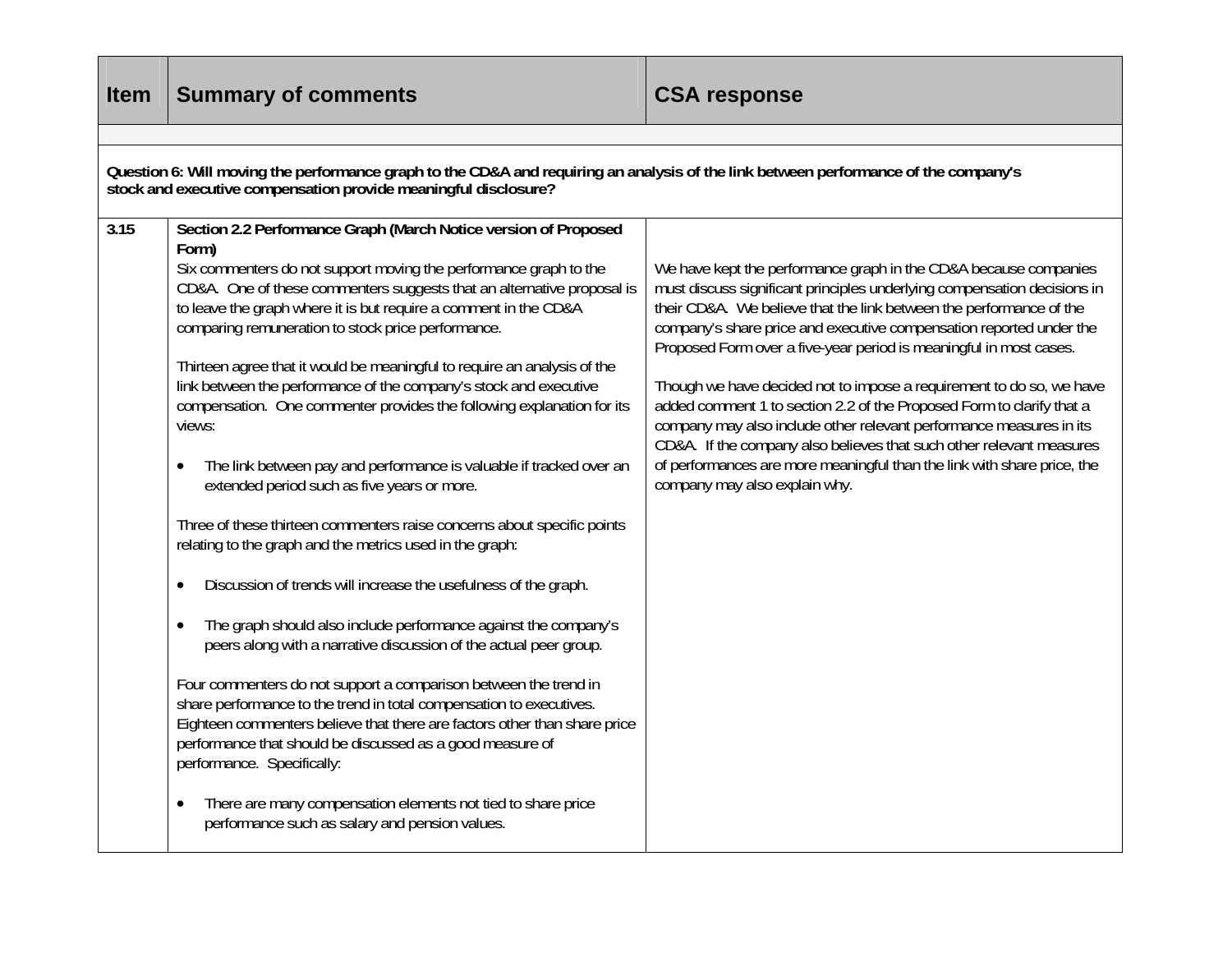| <b>Item</b> | <b>Summary of comments</b>                                                                                                                                                                                                                                                                                                                                                                               | <b>CSA response</b>                                                                                                                        |
|-------------|----------------------------------------------------------------------------------------------------------------------------------------------------------------------------------------------------------------------------------------------------------------------------------------------------------------------------------------------------------------------------------------------------------|--------------------------------------------------------------------------------------------------------------------------------------------|
|             | Narrative disclosure based on one measure, such as TSR, would be<br>$\bullet$<br>misleading and insufficient.                                                                                                                                                                                                                                                                                            |                                                                                                                                            |
|             | Moving the share performance graph to the CD&A and requiring the<br>$\bullet$<br>comparison to executive compensation gives too much prominence<br>to one measure of success that will have widely varying relevance to<br>companies based on how well established they are and where they<br>are in their current growth cycle.                                                                         |                                                                                                                                            |
|             | The performance graph should not be moved to the CD&A. The<br>existing practice of requiring the graph under "Report of Executive<br>Compensation" is appropriate. If additional commentary is necessary,<br>it should be in narrative form and should discuss the links between a<br>number of short-term and long-term components of the company's<br>performance, of which share price is one aspect. |                                                                                                                                            |
|             | Moving the graph to the CDA or anywhere in the compensation<br>section would suggest that the performance of the company's stock<br>compared to the stock market does not have any meaning broader<br>than in reference to remuneration and that the primary factor in<br>measuring executive's remuneration can only be the stock<br>performance.                                                       |                                                                                                                                            |
|             | Share price may be sensitive to factors unrelated to corporate<br>performance, e.g. interest rates or currency fluctuations.                                                                                                                                                                                                                                                                             |                                                                                                                                            |
|             | While it is important to align pay and performance, recent stock price<br>performance is only one measure and is affected by factors that are<br>unrelated to a company's overall performance.                                                                                                                                                                                                           |                                                                                                                                            |
| 3.16        | Section 2.2 (March Notice version of Proposed Form) (which issuers<br>must prepare a performance graph)                                                                                                                                                                                                                                                                                                  |                                                                                                                                            |
|             | Two commenters request that we clarify which issuers must include a                                                                                                                                                                                                                                                                                                                                      | In response to these comments, we added subparagraphs 2.2(a)(ii) and                                                                       |
|             | performance graph in their CD&A. Specifically:                                                                                                                                                                                                                                                                                                                                                           | (iii) of the Proposed Form to clarify that: (a) a company, including any<br>predecessor company, that has not been a reporting issuer in a |
|             | We should clarify that a performance graph is not required unless the                                                                                                                                                                                                                                                                                                                                    | jurisdiction in Canada for at least 12 calendar months before the date of                                                                  |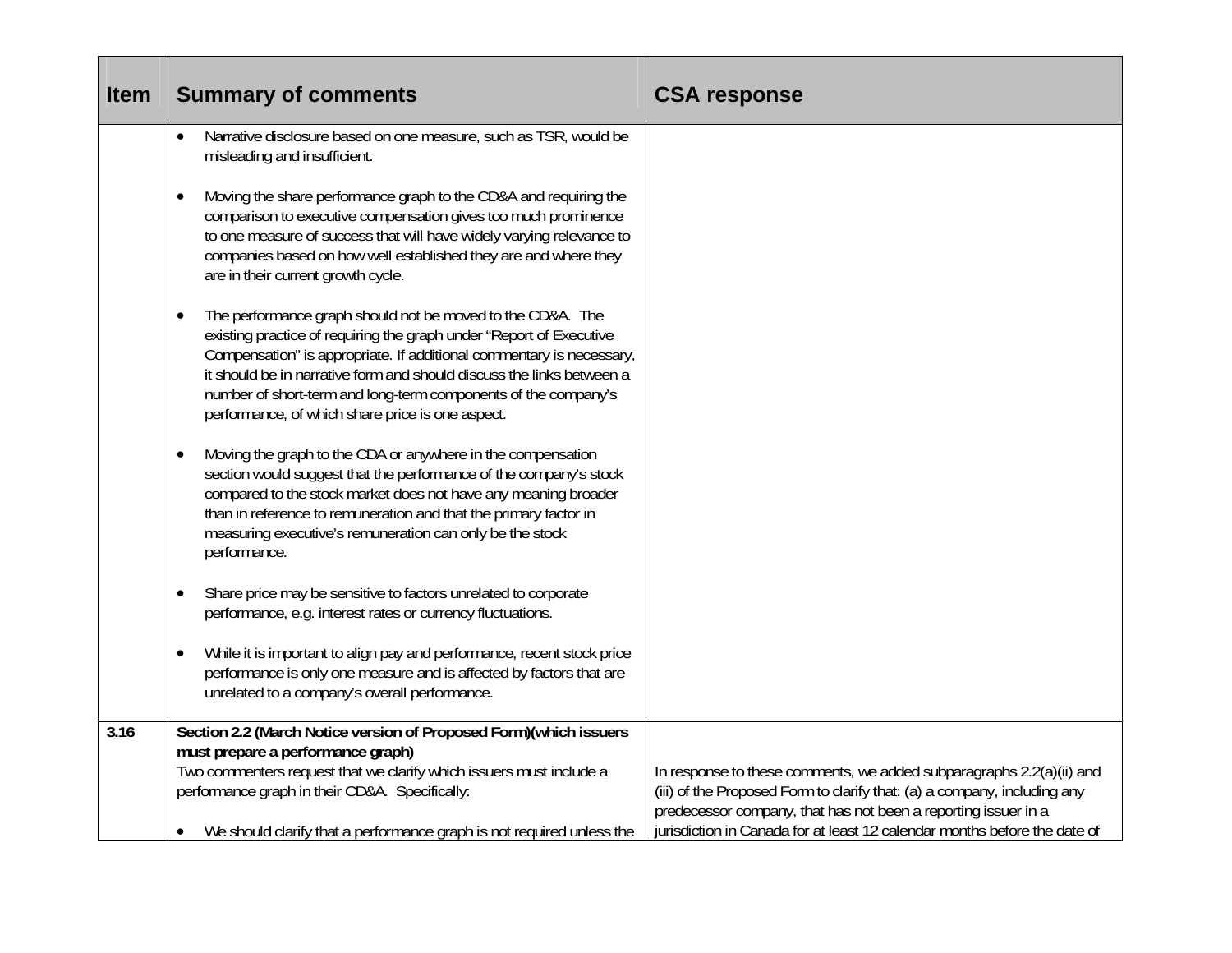| <b>Item</b> | <b>Summary of comments</b>                                                                                                                                                                                                                                                                                                                                                                                                                                                                                                                                                                                                                                                                                                                                                             | <b>CSA response</b>                                                                                                                                                                                                                                                                                                                                                                                                                                                                                                                                                                                                                                                                                                                 |
|-------------|----------------------------------------------------------------------------------------------------------------------------------------------------------------------------------------------------------------------------------------------------------------------------------------------------------------------------------------------------------------------------------------------------------------------------------------------------------------------------------------------------------------------------------------------------------------------------------------------------------------------------------------------------------------------------------------------------------------------------------------------------------------------------------------|-------------------------------------------------------------------------------------------------------------------------------------------------------------------------------------------------------------------------------------------------------------------------------------------------------------------------------------------------------------------------------------------------------------------------------------------------------------------------------------------------------------------------------------------------------------------------------------------------------------------------------------------------------------------------------------------------------------------------------------|
|             | issuer has been a reporting issuer for more than one full calendar<br>year.                                                                                                                                                                                                                                                                                                                                                                                                                                                                                                                                                                                                                                                                                                            | the Proposed Form; or (b) a company that has distributed only debt<br>securities to the public, is not required to provide a performance graph:                                                                                                                                                                                                                                                                                                                                                                                                                                                                                                                                                                                     |
|             | We should clarify whether a "debt-only" issuer must prepare a<br>performance chart.                                                                                                                                                                                                                                                                                                                                                                                                                                                                                                                                                                                                                                                                                                    |                                                                                                                                                                                                                                                                                                                                                                                                                                                                                                                                                                                                                                                                                                                                     |
|             | The comparison should be limited to the CEO's compensation.                                                                                                                                                                                                                                                                                                                                                                                                                                                                                                                                                                                                                                                                                                                            |                                                                                                                                                                                                                                                                                                                                                                                                                                                                                                                                                                                                                                                                                                                                     |
| 3.17        | Section 2.2 (March Notice version of Proposed Form)(including<br>additional factors)<br>Nine commenters believe that additional disclosure is needed. Five of<br>these nine suggest including additional or substituted factors against<br>which executive compensation could be compared. Specifically, they<br>believe that we should require issuers to:<br>Include a comparison of the total cumulative return of an index of the<br>$\bullet$<br>issuer's peer companies in this performance graph.<br>Show how executive compensation relates to issuer, division and<br>$\bullet$<br>individual performance.<br>Use the metric in the performance graph that the company<br>predominantly uses in awarding compensation.<br>Use the metric that is sector- or geography- based. | We have decided not to require the disclosure of additional or substituted<br>factors in the performance graph because such factors may not be useful<br>in every case. If the company also believes that such other relevant<br>measures of performances are more meaningful than the link with share<br>price, we believe that the company should disclose these other measures<br>and explain why they are more relevant. If such other relevant measures<br>of performance are necessary to provide insight into a key aspect of a<br>company's overall stewardship and governance or help investors<br>understand how decisions about executive compensation are made, we<br>believe the company must provide such disclosure. |
|             | Four of these nine commenters recommend that additional disclosure<br>accompany the stock performance graph in order to enhance its<br>usefulness. Specifically:<br>The requirement for providing a link between performance and<br>$\bullet$<br>compensation should go beyond the placement of the stock<br>performance graph and include specifics such as how actual<br>compensation was linked with the issuer's performance and if the<br>compensation is linked to factors other than TSR, then the issuer                                                                                                                                                                                                                                                                       |                                                                                                                                                                                                                                                                                                                                                                                                                                                                                                                                                                                                                                                                                                                                     |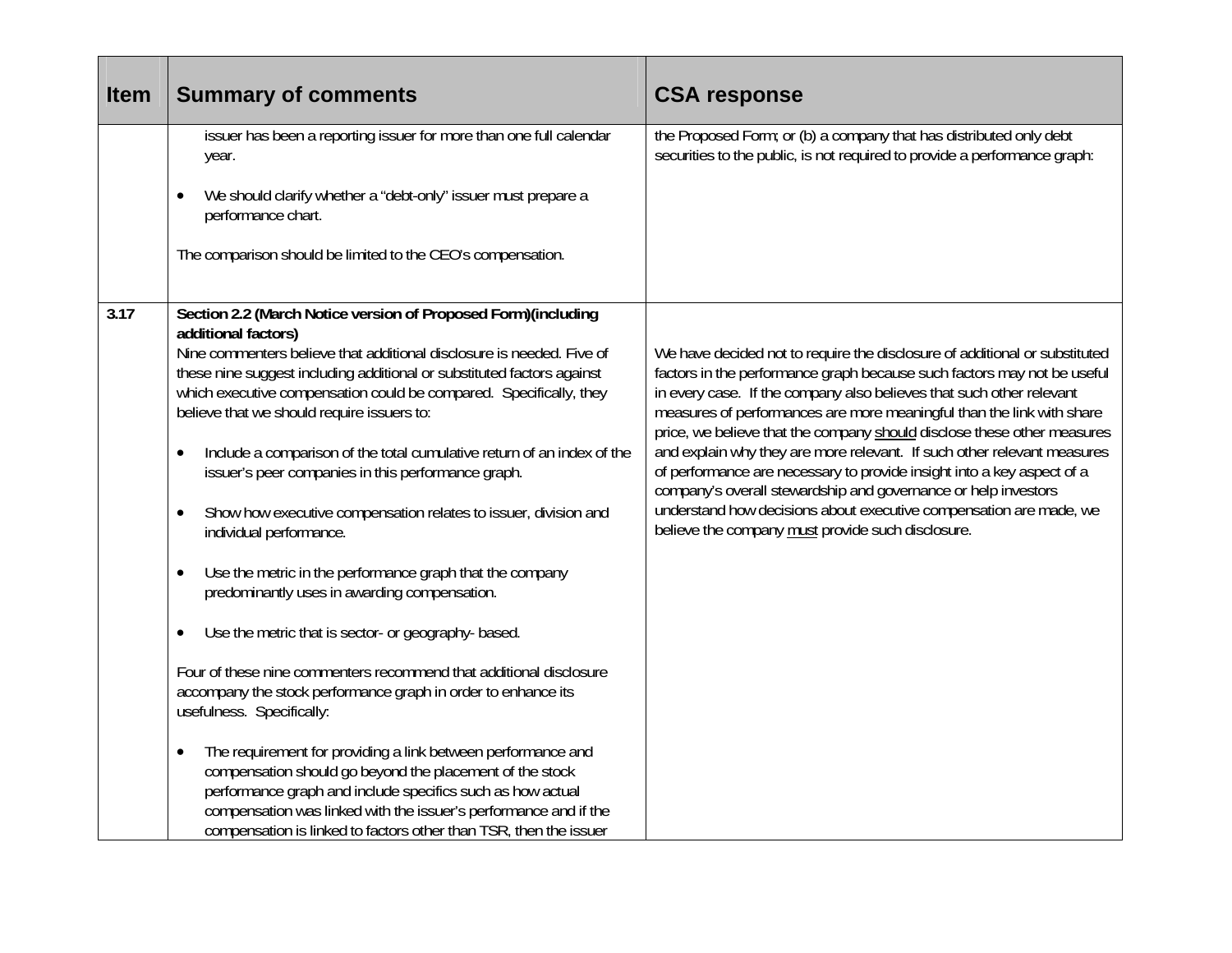| <b>Item</b>       | <b>Summary of comments</b>                                                                                                                                                                                                                                                                                                                                                                                                                                | <b>CSA response</b>                                                                                                                                                                                                                   |
|-------------------|-----------------------------------------------------------------------------------------------------------------------------------------------------------------------------------------------------------------------------------------------------------------------------------------------------------------------------------------------------------------------------------------------------------------------------------------------------------|---------------------------------------------------------------------------------------------------------------------------------------------------------------------------------------------------------------------------------------|
|                   | should be required to include a discussion of such performance<br>measures.                                                                                                                                                                                                                                                                                                                                                                               |                                                                                                                                                                                                                                       |
|                   | The CD&A should contain a more complete discussion of the other<br>elements or measures of performance used by the compensation<br>committee and how these various performance measures are linked<br>to all elements of pay over both the short and long term.                                                                                                                                                                                           |                                                                                                                                                                                                                                       |
|                   | To the extent that recent stock performance influences these policies<br>and decisions, an issuer should discuss this relationship in the<br>context of other factors that influence compensation decisions.                                                                                                                                                                                                                                              |                                                                                                                                                                                                                                       |
|                   | It should be clarified that where there is no relationship between pay<br>and performance, issuers should be able to state that they do not<br>believe there is a relationship.                                                                                                                                                                                                                                                                           |                                                                                                                                                                                                                                       |
|                   | One commenter believes an analysis based on 5 years may not be<br>appropriate for all compensation e.g. stock options with a 10-year life-<br>term.                                                                                                                                                                                                                                                                                                       |                                                                                                                                                                                                                                       |
| <b>Commentary</b> |                                                                                                                                                                                                                                                                                                                                                                                                                                                           |                                                                                                                                                                                                                                       |
| 3.18              | One commenter notes that the Commentary currently found after Section<br>2.3 appears to only relate to Section 2.1, and that if this is the case it<br>should be inserted directly after Section 2.1. The commenter also notes<br>that the first bullet under part (iii) of the Commentary refers to "amounts<br>disclosed for the current year" and assumes that this should mean<br>"amounts disclosed for the most recently completed financial year." | We have made the suggested changes.                                                                                                                                                                                                   |
|                   | Additionally, reference is made to "future periods" and it is assumed that<br>this should mean "current or future periods."                                                                                                                                                                                                                                                                                                                               | Our reference to future periods is intended to be in contrast to the most<br>recently completed financial year and would therefore include the current<br>period. We believe this is clear and have not made the suggested<br>change. |
|                   | One commenter believes that the discussion of why certain companies                                                                                                                                                                                                                                                                                                                                                                                       | In response to this comment, we added subsection 2.1(3) of the                                                                                                                                                                        |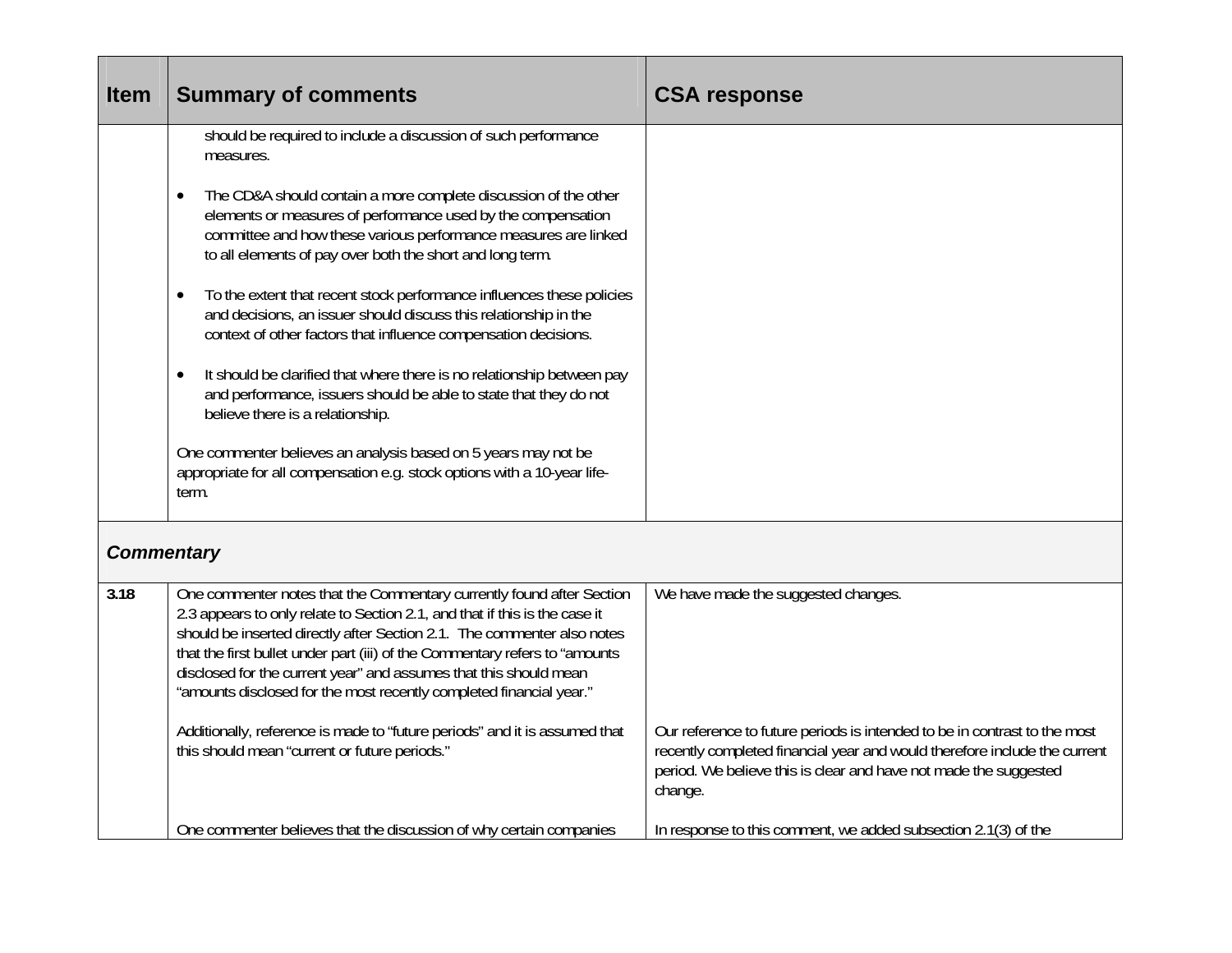| <b>Item</b>                                                                                                                                                                                                                          | <b>Summary of comments</b>                                                                                                                                                                                                                                                                                                                                                                                                                                                                                                                                                                                                                                                                                                                                               | <b>CSA response</b>                                                                                                                                                                                                                                                                     |
|--------------------------------------------------------------------------------------------------------------------------------------------------------------------------------------------------------------------------------------|--------------------------------------------------------------------------------------------------------------------------------------------------------------------------------------------------------------------------------------------------------------------------------------------------------------------------------------------------------------------------------------------------------------------------------------------------------------------------------------------------------------------------------------------------------------------------------------------------------------------------------------------------------------------------------------------------------------------------------------------------------------------------|-----------------------------------------------------------------------------------------------------------------------------------------------------------------------------------------------------------------------------------------------------------------------------------------|
|                                                                                                                                                                                                                                      | were excluded from the peer group sample does not add value. Any<br>discussion should focus on why companies were added and why the<br>peer group actually selected was chosen.                                                                                                                                                                                                                                                                                                                                                                                                                                                                                                                                                                                          | Proposed Form.                                                                                                                                                                                                                                                                          |
| 3.19                                                                                                                                                                                                                                 | Requirement for narrative disclosure<br>One commenter is concerned that requiring narrative disclosure under<br>various sections is unduly repetitive, confusing and inefficient. The<br>commenter recommends that all narrative disclosure requirements be<br>consolidated into one section or in the alternative that we closely review<br>all sections discussing narrative disclosure to remove any overlapping<br>requirements.                                                                                                                                                                                                                                                                                                                                     | The purpose of the CD&A is to provide a narrative overview at the<br>beginning of the Proposed Form that will put into perspective the<br>disclosure that follows. Additional narrative is still needed in other parts of<br>the Proposed Form as it covers a range of discrete topics. |
|                                                                                                                                                                                                                                      | One commenter requests clarification as to how the narrative disclosure<br>required under section 2.3 of the proposed form differs from that required<br>under CD&A.                                                                                                                                                                                                                                                                                                                                                                                                                                                                                                                                                                                                     | Section 2.3 of the Proposed Form only requires companies to discuss the<br>process they use to grant options. The CD&A is intended to discuss the<br>overall significant policies underlying compensation decisions.                                                                    |
| 3.20                                                                                                                                                                                                                                 | Commentary (iii) to Item 2 (March Notice version of Proposed Form)<br>(benchmarking)<br>Disclosure of benchmarking data used in determining compensation,<br>including the peer group used and how companies were included or<br>excluded is a concern. Fear is expressed that this could lead to a<br>considerable competitive disadvantage. The commenter suggests that<br>disclosure be required to indicate whether benchmarking is done and on<br>what basis companies are included or excluded in the benchmark, without<br>divulging the specific companies used.<br>Where benchmarking is obtained through a confidential survey or<br>exercise, it should be able to be excluded in order to ensure that these<br>surveys and exercises continue to take place. | We have not made the suggested change. We believe that disclosure of<br>benchmarking data generally would not seriously prejudice the company's<br>interests and should be disclosed.                                                                                                   |
| <b>ITEM 3 - SUMMARY COMPENSATION TABLE</b>                                                                                                                                                                                           |                                                                                                                                                                                                                                                                                                                                                                                                                                                                                                                                                                                                                                                                                                                                                                          |                                                                                                                                                                                                                                                                                         |
| Question 3: Should information be provided for up to five people individually, or should the information be provided separately for the CEO and CFO,<br>then on an aggregate basis for the remaining three named executive officers? |                                                                                                                                                                                                                                                                                                                                                                                                                                                                                                                                                                                                                                                                                                                                                                          |                                                                                                                                                                                                                                                                                         |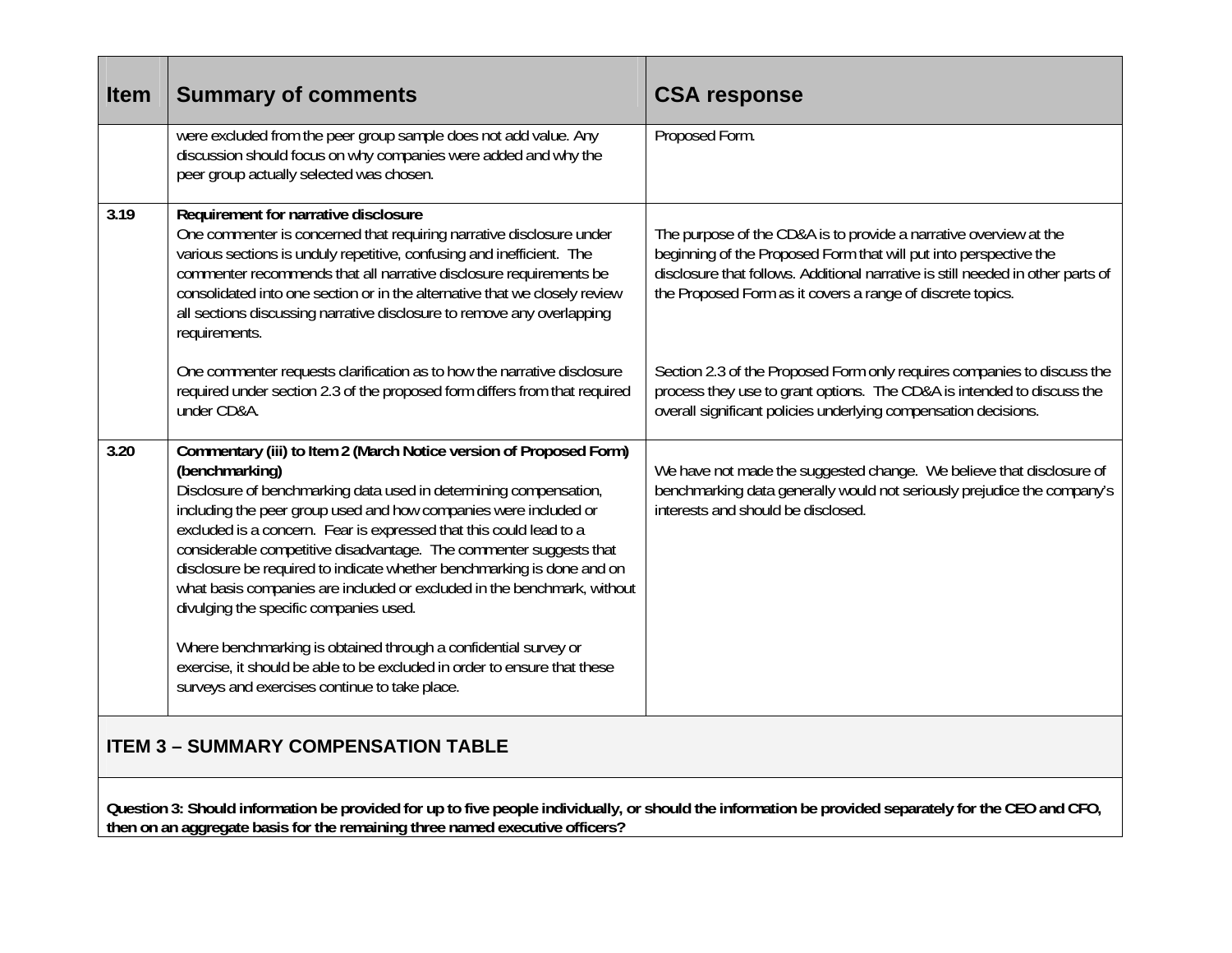| <b>Item</b> | <b>Summary of comments</b>                                                                                                                                                                                                                                                                                                                                                                                                                                                                                                                                                                                                                                                                                                                                                                                                                                                                                                                                                                   | <b>CSA response</b>                                                                                                                                                                                                                                                                                                                                    |
|-------------|----------------------------------------------------------------------------------------------------------------------------------------------------------------------------------------------------------------------------------------------------------------------------------------------------------------------------------------------------------------------------------------------------------------------------------------------------------------------------------------------------------------------------------------------------------------------------------------------------------------------------------------------------------------------------------------------------------------------------------------------------------------------------------------------------------------------------------------------------------------------------------------------------------------------------------------------------------------------------------------------|--------------------------------------------------------------------------------------------------------------------------------------------------------------------------------------------------------------------------------------------------------------------------------------------------------------------------------------------------------|
|             |                                                                                                                                                                                                                                                                                                                                                                                                                                                                                                                                                                                                                                                                                                                                                                                                                                                                                                                                                                                              |                                                                                                                                                                                                                                                                                                                                                        |
| 4.1         | <b>Individual basis</b><br>Twenty-one commenters believe that information should be provided for<br>the top five executives individually. Specifically:<br>It would reduce the quality of disclosure if information is provided on<br>an aggregate basis.<br>Aggregating information would be confusing and would decrease<br>$\bullet$<br>transparency.                                                                                                                                                                                                                                                                                                                                                                                                                                                                                                                                                                                                                                     | We agree with these comments and believe that individualized disclosure<br>for each NEO provides the most meaningful disclosure of compensation<br>policies and decisions.                                                                                                                                                                             |
| 4.2         | Aggregate basis<br>Three commenters do not believe that information should be provided for<br>the top five executives individually as they believe that information should<br>be provided for NEOs on an aggregate basis other than the CEO and<br>CFO. Specifically:<br>The list of top five executive positions varies greatly such that<br>$\bullet$<br>comparison across even the same business or industry sector does<br>not exist due to the particular nature of each issuer's business<br>operations. Accordingly, aggregation of the remaining three will not<br>detract from the comparability of issuer compensation practices.<br>Investors are principally interested in CEO compensation, and<br>accordingly aggregation could strike a balance between the desire to<br>disclose the compensation applicable to the senior executive team<br>while better protecting the privacy interests of such executives.<br>Investors are interested in executive totals.<br>$\bullet$ | We decided against requiring disclosure of the information on an<br>aggregate basis because we believe aggregating information would<br>reduce the quality of disclosure and would decrease transparency.                                                                                                                                              |
| 4.3         | Other matters<br>One commenter believes there should be clarification that a non-executive<br>chair is not considered an officer simply because the by-laws state that<br>the position of Chairman of the Board is an officer position.                                                                                                                                                                                                                                                                                                                                                                                                                                                                                                                                                                                                                                                                                                                                                      | Companies must provide compensation disclosure for any individual who<br>is an executive officer, as defined in section 1.1 of NI 51-102, and who is<br>otherwise an NEO, as defined in the Proposed Form. The definition of<br>"executive officer" in section 1.1 of NI 51-102 includes an individual who<br>is a chair or vice-chair of the company. |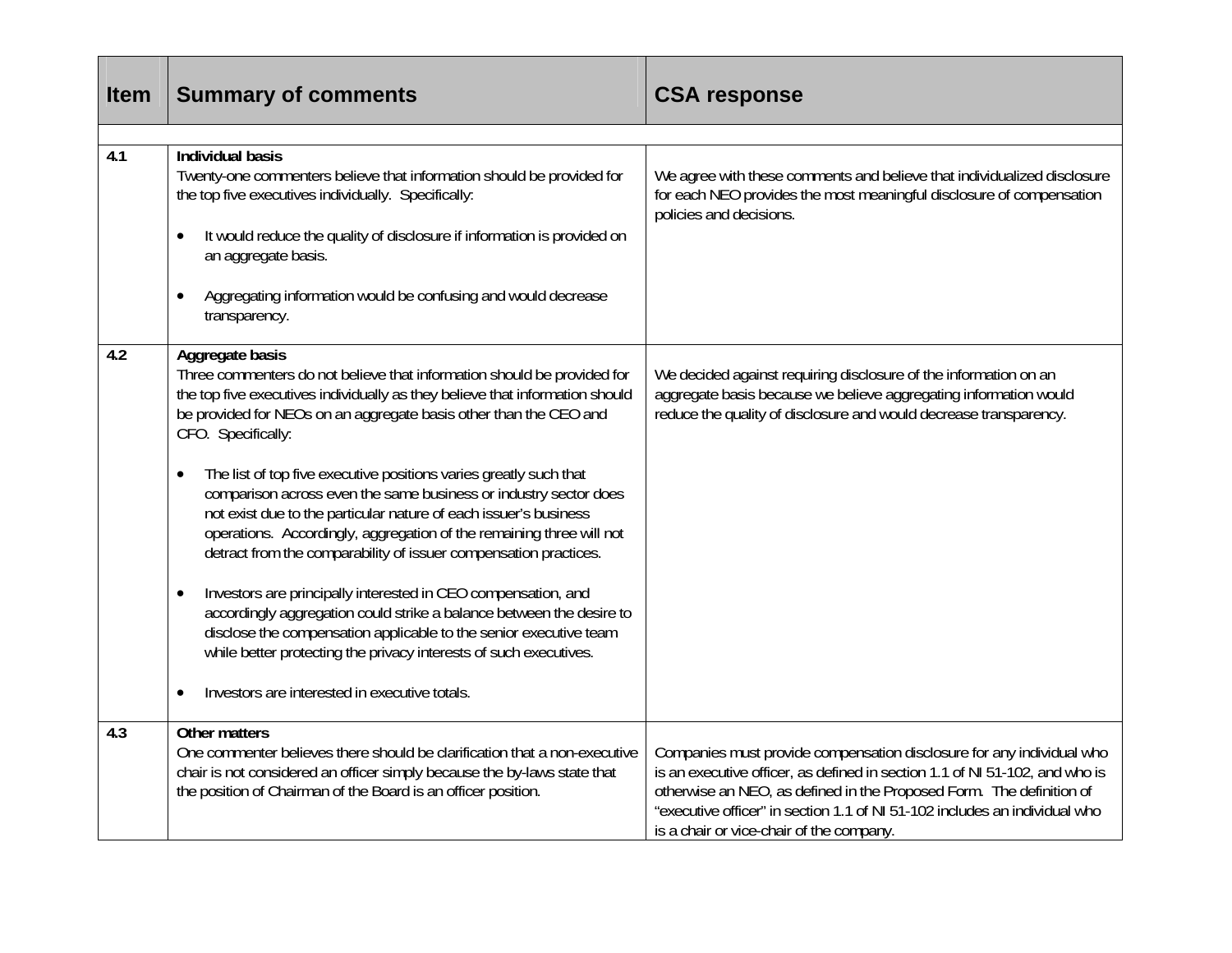| <b>Item</b>                                                                                                                                                                                       | <b>Summary of comments</b>                                                                                                                                                                                                                                                                                                                                                                                                                                                                                                                                                                                                                                                                                                                                                                                                                                                                                                                                            | <b>CSA response</b>                                                                                                                                                                                                                                                                                                                                                 |
|---------------------------------------------------------------------------------------------------------------------------------------------------------------------------------------------------|-----------------------------------------------------------------------------------------------------------------------------------------------------------------------------------------------------------------------------------------------------------------------------------------------------------------------------------------------------------------------------------------------------------------------------------------------------------------------------------------------------------------------------------------------------------------------------------------------------------------------------------------------------------------------------------------------------------------------------------------------------------------------------------------------------------------------------------------------------------------------------------------------------------------------------------------------------------------------|---------------------------------------------------------------------------------------------------------------------------------------------------------------------------------------------------------------------------------------------------------------------------------------------------------------------------------------------------------------------|
|                                                                                                                                                                                                   |                                                                                                                                                                                                                                                                                                                                                                                                                                                                                                                                                                                                                                                                                                                                                                                                                                                                                                                                                                       |                                                                                                                                                                                                                                                                                                                                                                     |
| Question 7: Should the summary compensation table continue to require companies to disclose compensation for each of the company's last<br>three fiscal years, or is a shorter period sufficient? |                                                                                                                                                                                                                                                                                                                                                                                                                                                                                                                                                                                                                                                                                                                                                                                                                                                                                                                                                                       |                                                                                                                                                                                                                                                                                                                                                                     |
| 4.4                                                                                                                                                                                               | Section 3.1 (March Notice version of Proposed Form)(number of<br>years of disclosure)<br>Three commenters suggest that we limit the disclosure of NEO<br>compensation in the SCT to two years as it is consistent with the reporting<br>of other financial information in annual disclosure documents.<br>Eighteen commenters believe that the SCT should show three years of<br>NEO compensation.<br>Three commenters believe that a five year period would be more<br>appropriate than a three year period because it would be consistent with<br>the period disclosed in the CD&A. Specifically, the disclosure in the SCT<br>would be consistent with:<br>The five-year performance graph and would be a more useful tool to<br>$\bullet$<br>enable this pay-for-performance assessment.<br>The CD&A discussion of the five year trend in NEO compensation.<br>$\bullet$<br>The CD&A discussion of pay vs. shareholder return over a minimum<br>five year period. | We have not made the suggested change. We believe that requiring<br>three years of disclosure is sufficient to provide a clear display of any<br>trends in compensation policies, and that this length of time is not unduly<br>onerous for companies.                                                                                                              |
| 4.5                                                                                                                                                                                               | Section 3.1 (March Notice version of Proposed Form) (need to phase                                                                                                                                                                                                                                                                                                                                                                                                                                                                                                                                                                                                                                                                                                                                                                                                                                                                                                    |                                                                                                                                                                                                                                                                                                                                                                     |
|                                                                                                                                                                                                   | in implementation)<br>Twenty-three commenters believe that the rule should include a transition<br>period. In general, the commenters support a phased implementation over<br>a three year period. Of the twenty-three, thirteen commenters have the<br>following specific comments.<br>Clarify if the disclosure requirements will be phased in over a three-                                                                                                                                                                                                                                                                                                                                                                                                                                                                                                                                                                                                        | We have added a transition provision to subsection 3.1(1) of the<br>Proposed Form. SCT disclosure will be phased in over a three year<br>period. We believe that this addresses any concerns related to the lack<br>of adequate records for previous years and retroactive application.<br>The disclosure for NEOs is limited to the individuals identified as NEOs |
|                                                                                                                                                                                                   | year period.                                                                                                                                                                                                                                                                                                                                                                                                                                                                                                                                                                                                                                                                                                                                                                                                                                                                                                                                                          | for the most recently completed financial year and three years of                                                                                                                                                                                                                                                                                                   |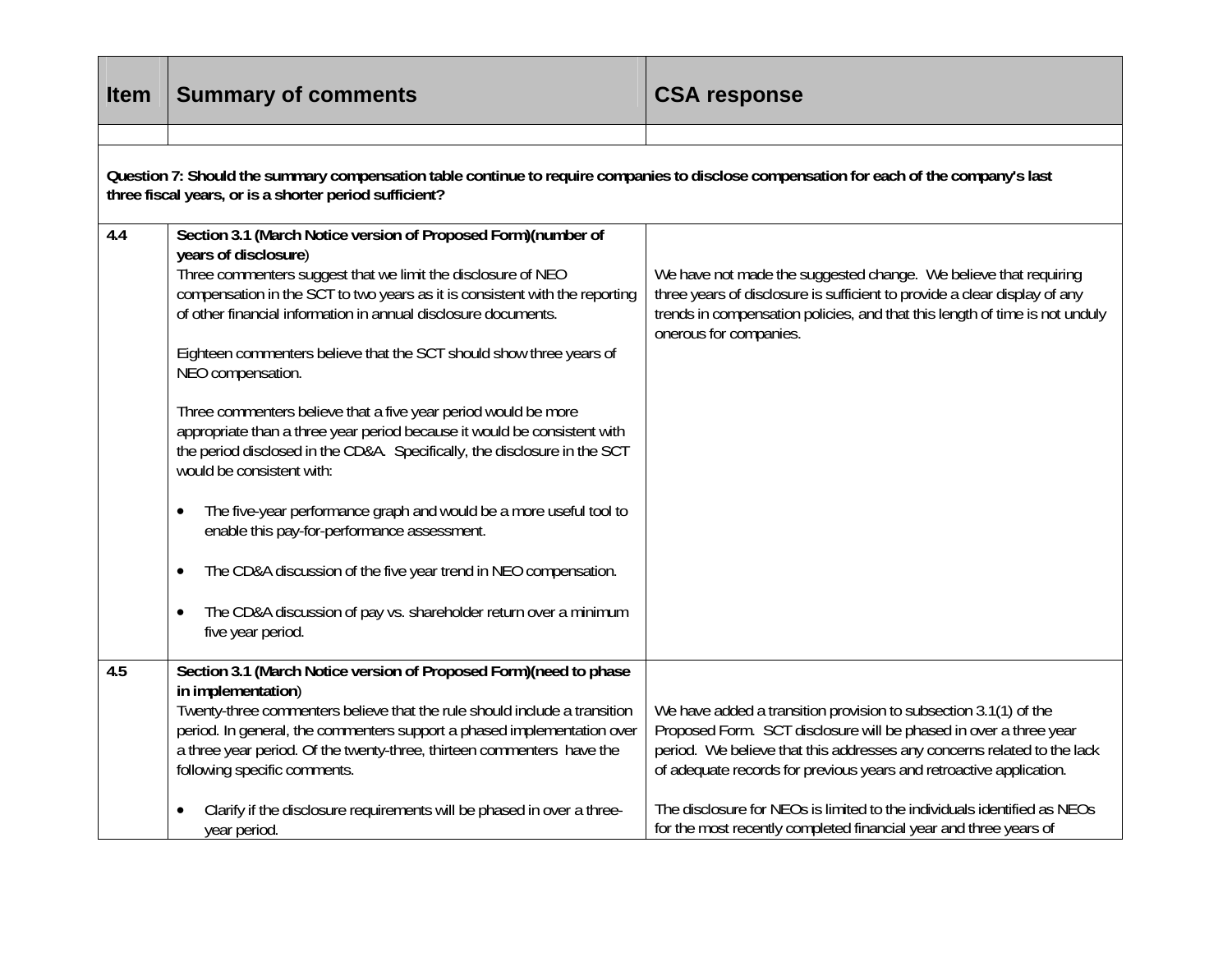| <b>Item</b>                                                                    | <b>Summary of comments</b>                                                                                                                                                                                                                                                                                                                                                                                                                      | <b>CSA response</b>                                                                                                                                                                                                                                                                                     |
|--------------------------------------------------------------------------------|-------------------------------------------------------------------------------------------------------------------------------------------------------------------------------------------------------------------------------------------------------------------------------------------------------------------------------------------------------------------------------------------------------------------------------------------------|---------------------------------------------------------------------------------------------------------------------------------------------------------------------------------------------------------------------------------------------------------------------------------------------------------|
|                                                                                | Clarify the introductory sentence to section 3.1 as it is not clear<br>whether issuers must disclose three years of compensation for every<br>individual who has served as an NEO for any portion of those past<br>three fiscal years or whether issuers are required to disclose<br>compensation only for those periods over the past three years in<br>which an individual qualified as an NEO.                                               | disclosure is required for those individuals. To clarify this requirement,<br>subsection 3.1(1) of the Proposed Form now provides that "For each<br>NEO in the most recently completed financial year, complete this table for<br>each of the company's three most recently completed financial years". |
|                                                                                | Phasing in over three years will significantly ease the burden of<br>$\bullet$<br>compliance by small and mid-sized issuers in calculating the value of<br>LTI awards and pension liabilities associated with previous years.                                                                                                                                                                                                                   |                                                                                                                                                                                                                                                                                                         |
|                                                                                | For the full three years of disclosure that is required in the SCT for a<br>$\bullet$<br>company's first filing for financial years ending on or after December<br>31, 2007, if the disclosure requirements are not phased in over a<br>three-year transition period, it may raise issues for companies where<br>an accounting expense was not recorded for certain equity awards<br>granted prior to the requirement to expense equity awards. |                                                                                                                                                                                                                                                                                                         |
|                                                                                | There should be a transition period so that issuers do not need to<br>$\bullet$<br>restate compensation previously disclosed in accordance with old<br>form requirements. Such a transition rule exists under the SEC rule.<br>Under the SEC approach in the first year, only one year of<br>compensation data would be provided, in the second year, two years<br>etc.                                                                         |                                                                                                                                                                                                                                                                                                         |
|                                                                                | One commenter is concerned with the retroactive application of the<br>new rules.                                                                                                                                                                                                                                                                                                                                                                |                                                                                                                                                                                                                                                                                                         |
| Section 3.1 Summary Compensation Table (March Notice version of Proposed Form) |                                                                                                                                                                                                                                                                                                                                                                                                                                                 |                                                                                                                                                                                                                                                                                                         |
| 4.6                                                                            | Section 3.1 (March Notice version of Proposed Form) (treatment of<br>transition years)                                                                                                                                                                                                                                                                                                                                                          |                                                                                                                                                                                                                                                                                                         |
|                                                                                | One commenter suggests that provision needs to be made for situations<br>where the most recently completed financial year is a transition year and                                                                                                                                                                                                                                                                                              | We have not made the suggested change. We do not believe that an<br>additional year of disclosure is required where a transition year has                                                                                                                                                               |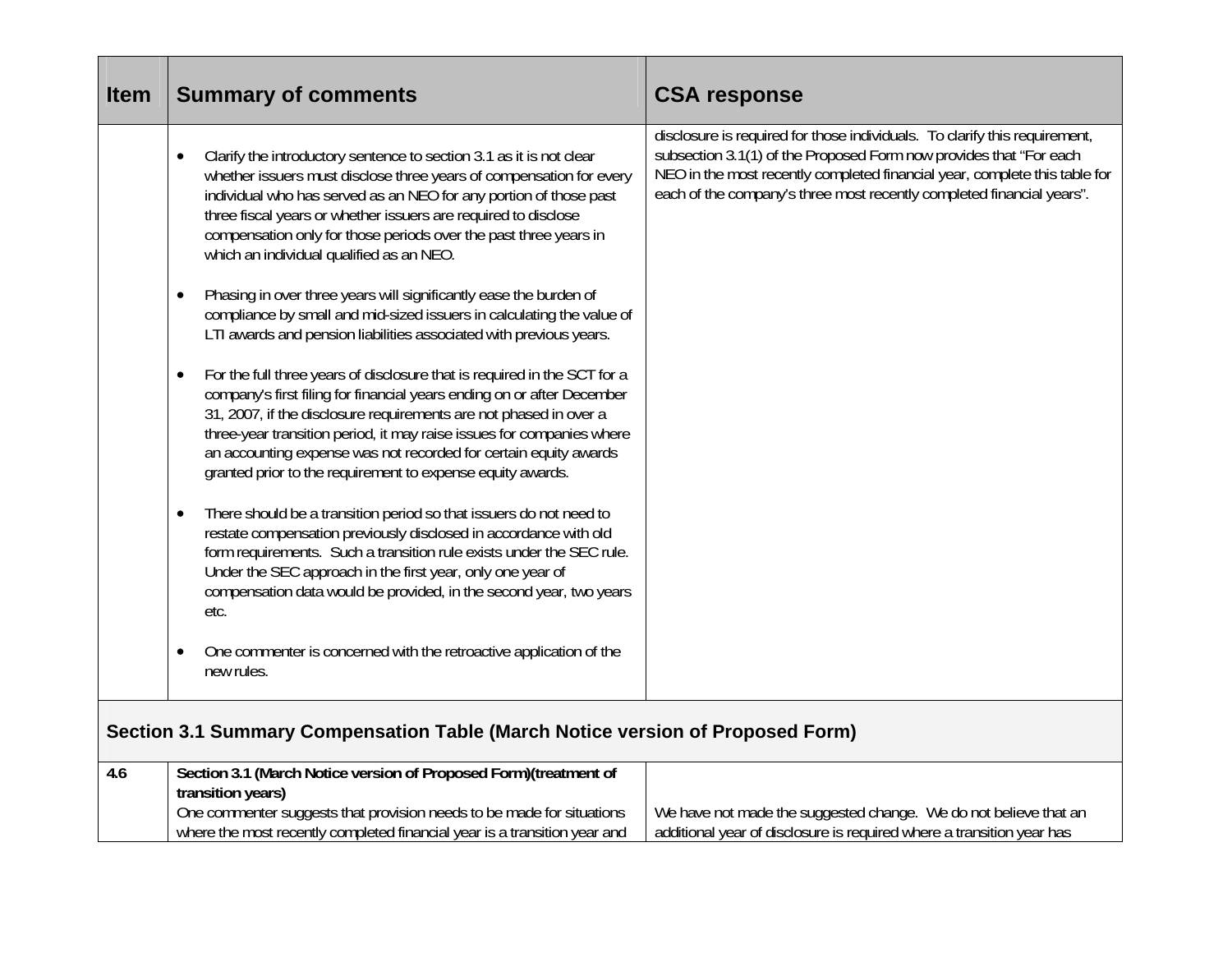| <b>Item</b> | <b>Summary of comments</b>                                                                                                                                                                                                                                                                                                                                                                                                                                                                                                                                                        | <b>CSA response</b>                                                                                                                                                                                                                                                                                                                                                                                                                                           |
|-------------|-----------------------------------------------------------------------------------------------------------------------------------------------------------------------------------------------------------------------------------------------------------------------------------------------------------------------------------------------------------------------------------------------------------------------------------------------------------------------------------------------------------------------------------------------------------------------------------|---------------------------------------------------------------------------------------------------------------------------------------------------------------------------------------------------------------------------------------------------------------------------------------------------------------------------------------------------------------------------------------------------------------------------------------------------------------|
|             | that transition year is less than a designated number of months in length.<br>The commenter believes that we should consider adding a provision that<br>"where a financial year is less than nine months in length, disclosure for a<br>fourth completed financial year must be provided."                                                                                                                                                                                                                                                                                        | occurred. The existence of a transition year for accounting purposes will<br>be a one-time occurrence, and the adverse effect of not requiring a fourth<br>year of disclosure will not generally be significant. However, if disclosure<br>for additional financial years is necessary to satisfy the objective of<br>executive compensation disclosure as set out in section 1.1 of the<br>Proposed Form, we believe companies must provide that disclosure. |
| 4.7         | Subsection 3.1(1) (March Notice version of Proposed Form) (salary or<br>bonus)<br>One commenter recommends that the words "earned during the year" be<br>revised to read "earned during, for or in respect of" the year.                                                                                                                                                                                                                                                                                                                                                          | We have not made the suggested change. We believe that this<br>subsection indicates that companies are expected to include the amount<br>for the year in which it was earned even if the amount wasn't determined<br>or paid during that period.                                                                                                                                                                                                              |
|             | Two commenters express concerns relating to the valuation and<br>disclosure relating to stocks, options or other forms of non-cash<br>compensation that is received in lieu of a salary or bonus. One of the<br>commenters recommends that we replace the phrase "receipt of any<br>form of non-cash compensation instead of salary or bonus" in<br>Subsection 3.1(1)(ii) with the phrase "substitution of any form of non-<br>cash compensation for salary or bonus." The commenter notes that<br>the term "receipt" could be read to preclude the use of accrual<br>accounting. | The requirement is to disclose amounts earned rather than received. To<br>clarify this requirement, we changed paragraph 3.1(2)(b) of the Proposed<br>Form from "instead of salary or bonus" to "substituted for salary or other<br>compensation earned".                                                                                                                                                                                                     |
| 4.8         | Subsections 3.1(2) & (3) (March Notice version of Proposed<br>Form)(stock and option awards)<br>One commenter believes that there are instances where stock and option<br>awards will not be recognized in the same year as the performance to<br>which they relate. The commenter suggests that footnoting may be<br>required explaining what year's performance the award is in recognition<br>of.                                                                                                                                                                              | We have not made the suggested change. Under subsection 3.1(3) of<br>the Proposed Form, companies must use grant date fair value to reflect<br>the value of awards. Therefore, this issue is no longer a concern.                                                                                                                                                                                                                                             |
| 4.9         | Subsection 3.1(4) (March Notice version of Proposed<br>Form)(disclosure of forfeitures)<br>One commenter requests that we clarify for which individuals it is<br>necessary to provide disclosure of forfeitures. The commenter presumes<br>that this section applies to NEOs as set forth in the SCT.                                                                                                                                                                                                                                                                             | We have deleted this requirement. Under subsection 3.1(3) of the<br>Proposed Form, companies must use grant date fair value to reflect the<br>value of awards. Therefore, this issue is no longer a concern.                                                                                                                                                                                                                                                  |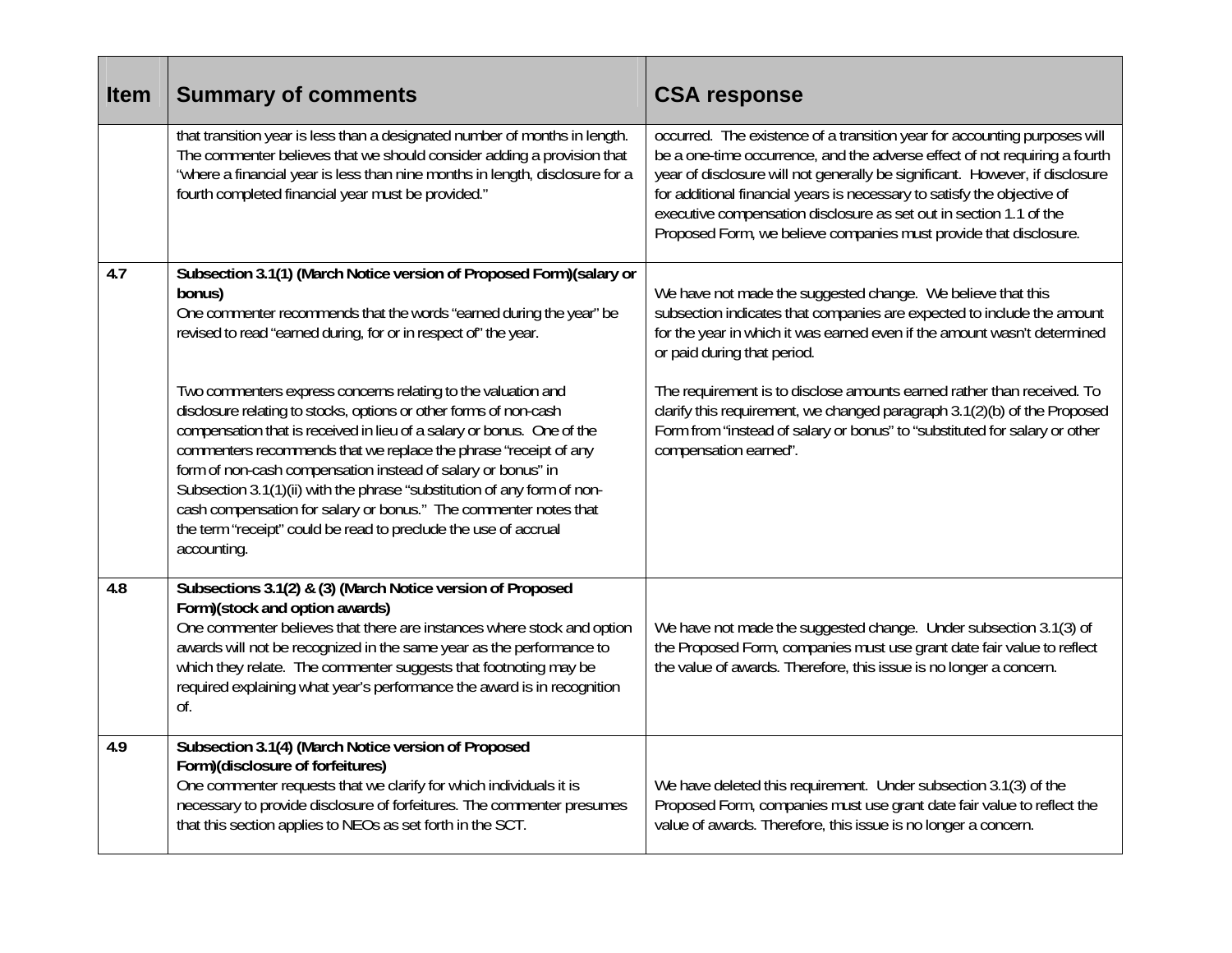| <b>Item</b> | <b>Summary of comments</b>                                                                                                                                                                                                                                                                                                                                                                                                                                                                                                                                                                                                                                                                                                                                                                                                                                                                                                                  | <b>CSA response</b>                                                                                                                                                                                                                                                                                                                                                                                                                                                                                                                                                                                                                                                                                                                                                                                                                                                                                                                                                                                                                                                                                                                                                                                                                      |
|-------------|---------------------------------------------------------------------------------------------------------------------------------------------------------------------------------------------------------------------------------------------------------------------------------------------------------------------------------------------------------------------------------------------------------------------------------------------------------------------------------------------------------------------------------------------------------------------------------------------------------------------------------------------------------------------------------------------------------------------------------------------------------------------------------------------------------------------------------------------------------------------------------------------------------------------------------------------|------------------------------------------------------------------------------------------------------------------------------------------------------------------------------------------------------------------------------------------------------------------------------------------------------------------------------------------------------------------------------------------------------------------------------------------------------------------------------------------------------------------------------------------------------------------------------------------------------------------------------------------------------------------------------------------------------------------------------------------------------------------------------------------------------------------------------------------------------------------------------------------------------------------------------------------------------------------------------------------------------------------------------------------------------------------------------------------------------------------------------------------------------------------------------------------------------------------------------------------|
|             | One commenter suggests that for the purposes of disclosing stock and<br>option awards we disregard the estimate of forfeitures related to service-<br>based vesting conditions.                                                                                                                                                                                                                                                                                                                                                                                                                                                                                                                                                                                                                                                                                                                                                             |                                                                                                                                                                                                                                                                                                                                                                                                                                                                                                                                                                                                                                                                                                                                                                                                                                                                                                                                                                                                                                                                                                                                                                                                                                          |
| 4.10        | Subsection 3.1(5) (March Notice version of Proposed Form)(non-<br>equity plan compensation)<br>One commenter requests that we clarify the meaning of "earnings on any<br>outstanding awards". This appears to refer to items already captured by<br>column (i) of the SCT. It is unclear whether this phrase was designed to<br>relate to situations where criteria have now been met with respect to prior<br>year's awards.                                                                                                                                                                                                                                                                                                                                                                                                                                                                                                               | The two references are not duplicative. The first reference to earnings in<br>subsection 3.1(5) of the version of the Proposed Form published with the<br>March Notice was meant to capture any earnings on non-equity incentive<br>plan awards or bonus amounts. The second reference in paragraph<br>3.1(7)(vi) of the version of the Proposed Form published with the March<br>Notice relates to earnings on outstanding equity awards that were not<br>factored into the grant date fair value of these awards. The phrase does<br>not relate to situations where criteria have now been met with respect to<br>prior years awards.                                                                                                                                                                                                                                                                                                                                                                                                                                                                                                                                                                                                  |
| 4.11        | Subsection 3.1(5)(i) and (ii) (March Notice version of Proposed<br>Form)(amounts earned)<br>Two commenters believe that we should clarify the meaning of "amounts<br>earned" in item 3.1(5). For example, does it relate only to amounts that<br>have no risk of forfeiture. One commenter suggests replacing the word<br>"earned" with "unconditionally earned" in item 3.1(5).<br>One commenter disagrees with the requirement imposed by Subsection 3.1<br>(5)(i) as this appears to require the quantification and description of<br>incentives that have already been quantified in the table and should be<br>described in the CD&A or elsewhere. The commenter proposes the<br>following changes:<br>Add the word "earned" to the table heading.<br>Retain the lead-in wording of Section 3.1 Part 5, but delete sub (i) and<br>$\bullet$<br>sub (ii) of Part 5.<br>Delete the last sentence of Section 3.1 Part 1(ii).<br>$\bullet$ | Paragraphs 3.1(5)(i) and (ii) of the version of the Proposed Form<br>published with the March Notice have been moved to paragraphs<br>3.1(8)(a) and (b) of the Proposed Form. We have not changed "earned"<br>to "unconditionally earned" in subsection 3.1(8) of the Proposed Form.<br>Conditional grants under non-equity incentive plans and all earnings on<br>any outstanding awards and bonus amounts for services performed<br>during the covered financial year must be disclosed in column (f) of the<br>SCT.<br>In response to these comments, we changed the order of paragraphs<br>3.1(8)(a) and (b) of the Proposed Form and, in paragraph 3.1(2)(b) of the<br>Proposed Form, we replaced "instead of salary or bonus" with<br>"substituted for salary or other compensation earned". We have not<br>made the deletions suggested by the commenter nor have we added the<br>suggested language to paragraphs 3.1(8)(a) and (b) of the Proposed<br>Form because we do not believe these paragraphs are repetitive Also,<br>we have not added the suggested language to subsection 3.1(8) of the<br>Proposed Form because the suggested clarification merely restates a<br>consequence of the requirement and is unnecessary. |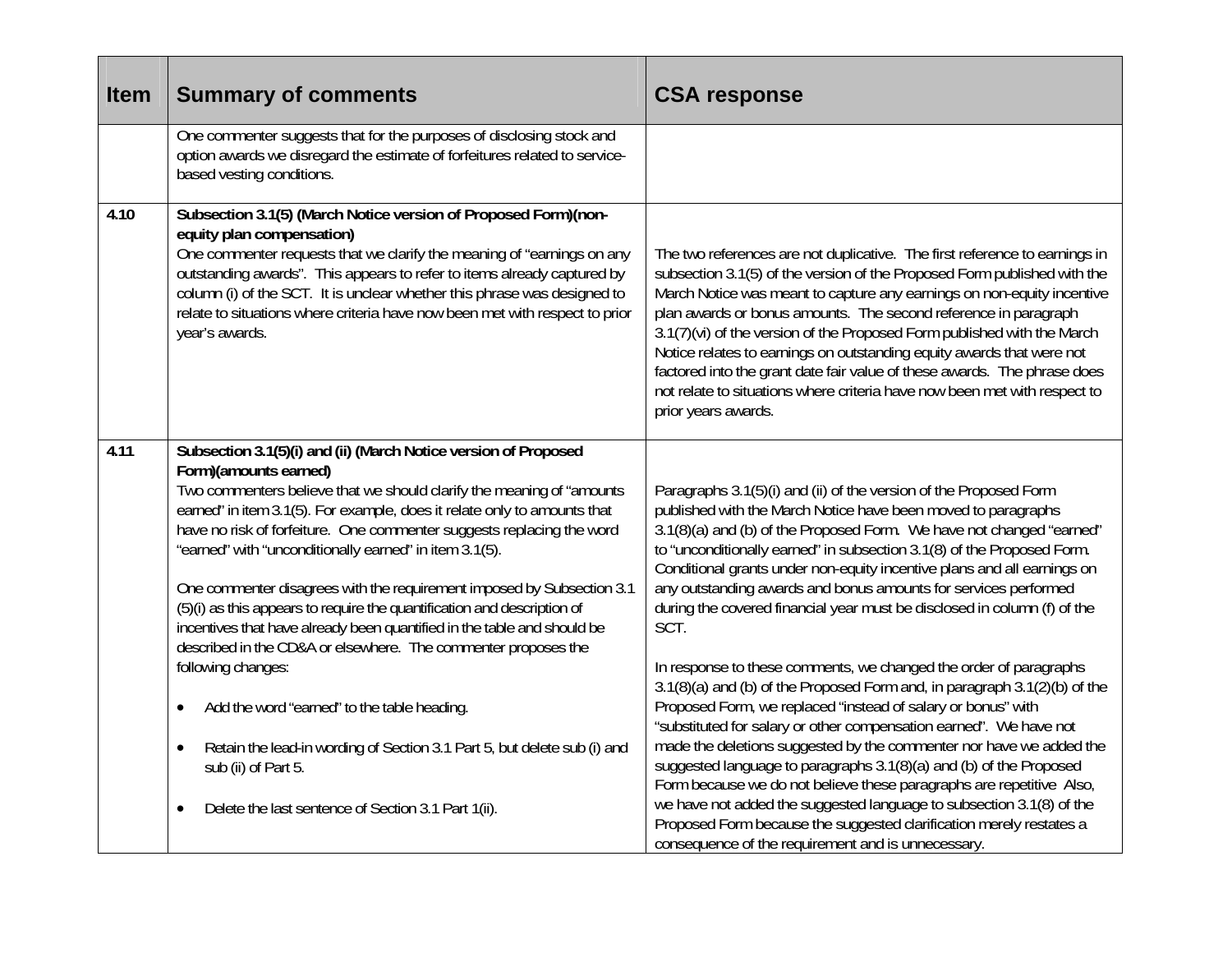| Item | <b>Summary of comments</b>                                                                                                                                                                                                                                                                                                                                                                                                                                                                                                                                                                                                                                                                                                             | <b>CSA response</b>                                                                                                                                                                                           |
|------|----------------------------------------------------------------------------------------------------------------------------------------------------------------------------------------------------------------------------------------------------------------------------------------------------------------------------------------------------------------------------------------------------------------------------------------------------------------------------------------------------------------------------------------------------------------------------------------------------------------------------------------------------------------------------------------------------------------------------------------|---------------------------------------------------------------------------------------------------------------------------------------------------------------------------------------------------------------|
|      | Add into Section 3.1 Part 5: "The period in which the expense is<br>$\bullet$<br>recorded, potentially as an estimate, may be different to the period in<br>which the award is ultimately confirmed, granted and therefore<br>reported.                                                                                                                                                                                                                                                                                                                                                                                                                                                                                                |                                                                                                                                                                                                               |
| 4.12 | Subsection 3.1(6) (March Notice version of Proposed Form) (change<br>in pension value)<br>One commenter recommends that the words "each plan" in the final<br>paragraph be replaced with the words "all plans" in order to be consistent<br>with the opening paragraph of that same point.<br>One commenter noted that if the change in pension value column is not<br>adjusted to include only compensatory changes to a defined benefit plan,<br>negative changes in pension value should still be included in the SCT<br>(and not merely in a footnote). A negative value in effect indicates that<br>defined benefit compensation values in previous years were overstated,<br>and this should be reflected with a negative value. | In subsection 3.1(9) of the Proposed Form, we replaced "each plan" with<br>"all plans". Column (q) of the SCT includes only compensatory amounts.<br>Therefore, there will not be any negative amounts.       |
| 4.13 | Subsection 3.1(7)(iii) (March Notice version of Proposed Form)(all<br>other compensation, Termination)<br>One commenter requests that we clarify the meaning of the term "a<br>change that materially affects control," and requests that we provide<br>examples. Additionally, the commenter suggests that we change the<br>sentence to read "a change that materially affects control of the issuer."                                                                                                                                                                                                                                                                                                                                | In response to this comment, we changed paragraph 3.1(10)(d) of the<br>Proposed Form to reference the termination and change of control<br>scenarios listed in section 6.1 of the Proposed Form.              |
| 4.14 | Subsection 3.1(7)(v) (March Notice version of Proposed Form)(estate<br>as beneficiary)<br>One commenter suggests that Point 7(v) of Section 3.1 be reworded so as<br>to read "the dollar value of any insurance premiums paid by, or on behalf of,<br>the company during the fiscal year for personal insurance for an NEO where<br>the estate of the NEO is the beneficiary."                                                                                                                                                                                                                                                                                                                                                         | We made the suggested change to paragraph 3.1(10)(e) of the Proposed<br>Form.                                                                                                                                 |
| 4.15 | Subsection 3.1(7)(vi) (March Notice version of Proposed Form)(all<br>other compensation, Dividends or other earnings)<br>One commenter suggests including the words "or unless reported as<br>earnings under any other column" in order to avoid any confusion with the<br>opening wording in Subsection 3.1(5).                                                                                                                                                                                                                                                                                                                                                                                                                       | We have not made the suggested change. Subsection 3.1(10) of the<br>Proposed Form states that the disclosure is required for items that cannot<br>be properly reported in columns (c) through (g) of the SCT. |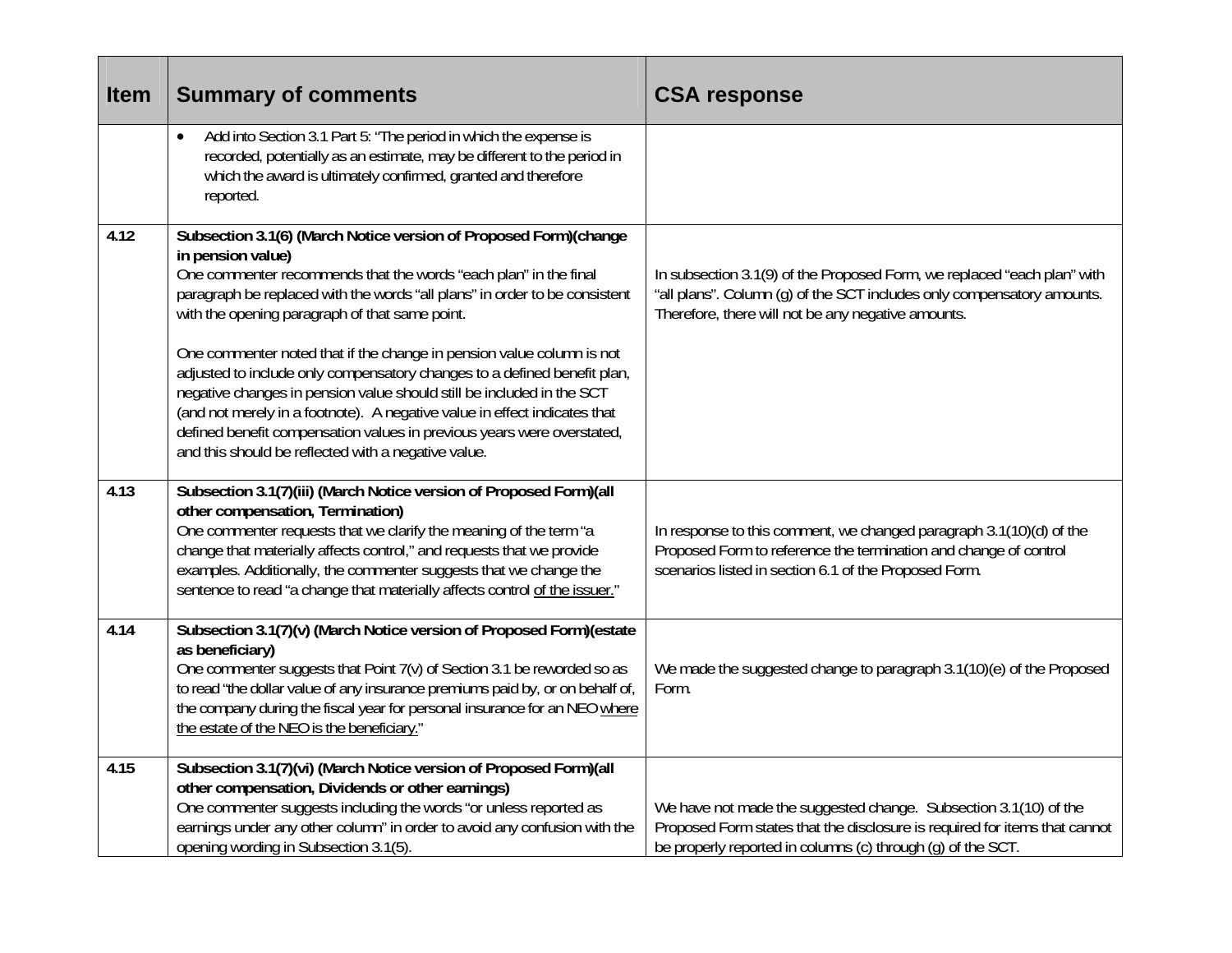| <b>Item</b> | <b>Summary of comments</b>                                                                                                                                                                                                                                                                                                                                                                                                                                                                                                                                                                                                                                                                                                                                                                                                                                                                             | <b>CSA response</b>                                                                                                                                                                                                                                                                                                                                                                                                                                                                                                  |
|-------------|--------------------------------------------------------------------------------------------------------------------------------------------------------------------------------------------------------------------------------------------------------------------------------------------------------------------------------------------------------------------------------------------------------------------------------------------------------------------------------------------------------------------------------------------------------------------------------------------------------------------------------------------------------------------------------------------------------------------------------------------------------------------------------------------------------------------------------------------------------------------------------------------------------|----------------------------------------------------------------------------------------------------------------------------------------------------------------------------------------------------------------------------------------------------------------------------------------------------------------------------------------------------------------------------------------------------------------------------------------------------------------------------------------------------------------------|
|             |                                                                                                                                                                                                                                                                                                                                                                                                                                                                                                                                                                                                                                                                                                                                                                                                                                                                                                        |                                                                                                                                                                                                                                                                                                                                                                                                                                                                                                                      |
| 4.16        | Subsection 3.1(7)(viii) (March Notice version of Proposed Form)(all<br>other compensation, above-market or preferential earnings)<br>One commenter is concerned about including compensation amounts in the<br>Summary Compensation Table related to deferred compensation plans<br>based on mutual fund or market index returns since it is possible to have<br>negative returns in down-market years and the sponsoring company does<br>not have control over the amount of earnings derived by the participant<br>However, the commenter believes that to the extent that the sponsoring<br>company credits above-market earnings to deferred compensation<br>accounts, the above-market portion should be treated as compensation.<br>Another commenter similarly commented that above market earnings on<br>non-registered deferred compensation should be reported as all other<br>compensation. | The requirement captures only above-market earnings on deferred<br>compensation plans and we believe that these should be disclosed<br>regardless of whether the earnings are based on an index or calculated in<br>another manner.                                                                                                                                                                                                                                                                                  |
|             | One commenter recommends that we replace the term "nonqualified" in<br>Subsection 3.1(7)(viii) with the term "non-registered," in order to be<br>consistent with Income Tax Act terminology.                                                                                                                                                                                                                                                                                                                                                                                                                                                                                                                                                                                                                                                                                                           | We have removed the reference to "non-qualified" as part of our revisions<br>to the Pension section. Therefore, this issue is no longer a concern.                                                                                                                                                                                                                                                                                                                                                                   |
| 4.17        | Subsection 3.1(8) (March Notice version of Proposed Form)(total<br>compensation)<br>One commenter believes that the total compensation figure does not allow<br>for "apples to apples" comparison. The commenter believes that the only<br>way this can be accomplished is to include base pay, bonus and stock<br>awards only. Further to this, the commenter recommends splitting the<br>summary compensation table into two tables, with one relating to total<br>compensation actually earned and another relating to total compensation<br>potential.                                                                                                                                                                                                                                                                                                                                             | We believe that providing one number for total compensation provides<br>meaningful and beneficial disclosure of a company's compensation<br>policies and provides readers with an informative figure for each NEO.                                                                                                                                                                                                                                                                                                   |
| 4.18        | Compensation for directors who are also NEOs<br>One commenter requests that we clarify in which column to disclose<br>amounts received by an officer as consideration for their duties as a<br>director. Specifically, the commenter would like to know whether these<br>amounts should be included under "Salary" or "Other Compensation."                                                                                                                                                                                                                                                                                                                                                                                                                                                                                                                                                            | The director compensation table required by subsection 7.1(1) is<br>substantially similar to the SCT except that column (b) ("Fees earned")<br>replaces columns (c) ("Salary") and (f) ("Non-equity incentive plan<br>compensation") of the SCT. Consequently the types of compensation<br>paid to directors would be disclosed in the director compensation table or<br>in the SCT in the same columns except that compensation that would be<br>included in column (b) of the director compensation table would be |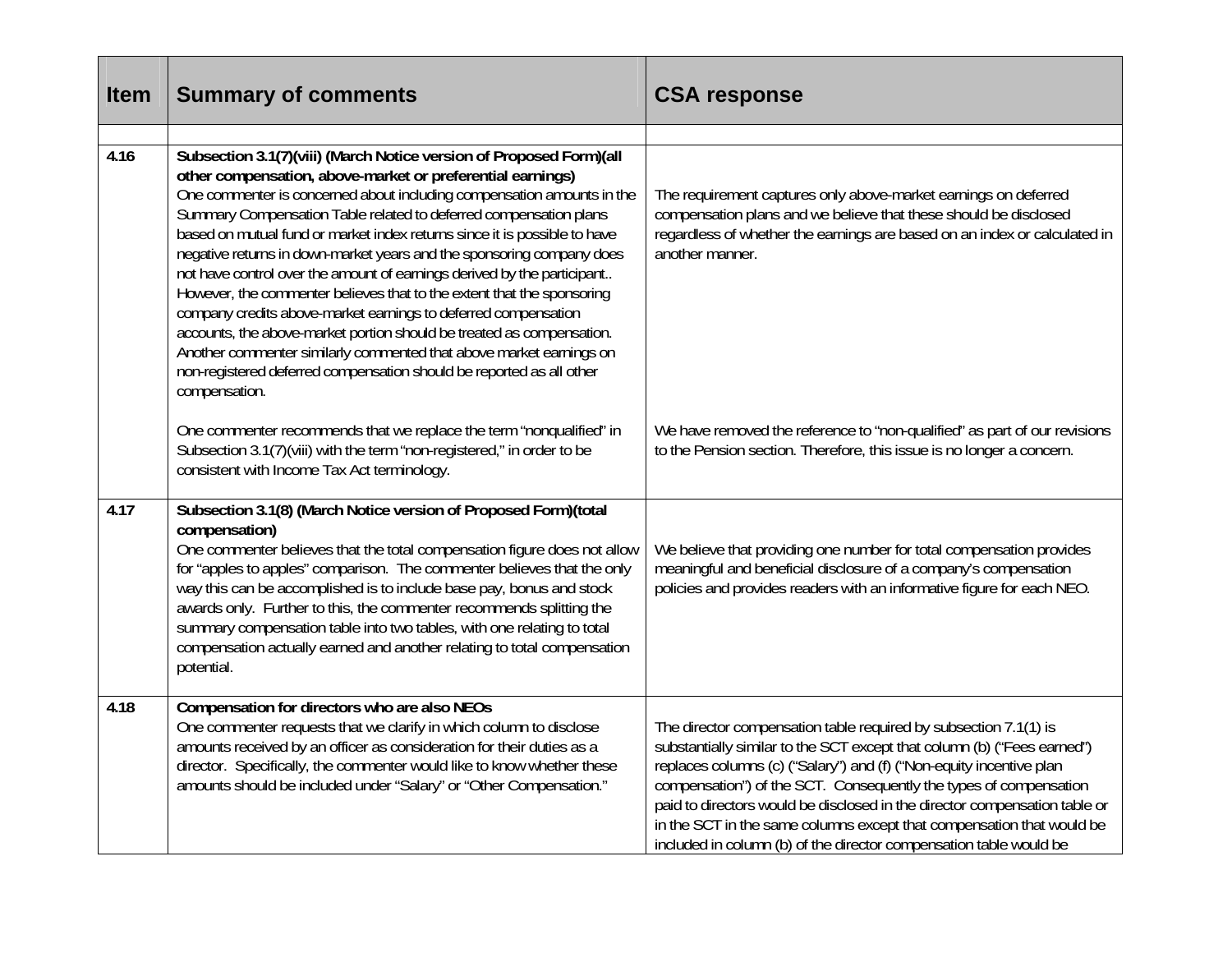| <b>Item</b> | <b>Summary of comments</b>                                                                                                                                                                                                                                                                                                                                                                                                                                                                                                                                                                                                                                                                                                                                                                                                                                                                                                                                                                                                                                                                                                                                                                                                                                                                                                                                                                                                                   | <b>CSA response</b>                                                                                                                                                                                                                                                                                                                                                                                                                                                                                                                                                                                                                                                                                                                                                                                                                                                                                                                                                                                                                                                                                                                                                                                                                                                                                                                                                                                                                           |
|-------------|----------------------------------------------------------------------------------------------------------------------------------------------------------------------------------------------------------------------------------------------------------------------------------------------------------------------------------------------------------------------------------------------------------------------------------------------------------------------------------------------------------------------------------------------------------------------------------------------------------------------------------------------------------------------------------------------------------------------------------------------------------------------------------------------------------------------------------------------------------------------------------------------------------------------------------------------------------------------------------------------------------------------------------------------------------------------------------------------------------------------------------------------------------------------------------------------------------------------------------------------------------------------------------------------------------------------------------------------------------------------------------------------------------------------------------------------|-----------------------------------------------------------------------------------------------------------------------------------------------------------------------------------------------------------------------------------------------------------------------------------------------------------------------------------------------------------------------------------------------------------------------------------------------------------------------------------------------------------------------------------------------------------------------------------------------------------------------------------------------------------------------------------------------------------------------------------------------------------------------------------------------------------------------------------------------------------------------------------------------------------------------------------------------------------------------------------------------------------------------------------------------------------------------------------------------------------------------------------------------------------------------------------------------------------------------------------------------------------------------------------------------------------------------------------------------------------------------------------------------------------------------------------------------|
|             |                                                                                                                                                                                                                                                                                                                                                                                                                                                                                                                                                                                                                                                                                                                                                                                                                                                                                                                                                                                                                                                                                                                                                                                                                                                                                                                                                                                                                                              | included in column (c) of the SCT with explanatory footnotes.                                                                                                                                                                                                                                                                                                                                                                                                                                                                                                                                                                                                                                                                                                                                                                                                                                                                                                                                                                                                                                                                                                                                                                                                                                                                                                                                                                                 |
|             | Question 8: Do you agree with the way bonuses and non-equity incentive plans will be disclosed in the summary compensation table?                                                                                                                                                                                                                                                                                                                                                                                                                                                                                                                                                                                                                                                                                                                                                                                                                                                                                                                                                                                                                                                                                                                                                                                                                                                                                                            |                                                                                                                                                                                                                                                                                                                                                                                                                                                                                                                                                                                                                                                                                                                                                                                                                                                                                                                                                                                                                                                                                                                                                                                                                                                                                                                                                                                                                                               |
| 4.19        | <b>Bonuses</b><br>Eight commenters agree with the way bonuses and non-equity<br>incentive plans will be disclosed in the SCT. Three commenters make<br>the following additional comments.<br>Replace the term "bonus" with the term "discretionary cash<br>amounts".<br>Creating a column for non-equity incentive plan compensation<br>$\bullet$<br>highlights that "bonuses" of NEOs should be tied to performance<br>and based on performance goals.<br>Clarify what types of compensation will now go into the Bonus<br>column.<br>Thirteen commenters disagree with the way bonuses will be disclosed in<br>the SCT. The commenters make the following specific<br>recommendations.<br>The terms "bonus" and "incentive plan" should be more clearly<br>defined as the definition is inconsistent with how many companies<br>currently view bonuses. Possible options are to replace the term<br>"bonus" with the term "discretionary payments" or replace the<br>term "bonus" with the term "discretionary awards" and "non-equity<br>incentive category" to "non-discretionary awards".<br>The proposed definition of bonus moves away from the generally<br>$\bullet$<br>accepted definition of the term bonus as understood in the<br>marketplace. Use the Bonus column to represent the value of<br>annual incentive provided to each NEO based on the past year's<br>performance, in the same manner as has been used by Canadian | In light of these comments, we have decided that the distinction between<br>bonuses and non-equity incentive plans could lead to potentially<br>misleading or confusing disclosure. Accordingly, we have removed<br>column (d) of the SCT from the version of the Proposed Form published<br>with the March Notice. All non-equity incentive plan compensation,<br>including bonuses, must be disclosed in column (f) of the SCT.<br>This is the case whether the amount of non-equity incentive plan<br>compensation was determined in accordance with a predetermined<br>formula, or was a purely discretionary decision made by an issuer. Note<br>that compensation that is discretionary in amount may otherwise be within<br>the definition of "incentive plan". For example, an arrangement, under<br>which a company establishes an annual bonus pool but the amount paid<br>to an individual NEO out of the pool is discretionary, is an incentive plan<br>under the Proposed Form if NEOs generally expect to be paid a share of<br>that bonus pool. Accordingly, annual payments out of that bonus pool<br>must be disclosed as "non-equity incentive plan compensation" from an<br>"annual incentive plan" under column (f1) of the SCT. Only payments of a<br>nature (and not just of an amount) that are truly unexpected (akin to a<br>windfall) would be reported as "all other compensation" under column (h)<br>of the SCT. |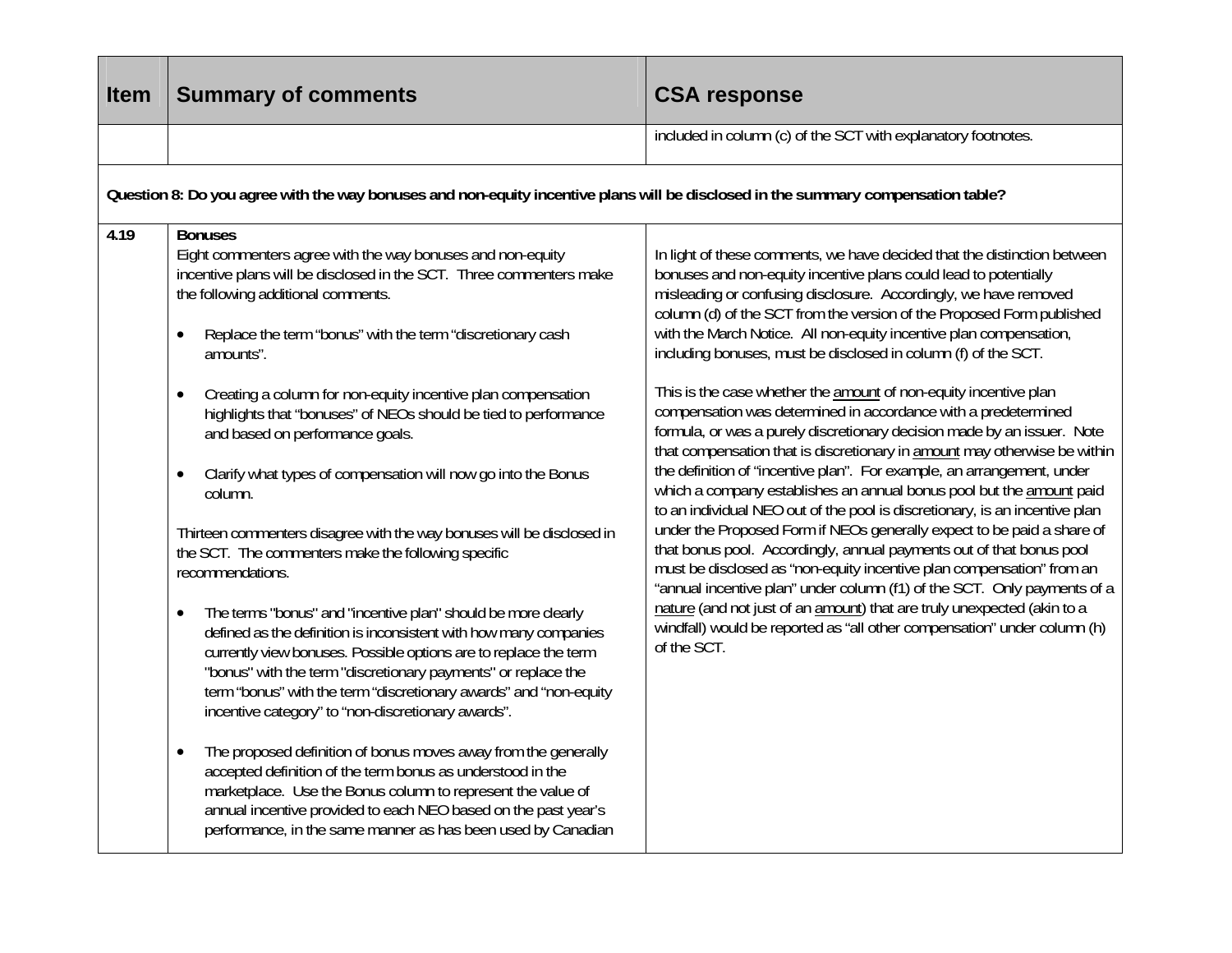| <b>Item</b> | <b>Summary of comments</b>                                                                                                                                                                                                                                                                                                                                                                                                                                                                                                                                                                                                                                                                                                                                                                            | <b>CSA response</b> |
|-------------|-------------------------------------------------------------------------------------------------------------------------------------------------------------------------------------------------------------------------------------------------------------------------------------------------------------------------------------------------------------------------------------------------------------------------------------------------------------------------------------------------------------------------------------------------------------------------------------------------------------------------------------------------------------------------------------------------------------------------------------------------------------------------------------------------------|---------------------|
|             | issuers in the past. Any additional discretionary bonus payments<br>are much less frequent and should be included and footnoted<br>under the All Other Compensation column.                                                                                                                                                                                                                                                                                                                                                                                                                                                                                                                                                                                                                           |                     |
|             | The proposed changes to the Bonus column in the SCT will lead to<br>$\bullet$<br>less disclosure under this heading which may lead to some confusion<br>and/or inconsistency in the determination of who to report if the<br>threshold is based solely on salary and bonus.                                                                                                                                                                                                                                                                                                                                                                                                                                                                                                                           |                     |
|             | In many cases, the Bonus column may be eliminated as very few<br>compensation payments will be truly discretionary and not based<br>in some manner on pre-approved metrics.                                                                                                                                                                                                                                                                                                                                                                                                                                                                                                                                                                                                                           |                     |
|             | The term "non-equity incentive plan" is defined only in the<br>negative as "an incentive plan or portion of an incentive plan that<br>is not an equity incentive plan." The term "equity incentive plan" is<br>defined as "an incentive plan or portion of an incentive plan under<br>which awards are granted that fall within the scope of Section<br>3870 of the [CICA] Handbook." Incentive plans should include<br>plan-based awards and should be distinguished from discretionary<br>awards, which are not plan-based awards.                                                                                                                                                                                                                                                                  |                     |
|             | The proposed rules should clarify what constitutes discretion. By<br>basing the distinction between bonus and non-equity incentive<br>plan on whether or not the payment is "discretionary," it is<br>necessary for a company to understand exactly what is meant by<br>"discretion". This issue would arise frequently given that most<br>incentive plans have a discretionary aspect to them and few plans<br>are based strictly on a formula. For example, it is unclear if a<br>board's decision to reduce an executive's incentive payment that<br>would otherwise be determined according to a formula would<br>make the payment "discretionary". Many incentives may be<br>based not only upon performance thresholds communicated in<br>advance, but may also contain elements of discretion. |                     |
|             | The CSA should provide guidance as to whether both                                                                                                                                                                                                                                                                                                                                                                                                                                                                                                                                                                                                                                                                                                                                                    |                     |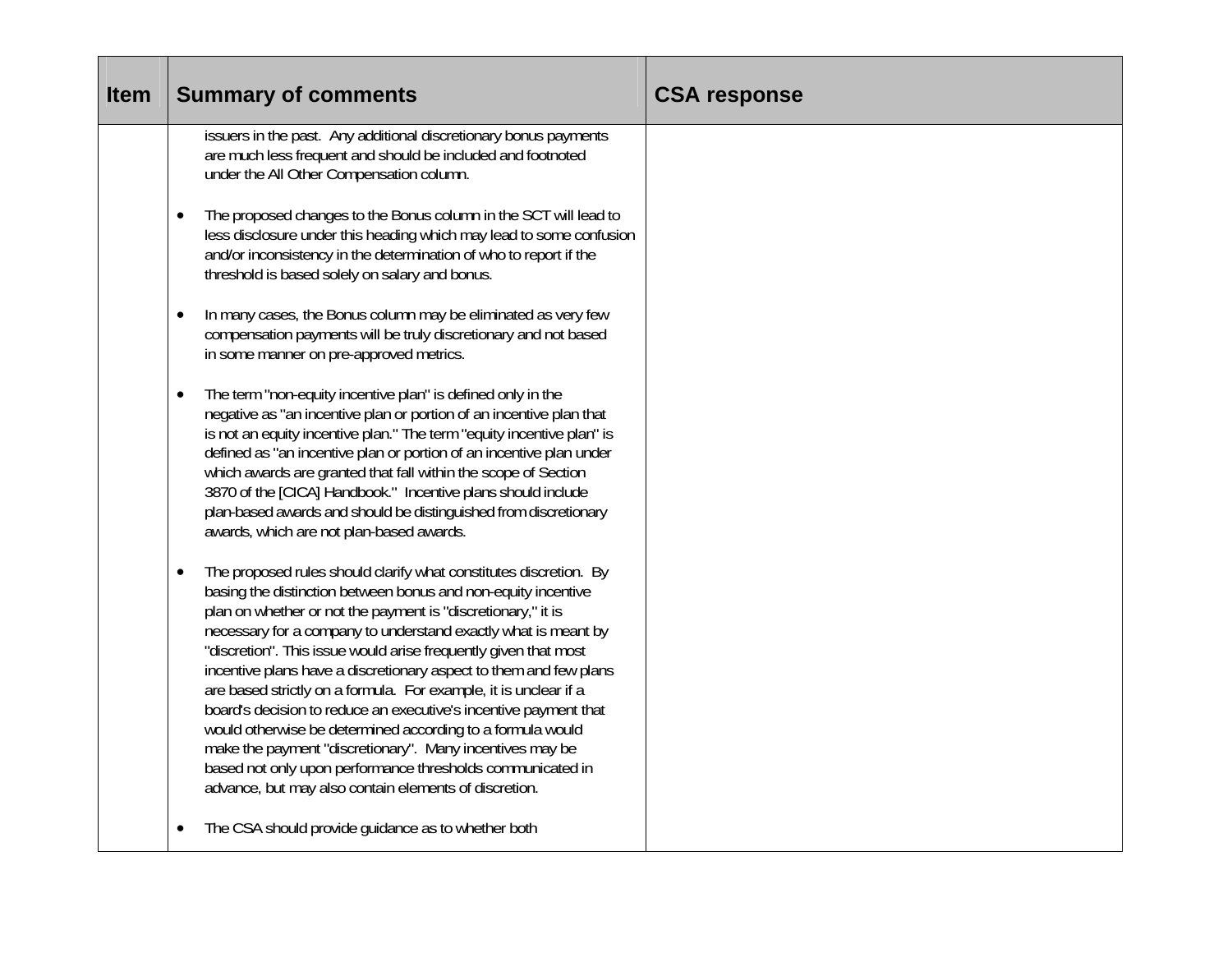| <b>Item</b> | <b>Summary of comments</b>                                                                                                                                                                                                                                                                                                                                                                                                                                                                                                                                                                                                                                             | <b>CSA response</b> |
|-------------|------------------------------------------------------------------------------------------------------------------------------------------------------------------------------------------------------------------------------------------------------------------------------------------------------------------------------------------------------------------------------------------------------------------------------------------------------------------------------------------------------------------------------------------------------------------------------------------------------------------------------------------------------------------------|---------------------|
|             | "guaranteed" incentive compensation and discretionary cash<br>awards should appear in the Bonus column, in accordance with<br>the SEC rules. If this were true, the definition of "bonus" should<br>include such guarantees, otherwise it appears that these<br>quaranteed incentives would then fall under "All Other<br>Compensation."                                                                                                                                                                                                                                                                                                                               |                     |
|             | The proposed form will result in the combination of annual and<br>medium-term non-equity incentives (other than those that are purely<br>discretionary) into one column.                                                                                                                                                                                                                                                                                                                                                                                                                                                                                               |                     |
|             | Continue using a single Bonus column and include all annual or<br>short term non-equity awards in the same column, including<br>discretionary amounts. One of the commenters recommends that<br>the Non-Equity Incentive Plan column would then be renamed<br>"Multi-Year Non-Equity Incentive Plans" and would be used to<br>show the intended grant date fair value of any multi-year cash<br>award based on pre-determined objectives, payable in future<br>years. This would then result in multi-year cash incentive plans<br>being treated in the same way as stock-based plans for the<br>purposes of valuing compensation earned by an NEO in a given<br>year. |                     |
|             | Annual incentives should continue to be reported separately from<br>other cash incentives with terms longer than one year.                                                                                                                                                                                                                                                                                                                                                                                                                                                                                                                                             |                     |
|             | Differentiating between awards based on the level of discretionary<br>judgment applied may not be meaningful to the average securities<br>reader.                                                                                                                                                                                                                                                                                                                                                                                                                                                                                                                      |                     |
|             | Split the Bonus column into two columns and require issuers to<br>disclose bonus awards that are tied to predetermined performance<br>goals separately from those that are discretionary.                                                                                                                                                                                                                                                                                                                                                                                                                                                                              |                     |
|             | Long-term cash awards are not included in the SCT (until earned,<br>at which time they would be disclosed in the Non-Equity Incentive                                                                                                                                                                                                                                                                                                                                                                                                                                                                                                                                  |                     |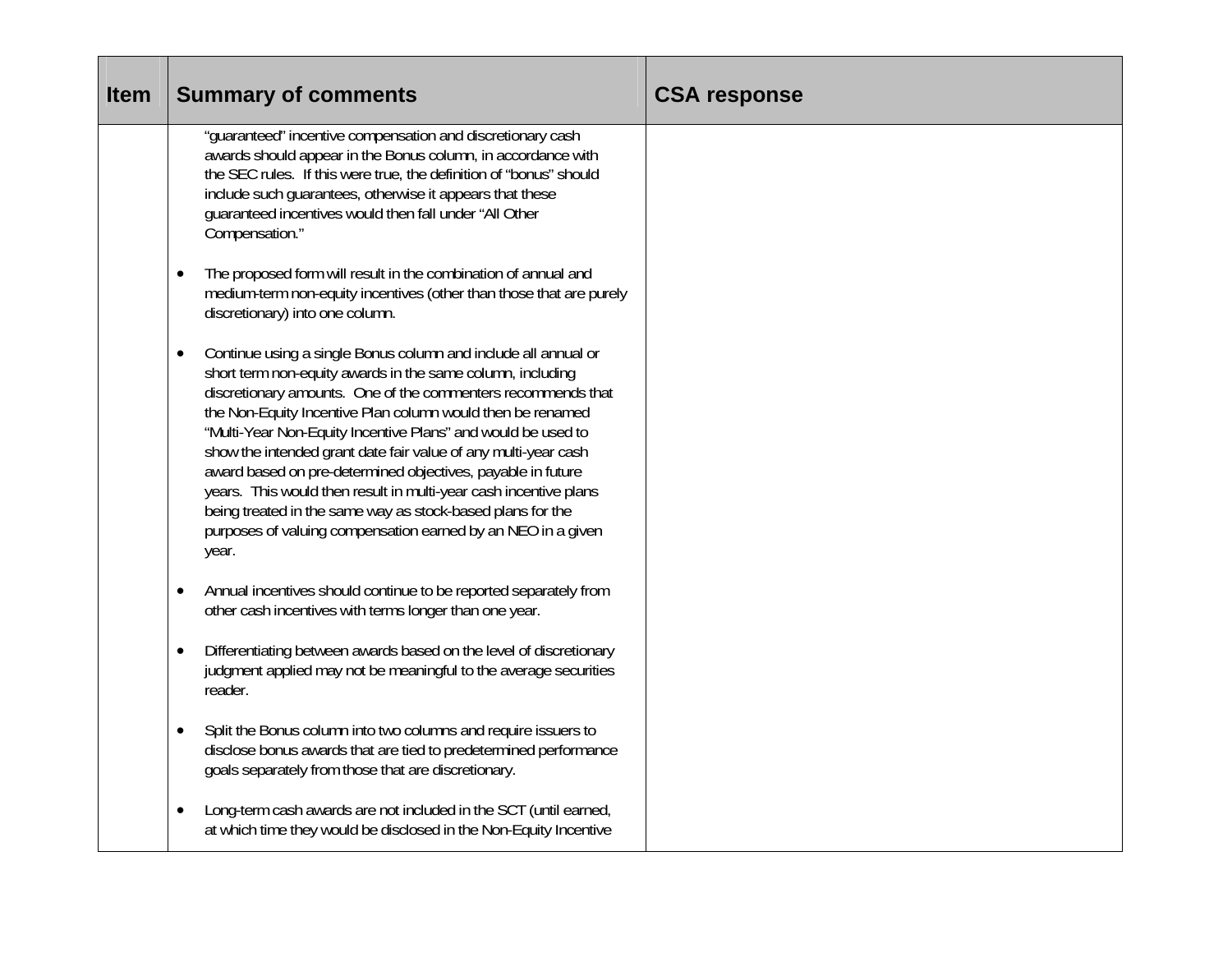| <b>Item</b> | <b>Summary of comments</b>                                                                                                                                                                                                                                                                                                                                                   | <b>CSA response</b>                                                                                                                                                                                                                                                                                                                                  |
|-------------|------------------------------------------------------------------------------------------------------------------------------------------------------------------------------------------------------------------------------------------------------------------------------------------------------------------------------------------------------------------------------|------------------------------------------------------------------------------------------------------------------------------------------------------------------------------------------------------------------------------------------------------------------------------------------------------------------------------------------------------|
|             | Plan Compensation column as currently proposed), and would<br>only appear at the date of award. There should not be a<br>difference in treatment of this and equity awards and recommend<br>that the award of such grants be displayed in the SCT.<br>Of these thirteen commenters who disagree with the way bonuses are                                                     | We have further divided non-equity incentive plan compensation into<br>column (f1) of the SCT in respect of annual incentive plans and column                                                                                                                                                                                                        |
|             | disclosed, eight believe the Bonus column should be divided into<br>current year and multi-year:<br>Provide separate columns for reporting annual incentive payouts<br>and non-annual non-equity incentive plans.                                                                                                                                                            | (f2) of the SCT in respect of long-term incentive plans. Paragraph<br>3.1(8)(e) of the Proposed Form provides column (f1) includes annual non-<br>equity incentive plan compensation, such as bonuses and discretionary<br>amounts, and column (f2) includes all non-equity incentive plan<br>compensation related to a period longer than one year. |
|             | Annual incentives are shown in the Bonus column and long-term<br>$\bullet$<br>equity and non-equity incentives should be separately disclosed<br>under long-term compensation.                                                                                                                                                                                               |                                                                                                                                                                                                                                                                                                                                                      |
|             | Replace the Bonus column with other columns such as short/mid-<br>$\bullet$<br>term compensation awards, other annual compensation, long-term<br>compensation awards and LTIP payouts.                                                                                                                                                                                       |                                                                                                                                                                                                                                                                                                                                                      |
|             | Suggests another alternative is for the non-equity compensation<br>column to be divided into annual awards and long-term awards.                                                                                                                                                                                                                                             |                                                                                                                                                                                                                                                                                                                                                      |
|             | Investors are primarily interested in seeing an annual incentive<br>$\bullet$<br>compensation figure reported separately from long term cash<br>compensation. The commenter recommends that discretionary or<br>guaranteed payments of a long-term nature could be disclosed by<br>footnotes in a separate table or alternatively in the "All Other<br>Compensation" column. | We have decided not to specifically require the footnote disclosure                                                                                                                                                                                                                                                                                  |
|             | Of the thirteen commenters, three commenters suggest that<br>information be provided in a footnote instead of in the main table and<br>provide the following specific comments.                                                                                                                                                                                              | suggested by the commenters. If necessary to satisfy the objective of<br>executive compensation disclosure set out in section 1.1 of the Proposed<br>Form, a company must provide footnote disclosure of whether the amount<br>of a bonus was based on pre-determined criteria or was discretionary.                                                 |
|             | It would be sufficient to identify in a footnote the portion of the<br>bonus that was not based on pre-determined performance criteria.                                                                                                                                                                                                                                      |                                                                                                                                                                                                                                                                                                                                                      |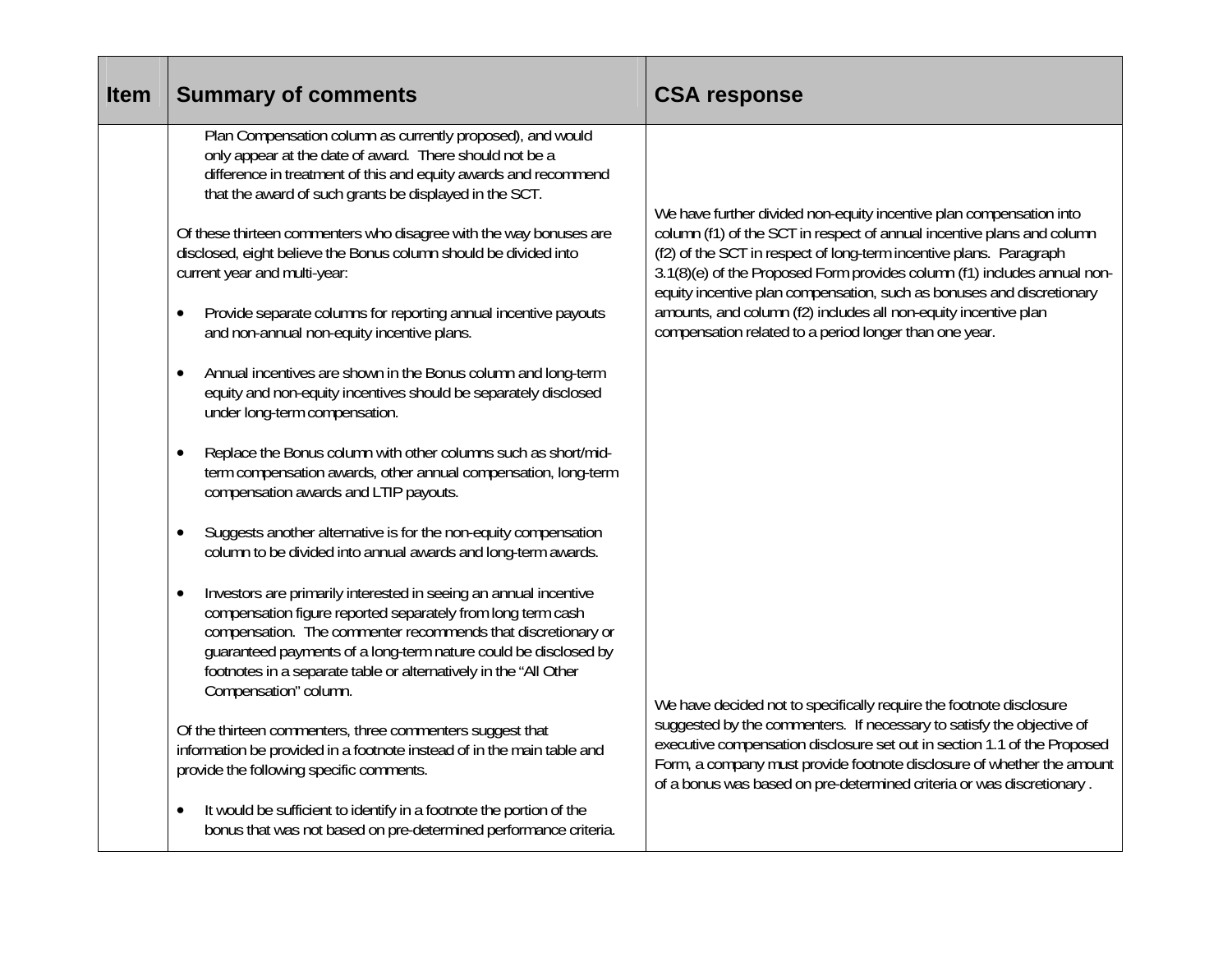| Item | <b>Summary of comments</b>                                                                                                                                                                                                                                                                                                                                                                                                                                                                                                                                                                                                                                                                                                                                                                                                                                                                                                                                                                                                                                                                         | <b>CSA response</b>                                                                                                                                                                                                   |
|------|----------------------------------------------------------------------------------------------------------------------------------------------------------------------------------------------------------------------------------------------------------------------------------------------------------------------------------------------------------------------------------------------------------------------------------------------------------------------------------------------------------------------------------------------------------------------------------------------------------------------------------------------------------------------------------------------------------------------------------------------------------------------------------------------------------------------------------------------------------------------------------------------------------------------------------------------------------------------------------------------------------------------------------------------------------------------------------------------------|-----------------------------------------------------------------------------------------------------------------------------------------------------------------------------------------------------------------------|
|      | It is rare that a purely formulaic approach is taken, which is implied<br>by the wording in s. 3.1.1(iii) that non-equity incentive plan awards<br>are "based on pre-determined performance criteria that were<br>communicated to an NEO". The commenter recommends<br>discretionary and/or guaranteed payments be disclosed by<br>footnotes or in a special table.<br>The Bonus column is now limited to gratuitous payments and<br>$\bullet$<br>windfall payments. If this is not the intended result, then<br>clarification is needed. The commenter recommends the CSA<br>consider amalgamating as "non-equity incentive plan and bonus"<br>and requiring footnote disclosure as to the portion of the amount<br>that relates solely to bonus.<br>One commenter suggests the column after salary should include only<br>incentives that are ultimately "cash-based" so that the other category<br>includes only "stock-based" incentive awards.<br>Question 9: Do you agree with the proposed disclosure of equity and non-equity awards? Are the distinctions between the types of awards and | We have decided to group disclosure by major forms of compensation<br>rather than cash versus non-cash.                                                                                                               |
|      | how they will be presented clearly explained?                                                                                                                                                                                                                                                                                                                                                                                                                                                                                                                                                                                                                                                                                                                                                                                                                                                                                                                                                                                                                                                      |                                                                                                                                                                                                                       |
| 4.20 | Disclosure of awards<br>Eight commenters agree with the proposed disclosure of equity and<br>non-equity awards with one noting that it is an improvement.                                                                                                                                                                                                                                                                                                                                                                                                                                                                                                                                                                                                                                                                                                                                                                                                                                                                                                                                          | We acknowledge these comments.                                                                                                                                                                                        |
|      | One commenter asks the CSA to clarify whether a short-term incentive<br>plan that has a portion of its award based on individual objectives but<br>the remainder on corporate performance objectives would constitute<br>an equity-based award or not.                                                                                                                                                                                                                                                                                                                                                                                                                                                                                                                                                                                                                                                                                                                                                                                                                                             | See our response in item 2.4, above.                                                                                                                                                                                  |
|      | Three commenters disagree with the proposed disclosure. Two<br>commenters provided the following reasons:                                                                                                                                                                                                                                                                                                                                                                                                                                                                                                                                                                                                                                                                                                                                                                                                                                                                                                                                                                                          | We have considered the inconsistent treatment of long-term cash awards<br>but have decided against making any changes to the Proposed Form.<br>Subsection 3.1(8) of the Proposed Form provides that column (f) of the |
|      | The timing of the disclosure of certain pay elements is not consistent.<br>i.e. inconsistent treatment of long-term cash awards, which are                                                                                                                                                                                                                                                                                                                                                                                                                                                                                                                                                                                                                                                                                                                                                                                                                                                                                                                                                         | SCT includes the dollar value of all amounts earned for services<br>performed during the covered financial year that are related to awards                                                                            |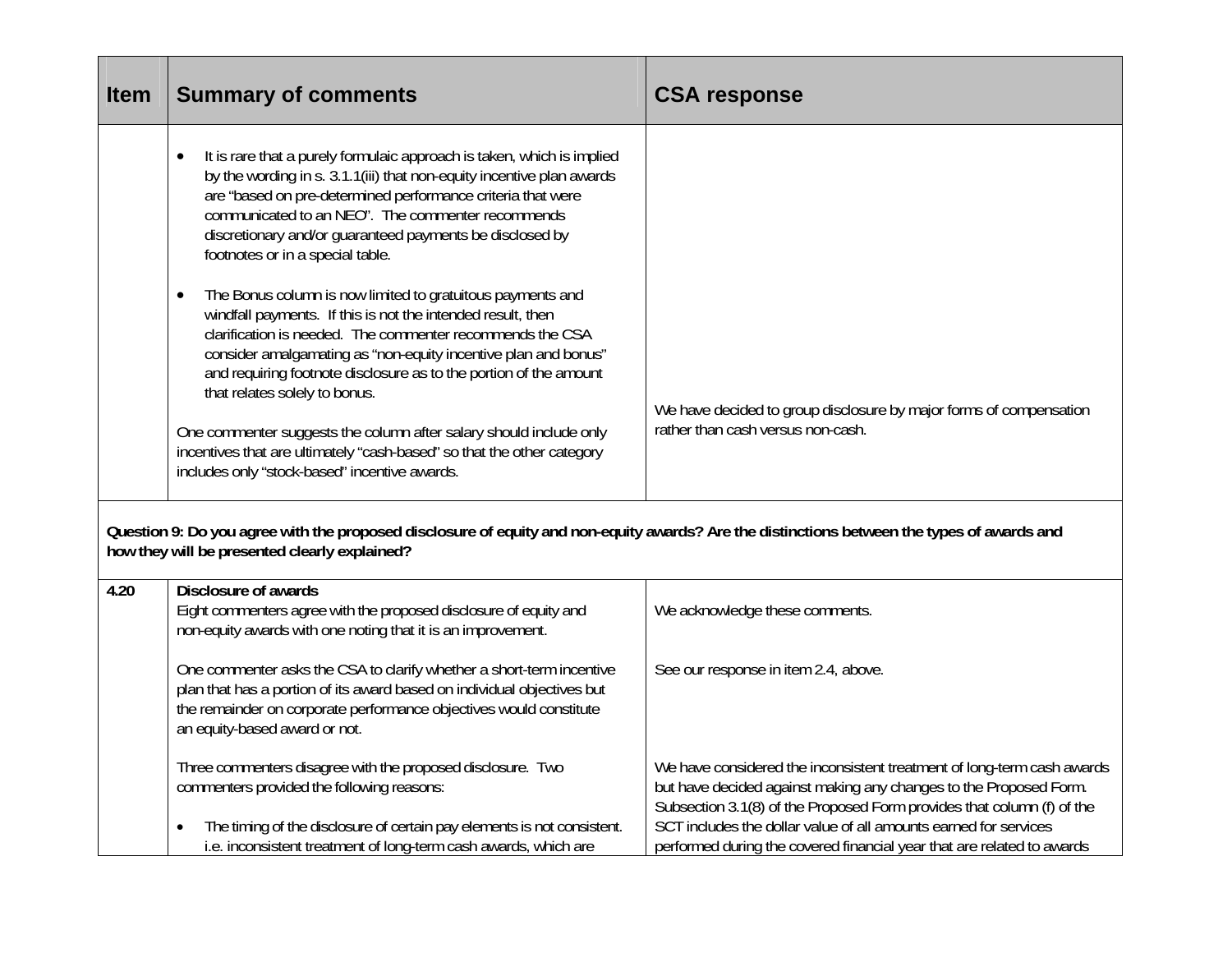| <b>Item</b> | <b>Summary of comments</b>                                                                                                                                                                                                                                                                                                                                                                                                                                                                                                                                               | <b>CSA response</b>                                                                                                                                                                                                                                                                                                                                                                                                                                                                                                                                                                                                                                                                          |
|-------------|--------------------------------------------------------------------------------------------------------------------------------------------------------------------------------------------------------------------------------------------------------------------------------------------------------------------------------------------------------------------------------------------------------------------------------------------------------------------------------------------------------------------------------------------------------------------------|----------------------------------------------------------------------------------------------------------------------------------------------------------------------------------------------------------------------------------------------------------------------------------------------------------------------------------------------------------------------------------------------------------------------------------------------------------------------------------------------------------------------------------------------------------------------------------------------------------------------------------------------------------------------------------------------|
|             | disclosed only at payout, and equity awards, which are disclosed at<br>grant. This inconsistent treatment might result in anomalous<br>disclosure. For example, the disclosure of performance share units<br>(PSUs) and long-term cash awards that are based on the same<br>performance measure and are both ultimately settled in cash would<br>be different even though they are essentially equivalent from a<br>compensation standpoint. This would make it more difficult for<br>investors to factor the grant of long-term cash awards into total<br>compensation. | under non-equity incentive plans and all earnings on any outstanding<br>awards and bonus amounts. Paragraph 3.1(8)(a) of the Proposed Form<br>provides that if the relevant performance measure was satisfied during a<br>covered financial year (including for a single year in a plan with a multi-<br>year performance measure), companies must report the earnings for that<br>financial year, even if they are payable at a later date. In addition, the<br>actual payout eventually received by an NEO must be disclosed under<br>section 4.2 of the Proposed Form, which has been revised to include non-<br>equity incentive plan awards. Also, see our response in item 2.4, above. |
|             | Long-term cash plans should be disclosed on the same basis as<br>$\bullet$<br>equity plans rather than appearing in the SCT once they are<br>earned. The commenter suggests that an estimate of long-term<br>cash awards should be in the SCT at the time of grant and the<br>ultimate payouts should appear in a "value realized" table when<br>earned.                                                                                                                                                                                                                 |                                                                                                                                                                                                                                                                                                                                                                                                                                                                                                                                                                                                                                                                                              |
|             | One commenter disagrees with the splitting of stock options into two<br>$\bullet$<br>categories (columns (e) and (f)) in the Summary Compensation<br>Table. The commenter believes that the distinction between the two<br>is confusing to the average reader.                                                                                                                                                                                                                                                                                                           |                                                                                                                                                                                                                                                                                                                                                                                                                                                                                                                                                                                                                                                                                              |
|             | One commenter disagrees with mixing purely cash-based SARs or<br>RSUs with stock options in the summary compensation table. The<br>commenter proposes to include in one category any stock based<br>plans that require different GAAP treatment and all other plans that<br>are cash-based such as SARs in a second category.                                                                                                                                                                                                                                            | Equity-based awards will be disclosed in the SCT at grant date fair value.<br>Therefore, categorizing awards based on GAAP treatment is less<br>relevant.                                                                                                                                                                                                                                                                                                                                                                                                                                                                                                                                    |
| 4.21        | Equity vs. non-equity<br>Six commenters believe the distinctions are clear.                                                                                                                                                                                                                                                                                                                                                                                                                                                                                              | We acknowledge these comments.                                                                                                                                                                                                                                                                                                                                                                                                                                                                                                                                                                                                                                                               |
|             | Eleven commenters do not think the distinctions are clear. Nine of the<br>commenters express the following concerns.                                                                                                                                                                                                                                                                                                                                                                                                                                                     | Non-equity incentive plan compensation refers to cash payments based<br>on satisfying specific criteria whereas share awards refers to awards such<br>as shares, RSU, and DSU, which may be settled in shares or in cash.                                                                                                                                                                                                                                                                                                                                                                                                                                                                    |
|             | Presenting equity awards in the SCT based on accounting expense<br>is not appropriate.                                                                                                                                                                                                                                                                                                                                                                                                                                                                                   | Share awards will be disclosed in the SCT using grant date fair value.<br>This applies to all share awards including those granted in lieu of salary<br>or bonus under paragraph 3.1(2)(b) of the Proposed Form. We                                                                                                                                                                                                                                                                                                                                                                                                                                                                          |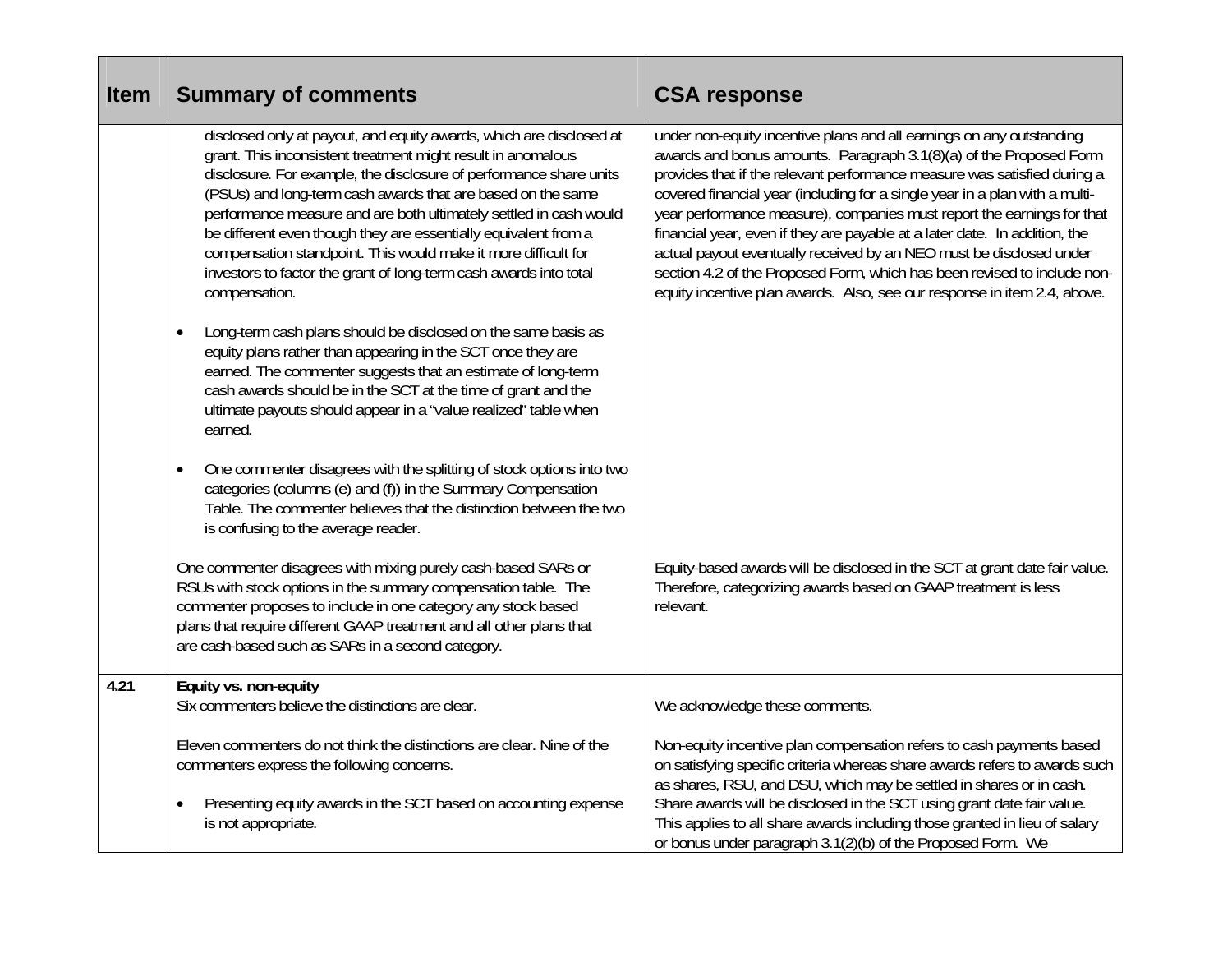| <b>Item</b> | <b>Summary of comments</b>                                                                                                                                                                                                                                                                                                                                                                                                                               | <b>CSA response</b>                                                                                                                                                                                                                                                                                                                                                   |
|-------------|----------------------------------------------------------------------------------------------------------------------------------------------------------------------------------------------------------------------------------------------------------------------------------------------------------------------------------------------------------------------------------------------------------------------------------------------------------|-----------------------------------------------------------------------------------------------------------------------------------------------------------------------------------------------------------------------------------------------------------------------------------------------------------------------------------------------------------------------|
|             | On the one hand, for options, stock compensation expense is<br>$\bullet$<br>recognized evenly over the vesting period and does not change<br>over the life of an option (fixed accounting). On the other hand, for<br>RSUs, stock compensation expense is recognized evenly over<br>the vesting period and changes over the vesting period, as it is<br>revalued at each reporting date (variable accounting).                                           | acknowledge that the amount disclosed may differ from the amount<br>actually received on payout or reported as earned under paragraph<br>3.1(8)(a) of the Proposed Form. Using grant date fair value eliminates<br>some of the concerns raised by the commenters such as the inconsistent<br>recognition of compensation expense for different types of share awards. |
|             | The instructions and column headings for the option awards table<br>$\bullet$<br>should clarify that disclosure is required for awards/grants made in<br>the most recently completed year only.                                                                                                                                                                                                                                                          |                                                                                                                                                                                                                                                                                                                                                                       |
|             | Column (g) should not require disclosure of unvested stock awards.<br>$\bullet$<br>The commenter believes that the information circular is a core<br>document for the purposes of secondary market civil liability so only<br>information that is factually verifiable should be mandated<br>disclosure (compliance with column (g) disclosure requires an<br>issuer to calculate amounts based on assumptions relating to a<br>hypothetical situation). |                                                                                                                                                                                                                                                                                                                                                                       |
|             | One commenter notes that it is unclear how DSUs awarded in lieu<br>$\bullet$<br>of all or a portion of annual bonus payouts would be disclosed. It<br>is unclear to the commenter where any change in value or<br>accumulated dividends would be disclosed. This commenter<br>would like clarification on whether these items would be in the<br>"Other Compensation" column.                                                                            |                                                                                                                                                                                                                                                                                                                                                                       |
|             | Further clarification should be provided to explain the differences<br>$\bullet$<br>between equity and non-equity awards by referring to the<br>fundamental nature of each of those awards. Referring to the<br>CICA Handbook in the definition of equity incentive plan and<br>throughout the proposed rule makes it difficult for readers without<br>accounting backgrounds to understand.                                                             |                                                                                                                                                                                                                                                                                                                                                                       |
|             | The Proposed Rules are not clear about how certain equity<br>$\bullet$<br>awards should be disclosed. For example, it is not clear if it is<br>necessary to disclose in the Grants of Equity Awards table when<br>an NEO voluntarily defers compensation into an equity-based                                                                                                                                                                            |                                                                                                                                                                                                                                                                                                                                                                       |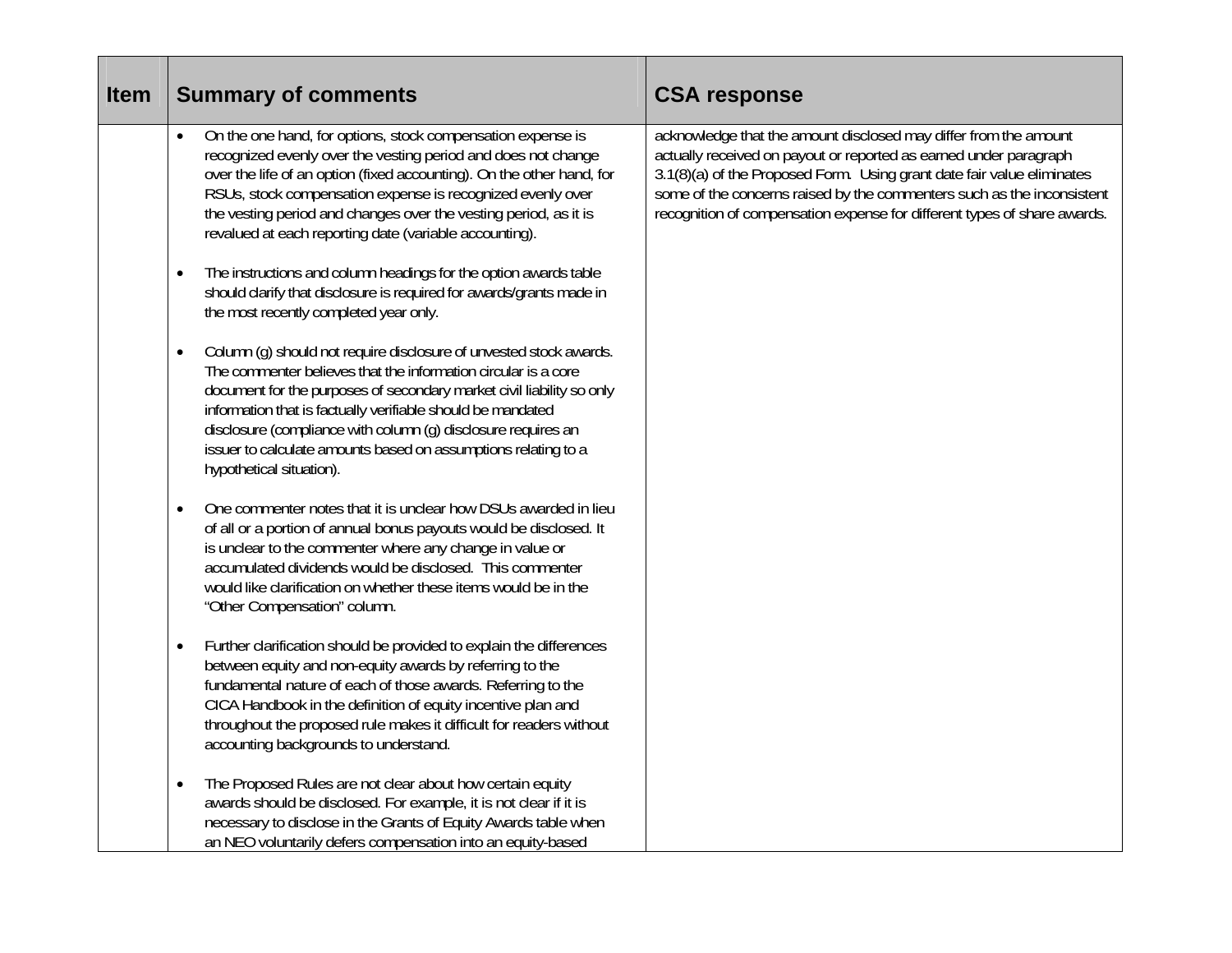| <b>Item</b> | <b>Summary of comments</b>                                                                                                                                                                                                                                                                                                                                                                                                                                                                                                                                                                                                                                                                                                                                                 | <b>CSA response</b>                                                                                                                                                                                                                                                                                                                                                                                                                                                                                                                                                                                                                                                                                                                                                          |
|-------------|----------------------------------------------------------------------------------------------------------------------------------------------------------------------------------------------------------------------------------------------------------------------------------------------------------------------------------------------------------------------------------------------------------------------------------------------------------------------------------------------------------------------------------------------------------------------------------------------------------------------------------------------------------------------------------------------------------------------------------------------------------------------------|------------------------------------------------------------------------------------------------------------------------------------------------------------------------------------------------------------------------------------------------------------------------------------------------------------------------------------------------------------------------------------------------------------------------------------------------------------------------------------------------------------------------------------------------------------------------------------------------------------------------------------------------------------------------------------------------------------------------------------------------------------------------------|
|             | vehicle, such as deferred share units (DSUs) or restricted share<br>units (RSUs). Under such circumstances, requiring disclosure of<br>the DSUs and RSUs in this table may result in double-counting.<br>The commenter recommends that the CSA clarify that such equity<br>awards would not be included in the Grants of Equity Awards<br>table but that an NEO's decision to voluntarily defer compensation<br>into these equity vehicles should instead be disclosed in a<br>footnote to the SCT.                                                                                                                                                                                                                                                                        |                                                                                                                                                                                                                                                                                                                                                                                                                                                                                                                                                                                                                                                                                                                                                                              |
| 4.22        | <b>General comments</b><br>One commenter suggests that we consolidate the tables set out in<br>sections 3.2, 4.1 and 4.2 into one table.                                                                                                                                                                                                                                                                                                                                                                                                                                                                                                                                                                                                                                   | We believe that consolidating the three tables would make it<br>difficult to understand the information provided. Therefore, we<br>continue to require separate tables for incentive plans. We have<br>deleted section 3.2 of the version of the Proposed Form published<br>with the March Notice.                                                                                                                                                                                                                                                                                                                                                                                                                                                                           |
|             | Question 10: Is it appropriate to present stock and option awards based on the compensation cost of the awards over the service period?<br>If no, how should these awards be valued?                                                                                                                                                                                                                                                                                                                                                                                                                                                                                                                                                                                       |                                                                                                                                                                                                                                                                                                                                                                                                                                                                                                                                                                                                                                                                                                                                                                              |
| 4.23        | Twenty-four commenters support including grant date fair value of stock<br>and option based awards in the SCT. Some commenters made the<br>following comments:<br>The compensation cost of such awards should be disclosed<br>$\bullet$<br>elsewhere in the same document to provide more context for total<br>pay evaluation. Accounting values should be disclosed in a table<br>other than the SCT if the CSA is interested in this information.<br>Compensation cost is not appropriate in the SCT because the SCT<br>should be focused on the total intended value of annual<br>compensation provided to an NEO. The cost of the compensation<br>awards in a given financial year would be unclear as prior years'<br>grants would be included with this information. | We have considered the comments provided and believe that disclosure<br>based upon grant date fair value better reflects the intended value of<br>compensation provided to NEOs by a company. Additionally, such an<br>approach appropriately reflects the full value of any awards given to an<br>NEO in a given year. We also believe that requiring the disclosure of<br>grant date fair value addresses many other concerns raised by<br>commenters such as:<br>The possibility of negative compensation values in a given year<br>$\bullet$<br>arising from necessary adjustments based on the use of accounting<br>values.<br>The adjustment of prior year grants until ultimate settlement, and the<br>unclear effect of these adjustments on a given financial year. |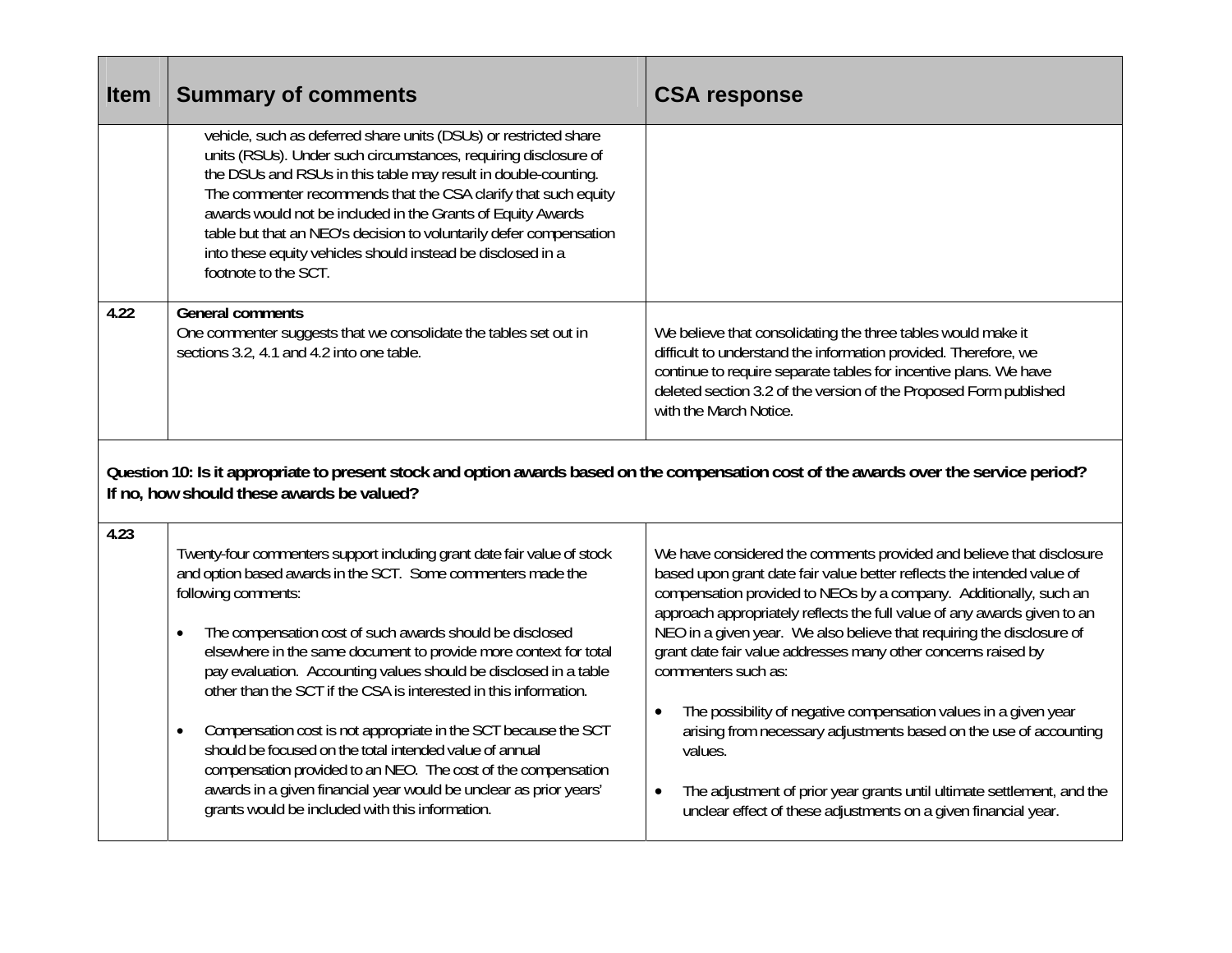| <b>Item</b> | <b>Summary of comments</b>                                                                                                                                                                                                                                                                                                                                                                                                                                                                                                         | <b>CSA response</b>                                                                                                                                                                              |
|-------------|------------------------------------------------------------------------------------------------------------------------------------------------------------------------------------------------------------------------------------------------------------------------------------------------------------------------------------------------------------------------------------------------------------------------------------------------------------------------------------------------------------------------------------|--------------------------------------------------------------------------------------------------------------------------------------------------------------------------------------------------|
|             | Awards should not be recalculated after the initial grant date. The<br>$\bullet$<br>initial award value and explaining the range of potential values is<br>more relevant.                                                                                                                                                                                                                                                                                                                                                          | The difficulty in understanding the values generated by the<br>$\bullet$<br>accounting approach unless readers have a firm understanding of<br>the accounting methods underlying the disclosure. |
|             | Provide supplementary disclosure of the value of awards that have<br>vested during the year. This would enable investors to understand the<br>value of annual compensation awarded by the board of directors in a<br>given year as well as the amount that actually vests that year that<br>was granted in prior years. The performance disclosure in the CD&A<br>can then address the rationale for the grant date fair value as well as<br>the actual performance (versus target) that resulted in the value that<br>has vested. |                                                                                                                                                                                                  |
|             | Support grant date fair value if we cannot use the existing practice of<br>disclosing the value based on current share prices.                                                                                                                                                                                                                                                                                                                                                                                                     |                                                                                                                                                                                                  |
|             | Supports the use of grant date compensation fair value which is the<br>full value of an award that is intended to be granted to a recipient.                                                                                                                                                                                                                                                                                                                                                                                       |                                                                                                                                                                                                  |
|             | Using accounting methodology may result in different individuals<br>being disclosed as the vesting of options is accelerated when<br>individuals are eligible for retirement.                                                                                                                                                                                                                                                                                                                                                      |                                                                                                                                                                                                  |
|             | The use of accounting values for long-term incentives and pension<br>$\bullet$<br>values will result in misleading information and make comparisons<br>across companies difficult. Using financial statement values will<br>result in significant volatility related to the timing of expense<br>recognition, share price fluctuations and valuation assumption<br>changes.                                                                                                                                                        |                                                                                                                                                                                                  |
|             | Reporting the compensation cost of the awards using the accounting<br>standards will create some distortion as the disclosed amount will<br>include the value of multi year awards. The accounting rules provide<br>for early expensing when an executive reaches the retirement age.                                                                                                                                                                                                                                              |                                                                                                                                                                                                  |
|             | Disclosing compensation cost does not reflect the fair value of the<br>compensation decision at the time the decision is made nor does it<br>communicate that compensation tables of future years will include<br>compensation expense relating to compensation decisions that have<br>already been made as of the date of the disclosure presented. It is<br>difficult for an investor to understand the presentation provided unless                                                                                             |                                                                                                                                                                                                  |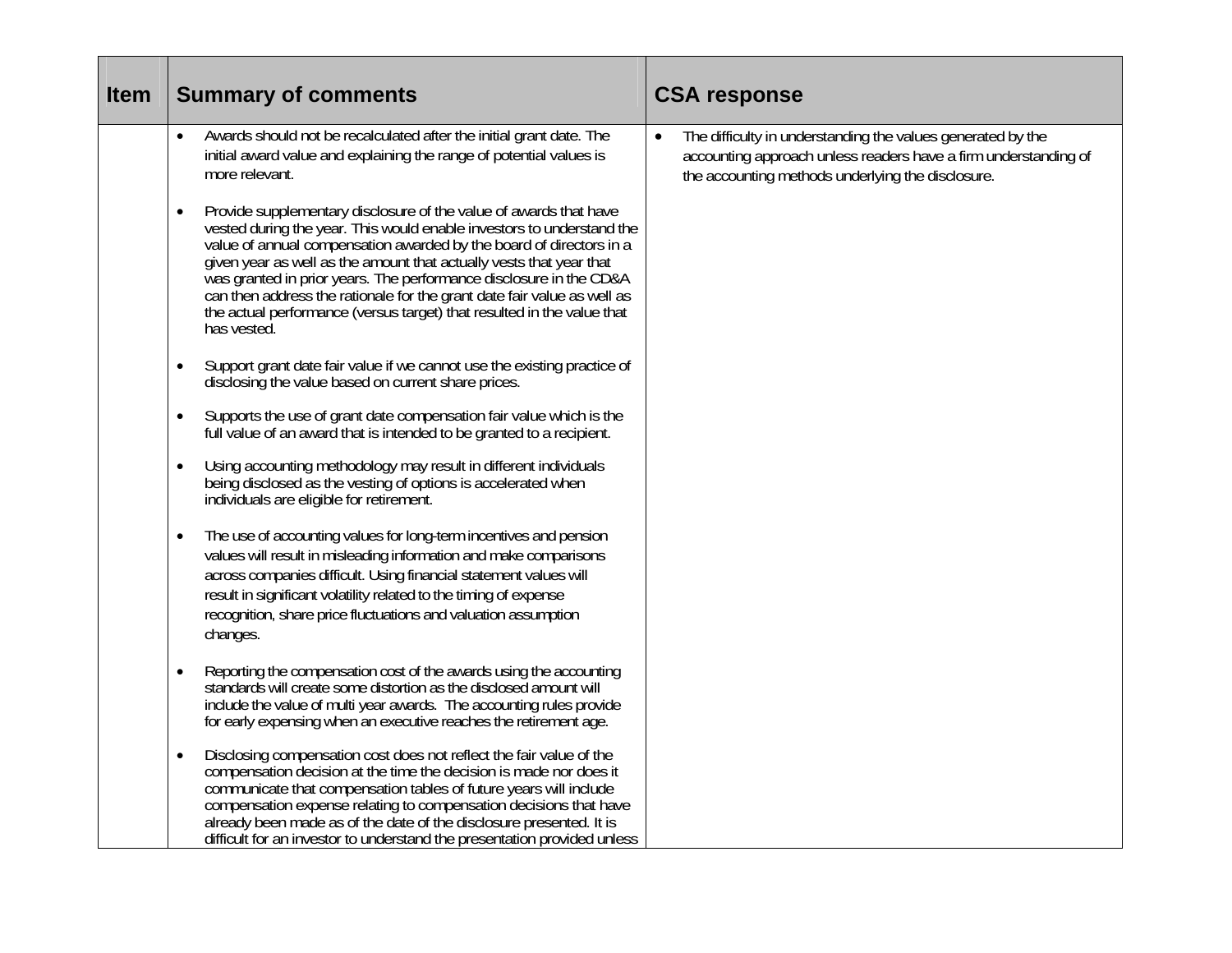| <b>Item</b> | <b>Summary of comments</b>                                                                                                                                                                                                                                                                                                                                                                                                                                                                            | <b>CSA response</b> |
|-------------|-------------------------------------------------------------------------------------------------------------------------------------------------------------------------------------------------------------------------------------------------------------------------------------------------------------------------------------------------------------------------------------------------------------------------------------------------------------------------------------------------------|---------------------|
|             | that investor was fully informed of the accounting requirements<br>underlying the disclosure requirements.<br>Since the SCT will reflect the portion of current and prior years'<br>$\bullet$                                                                                                                                                                                                                                                                                                         |                     |
|             | awards, investors may not understand that the amounts in the<br>SCT reflects the cost of multiple years' award and may have<br>trouble comparing compensation to company performance for the<br>year.                                                                                                                                                                                                                                                                                                 |                     |
|             | Accounting quidelines do not measure the value of compensation<br>consistently. For example, an option with a performance feature will<br>have a different value than a SAR based on the same performance<br>feature due to the accounting required for each.                                                                                                                                                                                                                                         |                     |
|             | Full grant date fair value of equity based awards is disclosed in the<br>Grants of Equity Awards Table, but this would not impact the total<br>compensation figure in the SCT. Thus, the grant date fair value<br>would have to be added manually by investors to the total<br>compensation figure in the SCT to produce a value for total<br>compensation granted in a given year.                                                                                                                   |                     |
|             | The information is not meaningful in the SCT if negative numbers are<br>possible.                                                                                                                                                                                                                                                                                                                                                                                                                     |                     |
|             | Due to tax concerns unique to Canada, most equity compensation<br>programs are structured as "liability structures" for the purposes of<br>Section 3870 of the CICA Handbook, which means that these awards<br>are revalued at year end (variable accounting). This can result in<br>negative amounts.                                                                                                                                                                                                |                     |
|             | Many Canadian issuers are subject to accounting rule EIC 162<br>$\bullet$<br>(equivalent to FAS 123R) which requires equity expensing to be<br>accelerated in the years leading up to an employee's normal<br>retirement age, whether or not the employee actually retires at that<br>time. This would have a further effect of distorting the compensation<br>disclosure for NEOs since the accelerated elements would not<br>accurately reflect the intended compensation of that individual in the |                     |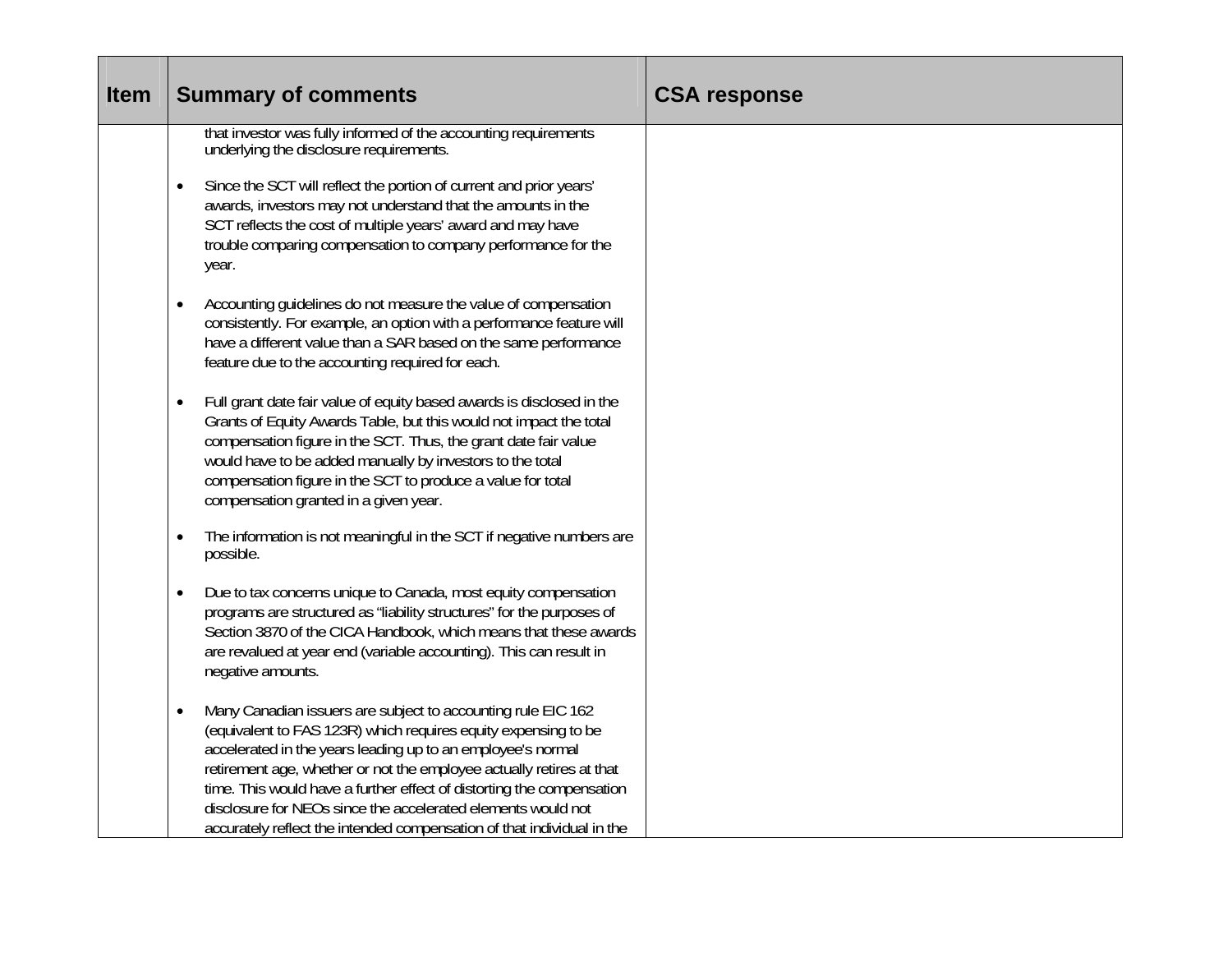| <b>Item</b> | <b>Summary of comments</b>                                                                                                                                                                                                                                                                                                                                                                                                                                                                                                                                                                                                                                                                                                                                                                                                                                                                                                                                                  | <b>CSA response</b>                                                                                                                                                                                                                                                                                                                                                                                                                                                                                                          |  |
|-------------|-----------------------------------------------------------------------------------------------------------------------------------------------------------------------------------------------------------------------------------------------------------------------------------------------------------------------------------------------------------------------------------------------------------------------------------------------------------------------------------------------------------------------------------------------------------------------------------------------------------------------------------------------------------------------------------------------------------------------------------------------------------------------------------------------------------------------------------------------------------------------------------------------------------------------------------------------------------------------------|------------------------------------------------------------------------------------------------------------------------------------------------------------------------------------------------------------------------------------------------------------------------------------------------------------------------------------------------------------------------------------------------------------------------------------------------------------------------------------------------------------------------------|--|
|             | applicable year.                                                                                                                                                                                                                                                                                                                                                                                                                                                                                                                                                                                                                                                                                                                                                                                                                                                                                                                                                            |                                                                                                                                                                                                                                                                                                                                                                                                                                                                                                                              |  |
|             | Three commenters believe it is appropriate to reflect the cost of stock and<br>option awards over the service period.                                                                                                                                                                                                                                                                                                                                                                                                                                                                                                                                                                                                                                                                                                                                                                                                                                                       |                                                                                                                                                                                                                                                                                                                                                                                                                                                                                                                              |  |
|             | Question 11: Should the change in the actuarial value of defined benefit pension plans be attributed to executives as part of the<br>summary compensation table?                                                                                                                                                                                                                                                                                                                                                                                                                                                                                                                                                                                                                                                                                                                                                                                                            |                                                                                                                                                                                                                                                                                                                                                                                                                                                                                                                              |  |
|             | Question 12: Should we include the service cost to the company in the summary compensation table instead of the change in<br>actuarial value or in addition to it?                                                                                                                                                                                                                                                                                                                                                                                                                                                                                                                                                                                                                                                                                                                                                                                                          |                                                                                                                                                                                                                                                                                                                                                                                                                                                                                                                              |  |
| 4.24        | Change in actuarial value (DB plans)<br>Six commenters support the use of change in actuarial value of DB<br>pension plans in the SCT. The commenters make the following<br>points:<br>The change in actuarial values best reflects the company liability.<br>The change in actuarial value should be reported net of the<br>executives' contributions.<br>Include an explanatory footnote to help investors understand the<br>$\bullet$<br>impact of both compensatory and non-compensatory elements on<br>the total change in actuarial value.<br>In addition to disclosing actuarial value in the SCT, service cost<br>should be disclosed in the retirement plan section.<br>Fifteen commenters do not support the use of change in actuarial<br>value of DB pensions plans in the SCT for the following reasons:<br>The change in actuarial value includes amounts that are not related<br>to compensation and is therefore not readily comparable among<br>companies. | We have considered these comments and confirm that the change in<br>actuarial value includes non-compensatory items related to an NEO's<br>pension obligations. We have revised the SCT so that only those<br>elements of a change in pension value that are compensatory in nature<br>must be disclosed. Item 5 of the Proposed Form has also been revised to<br>provide a disclosure of the total change in pension value, broken out to<br>clearly illustrate the effect of compensatory and non-compensatory<br>factors. |  |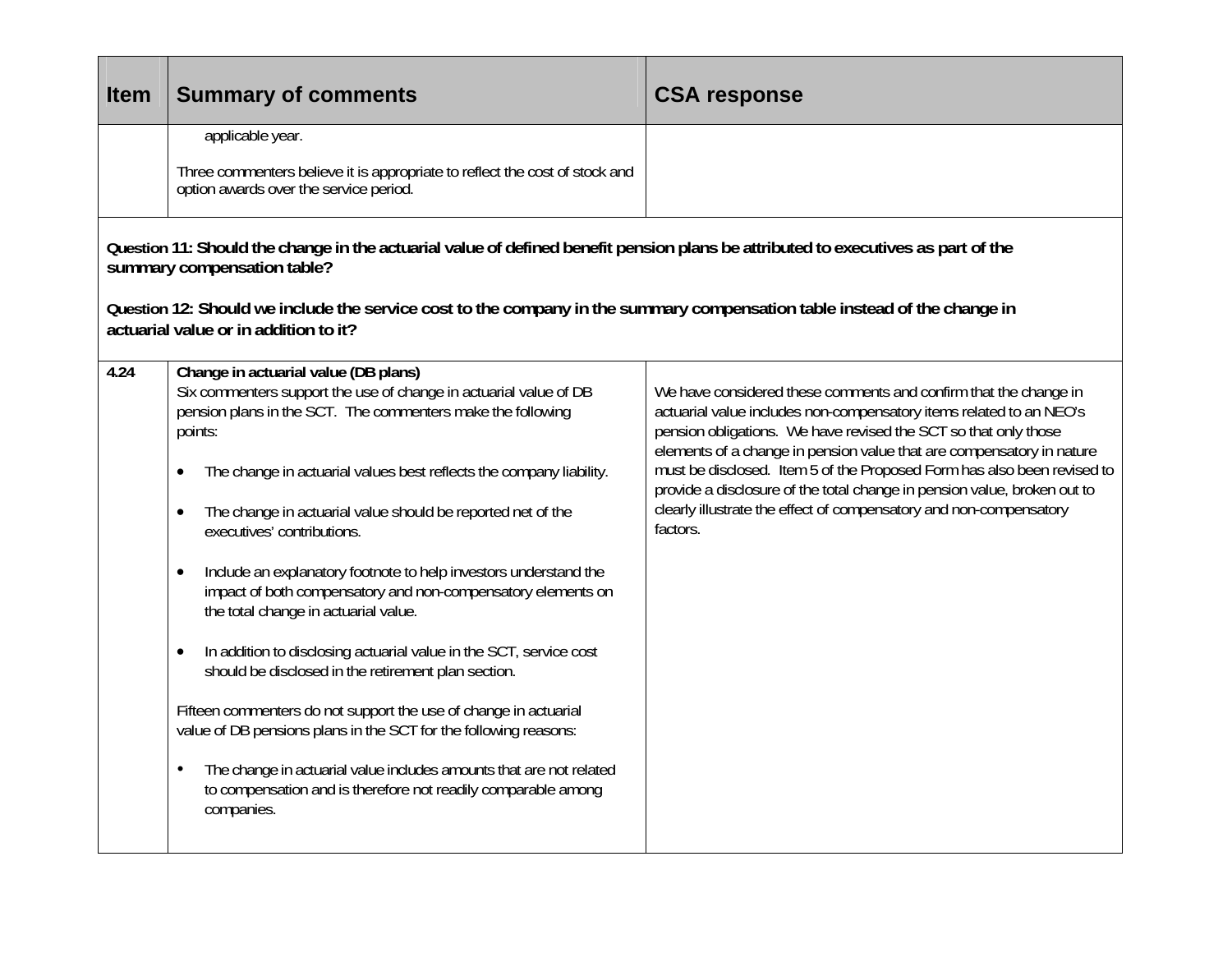| <b>Item</b> | <b>Summary of comments</b>                                                                                                                                                                                                                                                                                                                                                                                                           | <b>CSA response</b> |
|-------------|--------------------------------------------------------------------------------------------------------------------------------------------------------------------------------------------------------------------------------------------------------------------------------------------------------------------------------------------------------------------------------------------------------------------------------------|---------------------|
|             | The amount disclosed should include the increase in the pension<br>$\bullet$<br>value due to another year of service accrual including the value of<br>the executive's own contributions, the impact of compensation<br>increases on the value of previously accrued pension benefits<br>and, the impact of any plan changes during the year.                                                                                        |                     |
|             | The change in actuarial value is of interest to investors and<br>$\bullet$<br>should be disclosed in a note to the SCT.                                                                                                                                                                                                                                                                                                              |                     |
|             | It may be more useful to apply a present value calculation to<br>determining the pension benefit.                                                                                                                                                                                                                                                                                                                                    |                     |
|             | If non-compensatory changes are considered compensation, then<br>$\bullet$<br>negative amounts (related to pension changes) should be in the<br>SCT and be included in calculating total compensation.                                                                                                                                                                                                                               |                     |
|             | Change in Pension Value would be better addressed as part of<br>$\bullet$<br>more detailed disclosure in the Retirement Plan Benefits section<br>in proposed Item 6, such as that typically emerging under<br>voluntary best practices. In addition, the change should be split<br>into compensatory and non-compensatory elements.                                                                                                  |                     |
|             | Reconciliation of the total change in the actuarial value can be<br>shown in an expanded version of the new Retirement Plan<br>Benefits table to provide full transparency. Under this approach<br>the liability disclosed in the Retirement Plan Benefits table will be<br>based on similar methods as under the US Rules, however only<br>the compensatory amounts of the change in the liability will be<br>disclosed in the SCT. |                     |
|             | Six of these 15 commenters support the use of service cost.                                                                                                                                                                                                                                                                                                                                                                          |                     |
|             | Twelve commenters support the use of service cost in the SCT instead<br>of the total change in actuarial value. Eight of these twelve commenters<br>also do not support the use of change in actuarial value in the SCT. Two<br>commenters provide the following reasons:                                                                                                                                                            |                     |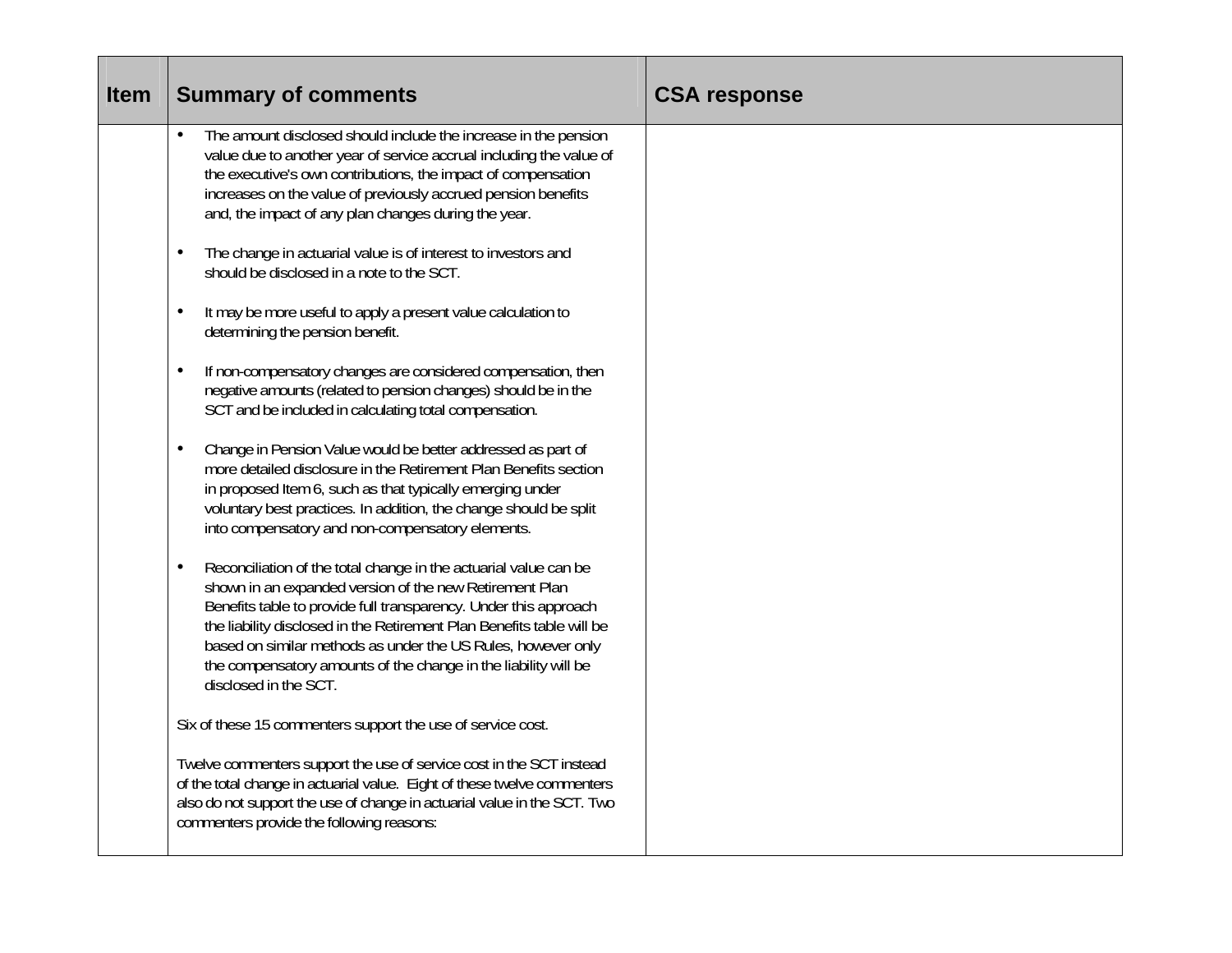| <b>Item</b> | <b>Summary of comments</b>                                                                                                                                                                                                                                                                                                                                                                                                                                                                                                                                                                                                                                                         | <b>CSA response</b>                                                                                                                                                                                                                                                                                                                                                                                                                                                                                                 |
|-------------|------------------------------------------------------------------------------------------------------------------------------------------------------------------------------------------------------------------------------------------------------------------------------------------------------------------------------------------------------------------------------------------------------------------------------------------------------------------------------------------------------------------------------------------------------------------------------------------------------------------------------------------------------------------------------------|---------------------------------------------------------------------------------------------------------------------------------------------------------------------------------------------------------------------------------------------------------------------------------------------------------------------------------------------------------------------------------------------------------------------------------------------------------------------------------------------------------------------|
|             | The inclusion of service cost would allow DB and DC plan<br>$\bullet$<br>disclosure to be included in a combined column which would help to<br>provide more consistent treatment of the two types of plans and<br>greater ability to compare pension benefits across companies.<br>This service cost could be calculated using the same assumptions<br>$\bullet$<br>used to prepare financial statements (including earnings projections<br>and assumed retirement ages). This service cost would be similar                                                                                                                                                                       |                                                                                                                                                                                                                                                                                                                                                                                                                                                                                                                     |
|             | to that voluntarily disclosed by many large Canadian employers in<br>current proxy statements.                                                                                                                                                                                                                                                                                                                                                                                                                                                                                                                                                                                     |                                                                                                                                                                                                                                                                                                                                                                                                                                                                                                                     |
| 4.25        | <b>Alternative disclosure</b><br>Three commenters believe an alternative approach would be to include<br>the employer-provided value of the following three compensatory items in<br>the SCT:<br>the increase in the pension value due to another year of service<br>$\bullet$<br>accrual;<br>the impact of compensation increases on the value of accrued<br>$\bullet$<br>pension benefits; and<br>the impact of any plan changes during the year.<br>$\bullet$<br>One commenter suggests that the change in actuarial value that results<br>from interest and the non-compensatory factors could be reported<br>separately in a year-over-year pension benefit obligation table. | In response to these comments, we have changed the requirement in<br>subsection 3.1(9) of the Proposed Form to only require disclosure of<br>compensatory elements in the pension column in the SCT. This value will<br>be comprised of the service cost and other compensatory amounts.                                                                                                                                                                                                                            |
| 4.26        | Should pension value be included in determining NEOs?<br>Three commenters believe that modifying the measure for determining<br>NEOs is necessary to more accurately reflect the impact of pension<br>earnings on executive compensation. The following specific comments<br>were made.<br>Include some form of pension costs in the determination of NEOs as<br>pension earnings or contributions are often a large part of the<br>compensation for an executive where the issuer has a pension plan.                                                                                                                                                                             | We do not believe that pension compensation should be included in total<br>compensation for the purposes of determining who a company's NEOs<br>are. Requiring companies to calculate the pension value for purposes of<br>identifying the NEOs would put a burden on companies that we believe is<br>disproportionate to the benefit. Accordingly, we did not change the<br>provision that permits pension compensation to be excluded from total<br>compensation for the purpose of identifying a company's NEOs. |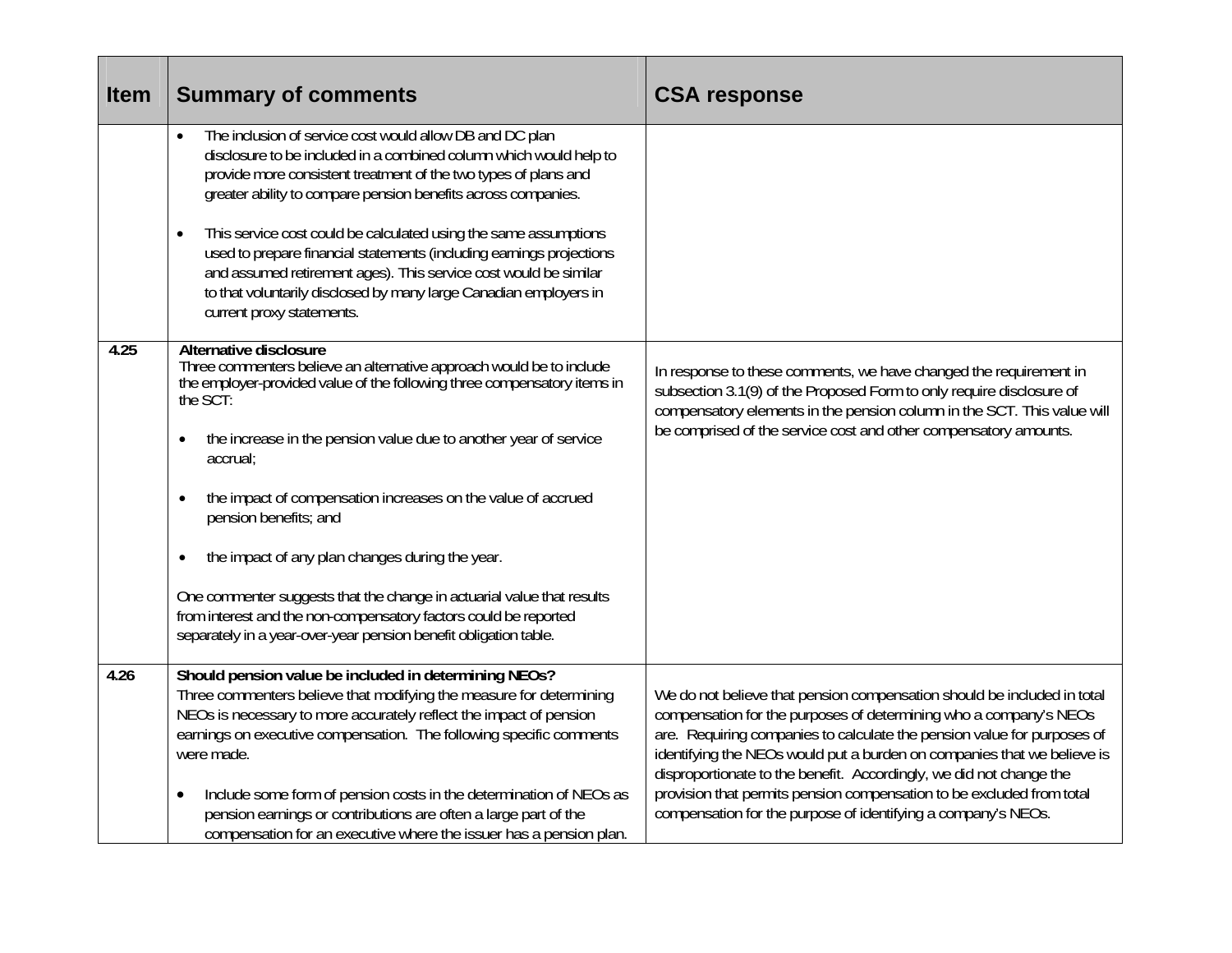| <b>Item</b> | <b>Summary of comments</b>                                                                                                                                                                                                                                                                                                                                                                                                                                                                                                                                                                                                                                                                                                                                                                                                                                                                                                                                                                                                                                                                                                                                                                                                                                           | <b>CSA response</b>                                                                                                                                                                                                                                                                                                                                                                                                                                                                                                                                                                                                                      |
|-------------|----------------------------------------------------------------------------------------------------------------------------------------------------------------------------------------------------------------------------------------------------------------------------------------------------------------------------------------------------------------------------------------------------------------------------------------------------------------------------------------------------------------------------------------------------------------------------------------------------------------------------------------------------------------------------------------------------------------------------------------------------------------------------------------------------------------------------------------------------------------------------------------------------------------------------------------------------------------------------------------------------------------------------------------------------------------------------------------------------------------------------------------------------------------------------------------------------------------------------------------------------------------------|------------------------------------------------------------------------------------------------------------------------------------------------------------------------------------------------------------------------------------------------------------------------------------------------------------------------------------------------------------------------------------------------------------------------------------------------------------------------------------------------------------------------------------------------------------------------------------------------------------------------------------------|
|             | Disclosing only compensatory amounts in the SCT would<br>eliminate concerns about a negative amount and the pension<br>value could be included in total compensation for the purpose of<br>identifying the NEOs to be disclosed (although it still may be<br>preferable to exclude it for consistency with the SEC approach<br>and to make it easier for companies to identify the NEOs).                                                                                                                                                                                                                                                                                                                                                                                                                                                                                                                                                                                                                                                                                                                                                                                                                                                                            |                                                                                                                                                                                                                                                                                                                                                                                                                                                                                                                                                                                                                                          |
| 4.27        | Inconsistent treatment of Defined Benefit (DB) and Defined<br>Contribution (DC) plans<br>Thirteen commenters suggest that we should treat DB and DC plans<br>consistently in the SCT. Some commenters note that:<br>DC pension disclosures should be included with DB pension<br>$\bullet$<br>disclosures in one column<br>So long as only compensatory elements are included in the SCT for<br>DB plans, they should be reported in the same column as DC plans.<br>DC plans will continue to increase and the difference in disclosure<br>$\bullet$<br>requirements for the two types of pension plans has the potential to<br>impact the selection of NEOs for disclosure purposes. Therefore,<br>both DB and DC plans should be subject to the same disclosure<br>requirements in order to reduce the potentially distorting effects.<br>One commenter recommends that column H be re-titled "Pension<br>Compensation" and should include the annual compensation value of<br>whichever type(s) of plan(s) are used by the issuer, broken out by plan in<br>a footnote if required.<br>Four commenters believe that if DC plans are to be reported in the SCT, it<br>should be included in the pension column instead of the "All Other<br>Compensation" column. | While we acknowledge that the risk profile and characteristics of each<br>type of plan are quite different in some respects, we agree that they<br>should be treated consistently in the SCT. We have relocated the<br>disclosure of defined contribution pension obligations from column (i) ("All<br>Other Compensation") of the SCT of the version of the Proposed Form<br>published with the March Notice, and now require companies to disclose<br>all pension-related obligations in column (g) ("Pension value") of the SCT.<br>Consequently, disclosure about both DB and DC plans will be included in<br>column (q) of the SCT. |
|             | One commenter disagrees with the creation of a separate column for<br>defined benefit plans and proposes that DB plans (like DC plans) be                                                                                                                                                                                                                                                                                                                                                                                                                                                                                                                                                                                                                                                                                                                                                                                                                                                                                                                                                                                                                                                                                                                            |                                                                                                                                                                                                                                                                                                                                                                                                                                                                                                                                                                                                                                          |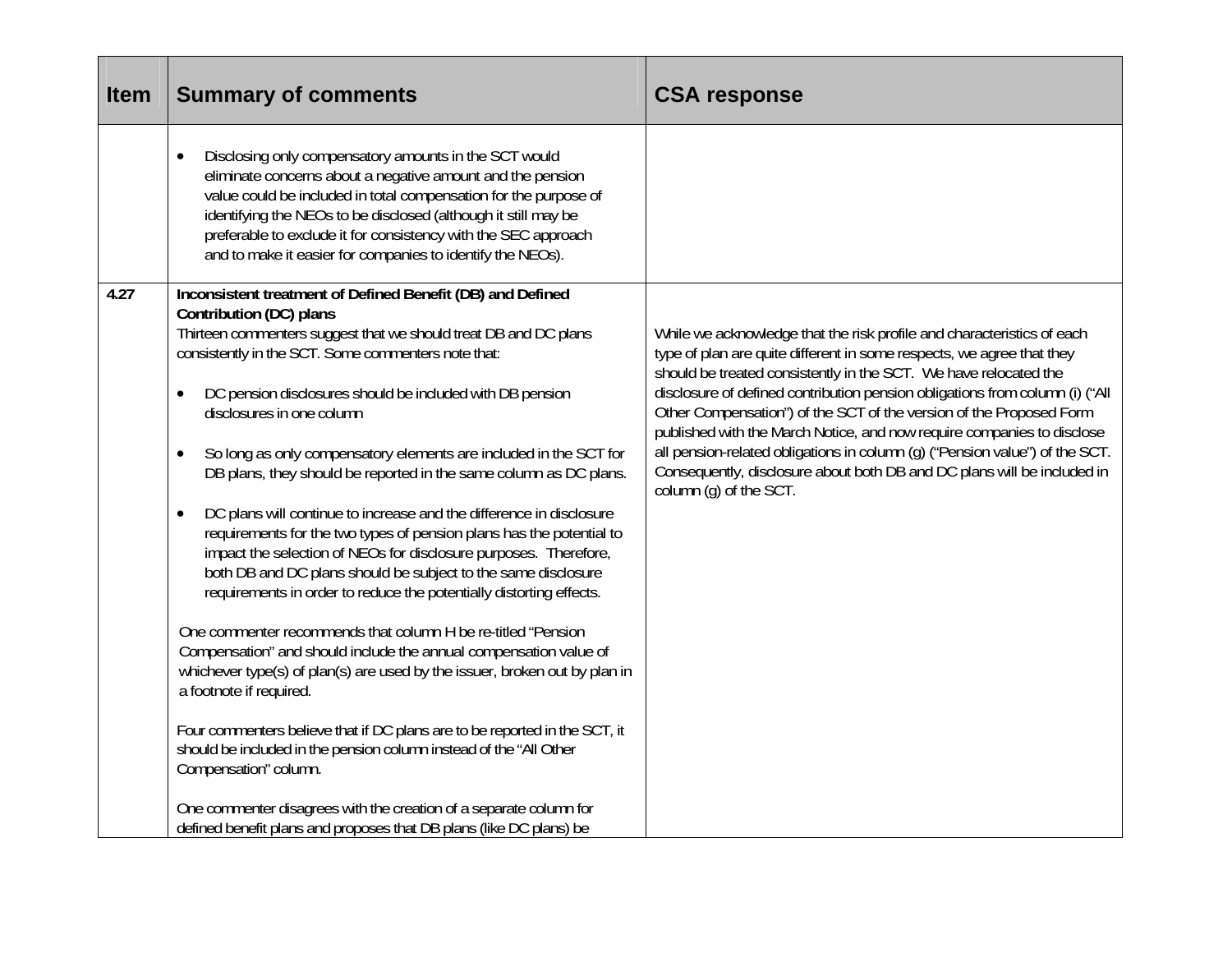| <b>Item</b> | <b>Summary of comments</b>                                                                                                                                                                                                                                                                                                                                                                                                                                                                                                                                                                                                                                                                                                                                                                                                                                                                                                                                                                                                                                                         | <b>CSA response</b>                                                                                                                                                                                                                                                                                                                                                                                                                                                                                                                                                                                                                                                                                                                                                                                                                          |
|-------------|------------------------------------------------------------------------------------------------------------------------------------------------------------------------------------------------------------------------------------------------------------------------------------------------------------------------------------------------------------------------------------------------------------------------------------------------------------------------------------------------------------------------------------------------------------------------------------------------------------------------------------------------------------------------------------------------------------------------------------------------------------------------------------------------------------------------------------------------------------------------------------------------------------------------------------------------------------------------------------------------------------------------------------------------------------------------------------|----------------------------------------------------------------------------------------------------------------------------------------------------------------------------------------------------------------------------------------------------------------------------------------------------------------------------------------------------------------------------------------------------------------------------------------------------------------------------------------------------------------------------------------------------------------------------------------------------------------------------------------------------------------------------------------------------------------------------------------------------------------------------------------------------------------------------------------------|
|             | included in the "other" column.                                                                                                                                                                                                                                                                                                                                                                                                                                                                                                                                                                                                                                                                                                                                                                                                                                                                                                                                                                                                                                                    |                                                                                                                                                                                                                                                                                                                                                                                                                                                                                                                                                                                                                                                                                                                                                                                                                                              |
| 4.28        | <b>General comments</b><br>One commenter suggests that issuers be required to indicate whether<br>the defined benefit and actuarial plans noted in the SCT are funded or<br>unfunded.                                                                                                                                                                                                                                                                                                                                                                                                                                                                                                                                                                                                                                                                                                                                                                                                                                                                                              | We have not made the suggested change. Funding status must generally<br>be disclosed as a note to the financial statements under generally<br>accepted accounting principles and we believe repeating that disclosure<br>in the Proposed Form is unnecessary.                                                                                                                                                                                                                                                                                                                                                                                                                                                                                                                                                                                |
|             | One commenter suggests that shareholders should have access to<br>information regarding what an executive's deferred pension is worth in a<br>lump sum as of reporting date.                                                                                                                                                                                                                                                                                                                                                                                                                                                                                                                                                                                                                                                                                                                                                                                                                                                                                                       | In response to this comment, we have changed Item 5 of the Proposed<br>Form to require disclosure of the benefit payable and accumulated<br>obligation.                                                                                                                                                                                                                                                                                                                                                                                                                                                                                                                                                                                                                                                                                      |
|             | Question 13. Have we retained the appropriate threshold for perquisite disclosure given the changes to compensation amounts included<br>in the bonus column of the summary compensation table?                                                                                                                                                                                                                                                                                                                                                                                                                                                                                                                                                                                                                                                                                                                                                                                                                                                                                     |                                                                                                                                                                                                                                                                                                                                                                                                                                                                                                                                                                                                                                                                                                                                                                                                                                              |
| 4.29        | Subsection 3.1(7)(i) (March Notice version of Proposed<br>Form)(appropriate threshold for determining perquisites)<br>Ten commenters believe that we have retained the appropriate threshold for<br>perquisite disclosure given the changes to compensation amounts included<br>in the Bonus column of the summary compensation table. Commenters<br>noted that:<br>Meaningful information is not provided by disclosing each perquisite<br>$\bullet$<br>exceeding 25% of the total perquisites and other personal benefits.<br>One commenter believes using percentage of salary and bonus as a<br>threshold will create unfair distortions between companies, where<br>companies that offer purely discretionary incentives will be advantaged<br>and have less disclosure requirements. Therefore, the commenter<br>recommends using the \$50,000 threshold and removing references to<br>salary and bonus in the threshold definition.<br>Thirteen commenters do not believe that we have retained the<br>appropriate threshold for perquisite disclosure given the changes to | We have eliminated the column (d) ("Bonus") of the SCT in the version of<br>the Proposed Form published with the March Notice. The concept of<br>discretionary bonus must be reported in column (f) ("Non-equity incentive<br>plan") of the SCT. Perquisites will be calculated based only on a<br>percentage of salary. We believe the threshold of 10% of salary or<br>\$50,000 will not result in a significant increase of items required to be<br>reported as a perquisite. Given these changes, the threshold associated<br>with the requirement to disclose perquisites has been revised such that<br>only the amount disclosed as a company's salary will be relied upon for<br>the sake of comparing the value of the perquisites.<br>We acknowledge these comments, however, we believe the revised<br>thresholds are appropriate. |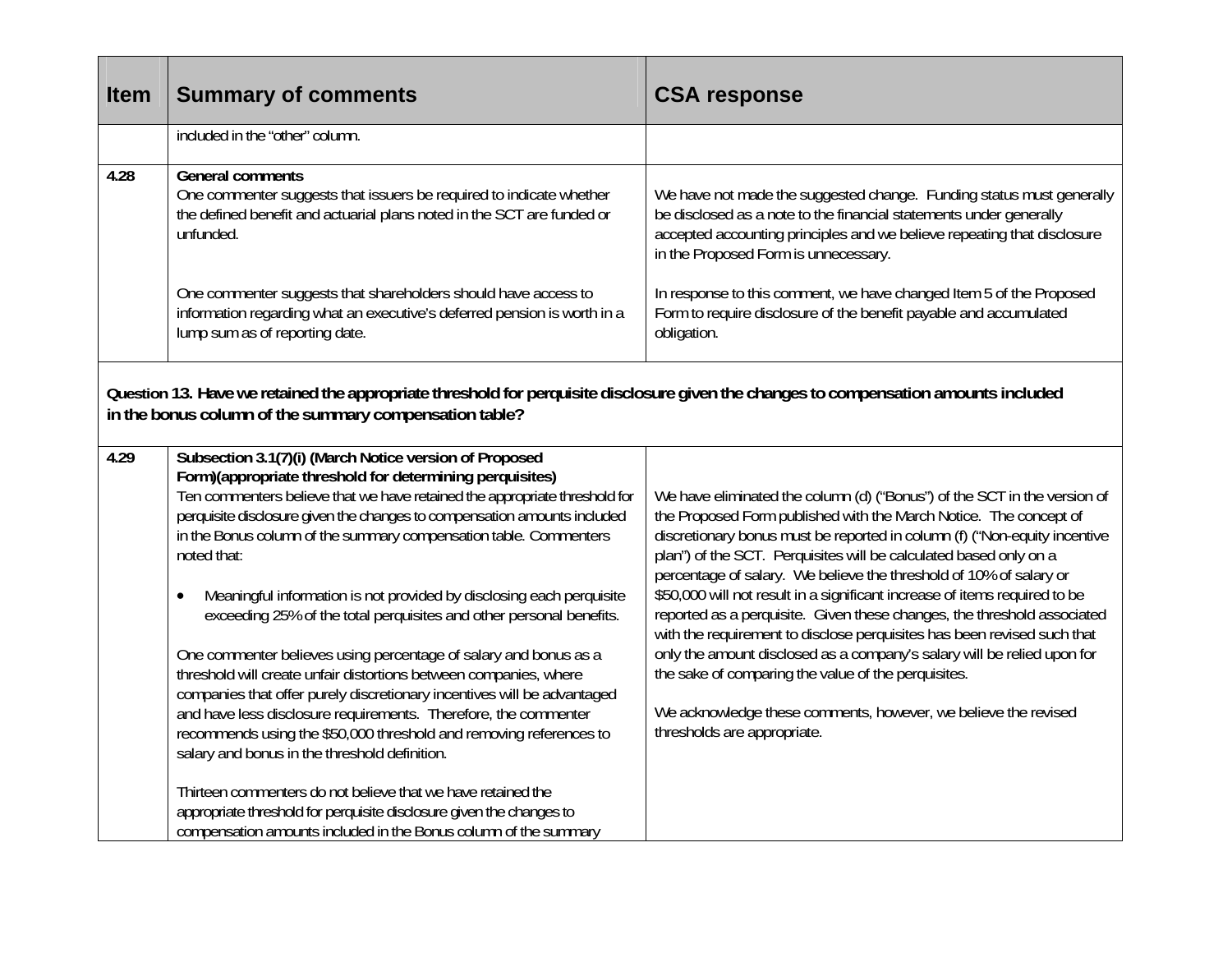| <b>Item</b> | <b>Summary of comments</b>                                                                                                                                                                                                                                                                                                                                                                                                                                                                                                                                                                                                                                       | <b>CSA response</b> |
|-------------|------------------------------------------------------------------------------------------------------------------------------------------------------------------------------------------------------------------------------------------------------------------------------------------------------------------------------------------------------------------------------------------------------------------------------------------------------------------------------------------------------------------------------------------------------------------------------------------------------------------------------------------------------------------|---------------------|
|             | compensation table. The commenters make the following specific<br>comments:                                                                                                                                                                                                                                                                                                                                                                                                                                                                                                                                                                                      |                     |
|             | In light of the proposed definition of "bonus", which has effectively<br>$\bullet$<br>reduced the perquisite threshold, we should change the threshold<br>to a percentage of salary only (e.g., 10% of salary or \$50,000), or<br>reconsider the definition of "bonus" and "non-equity<br>compensation" as they relate to calculating the perquisite<br>threshold. The threshold of less than \$50,000 and less than 10%<br>of the NEO's total salary and annual bonus is appropriate, where<br>bonus is understood as a variable cash payment that is<br>considered annually for award which may or may not be based on<br>pre-determined performance criteria. |                     |
|             | The disclosure of perquisites should apply to forms of other<br>$\bullet$<br>remuneration. For example, insurance premiums of \$8,000/year<br>are no more relevant than a parking allowance of a similar<br>amount.                                                                                                                                                                                                                                                                                                                                                                                                                                              |                     |
|             | The lower threshold established by the SEC is appropriate, for<br>$\bullet$<br>example, at and above a total of \$10,000.                                                                                                                                                                                                                                                                                                                                                                                                                                                                                                                                        |                     |
|             | If the proposed concept of "bonus" is adopted, this will result in<br>$\bullet$<br>the decrease of the actual dollar value of bonus disclosed and<br>therefore, suggest a threshold of 15% of the annual salary only.                                                                                                                                                                                                                                                                                                                                                                                                                                            |                     |
|             | Of the thirteen commenters, four believe the threshold should be<br>increased for the following reasons:                                                                                                                                                                                                                                                                                                                                                                                                                                                                                                                                                         |                     |
|             | \$50,000 was the amount set in 1994 and we should reflect<br>$\bullet$<br>inflation.                                                                                                                                                                                                                                                                                                                                                                                                                                                                                                                                                                             |                     |
|             | The threshold should be increased from \$50,000 to \$75,000.<br>$\bullet$                                                                                                                                                                                                                                                                                                                                                                                                                                                                                                                                                                                        |                     |
|             | The threshold may be too low, depending on whether<br>$\bullet$<br>"incremental cost" is appropriate to value all perquisites. For<br>example, the use of a corporate condo for personal use, the                                                                                                                                                                                                                                                                                                                                                                                                                                                                |                     |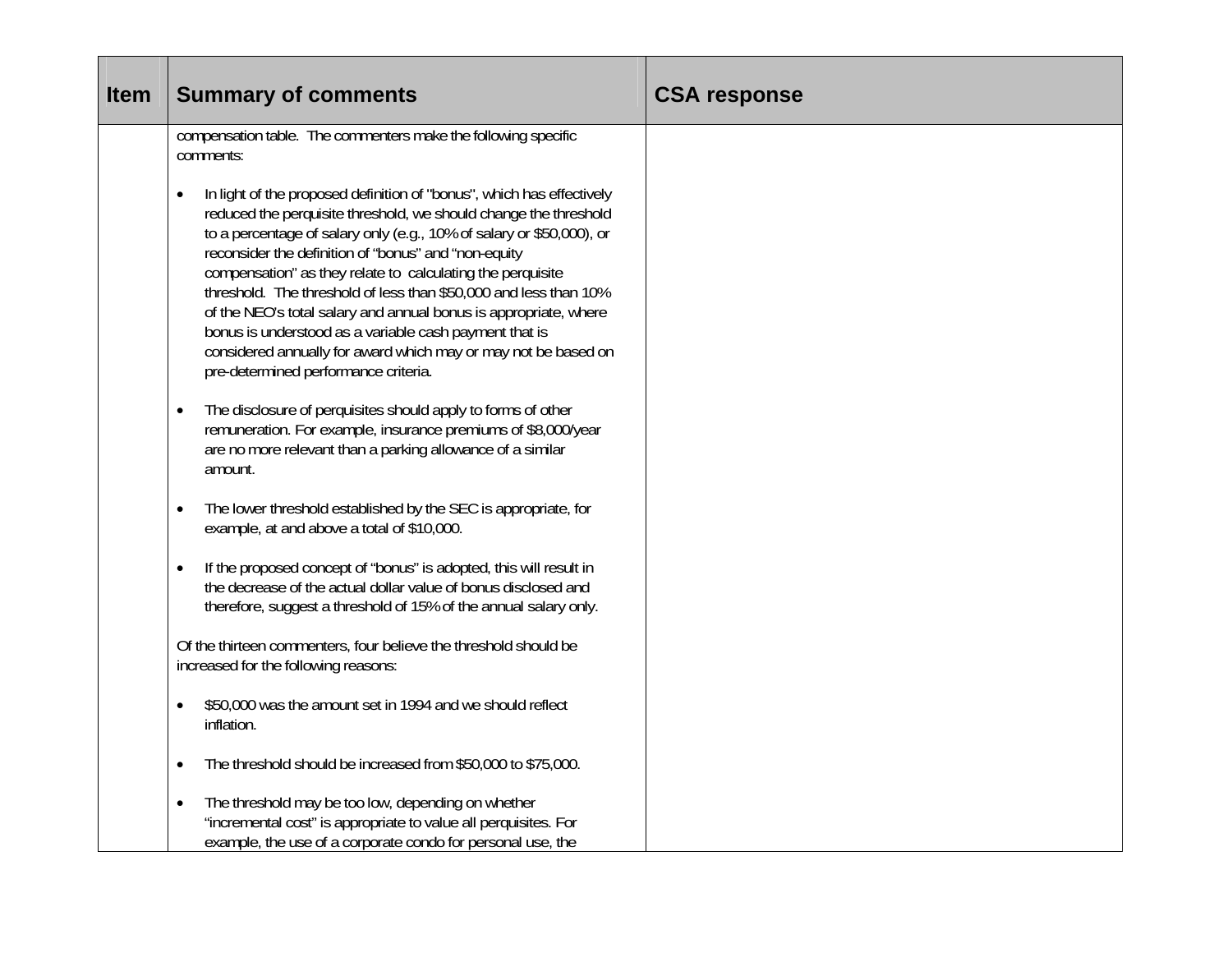| <b>Item</b> | <b>Summary of comments</b>                                                                                                                                                                                                                                                                                                                                                                                                                             | <b>CSA response</b>                                                                                                                                                                                                                                                                                                                                                                                                                                                                                                                                                                                                                                                              |
|-------------|--------------------------------------------------------------------------------------------------------------------------------------------------------------------------------------------------------------------------------------------------------------------------------------------------------------------------------------------------------------------------------------------------------------------------------------------------------|----------------------------------------------------------------------------------------------------------------------------------------------------------------------------------------------------------------------------------------------------------------------------------------------------------------------------------------------------------------------------------------------------------------------------------------------------------------------------------------------------------------------------------------------------------------------------------------------------------------------------------------------------------------------------------|
|             | incremental cost may be minimal but the "value" might be<br>considerable.                                                                                                                                                                                                                                                                                                                                                                              |                                                                                                                                                                                                                                                                                                                                                                                                                                                                                                                                                                                                                                                                                  |
| 4.30        | Subsection 3.1(7)(i) (March Notice version of Proposed<br>Form)(incremental cost of perquisites)<br>Many issuers do not keep records in such a way as to be able to readily<br>ascertain the "incremental costs" of perquisites to the company and its<br>subsidiaries as required by Subsection 3.1(7)(i). More flexibility should be<br>provided to issuers in this regard, provided they describe the methodology<br>used to determine the amounts. | We believe that since companies are already required to calculate the<br>incremental costs of perquisites for financial reporting purposes,<br>compliance with this requirement should not pose any difficulties for<br>companies.                                                                                                                                                                                                                                                                                                                                                                                                                                               |
|             | One commenter expresses concern with the wording of the second<br>paragraph of Subsection 3.1(7)(i) and its apparent requirement for issuers<br>to analyze whether a given item is one of "perquisites, property or other<br>personal benefits." Clarify that the 25% threshold relates to the total of<br>perquisites, property or other personal benefits, and not just perquisites.                                                                 | The word "including" has been added to paragraph 3.1(10)(a) of the<br>Proposed Form to address the potential confusion caused by the initial<br>language.                                                                                                                                                                                                                                                                                                                                                                                                                                                                                                                        |
| 4.31        | General<br>One commenter recommends that the total of all "other" compensation be<br>subject to the same absolute limits as currently proposed for perquisites<br>alone and any of the listed items for inclusion should be footnoted with<br>explanation when exceeding the limit on its own.                                                                                                                                                         | We have not made the suggested change. Under existing Form 51-<br>102F6 Statement of Executive Compensation, other compensation is not<br>subject to any limits similar to those proposed for perquisites. We believe<br>that there is no policy reason to adopt a limit since we have not<br>historically noted any problems with disclosure provided under the<br>existing form. We also note that the footnote disclosure suggested by the<br>commenter must be provided, irrespective of the absence of any absolute<br>limits, if such disclosure is necessary to satisfy the objective of executive<br>compensation disclosure set out in section 1.1 of the Proposed Form |
|             | One commenter notes that:                                                                                                                                                                                                                                                                                                                                                                                                                              | We acknowledge this comment.                                                                                                                                                                                                                                                                                                                                                                                                                                                                                                                                                                                                                                                     |
|             | Including the incremental cost to the corporation of perquisites rather<br>$\bullet$<br>than their costs if the executive paid for them directly is acceptable<br>because what shareholders are concerned about is the cost the<br>corporation will bear.                                                                                                                                                                                              |                                                                                                                                                                                                                                                                                                                                                                                                                                                                                                                                                                                                                                                                                  |
|             | One commenter requests clarification as to whether the \$50,000 perquisite                                                                                                                                                                                                                                                                                                                                                                             | References to "\$" or "dollar" in the Proposed Form are to the Canadian                                                                                                                                                                                                                                                                                                                                                                                                                                                                                                                                                                                                          |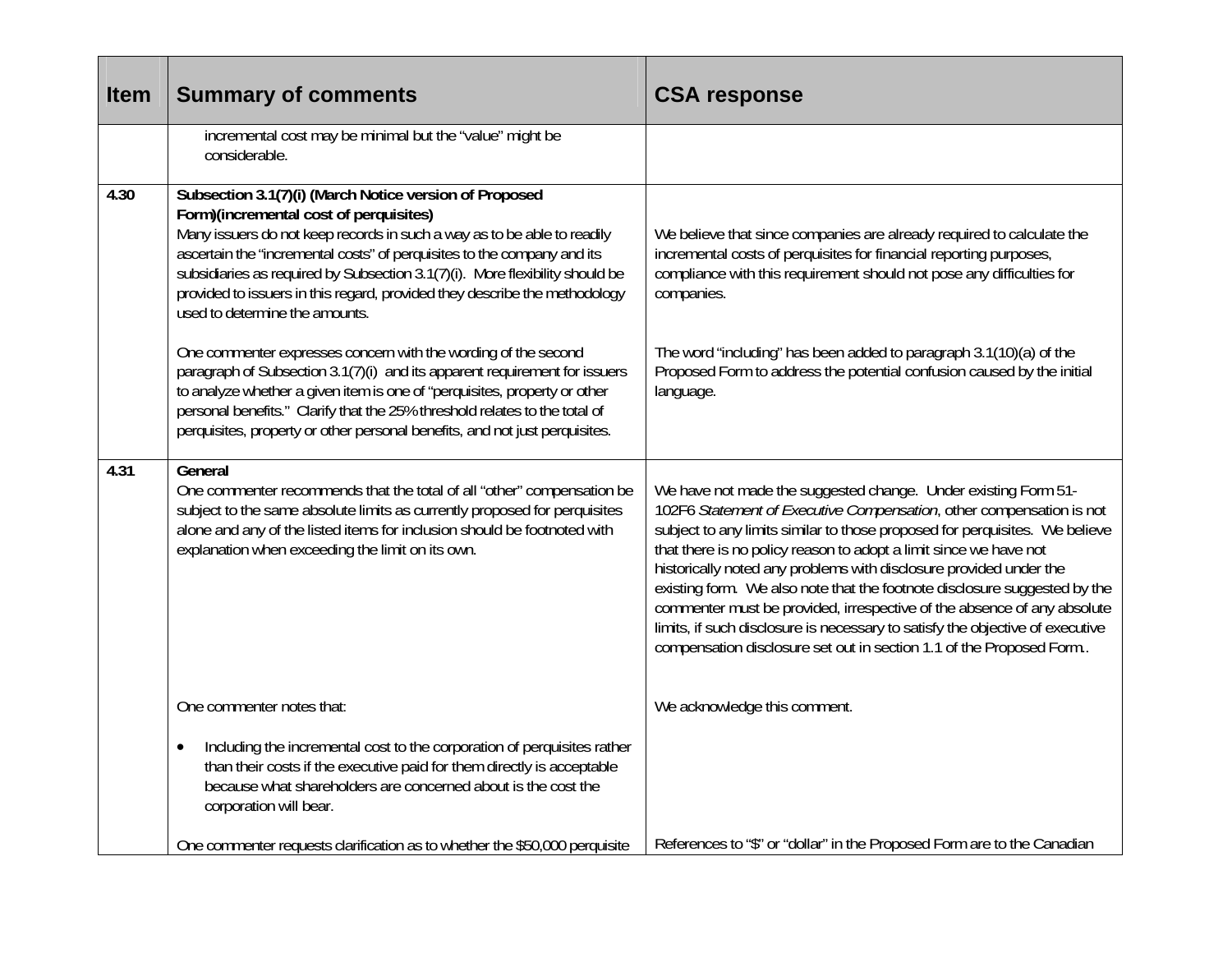| <b>Item</b> | <b>Summary of comments</b>                                                                                                                                                                                                                                                                                                                                                                                                                                                                                                                                                                                                                                                                                                                                                                                                                                                                                                                                                                                                             | <b>CSA response</b>                                                                                                                                                                                                                                                                                                                                                                                                                                                                                                                                                                                                                                                                                                                                         |
|-------------|----------------------------------------------------------------------------------------------------------------------------------------------------------------------------------------------------------------------------------------------------------------------------------------------------------------------------------------------------------------------------------------------------------------------------------------------------------------------------------------------------------------------------------------------------------------------------------------------------------------------------------------------------------------------------------------------------------------------------------------------------------------------------------------------------------------------------------------------------------------------------------------------------------------------------------------------------------------------------------------------------------------------------------------|-------------------------------------------------------------------------------------------------------------------------------------------------------------------------------------------------------------------------------------------------------------------------------------------------------------------------------------------------------------------------------------------------------------------------------------------------------------------------------------------------------------------------------------------------------------------------------------------------------------------------------------------------------------------------------------------------------------------------------------------------------------|
|             | disclosure threshold is intended to be in Canadian dollars or in the currency<br>used in the financial statements.                                                                                                                                                                                                                                                                                                                                                                                                                                                                                                                                                                                                                                                                                                                                                                                                                                                                                                                     | dollar unless otherwise stated. Companies must translate payments<br>made in a currency other than the Canadian dollar, including payments in<br>the currency of the financial statements of the issuer, into Canadian<br>dollars for the purposes of the \$50,000 threshold for perquisite disclosure.                                                                                                                                                                                                                                                                                                                                                                                                                                                     |
|             | Question 14: Should we provide additional quidance on how to identify perquisites?                                                                                                                                                                                                                                                                                                                                                                                                                                                                                                                                                                                                                                                                                                                                                                                                                                                                                                                                                     |                                                                                                                                                                                                                                                                                                                                                                                                                                                                                                                                                                                                                                                                                                                                                             |
| 4.32        | <b>Additional guidance</b><br>Twelve commenters believe that sufficient guidance is provided on<br>how to identify perquisites. One of these commenters suggests there<br>should be an exclusion of items based on a de minimus rule (e.g. ad<br>hoc basis items such as one-time parking or theatre tickets to all<br>employees should not be included).                                                                                                                                                                                                                                                                                                                                                                                                                                                                                                                                                                                                                                                                              | We acknowledge these comments.                                                                                                                                                                                                                                                                                                                                                                                                                                                                                                                                                                                                                                                                                                                              |
|             | Eleven commenters believe additional guidance is needed. They<br>comment on the following topics:<br>Using the word "integrally" in the proposed test for a perquisite.<br>They suggest that we:<br>Remove the word "integrally". If something is directly related to a<br>person's job, that is a high enough standard to meet even if it is not<br>"required" and "necessary" for their job (e.g. wireless device is not<br>required and necessary and therefore is not integral and would be a<br>perquisite).<br>Not remove the word "integrally". Even items that are integrally<br>$\bullet$<br>and directly related to the performance of an executive officer's<br>duties may still be perquisites. Specifically, while the base level of<br>an item may be directly related, the top level of an item may<br>contain an element of perquisite.<br>Specify that all travel for business purposes is "integrally and<br>directly related to the performance of an executive officer's or, if<br>appropriate, a director's job." | We have not provided additional guidance in the Proposed Form.<br>Companies should use their judgement to determine what should be<br>disclosed or considered "integrally" with reference to the objective set out<br>in section 1.1 of the Proposed Form. Whether the wireless device in the<br>example provided by the commenter is a perquisite depends not only on<br>whether the wireless device is "integrally" and "directly" related to the<br>NEO's employment duties but also on whether disclosure of the<br>company's provision of the wireless device will provide insight into a key<br>aspect of a company's overall stewardship and governance or will help<br>investors understand how decisions about executive compensation are<br>made. |
|             |                                                                                                                                                                                                                                                                                                                                                                                                                                                                                                                                                                                                                                                                                                                                                                                                                                                                                                                                                                                                                                        | We believe that non-disclosure based on the availability of a perquisite to other                                                                                                                                                                                                                                                                                                                                                                                                                                                                                                                                                                                                                                                                           |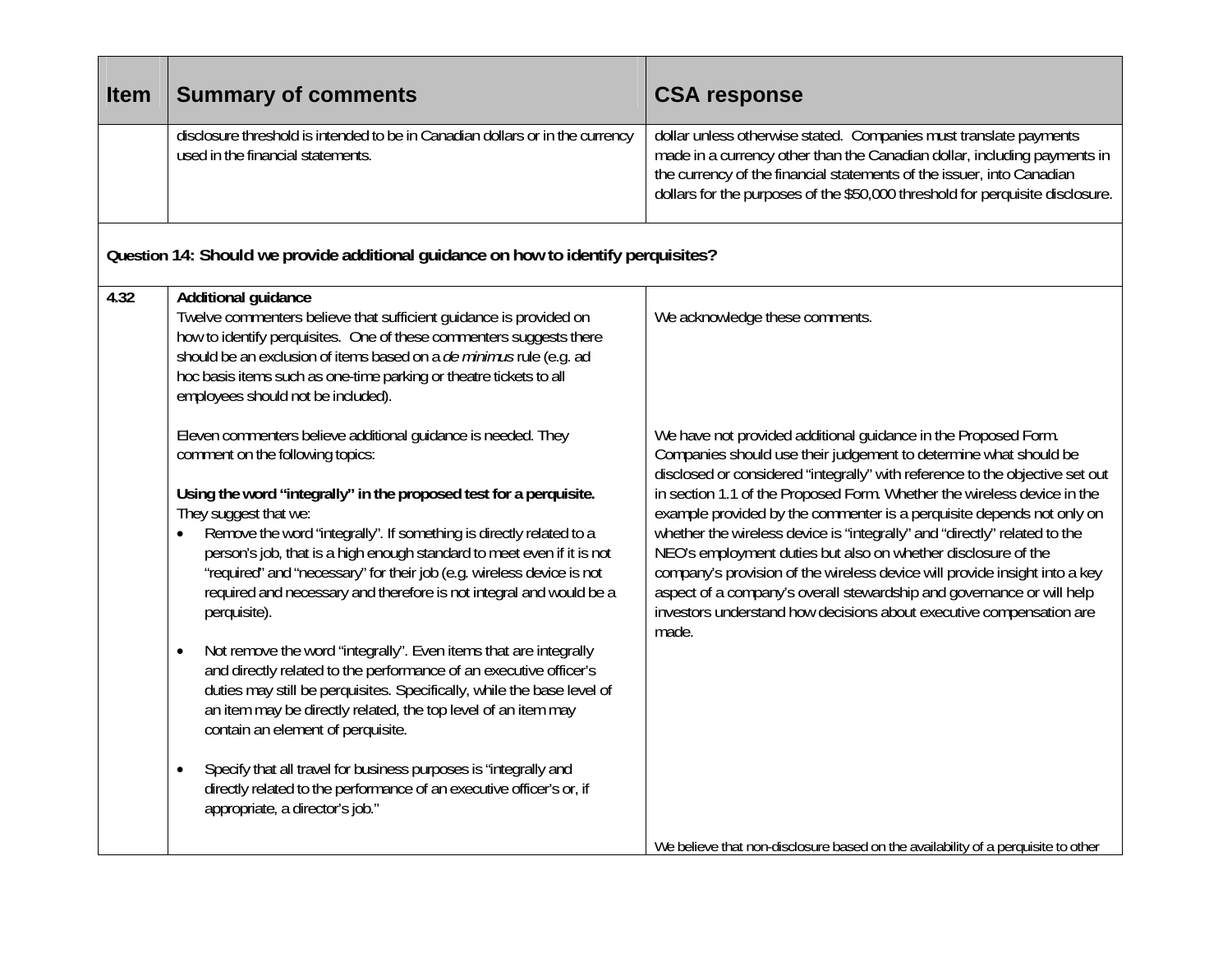| Item | <b>Summary of comments</b>                                                                                                                                                                                                                                                                                                                                | <b>CSA response</b>                                                                                                                                                                                                                                                                                                                                                                                                                                                                                                                                                                                                                                                                                                                      |
|------|-----------------------------------------------------------------------------------------------------------------------------------------------------------------------------------------------------------------------------------------------------------------------------------------------------------------------------------------------------------|------------------------------------------------------------------------------------------------------------------------------------------------------------------------------------------------------------------------------------------------------------------------------------------------------------------------------------------------------------------------------------------------------------------------------------------------------------------------------------------------------------------------------------------------------------------------------------------------------------------------------------------------------------------------------------------------------------------------------------------|
|      | Providing a carve out for items generally available to all<br>employees. They suggest that we:<br>Remove the word "all" as a benefit being generally available to "all"<br>employees is too high a standard.<br>Qualify the carve out by providing that the items are generally<br>available to all employees working in the same location as the<br>NEO. | employees should be a high threshold. In response to these comments,<br>however, we have changed the requirement in paragraph 3.1(10)(a) of the<br>Proposed Form by adding the term "generally" before "available to all<br>employees". Accordingly, a company must only disclose perquisites that are not<br>generally available to all employees, and that in aggregate are \$50,000 or more,<br>or are 10% or more of an NEO's total salary for the financial year.                                                                                                                                                                                                                                                                   |
|      | Amend the carve out so that it applies to all "salaried employees" or<br>$\bullet$<br>possibly all "management employees" (The commenter also notes<br>that this comment is relevant in point (ii) of the Commentary to this<br>Item, where reference is again made to "all employees").                                                                  |                                                                                                                                                                                                                                                                                                                                                                                                                                                                                                                                                                                                                                                                                                                                          |
|      | Clarify whether the exemption for discounts for securities purchase<br>$\bullet$<br>plans for broadly based employee plans available to all employees<br>on the same terms will be retained. This is consistent with the<br>exclusions provided in the definition of the word "plan" but is not<br>expressly exempted.                                    | This exemption is set out in paragraph 28 of section 3870 of the<br>Handbook. It applies to discounts for securities purchase plans for<br>broadly based employee plans available to all employees on the same<br>terms.                                                                                                                                                                                                                                                                                                                                                                                                                                                                                                                 |
|      | Providing a bright line test: They suggest that we:<br>Establish a simple bright line test so that all perquisites exceeding<br>\$50,000 are disclosed and explained.                                                                                                                                                                                     | We have not made the suggested change. We believe that a bright line<br>test is not appropriate in all cases because, in some cases, perquisites in<br>excess of \$50,000 may not need to be individually disclosed and<br>explained in order to satisfy the objective of communicating what the<br>board of directors intended to pay or award certain executive officers and<br>directors for the financial year. However, if necessary to provide insight<br>into a key aspect of a company's overall stewardship and governance or<br>help investors understand how decisions about executive compensation<br>are made, we believe any individual perquisite, irrespective of its dollar<br>amount, must be disclosed and explained. |
|      | One commenter requests that we clarify point (ii) of the Commentary, which<br>states that "this concept is narrowly defined." It is unclear as to whether the<br>concept being referred to is the concept of "being a perquisite" or the<br>concept of "not being a perquisite."                                                                          | The concept referred to is the concept of "not being a perquisite". We<br>believe that this is clear in the commentary and have not made any<br>changes.                                                                                                                                                                                                                                                                                                                                                                                                                                                                                                                                                                                 |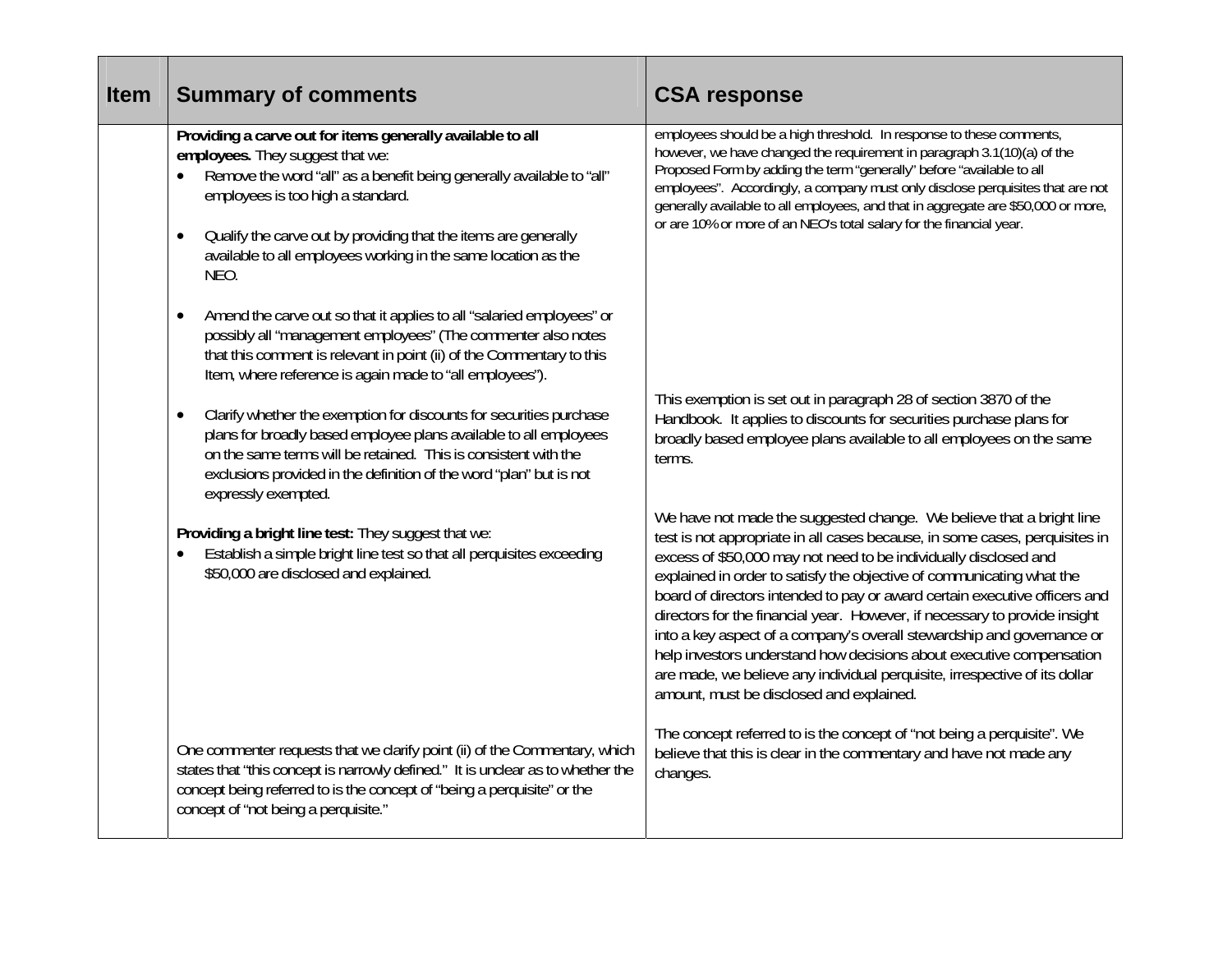| Item                                                                                                                                      | <b>Summary of comments</b>                                                                                                                                                                                                                                                                                                                                                                                                                                                                                                                                                                      | <b>CSA response</b>                                                                                                                                                                                                                                                                                                                                                                           |
|-------------------------------------------------------------------------------------------------------------------------------------------|-------------------------------------------------------------------------------------------------------------------------------------------------------------------------------------------------------------------------------------------------------------------------------------------------------------------------------------------------------------------------------------------------------------------------------------------------------------------------------------------------------------------------------------------------------------------------------------------------|-----------------------------------------------------------------------------------------------------------------------------------------------------------------------------------------------------------------------------------------------------------------------------------------------------------------------------------------------------------------------------------------------|
| 4.33                                                                                                                                      | Specific examples<br>One commenter recommends that we consider exempting items related to<br>personal security from being classified as perquisites.<br>One commenter suggests that we consider whether to split up the reference<br>to "corporate aircraft or personal travel financed by the company" in item (ii)<br>of the Commentary. The commenter wants clarification as to whether the<br>use of a "corporate aircraft for corporate business" could still be a perquisite,<br>or whether the concept just relates to personal travel whether by corporate<br>jet or commercial flight. | We believe it is inappropriate to provide guidance on specific examples of<br>possible perquisites without the relevant context being provided.<br>Companies should use their judgement to determine what should be<br>disclosed with reference to the objective set out in section 1.1 of the<br>Proposed Form.                                                                              |
| Question 15: Will a total compensation number calculated as proposed provide investors with meaningful information about<br>compensation? |                                                                                                                                                                                                                                                                                                                                                                                                                                                                                                                                                                                                 |                                                                                                                                                                                                                                                                                                                                                                                               |
| 4.34                                                                                                                                      | Two commenters believe that the total compensation number (as<br>proposed) will provide meaningful information. One commenter<br>believes that a single figure for total compensation makes it easy to<br>calculate total pay and may be useful to the corporation's directors,<br>particularly those on the compensation committee.                                                                                                                                                                                                                                                            | We acknowledge these comments.                                                                                                                                                                                                                                                                                                                                                                |
|                                                                                                                                           | Twenty-five commenters believe that the total compensation number (as<br>proposed) will not provide meaningful information for the following<br>reasons:<br>The information will not be meaningful if the change in pension<br>$\bullet$<br>value and/or the current concept of equity valuation, the                                                                                                                                                                                                                                                                                           | Most commenters believe that the total compensation number would not<br>be meaningful if the value of share awards and option awards is based on<br>the accounting method and the value of pension plans is based on the<br>change in actuarial value. In response to these two concerns, we have<br>changed these requirements in the proposed form. See our response in<br>item 2.1, above. |
|                                                                                                                                           | accounting method, are retained.<br>Total compensation will be of no value as it contains<br>$\bullet$<br>quantifications of awards that bear no resemblance to<br>compensation value, or the value ultimately realized by an<br>executive.                                                                                                                                                                                                                                                                                                                                                     | We have made changes that have made the information more<br>meaningful, such as using grant date fair value to reflect share awards<br>and option awards. However, we acknowledge that this may not be the<br>actual payments realized by an NEO.<br>DSU awards will not be reflected in column (h) ("All other compensation")                                                                |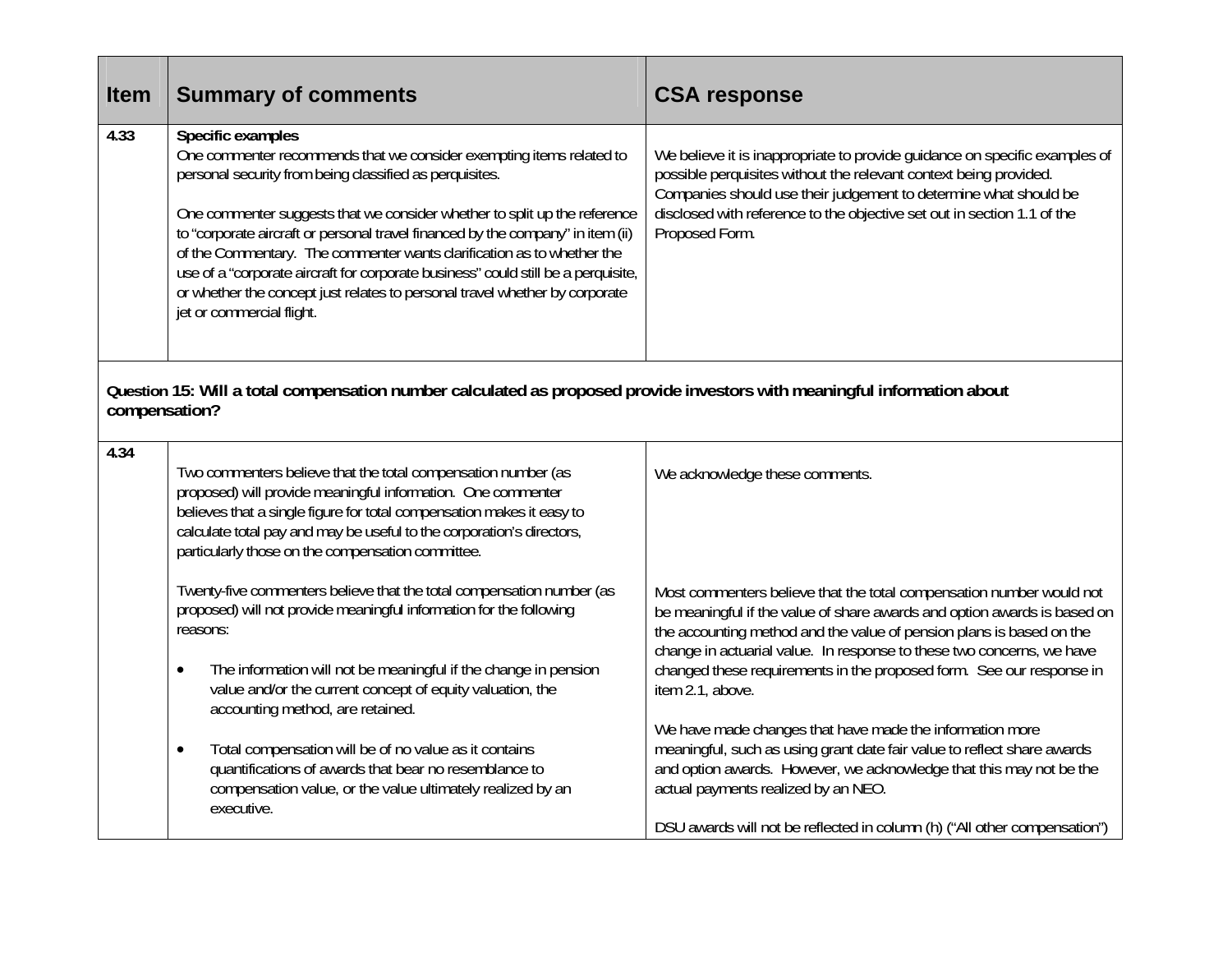| <b>Item</b> | <b>Summary of comments</b>                                                                                                                                                                                                                                                                                                                                                                                                                                                                                                                                                                                                                                                                                                                                                                                                                                                                                                                                                                                                              | <b>CSA response</b>                                                                                                                                                                                                                                                                                                                                                |
|-------------|-----------------------------------------------------------------------------------------------------------------------------------------------------------------------------------------------------------------------------------------------------------------------------------------------------------------------------------------------------------------------------------------------------------------------------------------------------------------------------------------------------------------------------------------------------------------------------------------------------------------------------------------------------------------------------------------------------------------------------------------------------------------------------------------------------------------------------------------------------------------------------------------------------------------------------------------------------------------------------------------------------------------------------------------|--------------------------------------------------------------------------------------------------------------------------------------------------------------------------------------------------------------------------------------------------------------------------------------------------------------------------------------------------------------------|
|             | Column (i) "All Other Compensation" will include the value of<br>$\bullet$<br>DSU awards payable to an executive upon termination. This will<br>result in double-counting as these awards have been reflected as<br>compensation already.<br>The blend of compensation opportunity (potential value that is<br>$\bullet$<br>expected) and realized compensation (value actually delivered) is<br>not properly addressed. For example, equity awards are shown<br>on an annual opportunity value basis, while the non-equity payouts<br>are shown on a realized cumulative basis. The SCT should be<br>adjusted to reflect best practices in this area. For non-annual non-<br>equity awards, target pay-out value should be disclosed at the time<br>of grant, instead of actual amount upon payout.<br>The total compensation value in the SCT is based on individual<br>$\bullet$<br>values which are not calculated consistently (between columns)<br>and reflect the combination of current, historical and future<br>compensation. | of the SCT unless related to termination. In this case, the DSUs would not<br>have been captured in the SCT.<br>We acknowledge the total compensation value is a mixture of items with<br>different determinations. We believe that by requiring companies to value<br>different types of awards, companies will be required to disclose one<br>meaningful number. |
|             | Section 3.2 Grants of Equity Awards (March Notice version of Proposed Form)                                                                                                                                                                                                                                                                                                                                                                                                                                                                                                                                                                                                                                                                                                                                                                                                                                                                                                                                                             |                                                                                                                                                                                                                                                                                                                                                                    |
| 4.35        | Subsection 3.2(2) (March Notice version of Proposed<br>Form)(incremental fair value)<br>One commenter requests that we clarify the meaning of the requirement<br>to "disclose the incremental fair value". Specifically, whether to disclose<br>incremental fair value in the table or in a footnote and, if in the table in a<br>separate line or blended.                                                                                                                                                                                                                                                                                                                                                                                                                                                                                                                                                                                                                                                                             | We have deleted section 3.2 of the version of the Proposed Form<br>published with the March Notice. Under subsections 3.1(6) and (7) of the<br>Proposed Form, the incremental fair value of equity based awards must<br>be disclosed in the SCT.                                                                                                                   |
|             | Question 16. Will the disclosure of the grant date fair value of stock and option awards, along with the disclosure provided in the summary<br>compensation table, provide a complete picture of executive compensation?                                                                                                                                                                                                                                                                                                                                                                                                                                                                                                                                                                                                                                                                                                                                                                                                                |                                                                                                                                                                                                                                                                                                                                                                    |
| 4.36        | Seventeen commenters do not believe that the disclosure provides a<br>complete picture for the following reasons:                                                                                                                                                                                                                                                                                                                                                                                                                                                                                                                                                                                                                                                                                                                                                                                                                                                                                                                       | In response to these comments, we have decided to:<br>require disclosure of the grant date fair value of equity based awards                                                                                                                                                                                                                                       |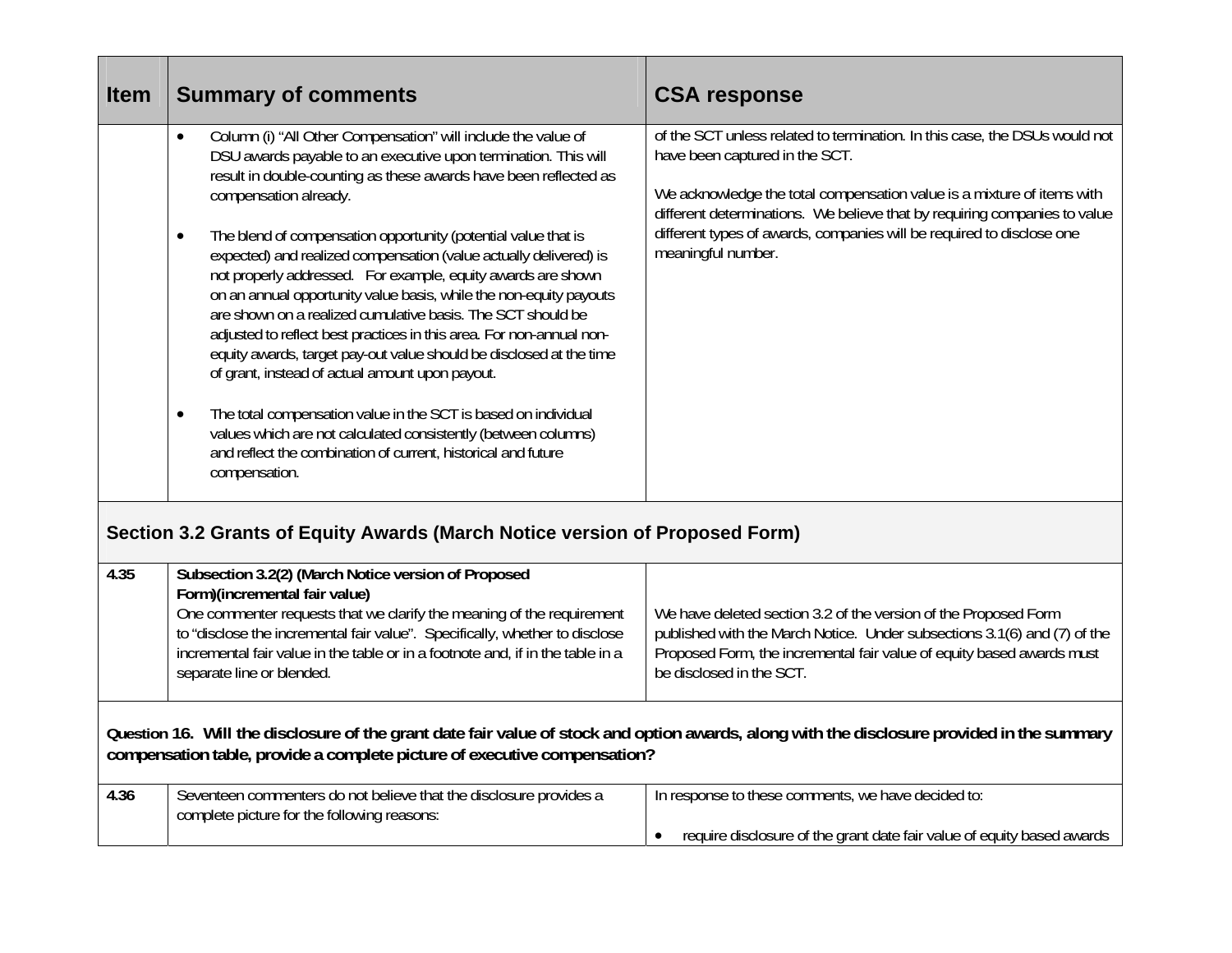| <b>Item</b> | <b>Summary of comments</b>                                                                                                                                                                                                                                                                                                                                                            | <b>CSA response</b>                                                                                                                                                                                                                                              |
|-------------|---------------------------------------------------------------------------------------------------------------------------------------------------------------------------------------------------------------------------------------------------------------------------------------------------------------------------------------------------------------------------------------|------------------------------------------------------------------------------------------------------------------------------------------------------------------------------------------------------------------------------------------------------------------|
|             | The use of accounting to value equity based awards in the SCT.<br>$\bullet$                                                                                                                                                                                                                                                                                                           | in the SCT, and                                                                                                                                                                                                                                                  |
|             | The disclosure regarding the grant date fair value of stock and option<br>$\bullet$<br>awards does not provide any link to the SCT. The SCT provides no                                                                                                                                                                                                                               | delete section 3.2 of the version of the Proposed Form published with<br>the March Notice.                                                                                                                                                                       |
|             | information as to how much any of the numbers relate to current<br>year compensation decisions or how much relate to specified prior<br>years compensation decisions.                                                                                                                                                                                                                 | In addition, certain underlying details of equity-based awards must be<br>disclosed under Item 4 of the Proposed Form.                                                                                                                                           |
|             | Separating disclosure into several tables is confusing.<br>$\bullet$                                                                                                                                                                                                                                                                                                                  |                                                                                                                                                                                                                                                                  |
|             | SCT should provide grant date fair value and compensation cost of<br>$\bullet$<br>stock and options awards should be disclosed elsewhere.                                                                                                                                                                                                                                             |                                                                                                                                                                                                                                                                  |
|             | It is confusing to provide both a grant date fair value as well as the<br>$\bullet$<br>associated accounting expense.                                                                                                                                                                                                                                                                 |                                                                                                                                                                                                                                                                  |
|             | The Grants of Equity Awards table should also reflect the number of<br>$\bullet$<br>options and stock award units granted.                                                                                                                                                                                                                                                            |                                                                                                                                                                                                                                                                  |
|             | Four commenters agree that the disclosure provides a complete picture<br>but one commenter believes the valuation at grant date is the most<br>appropriate number and the valuation for accounting purposes is of<br>secondary importance.                                                                                                                                            |                                                                                                                                                                                                                                                                  |
|             | One commenter notes that grant date fair value is in line with the<br>methodology used by boards to assess compensation. There should be<br>clarification on how DSU are disclosed or whether DSUs should be<br>disclosed at all under Item 4. The requirement to disclose stock awards<br>under column (q) is confusing. It would be more appropriate to disclose<br>target payouts. | We consider a DSU to be an equity-based award and should accordingly<br>be included by companies in the SCT in the year of grant. We note that,<br>at termination, the incremental fair value of any DSU that were previously<br>granted must also be disclosed. |

## **ITEM 4 – EQUITY-BASED AWARDS (March Notice version of Proposed Form)**

| J. | awarde<br>Number<br>hocod<br>' eauitv-.<br>; for<br>∴outstandınc<br>Ωt<br>tables<br>-uaseu<br>' awarus |  |
|----|--------------------------------------------------------------------------------------------------------|--|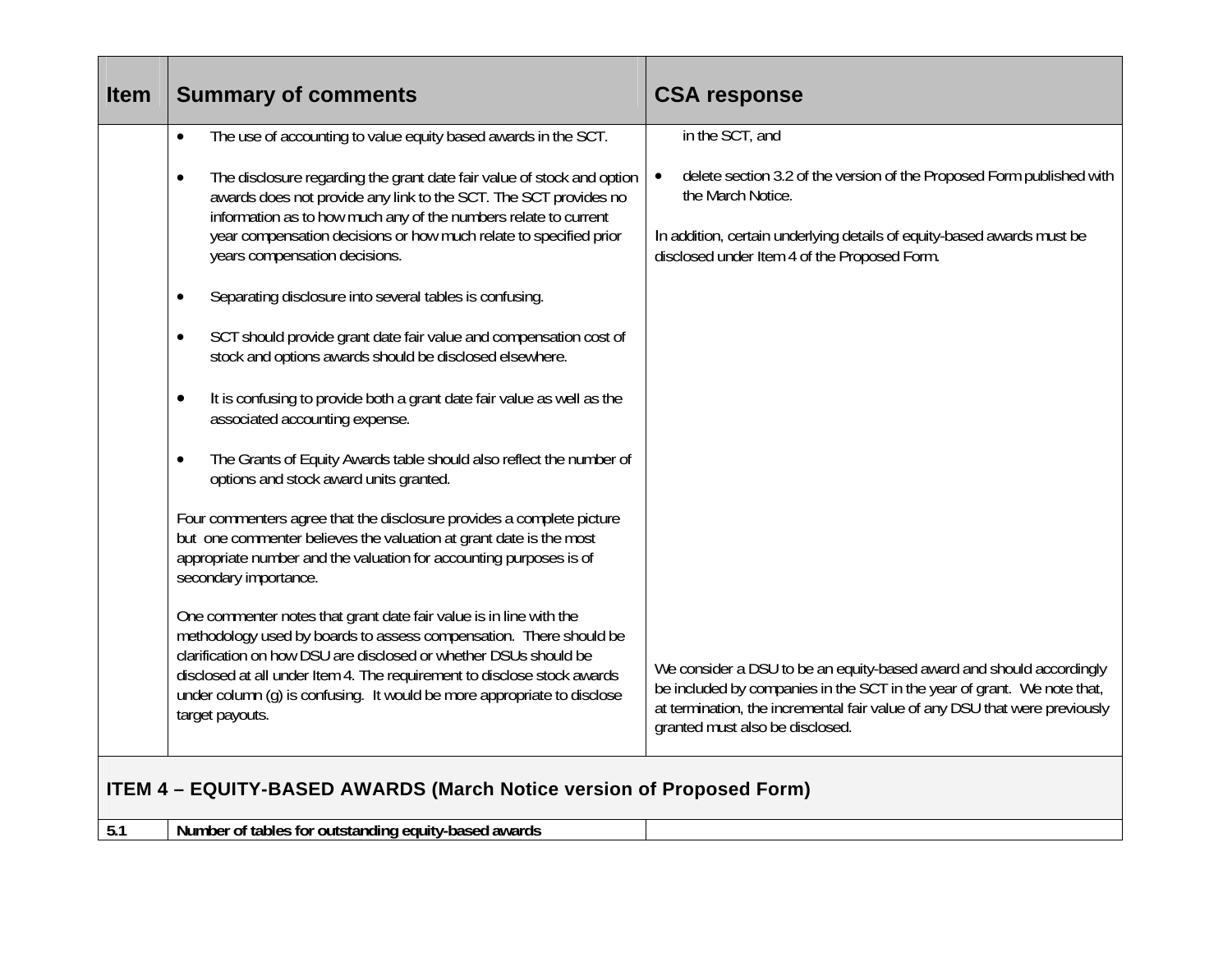| <b>Item</b> | <b>Summary of comments</b>                                                                                                                                                                                                                                                                                                                                                                                                                                                                                                                                                                                                                                                                                                                                                                                                                                                                                                                                                                                                                                                          | <b>CSA response</b>                                                                                                                                                                                                                                                                                                                                                                                                                                                                                                                                     |
|-------------|-------------------------------------------------------------------------------------------------------------------------------------------------------------------------------------------------------------------------------------------------------------------------------------------------------------------------------------------------------------------------------------------------------------------------------------------------------------------------------------------------------------------------------------------------------------------------------------------------------------------------------------------------------------------------------------------------------------------------------------------------------------------------------------------------------------------------------------------------------------------------------------------------------------------------------------------------------------------------------------------------------------------------------------------------------------------------------------|---------------------------------------------------------------------------------------------------------------------------------------------------------------------------------------------------------------------------------------------------------------------------------------------------------------------------------------------------------------------------------------------------------------------------------------------------------------------------------------------------------------------------------------------------------|
|             | One commenter notes that if the grant date approach is used for the SCT,<br>there will be no need for a separate grant of equity awards table.<br>Three commenters suggest that we replace the table currently found in<br>the proposed form with an alternatively structured table: They recommend<br>that we<br>combine the two tables in Item 4 with the table in Section 3.2.<br>include three columns in the table: (i) grants, (ii) exercises, and (iii)<br>outstanding.<br>One of these three commenters suggests that we create an alternate form<br>of table to disclose changes in equity positions. The proposed table<br>would be split into "Employment Share Units", "Restricted Share Units"<br>and "Options/SARs In-The-Money" and would provide a year-by-year<br>breakdown of the opening and closing balances, along with any payouts<br>that occurred during the year for each NEO. Latitude should be given to<br>issuers to amend the table where they believe that such amendment<br>would provide more complete and/or clearer information to shareholders. | We have deleted section 3.2 of the version of the Proposed Form<br>published with the March Notice in keeping with our decision to require<br>the disclosure of grant date fair value in the SCT. We believe that the<br>remaining tables are required to provide disclosure that is meaningful and<br>understandable.<br>We have considered the alternatives, and still believe that the two tables<br>required by sections 4.1 and 4.2 of the Proposed Form are required. We<br>have made some modifications to the table required under section 4.2. |
| 5.2         | Subsection 4.1(1) (March Notice version of Proposed Form) (disclose<br>number of securities underlying unexercised options)<br>One commenter expresses concern regarding the meaning of the term<br>"been transferred other than for value". The commenter requests that we<br>clarify to whom these gratuitous transfers would be made.                                                                                                                                                                                                                                                                                                                                                                                                                                                                                                                                                                                                                                                                                                                                            | In response to this comment, we have deleted the term "including awards"<br>that have been transferred other than for value" from subsection 4.1(1) of<br>the Proposed Form.                                                                                                                                                                                                                                                                                                                                                                            |
| 5.3         | Equity ownership<br>One commenter notes that the requirement to disclose equity holdings<br>should apply not only to those NEOs that are members of the board of<br>directors, but to all NEOs. This is especially true given the current<br>Canadian governance model where few, if any, executive officers other<br>than the CEO would be on the board.                                                                                                                                                                                                                                                                                                                                                                                                                                                                                                                                                                                                                                                                                                                           | We believe that SEDI does provide this information in accessible form,<br>and that readers may consider this disclosure when assessing whether<br>these holdings are related to executive compensation decisions.                                                                                                                                                                                                                                                                                                                                       |
| 5.4         | One commenter expresses concern that this table does not adequately<br>provide investors with sufficient information relating to how much vested<br>and non-vested upside leverage and downside risk executives have with                                                                                                                                                                                                                                                                                                                                                                                                                                                                                                                                                                                                                                                                                                                                                                                                                                                           | We believe that the table required by subsection 4.1(1) of the Proposed<br>Form generally captures the significant information required for<br>companies to provide meaningful disclosure. We note, however, that all                                                                                                                                                                                                                                                                                                                                   |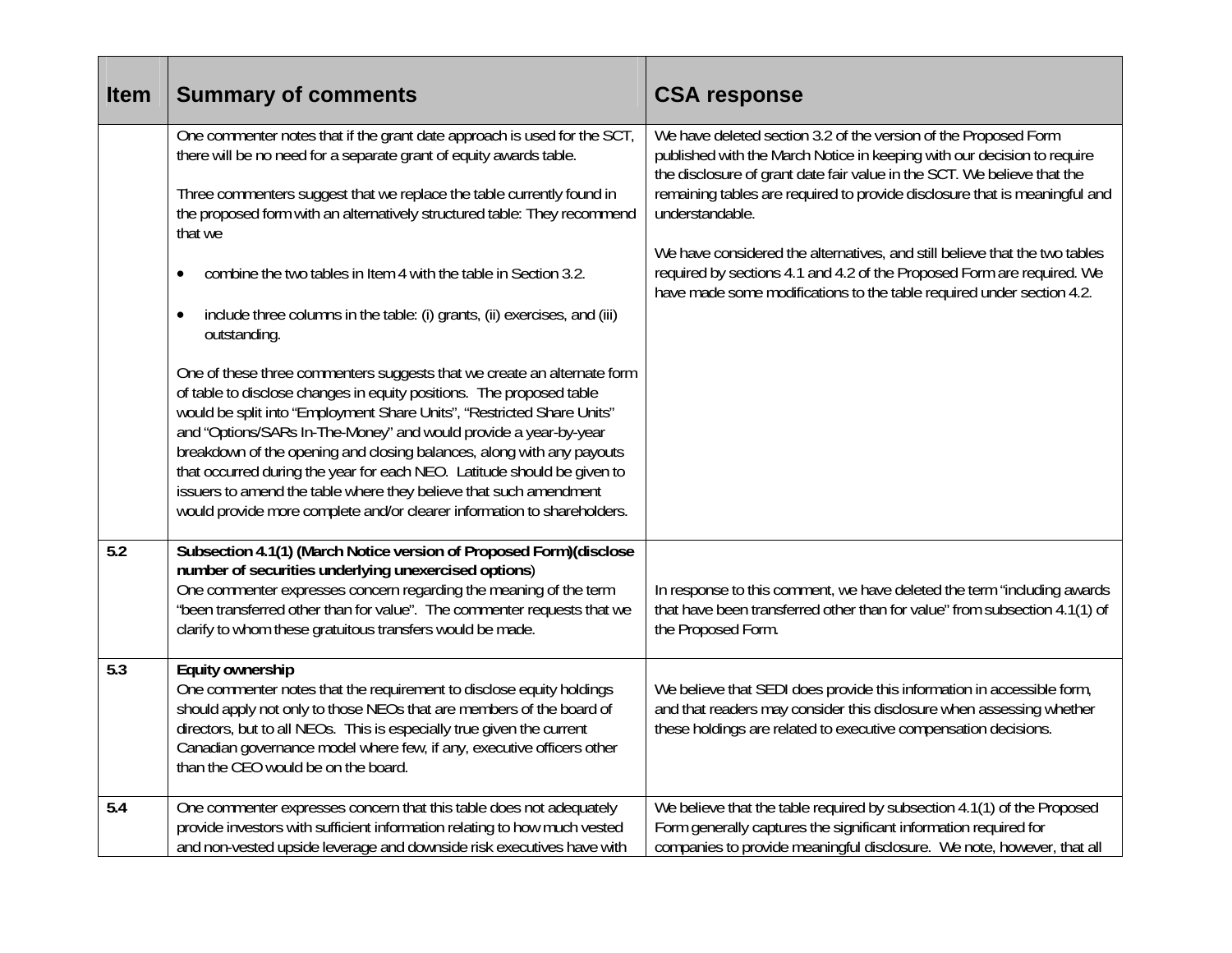| <b>Item</b> | <b>Summary of comments</b>                                                                                                                                                                                                                                                                                                                                                                                                                                                                            | <b>CSA response</b>                                                                                                                                                                                                                                                                                                                            |
|-------------|-------------------------------------------------------------------------------------------------------------------------------------------------------------------------------------------------------------------------------------------------------------------------------------------------------------------------------------------------------------------------------------------------------------------------------------------------------------------------------------------------------|------------------------------------------------------------------------------------------------------------------------------------------------------------------------------------------------------------------------------------------------------------------------------------------------------------------------------------------------|
|             | respect to changes in the stock price. Specifically, the commenter raises<br>the following concerns:<br>The table does not provide the total in-the-money value for each NEO<br>broken down between exercisable and non-exercisable options (as<br>was previously required)                                                                                                                                                                                                                           | of the disclosure required in the Proposed Form must be filtered through<br>the objective set out in section 1.1 of the Proposed Form. If necessary to<br>satisfy this objective, we believe companies must disclose that an NEO<br>has substantial non-vested upside leverage or downside risk with respect<br>to changes in the stock price. |
|             | The disclosure of outstanding stock awards applies only to non-<br>$\bullet$<br>vested awards, and not to previously vested stock units that continue<br>to be outstanding and will be settled in a subsequent year                                                                                                                                                                                                                                                                                   |                                                                                                                                                                                                                                                                                                                                                |
|             | There appears to be an inconsistency between the detail required for<br>each outstanding option and the aggregate information required for<br>outstanding non-vested stock awards. Specifically, the commenter<br>expresses concern as this has led to extremely lengthy reports in the<br>U.S. that are frustrating to investors.                                                                                                                                                                    |                                                                                                                                                                                                                                                                                                                                                |
|             | One commenter recommends that column (q) should not require<br>disclosure of unvested stock awards. Calculation of this column would<br>require issuers to make disclosure based on assumptions relating to a<br>hypothetical situation. The commenter expresses concern about including<br>this information as it cannot be factually verified and the classification of<br>the information circular as a "core document" in most provinces for the<br>purposes of secondary market civil liability. | We do not intend that assumptions based on hypothetical scenarios will<br>be required. We merely want to provide an indication of value related to<br>stock awards not vested at the end of a financial year and believe this is a<br>reasonable way to do so.                                                                                 |
| 5.5         | Section 4.2 Value realized on exercise of vesting of equity awards<br>table (March Notice version of Proposed Form)<br>One commenter expresses the following concerns:                                                                                                                                                                                                                                                                                                                                |                                                                                                                                                                                                                                                                                                                                                |
|             | The table does not show the number of shares or units that were<br>exercised or realized in the year, only the dollar value realized on<br>those that vested in the year.                                                                                                                                                                                                                                                                                                                             | The table required by subsection 4.2(1) of the Proposed Form requires<br>disclosure of value rather than units because we believe that disclosure of<br>value is more meaningful.                                                                                                                                                              |
|             | The table does not show the value realized from the settlement of<br>$\bullet$<br>previously vested equity-based awards, such as deferred stock units.<br>(The commenter notes that this may arise from the adoption of this                                                                                                                                                                                                                                                                          | We view any of this growth as an investment decision made by the NEO<br>as opposed to a compensation-based decision. Therefore, we have not<br>required disclosure of vested amounts.                                                                                                                                                          |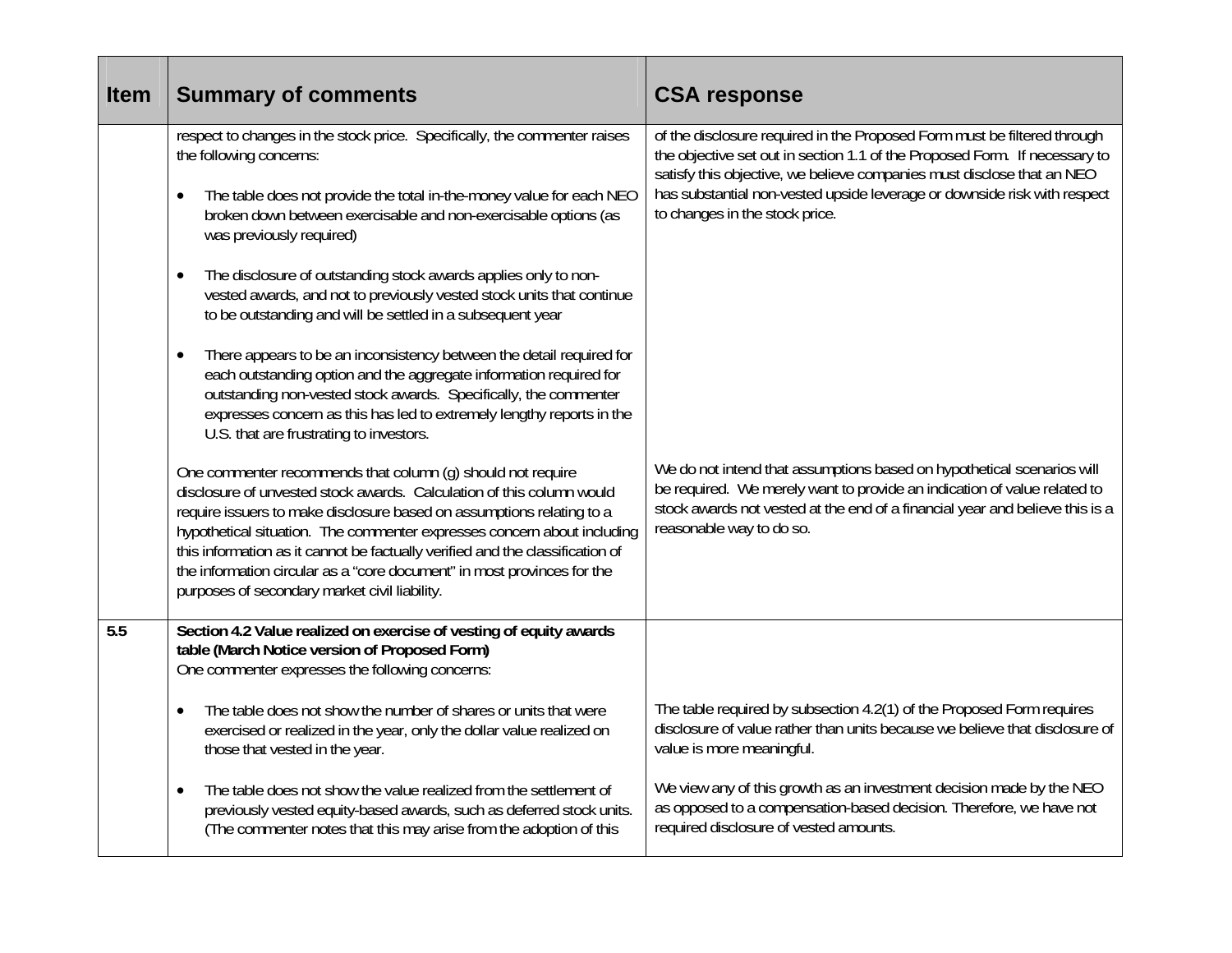| <b>Item</b> | <b>Summary of comments</b>                                                                                                                                                                                                                                                                                                                                                                                                                                                                                                                                                                                                                               | <b>CSA response</b>                                                                                                                                                                                                                                                                                                                                                                                        |
|-------------|----------------------------------------------------------------------------------------------------------------------------------------------------------------------------------------------------------------------------------------------------------------------------------------------------------------------------------------------------------------------------------------------------------------------------------------------------------------------------------------------------------------------------------------------------------------------------------------------------------------------------------------------------------|------------------------------------------------------------------------------------------------------------------------------------------------------------------------------------------------------------------------------------------------------------------------------------------------------------------------------------------------------------------------------------------------------------|
|             | table from SEC regulations, which reflect the common practice of<br>issuing restricted shares from treasury at the beginning of the vesting<br>period. The commenter notes that the Canadian context is different<br>due to the extensive use of cash-settled, liability-type stock award<br>structures under which vesting and settlement may not necessarily<br>occur in the same year. In such a case, amounts would have to be<br>disclosed as value realized, even though some time may have to<br>pass before their actual settlement.)                                                                                                            |                                                                                                                                                                                                                                                                                                                                                                                                            |
|             | Deferred share units may vest immediately upon their grant or a few<br>$\bullet$<br>years thereafter, but may not be settled under termination/retirement.<br>Reporting value realized only upon vesting would miss much<br>subsequent potential value derived from price growth and dividends<br>while these awards remain outstanding.                                                                                                                                                                                                                                                                                                                 | DSUs must be disclosed at grant date fair value in the SCT in the year of<br>grant. Dividends or price growth not factored into grant date fair value in<br>the year of grant must be disclosed in column (h) of the SCT under<br>paragraph 3.1(10)(f) of the Proposed Form when paid.                                                                                                                     |
|             | The terminology for stock awards in the table should be changed to<br>refer to "Value realized during year on settlement."                                                                                                                                                                                                                                                                                                                                                                                                                                                                                                                               | We intend to capture value realized on vesting.                                                                                                                                                                                                                                                                                                                                                            |
| 5.6         | Reporting period<br>One commenter requests that we clarify that disclosure in the options<br>awards table is required for awards made in the most recently completed<br>year only. The commenter also recommends that the table take into<br>consideration awards that are vested compared to those that have not<br>vested (which the commenter notes would have the effect of making the<br>disclosure consistent with the disclosure required for stock awards).<br>One commenter requests that Point 4 of Item 4 be clarified such that it is<br>clear that the disclosure is "as at the last day of the most recently<br>completed financial year." | We have revised the language of section 4.1 of the Proposed Form to<br>indicate that disclosure is required for all awards granted on a cumulative<br>basis and not just for awards for the most recently completed financial<br>year. We have also revised the language to clarify that disclosure is<br>required as at the end of the most recently completed financial year.                            |
| 5.7         | <b>Additional disclosure</b><br>One commenter recommends that it be required for issuers to disclose<br>whether options are vested or unvested, and to include any option grant<br>dates.                                                                                                                                                                                                                                                                                                                                                                                                                                                                | We have not made the suggested change because such disclosure may<br>not be required in every case. We note, however, that all of the<br>disclosure required by the Proposed Form must be filtered through the<br>objective set out in section 1.1 of the Proposed Form. If necessary to<br>satisfy this objective, we believe that a company must disclose the<br>information suggested by the commenter. |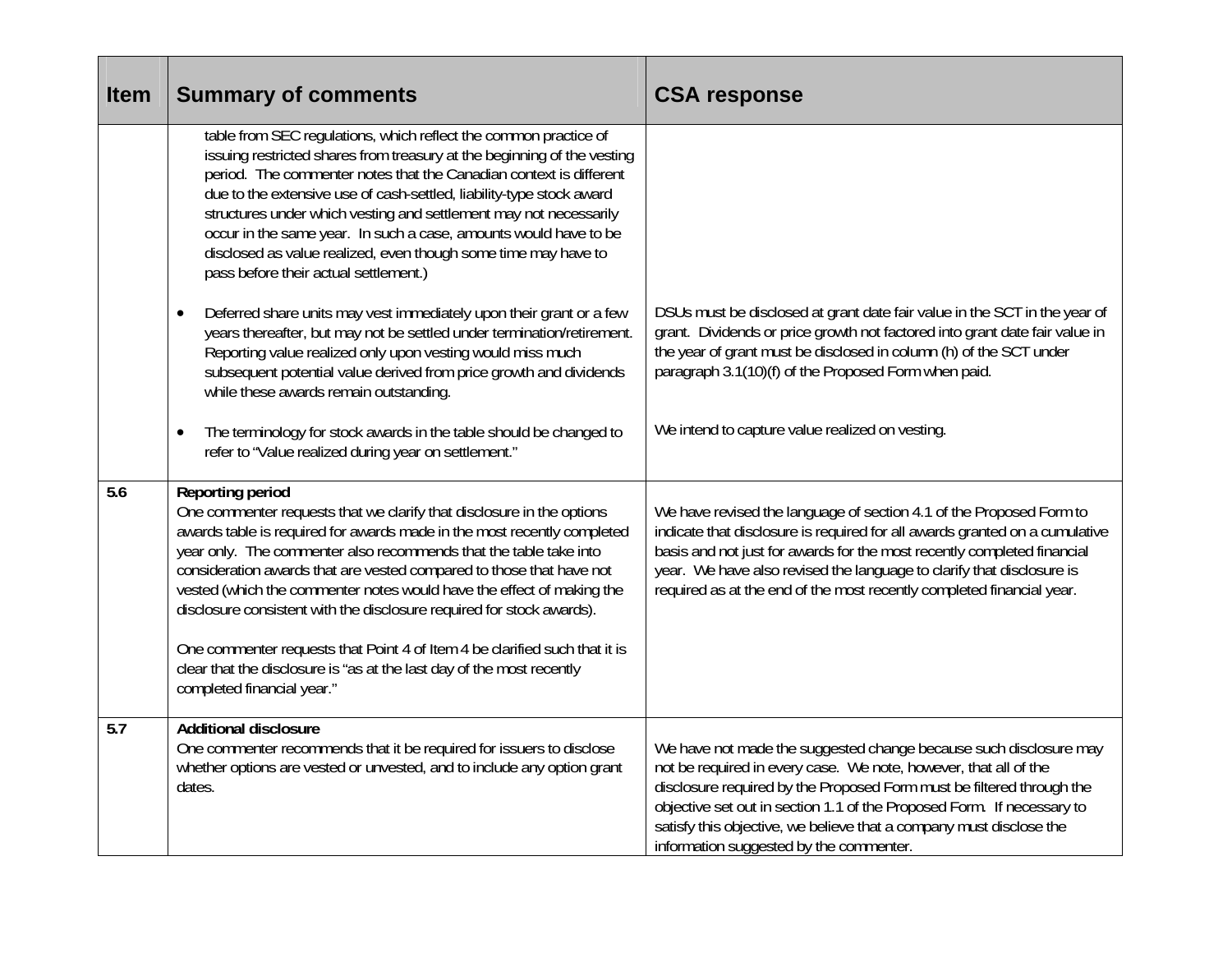| <b>Item</b> | <b>Summary of comments</b>                                                                                                                                                                                                                                                                                                                                                                                                                                                                                                                                                                                                                                                                                                                                                                                                                                                                                                                                                                                                                                                                                                                                                                                                 | <b>CSA response</b>                                                                                                                                                                                                                                                                                                                                                                                                                                                                                                                                                                                                                                     |
|-------------|----------------------------------------------------------------------------------------------------------------------------------------------------------------------------------------------------------------------------------------------------------------------------------------------------------------------------------------------------------------------------------------------------------------------------------------------------------------------------------------------------------------------------------------------------------------------------------------------------------------------------------------------------------------------------------------------------------------------------------------------------------------------------------------------------------------------------------------------------------------------------------------------------------------------------------------------------------------------------------------------------------------------------------------------------------------------------------------------------------------------------------------------------------------------------------------------------------------------------|---------------------------------------------------------------------------------------------------------------------------------------------------------------------------------------------------------------------------------------------------------------------------------------------------------------------------------------------------------------------------------------------------------------------------------------------------------------------------------------------------------------------------------------------------------------------------------------------------------------------------------------------------------|
|             | ITEM 5 - PLAN-BASED AWARDS (March Notice version of Proposed Form)                                                                                                                                                                                                                                                                                                                                                                                                                                                                                                                                                                                                                                                                                                                                                                                                                                                                                                                                                                                                                                                                                                                                                         |                                                                                                                                                                                                                                                                                                                                                                                                                                                                                                                                                                                                                                                         |
|             | Section 5.1 Narrative disclosure for plan-based awards (March Notice version of Proposed Form)                                                                                                                                                                                                                                                                                                                                                                                                                                                                                                                                                                                                                                                                                                                                                                                                                                                                                                                                                                                                                                                                                                                             |                                                                                                                                                                                                                                                                                                                                                                                                                                                                                                                                                                                                                                                         |
|             | Question 17: Is the information a company will provide in the tables required by item 4 the most relevant information for investors? Do<br>you agree with our decision to take a different approach to the SEC? Could material information be missed by this approach?                                                                                                                                                                                                                                                                                                                                                                                                                                                                                                                                                                                                                                                                                                                                                                                                                                                                                                                                                     |                                                                                                                                                                                                                                                                                                                                                                                                                                                                                                                                                                                                                                                         |
| 6.1         | Twelve commenters support the decision to take a different approach<br>than the SEC and made the following additional comment:<br>Agrees with the decision to separate information<br>$\bullet$<br>regarding stock and option type compensation from<br>incentive compensation that is not based on the value of<br>the corporation's shares.<br>Nine commenters believe that material information is missing by using<br>this approach.<br>Do not support disclosure on an award-by-award basis in the<br>"Outstanding equity-based awards table" column (c) should report<br>the lowest and highest option exercise price for the unexercised<br>grant and column (d) should include the range of applicable<br>option expiry dates.<br>Disclosure of options should be split between vested and<br>$\bullet$<br>unvested options as is currently required. The split is meaningful<br>information in that it shows the value that is realizable.<br>Point 6 to Table 4 requires an estimate of potential value of<br>awards based only on the prior year's fiscal performance. For<br>grants that have a service period longer than one year, it is not<br>appropriate to estimate the value of performance measures on | We acknowledge these comments.<br>We acknowledge these comments. Though some of the information<br>suggested by the commenters may be relevant in many cases, we have<br>decided against explicitly adding such information to the requirements in<br>Item 4 of the Proposed Form because such disclosure may not be<br>required in every case. We note, however, that all of the disclosure<br>required in the Proposed Form must be filtered through the objective set<br>out in section 1.1 of the Proposed Form. If necessary to satisfy this<br>objective, we believe that a company must disclose the information<br>suggested by the commenters. |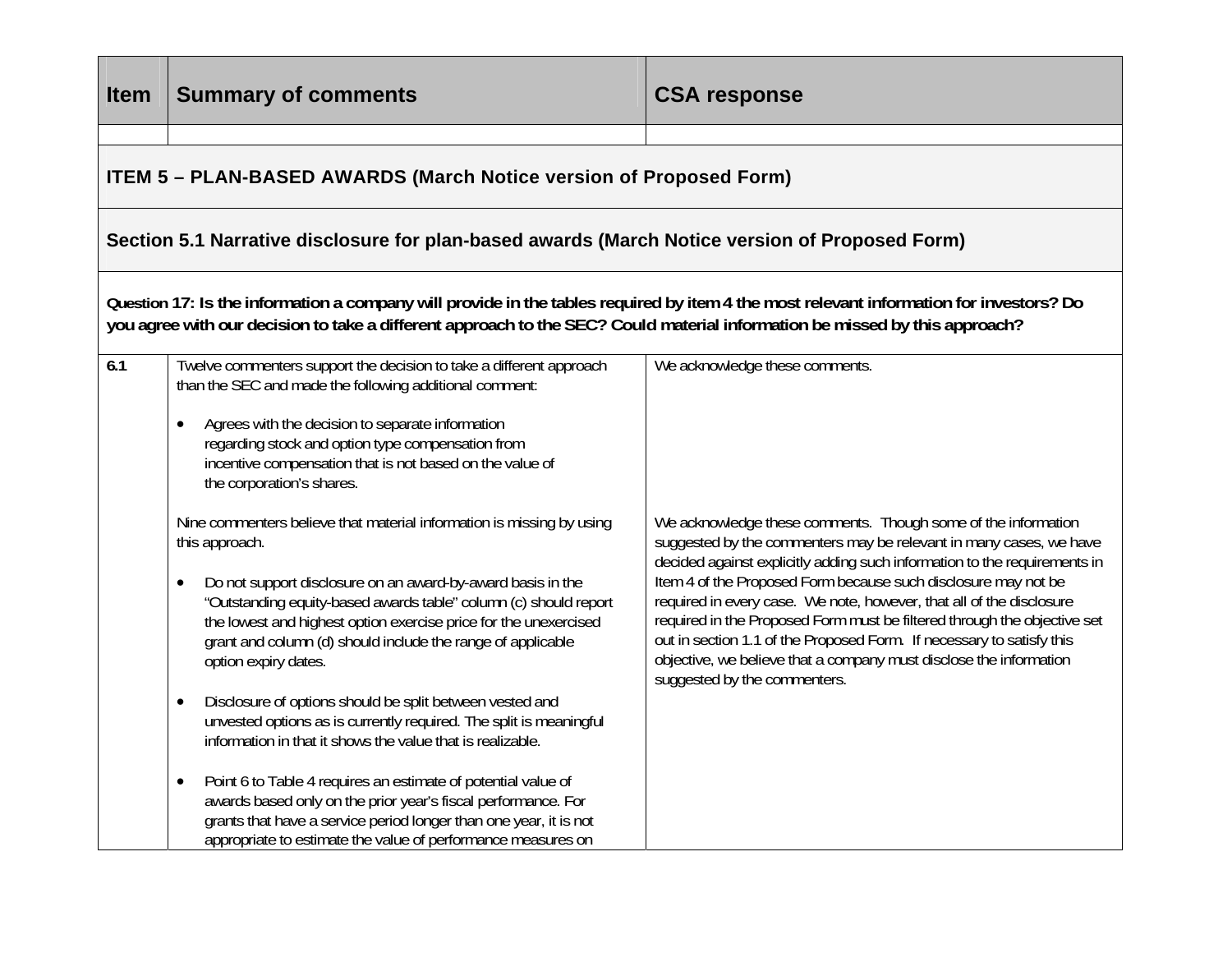| <b>Item</b> | <b>Summary of comments</b>                                                                                                                                                                                                                                                                                                                                                                                                                                           | <b>CSA response</b> |
|-------------|----------------------------------------------------------------------------------------------------------------------------------------------------------------------------------------------------------------------------------------------------------------------------------------------------------------------------------------------------------------------------------------------------------------------------------------------------------------------|---------------------|
|             | the value of a stock award before the end of the service period<br>(i.e. in year 1 of 3 year period).                                                                                                                                                                                                                                                                                                                                                                |                     |
|             | The amount to be disclosed for stock awards (upon exercise or<br>$\bullet$<br>vesting) should represent the actual amount paid or the value<br>distributed in accordance with the actual plan rules and not the<br>market value of the share units on the vesting date.                                                                                                                                                                                              |                     |
|             | Disclosure of grants should be split into exercisable and<br>$\bullet$<br>unexercisable as is currently done. This information is relevant as<br>it demonstrates how vesting provisions have been used.                                                                                                                                                                                                                                                              |                     |
|             | The grant date of individual awards should be disclosed.<br>$\bullet$                                                                                                                                                                                                                                                                                                                                                                                                |                     |
|             | Information on individual awards such as stock or units granted<br>$\bullet$<br>will not be transparent because it will be aggregated in the<br>"Outstanding equity-based awards table" with prior grants. This<br>commenter also believes the reference to "vested" should be<br>clarified. The commenter further suggests the Outstanding Equity-<br>based awards table be modified so that stock awards are detailed<br>on an award-by-award basis in column (f). |                     |
|             | The tables and narrative in Items 4 and 5 will enhance the<br>$\bullet$<br>complete disclosure of equity and plan-based awards, however a<br>more complete disclosure of individual grant details should be<br>provided and the use of tabular disclosure is suggested.                                                                                                                                                                                              |                     |
|             | The two tables do not include stock awards that vested in<br>$\bullet$<br>a prior year and which were either outstanding at the end<br>of the year, or were settled during the year (even though<br>changes in the stock price and dividend equivalents on<br>these awards would affect the SCT if the accounting<br>approach is used).                                                                                                                              |                     |
|             | Investors want to see how much vested and non-vested<br>leverage and downside risk executives have with respect                                                                                                                                                                                                                                                                                                                                                      |                     |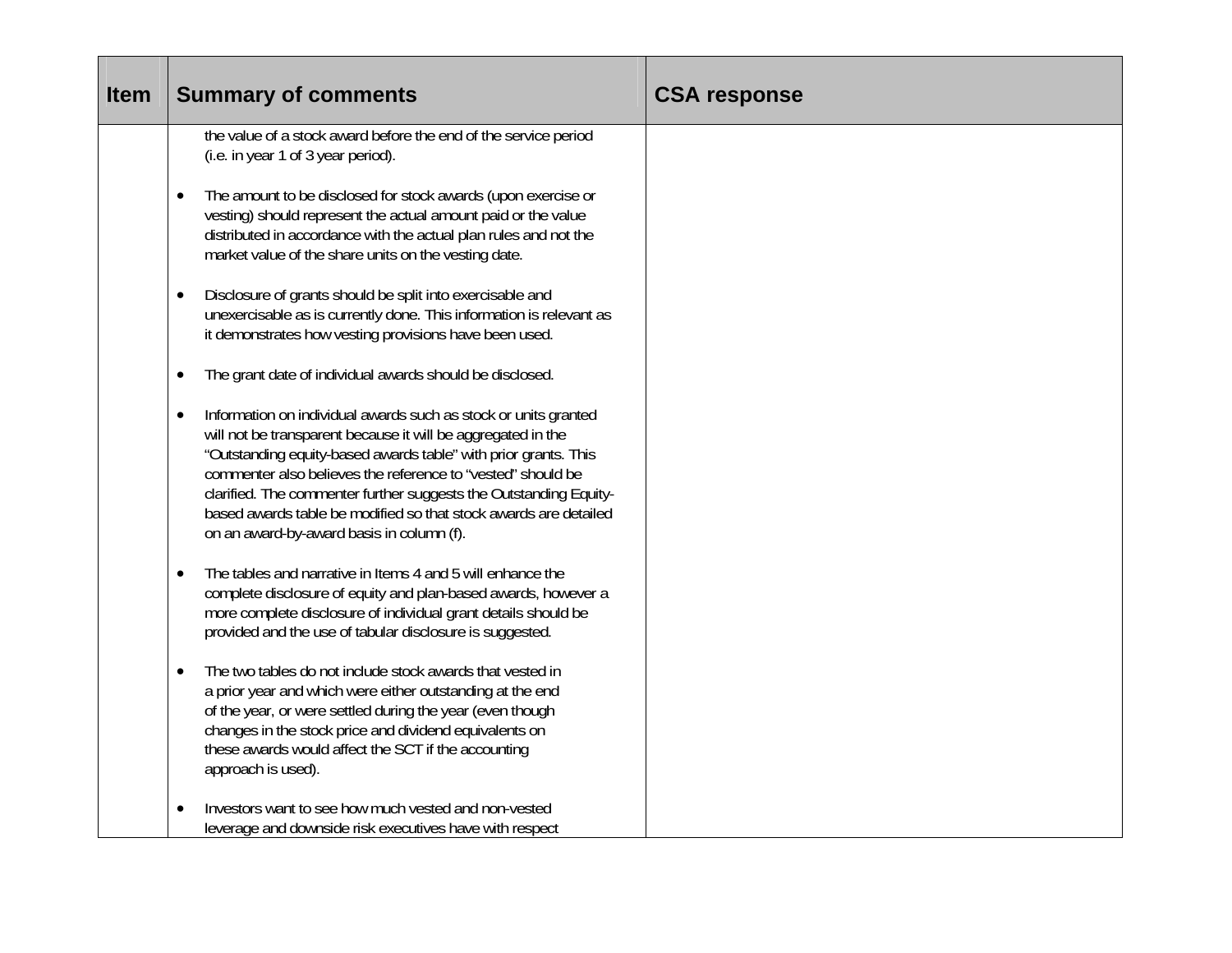| <b>Item</b> | <b>Summary of comments</b>                                                                                                                                                                                                                                                                                                                                                                    | <b>CSA response</b>                                                                                                                                                                                                                                                                                                                                                                                                 |
|-------------|-----------------------------------------------------------------------------------------------------------------------------------------------------------------------------------------------------------------------------------------------------------------------------------------------------------------------------------------------------------------------------------------------|---------------------------------------------------------------------------------------------------------------------------------------------------------------------------------------------------------------------------------------------------------------------------------------------------------------------------------------------------------------------------------------------------------------------|
|             | to changes in stock price. Table 4.1 does not fully provide<br>this as in-the-value options are not broken down between<br>exercisable and unexercisable options. Table 4.2 does<br>not show the number of shares or units exercised or<br>realized nor does it show the value realized from<br>settlement of previously vested awards.                                                       |                                                                                                                                                                                                                                                                                                                                                                                                                     |
|             | The tables required under Item 4 should be expanded to<br>$\bullet$<br>provide information as to the portion of the value of the<br>awards that has been included in the SCT as well as the<br>value of the awards that will be recognized in future years<br>(if accounting is used for equity awards in the SCT).                                                                           |                                                                                                                                                                                                                                                                                                                                                                                                                     |
|             | <b>ITEM 6 - RETIREMENT BENEFITS (March Notice version of Proposed Form)</b>                                                                                                                                                                                                                                                                                                                   |                                                                                                                                                                                                                                                                                                                                                                                                                     |
|             | Section 6.1 Retirement plans benefits table (March Notice version of Proposed Form)                                                                                                                                                                                                                                                                                                           |                                                                                                                                                                                                                                                                                                                                                                                                                     |
| 7.1         | Plan-by-plan or aggregate disclosure<br>Three commenters believe that disclosing defined benefit obligations on a<br>plan-by-plan basis is problematic and made the following comments:<br>Tabular disclosure of all pension obligations in one line will be<br>adequately supplemented by the obligation for issuers to provide<br>narrative disclosure of each plan on an individual basis. | We agree that an NEO's participation in multiple pension plans does not<br>preclude the meaningful tabular disclosure of pension obligations in<br>aggregate form. Companies may provide additional narrative disclosure<br>to accompany any aggregate tabular disclosure in order to clarify the<br>significant elements of each individual plan available to an NEO if<br>necessary to understand the disclosure. |
|             | An issuer should only be required to disclose the aggregate<br>entitlement for each NEO.                                                                                                                                                                                                                                                                                                      |                                                                                                                                                                                                                                                                                                                                                                                                                     |
| 7.2         | Subsection 6.1(1) (March Notice version of Proposed Form)(number<br>of years of service)<br>One commenter notes that the table in Item 6 requires disclosure of<br>"Number of Years Credited Service" and suggests that we consider<br>whether it should additionally require disclosure of "Number of Years<br>Actual Service."                                                              | We believe that the requirement to disclose (in footnote and narrative<br>form) company policies relating to the granting of extra years of credited<br>service is sufficient to adequately discuss any issues relating to extra<br>years of credited service. We believe that this disclosure will effectively                                                                                                     |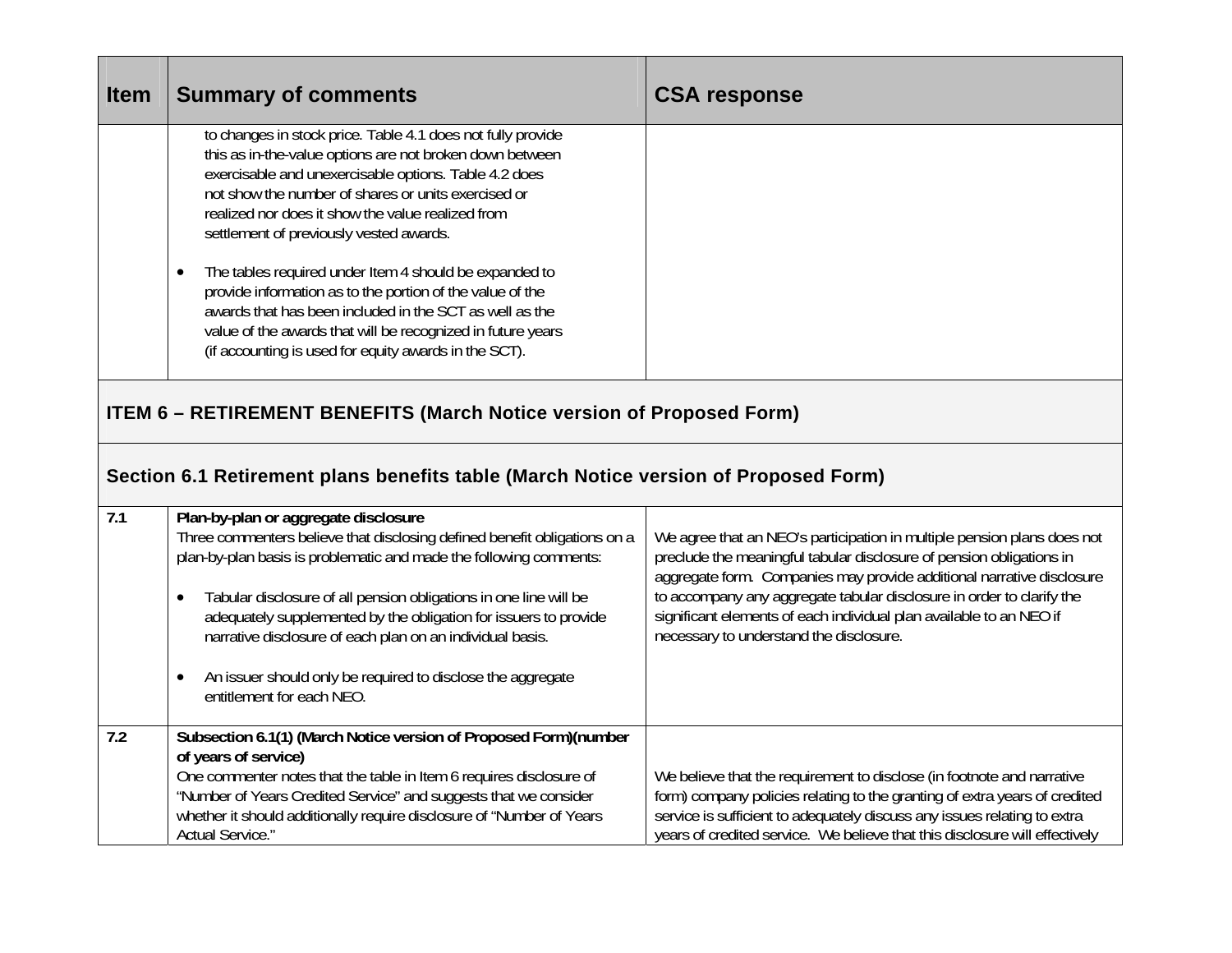| Item | <b>Summary of comments</b>                                                                                                                                                                                                                                                                                                                                                                                                                                                                                                                                                                                                                                                                                                                                                                                                                      | <b>CSA response</b>                                                                                                                                                                                                                          |
|------|-------------------------------------------------------------------------------------------------------------------------------------------------------------------------------------------------------------------------------------------------------------------------------------------------------------------------------------------------------------------------------------------------------------------------------------------------------------------------------------------------------------------------------------------------------------------------------------------------------------------------------------------------------------------------------------------------------------------------------------------------------------------------------------------------------------------------------------------------|----------------------------------------------------------------------------------------------------------------------------------------------------------------------------------------------------------------------------------------------|
|      |                                                                                                                                                                                                                                                                                                                                                                                                                                                                                                                                                                                                                                                                                                                                                                                                                                                 | present any attempts by users to use the crediting of extra years of<br>service as a compensatory technique.                                                                                                                                 |
| 7.3  | Subsection 6.1(4) (March Notice version of Proposed<br>Form)(retirement age)<br>One commenter sees the use of normal retirement ages for the purpose<br>of disclosing accrued pension obligations as problematic in that it will<br>make comparisons across issuers difficult and may understate the values<br>reported in the DB Pension Table and in the SCT. The commenter<br>recommends the use of assumed retirement ages consistent with those<br>use for financial reporting purposes in order to more accurately depict<br>accrued pension obligations and service costs.                                                                                                                                                                                                                                                               | Subsection 5.1(1) of the Proposed Form permits the use of an estimated<br>retirement age consistent with the practices relating to the estimated<br>retirement age used for financial reporting purposes.                                    |
|      | One commenter notes that the SEC rules require issuers to assume<br>normal retirement age (for disclosure purposes) even if for financial<br>accounting purposes a less than 100% chance of retirement is<br>contemplated. The commenter suggests that the CSA not stay silent on<br>this matter to avoid the interpretation that any financial reporting<br>assumptions can be relied on, and allow for an adjustment based on the<br>likelihood of continued employment. The commenter is concerned that<br>the departure of the CSA from the SEC approach may have been<br>unintentional, and suggest that the CSA consider this.                                                                                                                                                                                                            | We have chosen to depart from the SEC requirements. Subsection<br>5.1(1) of the Proposed Form permits companies to rely on the actuarially<br>determined likely retirement age as used by companies for financial<br>reporting purposes.     |
|      | One commenter notes that using normal retirement age ("NRA") for<br>purposes of disclosing the value of defined benefit benefits should<br>enhance the comparability of pension benefits across different executives<br>and issuers. However, the commenter notes that the problem with using<br>NRA is that it does not capture the value of early retirement subsidies.<br>The commenter notes that the use of the earliest unreduced age at which<br>an NEO will be entitled to retire would capture early retirement subsidies,<br>but will lead to an overstatement of the present value of accumulated<br>benefits if the NEO continues working past this earliest unreduced age.<br>The commenter notes that either approach has pros and cons, and does<br>note that the commentary to Section 6.2 does address this to some<br>degree. | We acknowledge this comment. The disclosure required under<br>subsection 5.1(1) of the Proposed Form is the same number used for the<br>financial statements. Financial statements use an average number rather<br>than the individual date. |
|      | One commenter believes the vast majority of pension plans, but not all,                                                                                                                                                                                                                                                                                                                                                                                                                                                                                                                                                                                                                                                                                                                                                                         | In response to this comment, we changed subsection 5.1(1) of the                                                                                                                                                                             |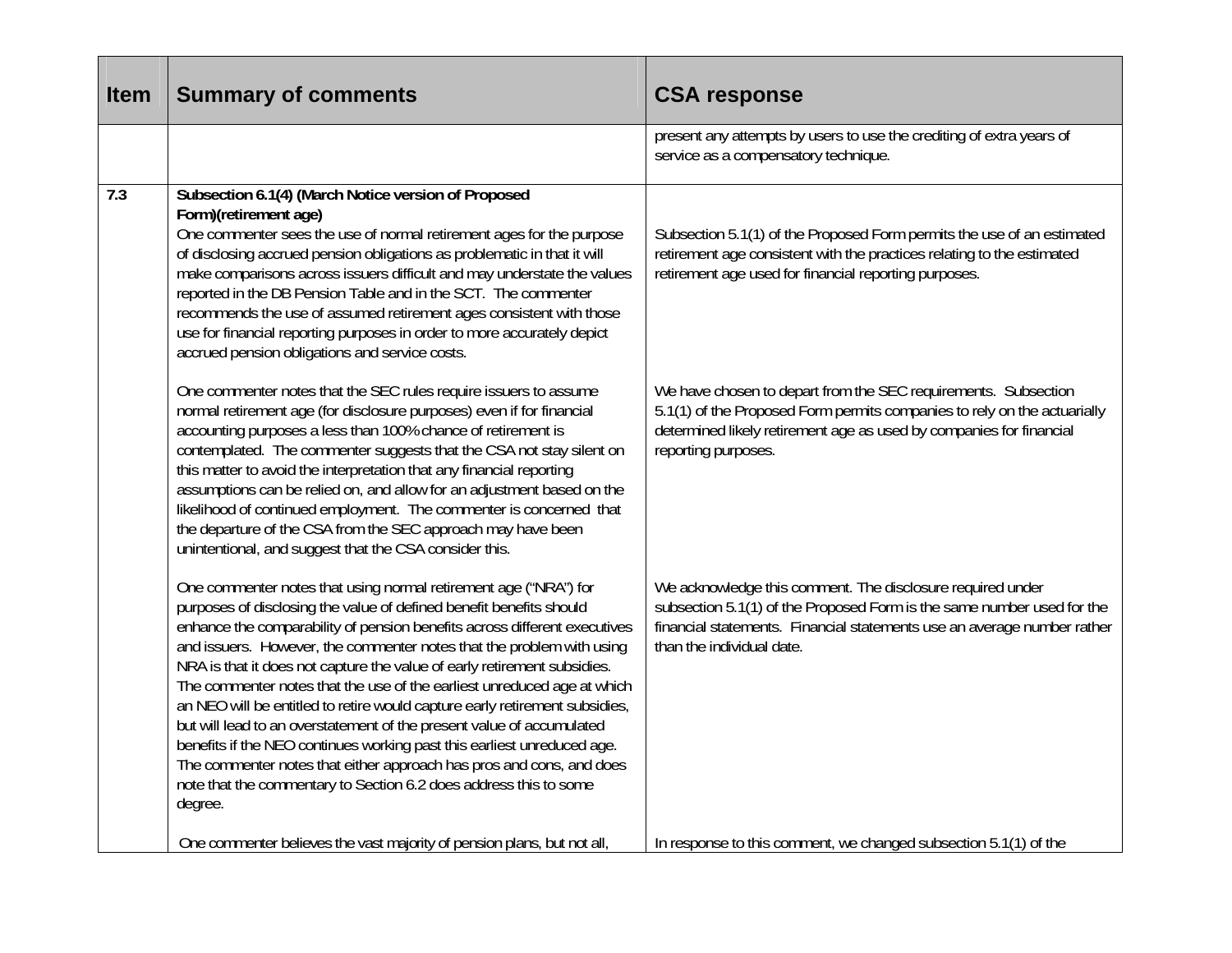| <b>Item</b> | <b>Summary of comments</b>                                                                                                                                                                                                                                                                                                                                                                                                                                                                                                                                                                               | <b>CSA response</b>                                                                                                                                                                                                                                                                                                                                                                                                                                              |
|-------------|----------------------------------------------------------------------------------------------------------------------------------------------------------------------------------------------------------------------------------------------------------------------------------------------------------------------------------------------------------------------------------------------------------------------------------------------------------------------------------------------------------------------------------------------------------------------------------------------------------|------------------------------------------------------------------------------------------------------------------------------------------------------------------------------------------------------------------------------------------------------------------------------------------------------------------------------------------------------------------------------------------------------------------------------------------------------------------|
|             | define the normal retirement age as age 65. This is the case for pension<br>plans that allow for unreduced or subsidized retirement at an earlier age.<br>The commenter suggests using financial statement assumptions.                                                                                                                                                                                                                                                                                                                                                                                  | Proposed Form to allow companies to rely on the same actuarial<br>assumptions used in the preparation of financial statements.                                                                                                                                                                                                                                                                                                                                   |
|             | Section 6.3 Defined contribution/deferred compensation plans (March Notice version of Proposed Form)                                                                                                                                                                                                                                                                                                                                                                                                                                                                                                     |                                                                                                                                                                                                                                                                                                                                                                                                                                                                  |
|             | Question 18. Should we require supplemental tabular disclosure of defined contribution pension plans or other deferred<br>compensation plans? Is a breakdown of the contributions and earnings under these plans necessary to understand the complete<br>compensation picture?                                                                                                                                                                                                                                                                                                                           |                                                                                                                                                                                                                                                                                                                                                                                                                                                                  |
| 7.4         | Tabular disclosure of DC plans<br>Eleven commenters support a requirement to disclose a defined<br>contribution table and made the following comments:<br>Information on real &/or notional contributions made to DC plans on<br>$\bullet$<br>behalf of an executive is required to understand the complete<br>compensation picture.<br>Tabular disclosure should be required for non-registered DC pension<br>$\bullet$<br>plans as large liabilities can accumulate for a given NEO.<br>We should require disclosing DC or other deferred compensation<br>$\bullet$                                    | In response to these comments, we have revised section 5.2 of the<br>Proposed Form to include a table clearly detailing the defined contribution<br>plans made available to an NEO. However, we believe that the details of<br>deferred compensation plans can be provided in a narrative discussion.<br>For example, to the extent that the value reported in the SCT needs to be<br>explained, this can be included in the narrative provided in this section. |
|             | plans in tabular form as required by the SEC rules.<br>We should require tabular disclosure of all pension costs and<br>contributions supplemented by appropriate narrative.<br>Four commenters believe that there should not be supplemental disclosure<br>of DC plans or other deferred compensation plans or a breakdown of the<br>contributions and earnings under these plans. If this disclosure is<br>determined to be necessary, the information should be presented in a<br>tabular format as it is easier to understand.<br>Four commenters believe that deferred compensation plans should be | We acknowledge these comments.<br>We note that these amounts must be disclosed in the SCT. We have                                                                                                                                                                                                                                                                                                                                                               |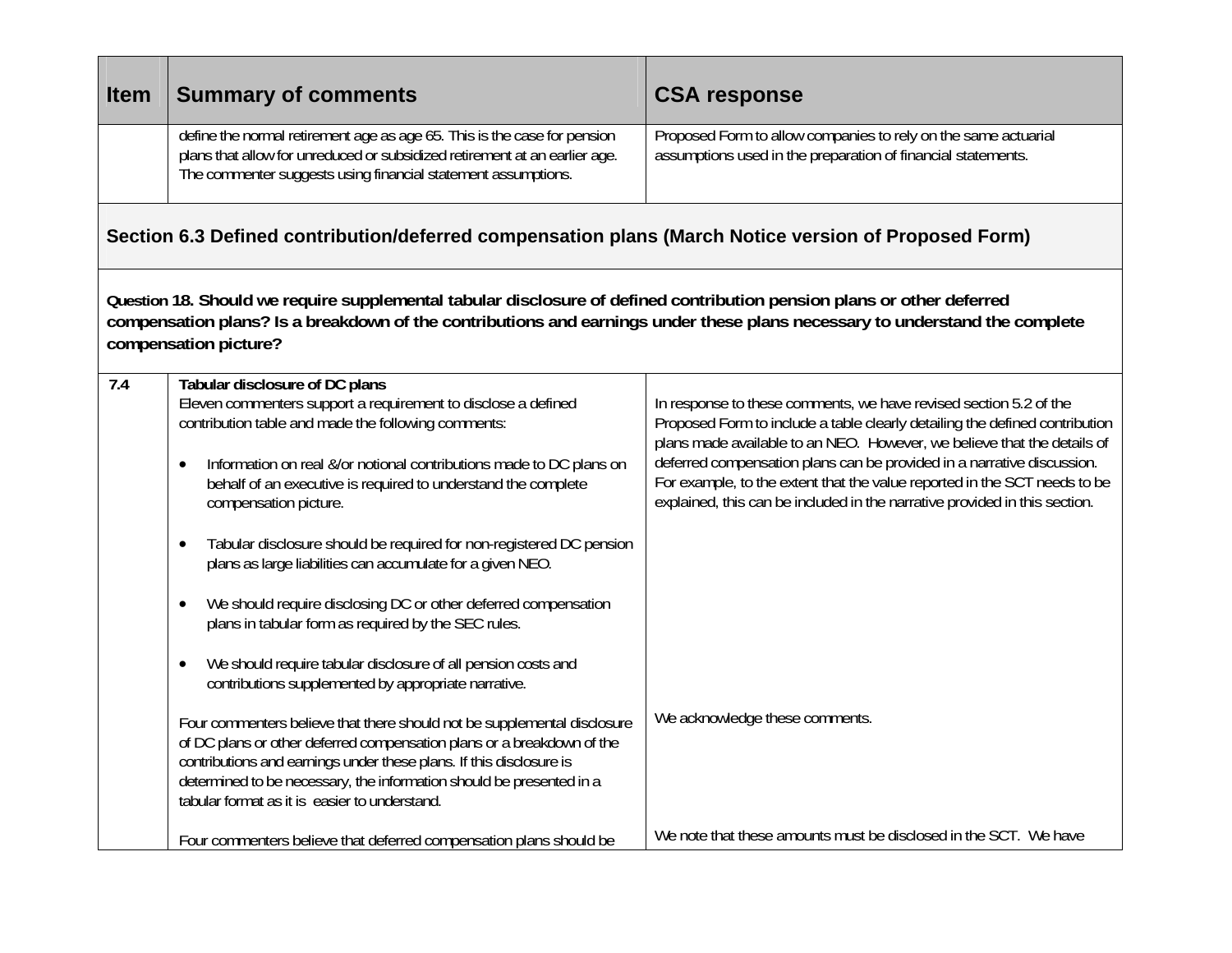| <b>Item</b> | <b>Summary of comments</b>                                                                                                                                                                                                                                                                                                                                                                                                                                                                                                                                                                                                                                                                                                                                                                                                                                                                                                            | <b>CSA response</b>                                                                                                                                                                                                                                                                                                                                                                                                                                                                                                                                                                                                                                                                                                                                                                                                                                                                                             |
|-------------|---------------------------------------------------------------------------------------------------------------------------------------------------------------------------------------------------------------------------------------------------------------------------------------------------------------------------------------------------------------------------------------------------------------------------------------------------------------------------------------------------------------------------------------------------------------------------------------------------------------------------------------------------------------------------------------------------------------------------------------------------------------------------------------------------------------------------------------------------------------------------------------------------------------------------------------|-----------------------------------------------------------------------------------------------------------------------------------------------------------------------------------------------------------------------------------------------------------------------------------------------------------------------------------------------------------------------------------------------------------------------------------------------------------------------------------------------------------------------------------------------------------------------------------------------------------------------------------------------------------------------------------------------------------------------------------------------------------------------------------------------------------------------------------------------------------------------------------------------------------------|
|             | disclosed with the following comments:<br>We should require supplemental tabular disclosure of deferred<br>$\bullet$<br>compensation plans.<br>Deferred compensation may not be adequately disclosed within the<br>$\bullet$<br>proposed tables. Values disclosed at the time of grant are based on<br>target but the payout in deferred shares may be bigger or smaller than<br>the initially reported payout.<br>Deferred compensation reporting should include only the value not<br>$\bullet$<br>already reported (most of it is voluntary deferral of already reported<br>incentive-based earnings).<br>Deferred compensation requirements should be clarified. For<br>$\bullet$<br>example, should the value of deferred amounts be reported or simply<br>the increase in value? When deferred amounts are matched by the<br>company with DSUs which vest over time, should all DSUs be<br>reported or only the vested portion? | decided not to specifically require supplemental disclosure of deferred<br>compensation plans because many companies do not currently have<br>such plans. We emphasize, however, that all disclosure must be filtered<br>through the objective set out in section 1.1 of the Proposed Form. If<br>supplemental disclosure is necessary to satisfy this objective, a company<br>must provide such disclosure.<br>We also note that deferred compensation plans must be disclosed at<br>grant date fair value in the SCT in the year of grant. Above-market or<br>preferential earnings that is deferred on a basis that is not tax exempt<br>must be disclosed in column (h) of the SCT under paragraph 3.1(10)(h) of<br>the Proposed Form when paid. To the extent that the values reported in<br>the SCT need to be explained, the explanation can be included in the<br>narrative discussion in this section. |
| 7.5         | Relevant information for DB plans<br>One commenter supports the DB table, and feels that this will provide<br>more meaningful information than the generic table it replaces.                                                                                                                                                                                                                                                                                                                                                                                                                                                                                                                                                                                                                                                                                                                                                         | We acknowledge this comment.                                                                                                                                                                                                                                                                                                                                                                                                                                                                                                                                                                                                                                                                                                                                                                                                                                                                                    |
|             | Two commenters believe that several large Canadian issuers already<br>provide more information than is proposed (i.e. breakdown of service cost<br>and other components that comprise the change in accrued obligations).                                                                                                                                                                                                                                                                                                                                                                                                                                                                                                                                                                                                                                                                                                             | In response to these comments, we have changed the tabular disclosure<br>required under section 5.1 of the Proposed Form.                                                                                                                                                                                                                                                                                                                                                                                                                                                                                                                                                                                                                                                                                                                                                                                       |
|             | One commenter believes the defined benefit pension table should be<br>expanded to include the liability at the beginning and at the end of year,<br>together with identification of what portion of the change relates to<br>compensatory and non-compensatory factors. This commenter suggests<br>that if this approach is adopted, disclosure of DC plans should also be<br>included in the same table where the value of contributions made during the<br>year could be disclosed in the column that relates to changes in liability<br>based on service and compensation for DB plans. This commenter also                                                                                                                                                                                                                                                                                                                        | We have revised the table in subsection 5.1(1) of the Proposed Form to<br>include accrued obligation at start of year, change during the year and<br>accrued obligation at end of the year. DC plans will be disclosed in the<br>separate table required under subsection 5.2(1) of the Proposed Form in<br>a similar manner.                                                                                                                                                                                                                                                                                                                                                                                                                                                                                                                                                                                   |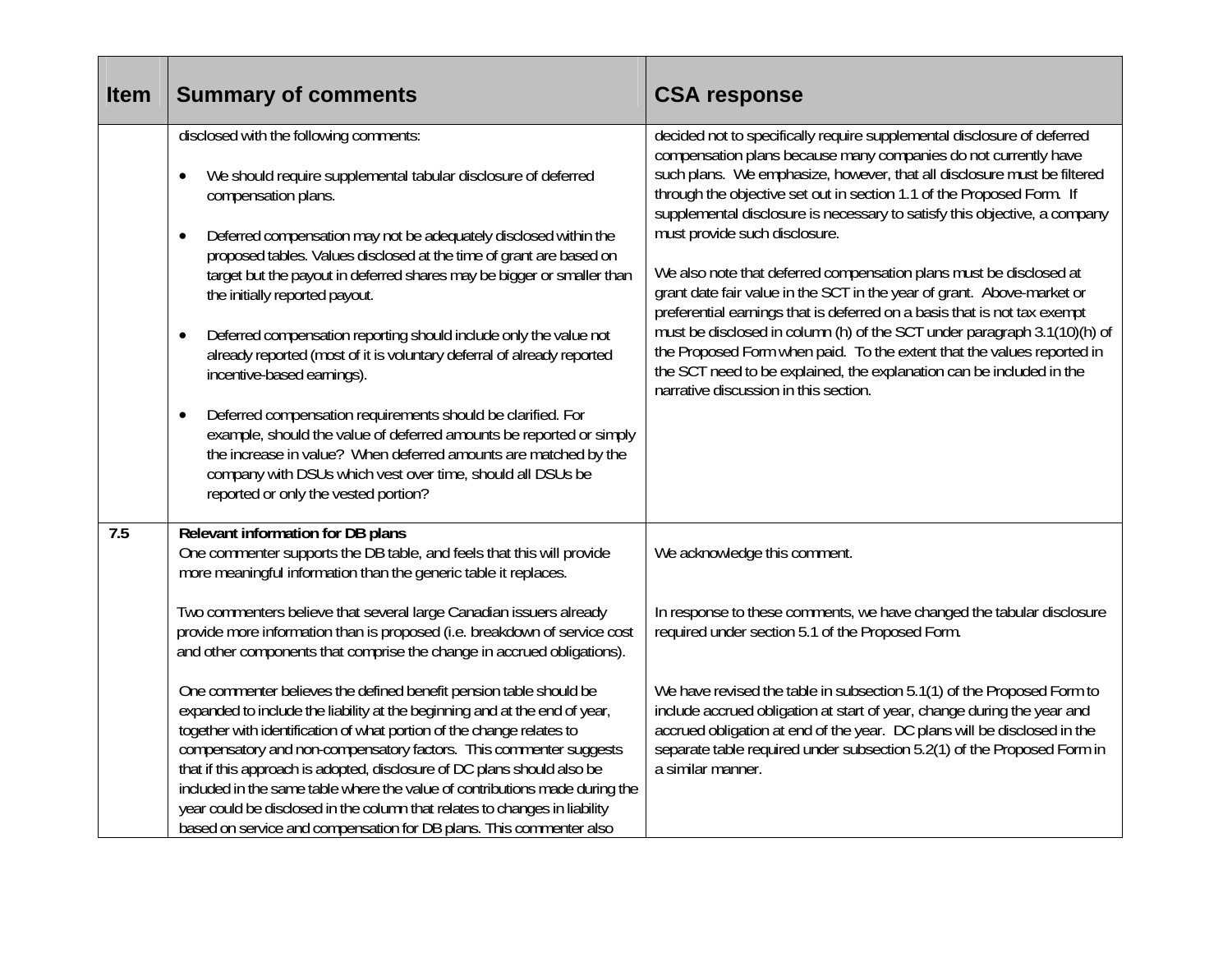| <b>Item</b> | <b>Summary of comments</b>                                                                                                                                                                                                                                                    | <b>CSA response</b>                                                                                                                                                                                                                                                         |
|-------------|-------------------------------------------------------------------------------------------------------------------------------------------------------------------------------------------------------------------------------------------------------------------------------|-----------------------------------------------------------------------------------------------------------------------------------------------------------------------------------------------------------------------------------------------------------------------------|
|             | suggests disclosing years of service accrued and projected annual pension<br>at the normal retirement date under DB plans.                                                                                                                                                    |                                                                                                                                                                                                                                                                             |
|             | One commenter suggests that a Retirement Benefits table with four<br>"present value columns" would more appropriately present the<br>compensatory and non-compensatory factors that impact defined benefit<br>pension entitlement. The four "present value columns" would be: | In response to this comment, we have changed the tabular disclosure of<br>defined benefit pension plans required under subsection 5.1(1) of the<br>Proposed Form.                                                                                                           |
|             | Present value of accumulated benefits at prior year-end<br>٠                                                                                                                                                                                                                  |                                                                                                                                                                                                                                                                             |
|             | Change in present value due to compensatory factors (this being<br>٠<br>shown in the SCT)                                                                                                                                                                                     |                                                                                                                                                                                                                                                                             |
|             | Change in present value due to non-compensatory factors                                                                                                                                                                                                                       |                                                                                                                                                                                                                                                                             |
|             | Present value of accumulated benefits at current year-end                                                                                                                                                                                                                     |                                                                                                                                                                                                                                                                             |
|             | One commenter believes column (e) in Item 6 should be removed from<br>the table as it will only be applicable in limited circumstances.                                                                                                                                       | We have removed column (e) from the table required under Item 6 of the<br>version of the Proposed Form published with the March Notice. We<br>believe that if such payments are made, they must be disclosed in the<br>SCT under paragraph 3.1(10)(i) of the Proposed Form. |
|             | Two commenters believe that tabular disclosure is only required for DB<br>plans and that the current disclosure requirements are sufficient. One<br>commenter notes that if additional detail is necessary, items that would be<br>most relevant include:                     | We acknowledge these comments.                                                                                                                                                                                                                                              |
|             | Any compensation treatment during the year which impacts the value<br>$\bullet$<br>of the accrued pension benefit                                                                                                                                                             |                                                                                                                                                                                                                                                                             |
|             | Impact on accrued value of pension resulting from another year of<br>service                                                                                                                                                                                                  |                                                                                                                                                                                                                                                                             |
|             | Narrative which provides relevant context for changes in NEO<br>$\bullet$<br>accrued pension value resulting form changes in the pension plan<br>itself.                                                                                                                      |                                                                                                                                                                                                                                                                             |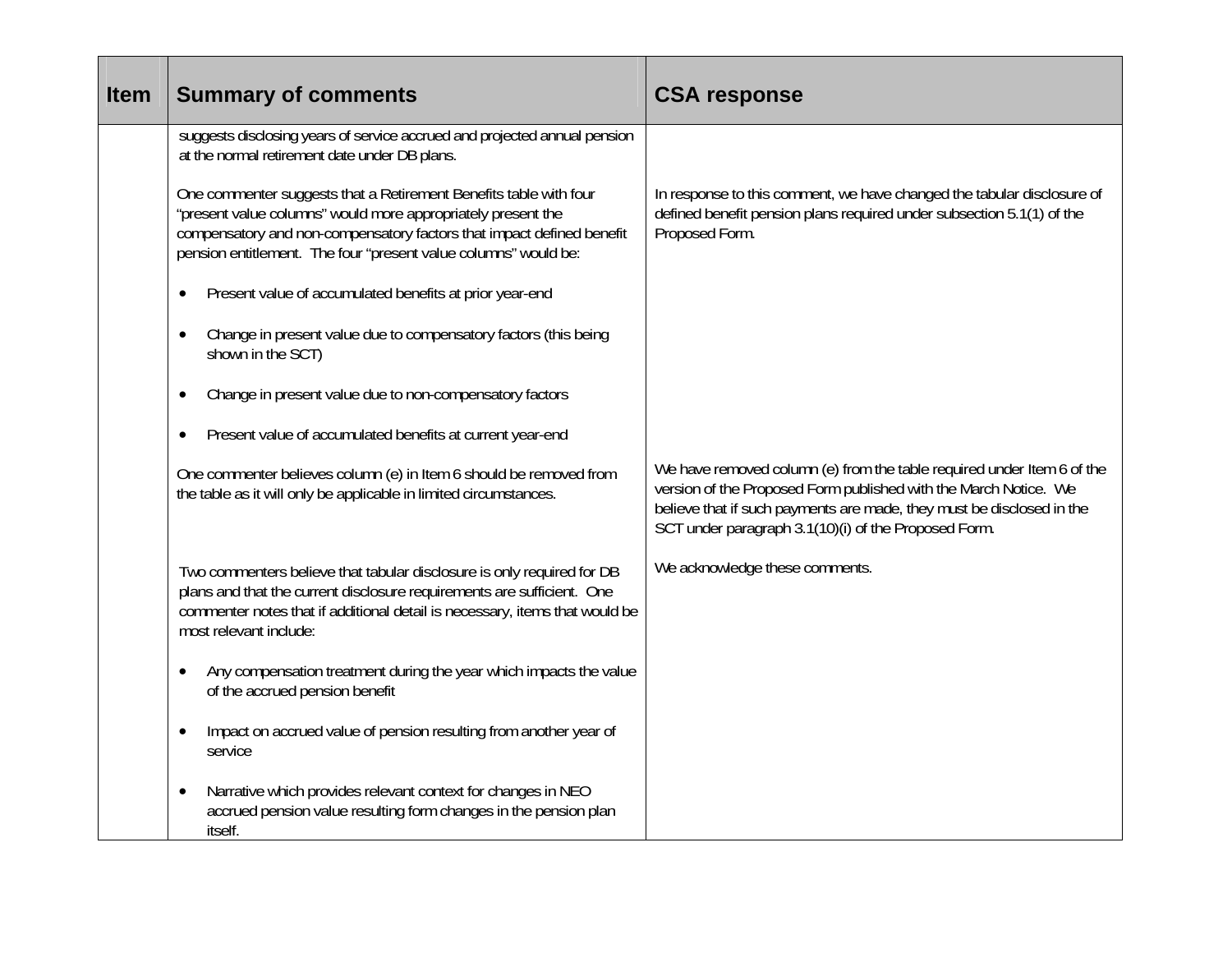| <b>Item</b> | <b>Summary of comments</b>                                                                                                                                                                                                                                                                                                                                                                                                                                                                                                                                 | <b>CSA response</b>                                                                                                                                                          |
|-------------|------------------------------------------------------------------------------------------------------------------------------------------------------------------------------------------------------------------------------------------------------------------------------------------------------------------------------------------------------------------------------------------------------------------------------------------------------------------------------------------------------------------------------------------------------------|------------------------------------------------------------------------------------------------------------------------------------------------------------------------------|
|             |                                                                                                                                                                                                                                                                                                                                                                                                                                                                                                                                                            |                                                                                                                                                                              |
| 7.6         | Relevant information on DC plans<br>One commenter suggests that a table, along the same lines as that<br>proposed by the commenter for DB plans, be required for DC plans. The<br>columns would be substantially as follows:<br>Value of accumulated benefits at prior year-end (the DC account<br>$\bullet$<br>accumulation at the prior year-end).<br>Change in present value due to compensatory factors (the amount of<br>any employer contributions to the account plus the value of any<br>above-market or preferential earnings on the DC account). | In response to this comment, we have added the tabular disclosure for<br>defined contribution pension plans required under subsection 5.2(1) of the<br>Proposed Form.        |
|             | Change in present value due to non-compensatory factors (member<br>$\bullet$<br>contributions and market-based investment growth).<br>Present value of accumulated benefits at current year-end (the DC<br>$\bullet$<br>account accumulation at the current year-end).                                                                                                                                                                                                                                                                                     |                                                                                                                                                                              |
| 7.7         | <b>General comments</b><br>One commenter agrees a breakdown of the contributions and earnings<br>would be necessary to understand the full compensation picture. As<br>tabular disclosure of DB pension plans includes both registered and non-<br>registered pension plans, consideration should be given to including both<br>types of plans in a DC pension plan table unlike the SEC requirements<br>where only non-registered DC pension plans are included in the tabular<br>disclosure.                                                             | We have made a distinction between registered and non-registered<br>defined contribution plans under the requirements of subsections 5.2(2)<br>and (3) of the Proposed Form. |
|             | Most relevant information will be the amounts associated with the<br>retirement plan benefits payable upon retirement, the pension obligation<br>and the annual service cost as is voluntarily disclosed by many<br>companies in previous years.                                                                                                                                                                                                                                                                                                           | We acknowledge this comment.                                                                                                                                                 |
|             | ITEM 7 - TERMINATION AND CHANGE OF CONTROL BENEFITS (March Notice version of Proposed Form)                                                                                                                                                                                                                                                                                                                                                                                                                                                                |                                                                                                                                                                              |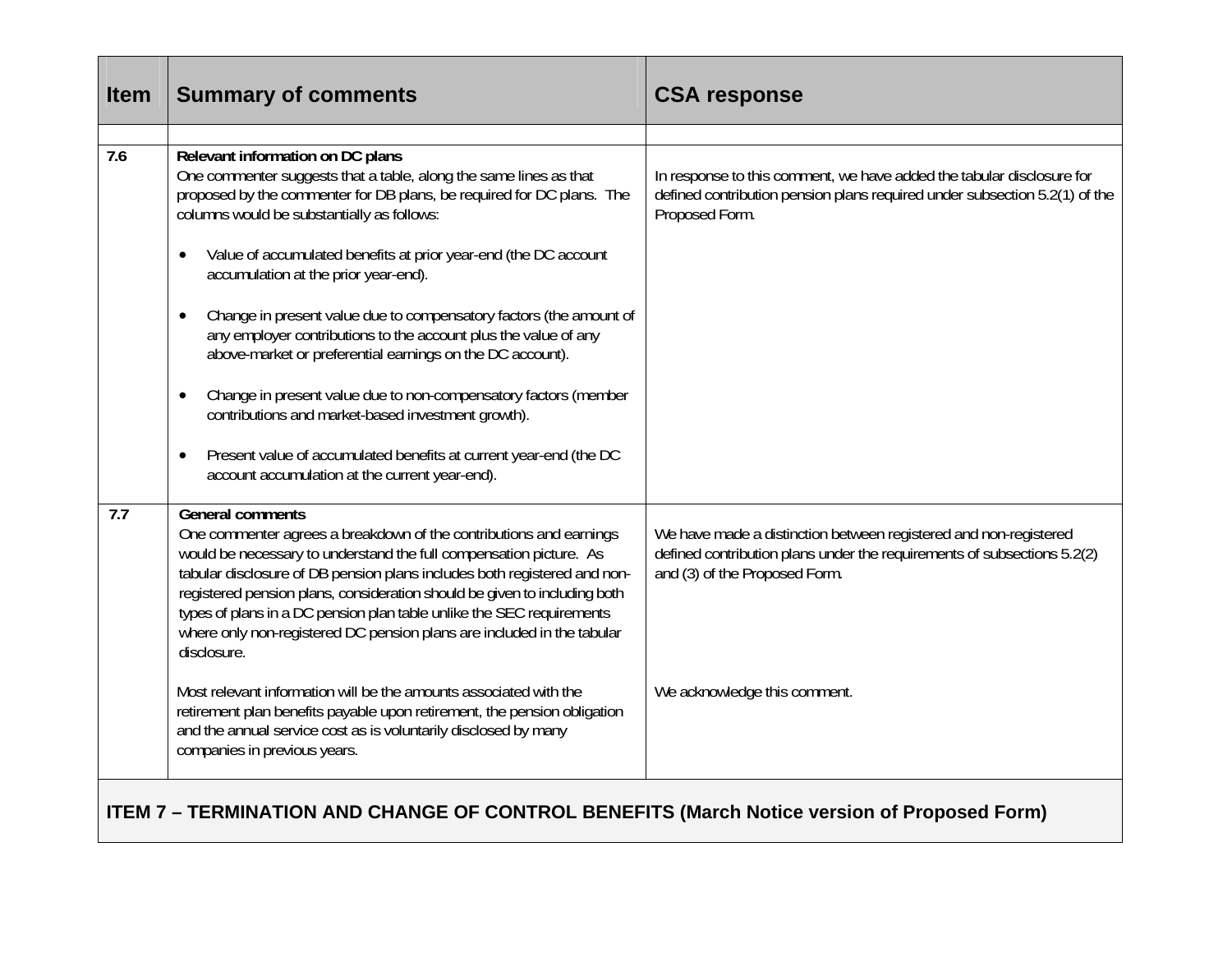| <b>Item</b> | <b>Summary of comments</b>                                                                                                                                                                                                                                                                                                                                                                                                                                                                                                                                                                                                                                                                                                                                                                                                                                                                                                                 | <b>CSA response</b>                                                                                                                                                                                                                                                                                                                                                                                                                                                                                                                                                                                                                                   |
|-------------|--------------------------------------------------------------------------------------------------------------------------------------------------------------------------------------------------------------------------------------------------------------------------------------------------------------------------------------------------------------------------------------------------------------------------------------------------------------------------------------------------------------------------------------------------------------------------------------------------------------------------------------------------------------------------------------------------------------------------------------------------------------------------------------------------------------------------------------------------------------------------------------------------------------------------------------------|-------------------------------------------------------------------------------------------------------------------------------------------------------------------------------------------------------------------------------------------------------------------------------------------------------------------------------------------------------------------------------------------------------------------------------------------------------------------------------------------------------------------------------------------------------------------------------------------------------------------------------------------------------|
| 8.1         | Reasons for termination and change of control benefits<br>One commenter believes that issuers should be required, either in the<br>CD&A or elsewhere, to explain why they decided to enter into their current<br>termination and change of control agreements with their NEOs. The<br>commenter points to comparable U.S. provisions that it views as more<br>appropriately requiring an issuer to explain its decision making process.                                                                                                                                                                                                                                                                                                                                                                                                                                                                                                    | In response to this comment, we have added a requirement to explain<br>each of the items set out in paragraphs 6.1(1)(a) through (e) of the<br>Proposed Form.                                                                                                                                                                                                                                                                                                                                                                                                                                                                                         |
| 8.2         | Disclosing benefits triggered by a change of control<br>One commenter requests that we clarify whether Item 7 applies only to<br>those changes of control which result in a termination of employment or also<br>to any compensation obligations triggered by a change in control that does<br>not result in a termination of employment.                                                                                                                                                                                                                                                                                                                                                                                                                                                                                                                                                                                                  | We have changed section 6.1 of the Proposed Form to clarify that<br>benefits triggered by a change of control must be disclosed whether the<br>change of control results in termination of employment or not.                                                                                                                                                                                                                                                                                                                                                                                                                                         |
| 8.3         | <b>Clarification regarding incremental payments</b><br>Ten commenters suggest that we clarify whether the disclosure<br>contemplated by Item 7 requires the disclosure of all amounts that would<br>be paid to an NEO on termination or change of control or only those<br>incremental amounts that are considered enhancements triggered by the<br>termination or the change of control event (e.g. where the vesting of<br>stock options is accelerated as a result of a change of control).<br>One of the commenters specifically believes that clarification is required<br>regarding the following items:<br>deferred share units (which by definition are redeemed upon<br>$\bullet$<br>termination of service);<br>equity awards that accelerate upon a change of control; and<br>$\bullet$<br>the incremental value that accrues under an NEO's pension versus<br>$\bullet$<br>the entire lump sum or present value at retirement. | We have changed section 6.1 of the Proposed Form to clarify that only<br>disclosure of the incremental value of the benefit provided to an NEO is<br>required. Any benefits of an equal or lesser value that would be provided<br>to an NEO without a triggering event having occurred do not need to be<br>disclosed as any such benefits are required to be disclosed under other<br>Items of the Proposed Form. With respect to the specific examples<br>raised by the commenter, a company must disclose the amount of any<br>benefit that accrued to the NEO that would not have otherwise been<br>provided had a triggering event not occurred. |
| 8.4         | <b>Clarification of assumptions</b><br>One commenter suggests that we clarify that issuers are not expected to<br>factor in assumptions regarding future share price appreciation when<br>determining payments and benefits due on termination or change in control.                                                                                                                                                                                                                                                                                                                                                                                                                                                                                                                                                                                                                                                                       | Companies are not required to factor in assumptions regarding share<br>price appreciation under subsection 6.1(2) of the Proposed Form.                                                                                                                                                                                                                                                                                                                                                                                                                                                                                                               |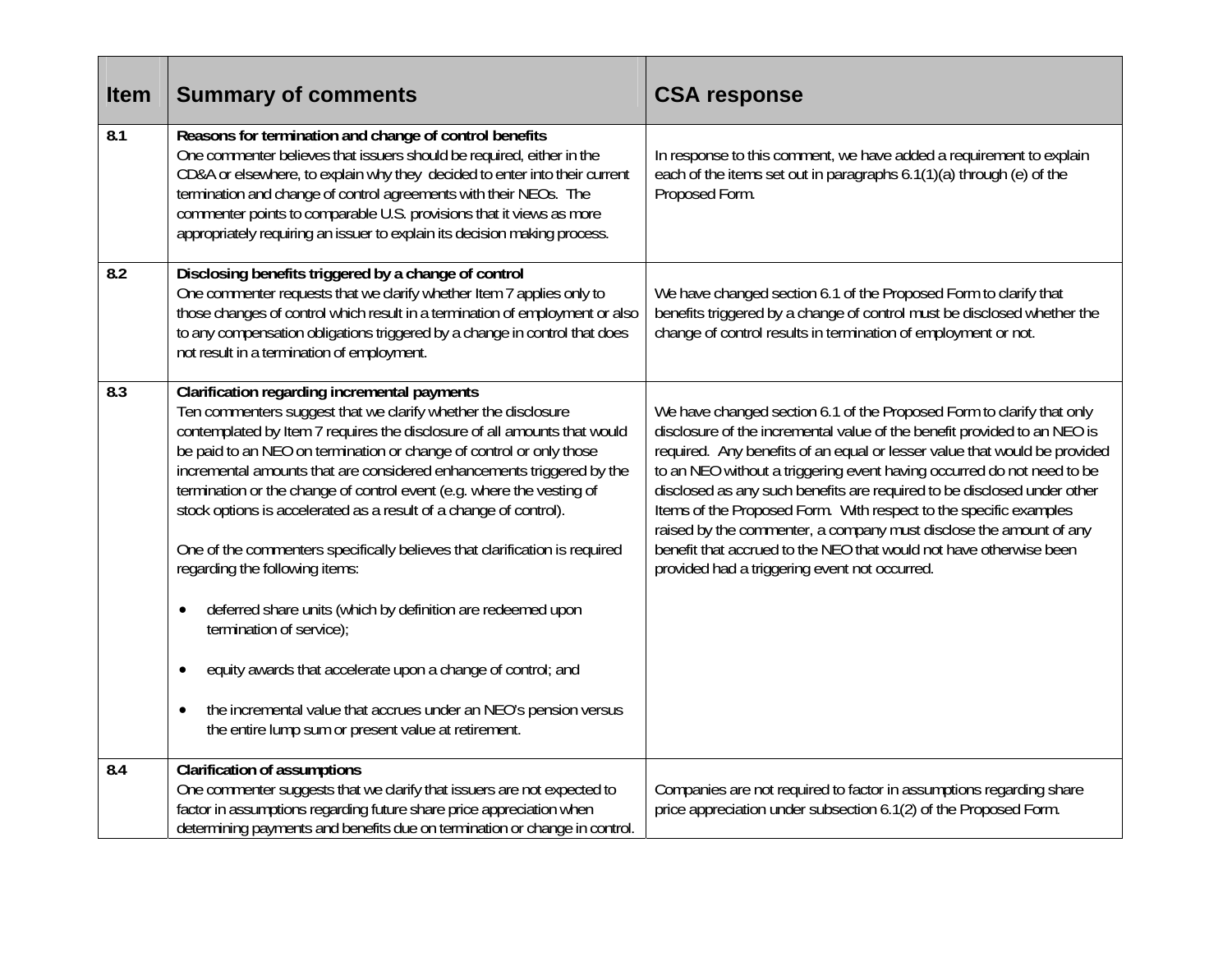| <b>Item</b> | <b>Summary of comments</b>                                                                                                                                                                                                                                                                                                                                                                                                                                                                                                                                                                                                                                                                                                                                                                                                                                                                                                                                                                                                                                                                   | <b>CSA response</b>                                                                                                                                                                                                                                                                                                                                                                                                                        |
|-------------|----------------------------------------------------------------------------------------------------------------------------------------------------------------------------------------------------------------------------------------------------------------------------------------------------------------------------------------------------------------------------------------------------------------------------------------------------------------------------------------------------------------------------------------------------------------------------------------------------------------------------------------------------------------------------------------------------------------------------------------------------------------------------------------------------------------------------------------------------------------------------------------------------------------------------------------------------------------------------------------------------------------------------------------------------------------------------------------------|--------------------------------------------------------------------------------------------------------------------------------------------------------------------------------------------------------------------------------------------------------------------------------------------------------------------------------------------------------------------------------------------------------------------------------------------|
|             | One commenter suggests that we specify whether we require disclosure of<br>the annual amount of pension payable or the present value of that pension.                                                                                                                                                                                                                                                                                                                                                                                                                                                                                                                                                                                                                                                                                                                                                                                                                                                                                                                                        | Companies must disclose the annual benefit payments payable as well as<br>the present value of the pension under Item 5 of the Proposed Form.                                                                                                                                                                                                                                                                                              |
| 8.5         | Format: tabular disclosure<br>Six commenters recommend tabular disclosure rather than narrative<br>disclosure. Some commenters note that:<br>If we extend the new requirement to all NEOs, these four<br>$\bullet$<br>commenters recommend disclosure in a table with appropriate<br>footnotes.<br>One commenter suggests that we prescribe an additional table which<br>shows as a baseline what each NEO is entitled to receive, either<br>immediately or in the future, if they resign of their own free will and all<br>incremental payments each NEO is entitled to receive either<br>immediately or in the future in the event of a standard set of termination<br>scenarios.<br>One commenter recommends tabular disclosure of:<br>cash payments of severance and other unvested amounts,<br>cash payments of previously vested amounts,<br>number of shares (and value) of previously unvested stock options and<br>awards that become vested due to severance or change in control, and<br>the number of shares (and value) of previously vested stock options<br>and stock awards. | Companies should present this information in the clearest manner<br>possible. We believe that narrative disclosure is generally best suited to<br>providing the details associated with these matters. However, companies<br>may summarize the information required by section 6.1 of the Proposed<br>Form in tabular format (in addition to the required narrative) if they believe<br>that this will provide more meaningful disclosure. |
| 8.6         | Format: narrative disclosure<br>Three commenters believe narrative disclosure is more appropriate than<br>tabular disclosure. Specifically, one commenter believes that where there<br>is no accelerated vesting or forfeiture for a particular type of termination,<br>narrative disclosure is more appropriate than table format.                                                                                                                                                                                                                                                                                                                                                                                                                                                                                                                                                                                                                                                                                                                                                          | See our response in item 8.5, above.                                                                                                                                                                                                                                                                                                                                                                                                       |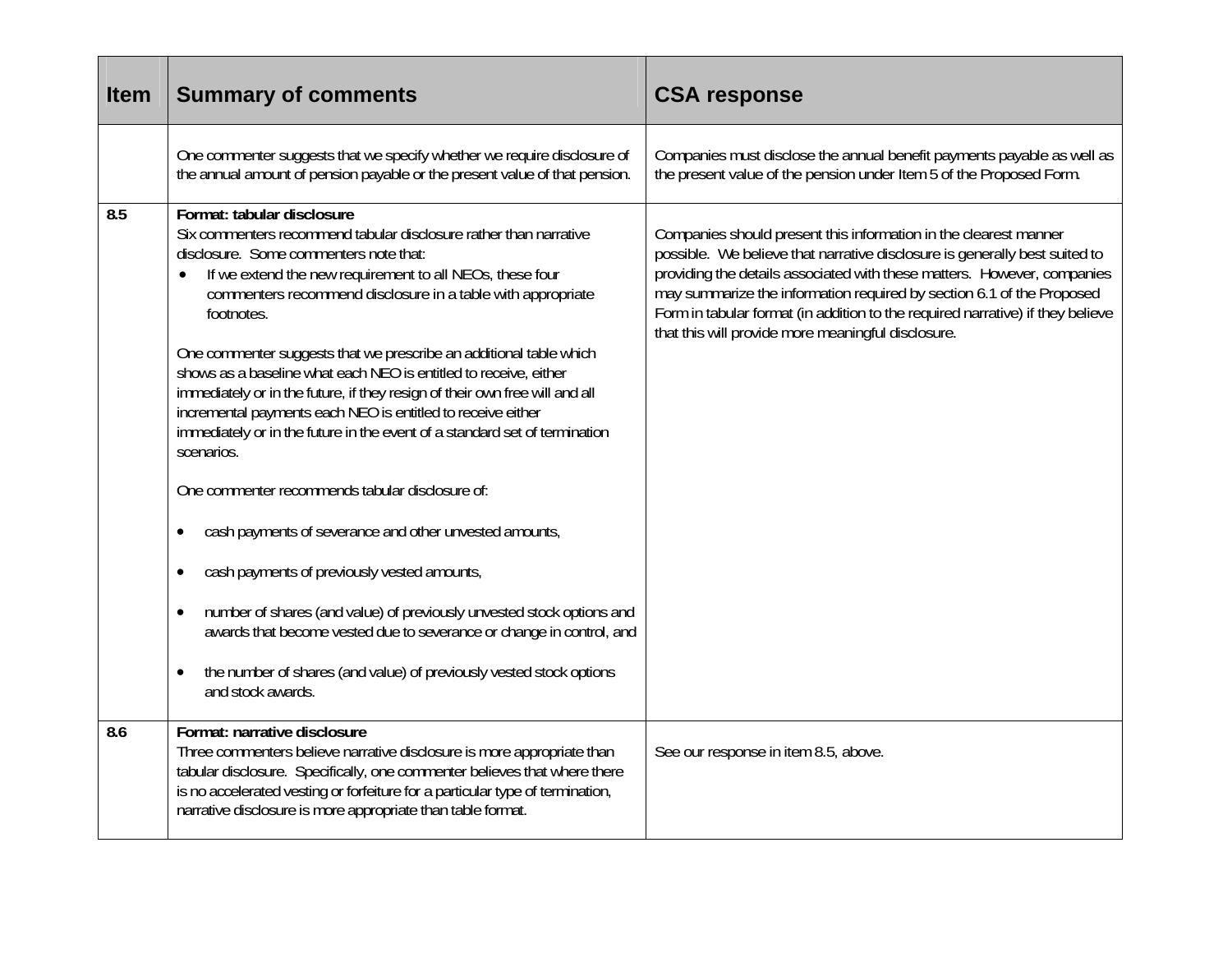| <b>Item</b>                                                                                    | <b>Summary of comments</b>                                                                                                                                                                                                                                                                                                                          | <b>CSA response</b>                                                                                                                                                                                                                                                                                                                                                                                                                                                                                                               |
|------------------------------------------------------------------------------------------------|-----------------------------------------------------------------------------------------------------------------------------------------------------------------------------------------------------------------------------------------------------------------------------------------------------------------------------------------------------|-----------------------------------------------------------------------------------------------------------------------------------------------------------------------------------------------------------------------------------------------------------------------------------------------------------------------------------------------------------------------------------------------------------------------------------------------------------------------------------------------------------------------------------|
|                                                                                                | One commenter recommends narrative disclosure of:<br>Whether a retired executive is simultaneously receiving both severance<br>$\bullet$<br>and retirement payments,<br>Whether a severance benefit is payable on the death or disability of the<br>executive,<br>Whether the issuer is permitted to cease or claw-back any retirement<br>benefits, |                                                                                                                                                                                                                                                                                                                                                                                                                                                                                                                                   |
|                                                                                                | Whether severance pay and other benefits continue on or after normal<br>retirement date, and<br>Whether a change in control would affect any of the above.                                                                                                                                                                                          |                                                                                                                                                                                                                                                                                                                                                                                                                                                                                                                                   |
| 8.7                                                                                            | Format: future enhancements<br>One commenter recommends that we closely monitor issuers' attempts to<br>comply with these requirements with a view towards developing a<br>suggested table format at a later date.                                                                                                                                  | We have an ongoing commitment to conduct general continuous<br>disclosure reviews. These reviews typically include consideration of a<br>company's executive compensation disclosure. Though we do not<br>disclose the results of individual reviews, we may publish additional<br>guidance in the form of a staff notice if we find recurring deficiencies or<br>themes in the disclosure that we believe will be of interest to other<br>companies.                                                                             |
| Question 19. Should we require estimates of termination payments for all NEOs or just the CEO? |                                                                                                                                                                                                                                                                                                                                                     |                                                                                                                                                                                                                                                                                                                                                                                                                                                                                                                                   |
| 8.8                                                                                            | Support disclosure of termination payments for all NEOs<br>Thirteen commenters believe issuers should be required to disclose<br>termination payments for all NEOs.<br>Four commenters believe extending new requirements to all NEOs will<br>result in a lengthy discussion of termination payments and inflated<br>termination payments.          | Based on the comments received, we believe the requirement in section<br>7.1 of the version of the Proposed Form published with the March Notice<br>imposes an undue burden on companies without necessarily enhancing<br>the value of the disclosure to readers. Accordingly, we changed the<br>requirement in section 6.1 of the Proposed Form so that it only applies to<br>four standard scenarios - termination, resignation, change of control and<br>retirement. To the extent that information about other termination or |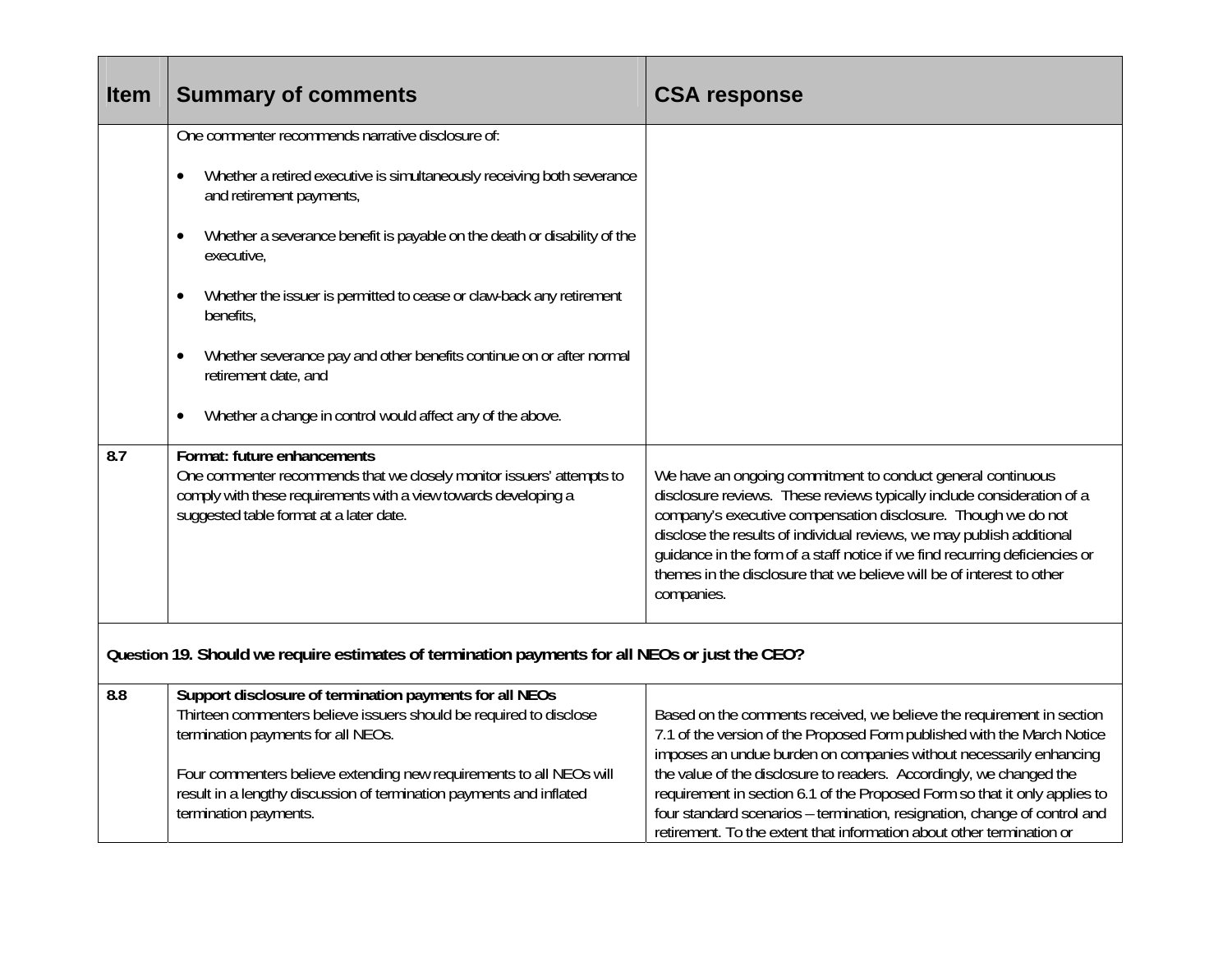| <b>Item</b> | <b>Summary of comments</b>                                                                                                                                                                                                                                                                                                                                                                                                           | <b>CSA response</b>                                                                                                                                                                                                                            |
|-------------|--------------------------------------------------------------------------------------------------------------------------------------------------------------------------------------------------------------------------------------------------------------------------------------------------------------------------------------------------------------------------------------------------------------------------------------|------------------------------------------------------------------------------------------------------------------------------------------------------------------------------------------------------------------------------------------------|
|             |                                                                                                                                                                                                                                                                                                                                                                                                                                      | change of control scenarios is potentially significant to readers, such<br>information should be disclosed if necessary to satisfy the objective set<br>out in section 1.1 of the Proposed Form.                                               |
| 8.9         | Support disclosure of termination payments only for CEO<br>Eleven commenters believe issuers should be required to disclose<br>termination payments only for the CEO.                                                                                                                                                                                                                                                                | We do not believe that disclosure of this information for only the CEO is<br>sufficient to allow investors to understand a company's compensation<br>policies in this regard.                                                                  |
|             | One commenter recommends a standard template for the<br>$\bullet$<br>disclosure of termination arrangements such as resignation,<br>retirement, termination without cause and change of control for<br>the CEO.                                                                                                                                                                                                                      |                                                                                                                                                                                                                                                |
|             | Detailed tables of assumptions as to unit prices and salary<br>$\bullet$<br>amounts in tabular form is not appropriate disclosure.                                                                                                                                                                                                                                                                                                   |                                                                                                                                                                                                                                                |
|             | Estimates of such termination payments may provide misleading<br>$\bullet$<br>disclosure.                                                                                                                                                                                                                                                                                                                                            |                                                                                                                                                                                                                                                |
|             | Termination arrangements should be disclosed in general terms<br>for NEOs other than the CEO, including a general narrative in the<br>CD&A.                                                                                                                                                                                                                                                                                          |                                                                                                                                                                                                                                                |
|             | One commenter recommends that we require disclosure on a general<br>and aggregate basis for all NEOs of the range of payments that may<br>be required to be made for a prescribed set of change of control<br>scenarios.                                                                                                                                                                                                             | We do not agree that a "general description" of the potential termination<br>benefits available to NEOs would provide sufficient information for<br>investors to understand the decisions made by the company in regards to<br>these payments. |
|             | One commenter recommends that disclosure should only be required<br>for those individuals and circumstances in which a payment is<br>expected over the ensuing 12 month period. If there is a requirement<br>to disclose various scenarios, none of which appear to be likely in the<br>ensuing 12 month period, there is no value to the investor and may<br>cause confusion as to what is really being paid in the reporting year. | We have not made this suggested change because we believe a<br>company may not be aware of expected payments over the ensuing 12<br>months.                                                                                                    |
|             | One commenter is concerned the disclosure of material conditions or                                                                                                                                                                                                                                                                                                                                                                  | We believe that, in most cases, the value of this disclosure to investors                                                                                                                                                                      |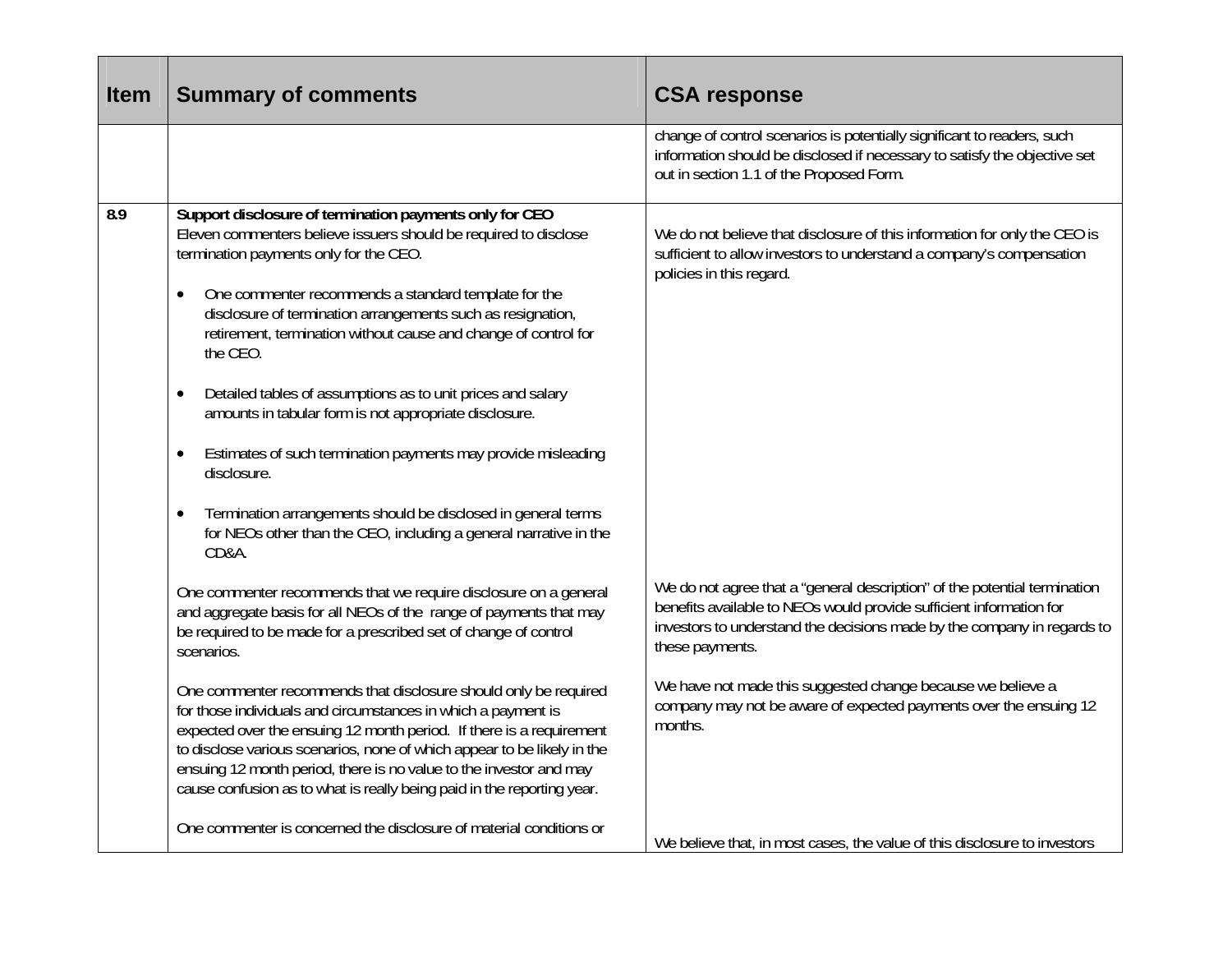| <b>Item</b> | <b>Summary of comments</b>                                                                                                                                                                                                                                                                                                                                                                                                                                                                                                                                                                                                                                                                                                                                                                                                                  | <b>CSA response</b>                                  |
|-------------|---------------------------------------------------------------------------------------------------------------------------------------------------------------------------------------------------------------------------------------------------------------------------------------------------------------------------------------------------------------------------------------------------------------------------------------------------------------------------------------------------------------------------------------------------------------------------------------------------------------------------------------------------------------------------------------------------------------------------------------------------------------------------------------------------------------------------------------------|------------------------------------------------------|
|             | obligations that apply to receipt of payments or benefits may require<br>disclosure of competitively sensitive and confidential arrangements or<br>conditions and recommends that there should be a carve-out for any<br>disclosure that is competitively sensitive or confidential for the issuer.                                                                                                                                                                                                                                                                                                                                                                                                                                                                                                                                         | outweighs the costs of disclosing it to the company. |
|             | Question 20. Will it be too difficult to provide estimates of potential payments under different termination scenarios? Should we only<br>require an estimate for the largest potential payment to the particular NEO?                                                                                                                                                                                                                                                                                                                                                                                                                                                                                                                                                                                                                      |                                                      |
| 8.10        | Do not support providing estimates of potential payments under<br>different termination scenarios<br>Fifteen commenters do not support the disclosure of all potential<br>termination scenarios, or at least believe that providing these estimates<br>would be difficult. Some of the specific points raised by commenters<br>include:                                                                                                                                                                                                                                                                                                                                                                                                                                                                                                     | See our response in item 8.8, above.                 |
|             | Such estimates may not be meaningful or reflective of the amount<br>that an NEO will receive.<br>This requirement may lead to manipulation by issuers.<br>$\bullet$                                                                                                                                                                                                                                                                                                                                                                                                                                                                                                                                                                                                                                                                         |                                                      |
|             | The requirement to quantify is too broad to value.<br>$\bullet$<br>The proposed scope of disclosure regarding termination events will be<br>$\bullet$<br>too difficult to provide and of little practical use as companies don't<br>have specific programs, plans or documented arrangements to define<br>all of the various types of payments and benefits that may be provided<br>under various types of terminations or a change in control.<br>Consequently, the amounts would in many cases be hypothetical. The<br>commenter does however support the disclosure of vesting and<br>payment or distribution of amounts related to equity compensation<br>plans for various types of terminations of employment and change in<br>control as many companies do have specific and relatively standard<br>rules regarding these scenarios. |                                                      |
|             | Three commenters believe that requiring the disclosure of all potential<br>payouts associated with termination-related events is not appropriate, and                                                                                                                                                                                                                                                                                                                                                                                                                                                                                                                                                                                                                                                                                       |                                                      |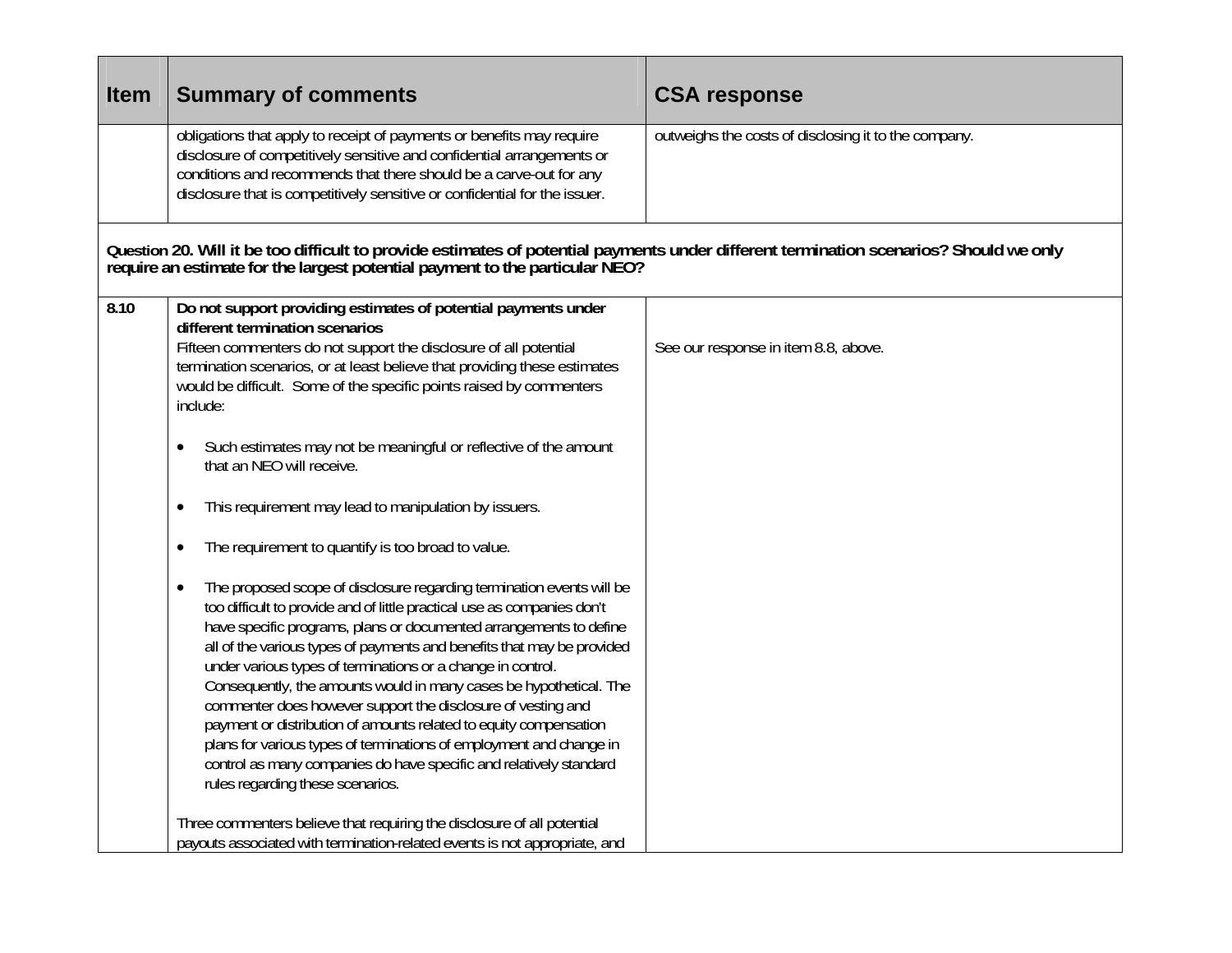| <b>Item</b> | <b>Summary of comments</b>                                                                                                                                                                                                                                                                                                                                                                                                                                                                                                                                                                                                                     | <b>CSA response</b>                                                                                                                                                                                                                                                                                                                                                                                                                                                                                                                                                                                                                                                                                                                                                                                                                                        |
|-------------|------------------------------------------------------------------------------------------------------------------------------------------------------------------------------------------------------------------------------------------------------------------------------------------------------------------------------------------------------------------------------------------------------------------------------------------------------------------------------------------------------------------------------------------------------------------------------------------------------------------------------------------------|------------------------------------------------------------------------------------------------------------------------------------------------------------------------------------------------------------------------------------------------------------------------------------------------------------------------------------------------------------------------------------------------------------------------------------------------------------------------------------------------------------------------------------------------------------------------------------------------------------------------------------------------------------------------------------------------------------------------------------------------------------------------------------------------------------------------------------------------------------|
|             | that the disclosure required by the form should be limited to a list of<br>standard scenarios. While the commenters differed in the precise<br>classification of the specific scenarios they thought should be discussed,<br>they generally recommended that disclosure be limited to the<br>consequences associated with the following general scenarios:                                                                                                                                                                                                                                                                                     |                                                                                                                                                                                                                                                                                                                                                                                                                                                                                                                                                                                                                                                                                                                                                                                                                                                            |
|             | Change in control<br>$\bullet$                                                                                                                                                                                                                                                                                                                                                                                                                                                                                                                                                                                                                 |                                                                                                                                                                                                                                                                                                                                                                                                                                                                                                                                                                                                                                                                                                                                                                                                                                                            |
|             | Resignation<br>$\bullet$                                                                                                                                                                                                                                                                                                                                                                                                                                                                                                                                                                                                                       |                                                                                                                                                                                                                                                                                                                                                                                                                                                                                                                                                                                                                                                                                                                                                                                                                                                            |
|             | Retirement<br>$\bullet$                                                                                                                                                                                                                                                                                                                                                                                                                                                                                                                                                                                                                        |                                                                                                                                                                                                                                                                                                                                                                                                                                                                                                                                                                                                                                                                                                                                                                                                                                                            |
|             | Voluntary termination                                                                                                                                                                                                                                                                                                                                                                                                                                                                                                                                                                                                                          |                                                                                                                                                                                                                                                                                                                                                                                                                                                                                                                                                                                                                                                                                                                                                                                                                                                            |
|             | Involuntary termination (including termination for cause and without<br>cause)                                                                                                                                                                                                                                                                                                                                                                                                                                                                                                                                                                 |                                                                                                                                                                                                                                                                                                                                                                                                                                                                                                                                                                                                                                                                                                                                                                                                                                                            |
|             | One commenter further recommended that if any alternative scenario other<br>than these standard scenarios could result in a higher incremental payout,<br>this should be disclosed as well.                                                                                                                                                                                                                                                                                                                                                                                                                                                    |                                                                                                                                                                                                                                                                                                                                                                                                                                                                                                                                                                                                                                                                                                                                                                                                                                                            |
| 8.11        | Do support providing estimates of potential payments under<br>different termination scenarios                                                                                                                                                                                                                                                                                                                                                                                                                                                                                                                                                  |                                                                                                                                                                                                                                                                                                                                                                                                                                                                                                                                                                                                                                                                                                                                                                                                                                                            |
|             | Eight commenters support disclosing the potential consequences of all<br>scenarios relating to changes of control or termination. One commenter<br>believes that every component of the total compensation package should<br>be identified and discussed in detail, including all material terms of<br>agreements regarding payments on termination or change of control.<br>Three commenters believe it would not be difficult to provide estimates of<br>potential payments under different scenarios as the details should be<br>contained in a written document and investors are entitled to this potentially<br>significant information. | We acknowledge the support for the requirement to disclose the<br>incremental payouts due to an NEO in all termination-related scenarios.<br>On further consideration, we believe the requirement in section 7.1 of the<br>version of the Proposed Form published with the March Notice imposes<br>an undue burden on companies without necessarily enhancing the value<br>of the disclosure to readers. Accordingly, we changed the requirement in<br>section 6.1 of the Proposed Form so that it only applies to four standard<br>scenarios - termination, resignation, change of control and retirement. To<br>the extent that information about other termination or change of control<br>scenarios is potentially significant to readers, such information should be<br>disclosed if necessary to satisfy the objective set out in section 1.1 of the |
|             | One commenter believes it would be difficult to provide estimates of<br>potential payments, commenter believes the vesting of securities is easy                                                                                                                                                                                                                                                                                                                                                                                                                                                                                               | Proposed Form.                                                                                                                                                                                                                                                                                                                                                                                                                                                                                                                                                                                                                                                                                                                                                                                                                                             |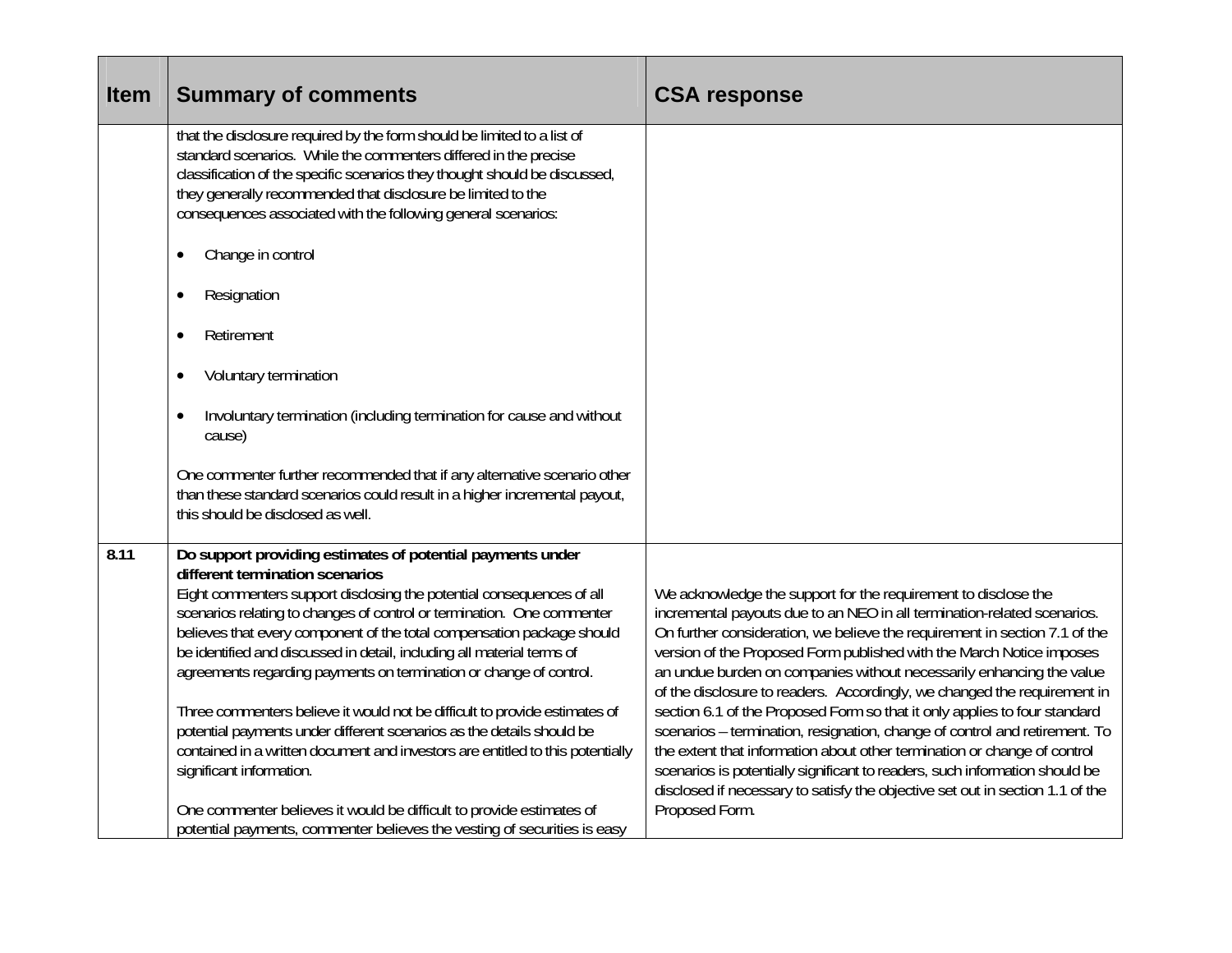| <b>Item</b> | <b>Summary of comments</b>                                                                                                                                                                                                                                                                                                                                                                                                                                                                                                                                                                                                                                                                                                            | <b>CSA response</b>                                                                                                                                                                                                                                                                                                                                                                                                                                                                                                                                |
|-------------|---------------------------------------------------------------------------------------------------------------------------------------------------------------------------------------------------------------------------------------------------------------------------------------------------------------------------------------------------------------------------------------------------------------------------------------------------------------------------------------------------------------------------------------------------------------------------------------------------------------------------------------------------------------------------------------------------------------------------------------|----------------------------------------------------------------------------------------------------------------------------------------------------------------------------------------------------------------------------------------------------------------------------------------------------------------------------------------------------------------------------------------------------------------------------------------------------------------------------------------------------------------------------------------------------|
|             | to provide.                                                                                                                                                                                                                                                                                                                                                                                                                                                                                                                                                                                                                                                                                                                           |                                                                                                                                                                                                                                                                                                                                                                                                                                                                                                                                                    |
| 8.12        | Largest potential payout only<br>Two commenters support requiring only estimates for the largest potential<br>payment to NEOs.                                                                                                                                                                                                                                                                                                                                                                                                                                                                                                                                                                                                        | See our response in item 8.8, above.                                                                                                                                                                                                                                                                                                                                                                                                                                                                                                               |
|             | Six commenters do not support estimates of the largest potential payment<br>as such disclosure might grossly overstate an NEO's potential severance<br>benefits under other scenarios and might result in an escalation of<br>severance benefits across companies.                                                                                                                                                                                                                                                                                                                                                                                                                                                                    | See our response in item 8.8, above.                                                                                                                                                                                                                                                                                                                                                                                                                                                                                                               |
|             | One commenter recommends that the value of outstanding or deferred<br>compensation forfeited should be included in order to provide a balanced<br>perspective.                                                                                                                                                                                                                                                                                                                                                                                                                                                                                                                                                                        | Paragraph 6.1(1)(b) of the Proposed Form only requires the estimated<br>incremental payments and benefits that are provided in each scenario be<br>disclosed. Section 6.1 of the Proposed Form does not explicitly preclude<br>companies from disclosing the estimated value of outstanding or deferred<br>compensation forfeited in each of the four scenarios. In fact, if this<br>disclosure is necessary to satisfy the objective set out in section 1.1 of the<br>Proposed Form, we believe it must be disclosed.                             |
| 8.13        | Legal impact of estimating value of termination payments<br>Three commenters are concerned with potential adverse legal implications<br>as a result of estimated termination disclosure. The commenters raised<br>the following issues:<br>Reporting estimated or hypothetical values may have adverse legal<br>$\bullet$<br>implications for the company in the event of a wrongful dismissal suit.<br>The requisite calculations should not inadvertently expose companies<br>$\bullet$<br>to legal actions.<br>This disclosure may cause employers to limit their liability related to<br>$\bullet$<br>executive termination benefits by formalization of these benefits,<br>which the commenter believes would not be beneficial. | While we acknowledge these comments, we do not intend that the<br>disclosure required under section 6.1 of the Proposed Form will have the<br>effect of exposing companies to undue legal liability. Specifically, as this<br>requirement is only intended to require the disclosure of contractually<br>defined consequences, (and not consequences which may arise from the<br>application of the common law, civil law or equitable remedies) we do not<br>intend that any liability will be created in excess of that already in<br>existence. |
|             | One commenter believes that the current wording could be interpreted as<br>requiring an estimate of the amounts that would be required in lieu of any                                                                                                                                                                                                                                                                                                                                                                                                                                                                                                                                                                                 | We are in agreement with the commenter's belief that the disclosure<br>required under section 6.1 of the Proposed Form is limited to written<br>obligations, and not the application of general principles of employment                                                                                                                                                                                                                                                                                                                           |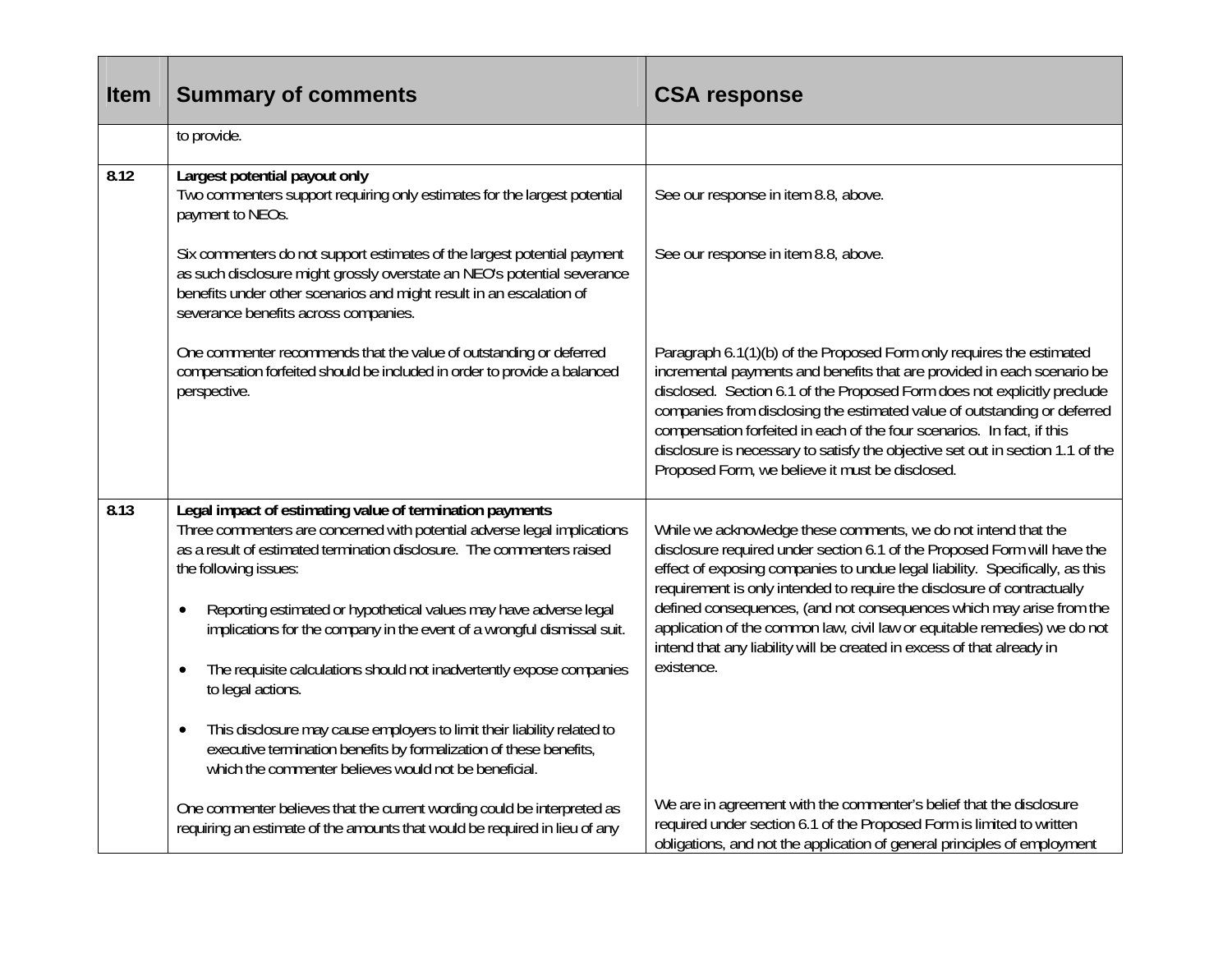| <b>Item</b> | <b>Summary of comments</b>                                                                                                                                                                                                                                                                                                                                                                                                                                                                                                                                                                  | <b>CSA response</b>                                                                                                                                                                                                                                                                                                                                                                                                                                                                                                                                                                                                                                                                                                                                                                                                                                                                                                                                                                                                                                 |
|-------------|---------------------------------------------------------------------------------------------------------------------------------------------------------------------------------------------------------------------------------------------------------------------------------------------------------------------------------------------------------------------------------------------------------------------------------------------------------------------------------------------------------------------------------------------------------------------------------------------|-----------------------------------------------------------------------------------------------------------------------------------------------------------------------------------------------------------------------------------------------------------------------------------------------------------------------------------------------------------------------------------------------------------------------------------------------------------------------------------------------------------------------------------------------------------------------------------------------------------------------------------------------------------------------------------------------------------------------------------------------------------------------------------------------------------------------------------------------------------------------------------------------------------------------------------------------------------------------------------------------------------------------------------------------------|
|             | reasonable notice of termination without cause, and indicates that this<br>would be extremely problematic in the context of Canadian employment<br>law. The commenter believes that this may be remedied by including the<br>word "written" in front of the word "contract" in Section 7.1.                                                                                                                                                                                                                                                                                                 | law under common law. We have also deleted the requirement to<br>disclose ad hoc payments in section 7.1of the version of the Proposed<br>Form published with the March Notice.                                                                                                                                                                                                                                                                                                                                                                                                                                                                                                                                                                                                                                                                                                                                                                                                                                                                     |
|             | <b>ITEM 8 - DIRECTOR COMPENSATION (March Notice version of Proposed Form)</b>                                                                                                                                                                                                                                                                                                                                                                                                                                                                                                               |                                                                                                                                                                                                                                                                                                                                                                                                                                                                                                                                                                                                                                                                                                                                                                                                                                                                                                                                                                                                                                                     |
| 9.1         | <b>Trustee fees</b><br>One commenter notes that this section should take into consideration the<br>different types of structures for non-corporate entities and the differing<br>capacities in which trustees may act. The commenter recommends that<br>corporate trustees or trust companies that act as trustees but effectively<br>delegate most duties to management or other entities should not be<br>caught by this disclosure. The commenter further seeks clarification that<br>disclosure is only required if the compensation has not been previously<br>disclosed under Item 8. | We have added subsection 1.4(9) of the Proposed Form to clarify that<br>any requirements in the Proposed Form that references to the term<br>"director" in the Proposed Form includes an individual who acts in a<br>capacity similar to a director. Accordingly, we have deleted section 8.5 of<br>the version of the Proposed Form published with the March Notice. With<br>this change, we believe that trustee fees paid to a trustee that is acting in<br>the capacity of a director must be disclosed under section 7.1 of the<br>Proposed Form. A corporate trustee or trust companies that act as<br>trustees but effectively delegate most duties to management or other<br>entities are not be caught by this requirement if they are not acting in the<br>capacity of a director. In this case, however, an individual employed by<br>the management or other entity would likely be acting in the capacity of a<br>director of the company. In this case, the requirements in subsection<br>1.4(3) of the Proposed Form may also apply. |
| 9.2         | Conflict issues regarding non-executive directors<br>One commenter is pleased with the clarification that is provided regarding<br>compensation paid to outside directors, but recommends that the CSA<br>require an explicit statement as to whether outside directors are entitled to<br>participate in any compensation plans on a discretionary basis. The<br>commenter feels that such participation could give rise to self-dealing and<br>conflicts of interest.                                                                                                                     | While we acknowledge that the entitlement to participate in any such<br>plans may give rise to some of the issues touched on by the commenter,<br>we do not believe that it is necessary for us to require disclosure of this<br>information. However, all of the disclosure required in the Proposed Form<br>must be filtered through the objective set out in section 1.1 of the<br>Proposed Form. If necessary to satisfy this objective, we believe a<br>company must disclose that outside directors are entitled to participate in<br>any compensation plans on a discretionary basis.                                                                                                                                                                                                                                                                                                                                                                                                                                                        |
| 9.3         | <b>Former directors</b><br>One commentator requests clarification as to whether compensation is                                                                                                                                                                                                                                                                                                                                                                                                                                                                                             | Companies must disclose any compensation paid to former directors who                                                                                                                                                                                                                                                                                                                                                                                                                                                                                                                                                                                                                                                                                                                                                                                                                                                                                                                                                                               |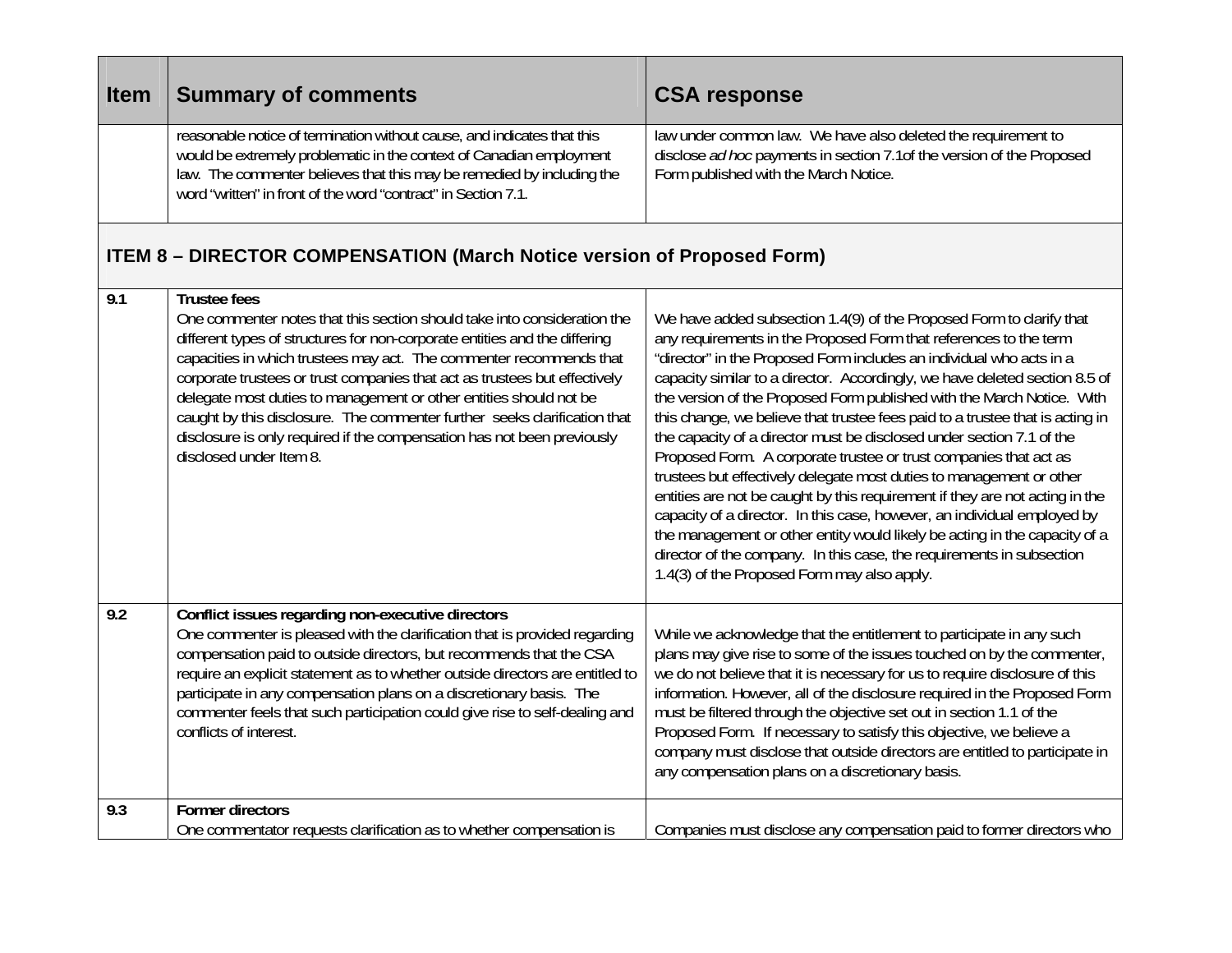| <b>Item</b> | <b>Summary of comments</b>                                                                                                                                                                                                                        | <b>CSA response</b>                                                                                                                                                                                                                                                                                                                                        |
|-------------|---------------------------------------------------------------------------------------------------------------------------------------------------------------------------------------------------------------------------------------------------|------------------------------------------------------------------------------------------------------------------------------------------------------------------------------------------------------------------------------------------------------------------------------------------------------------------------------------------------------------|
|             | required to be disclosed for former directors who received compensation<br>for part of the fiscal year and that compensation should include any<br>consulting arrangements, according to the SEC rules.                                           | received compensation for part of the financial year. Companies must<br>also disclose, in accordance with paragraph 7.1(3)(c) of the Proposed<br>Form, compensation for services provided to the company by the director<br>in any capacity.                                                                                                               |
|             | Question 21. Will expanded disclosure of director compensation provide useful information?                                                                                                                                                        |                                                                                                                                                                                                                                                                                                                                                            |
| 9.4         | Expanded disclosure of director compensation<br>Twenty-two commenters agree that the proposed director compensation<br>table provides useful information. Individual commenters noted that:                                                       | We acknowledge these comments.                                                                                                                                                                                                                                                                                                                             |
|             | Director disclosure might lead to inflation of compensation,<br>particularly given the total compensation figure, which allows<br>directors to compare their total compensation to that of other<br>directors.                                    | While we acknowledge this comment, we believe that the benefits of clear<br>and meaningful disclosure of director compensation outweighs this<br>concern.                                                                                                                                                                                                  |
|             | Disclosure should cover the same three-year period as that of<br>$\bullet$<br>executives.                                                                                                                                                         | While we acknowledge this comment, we believe that the more limited<br>concerns regarding director compensation, in contrast with the greater<br>concerns regarding NEO compensation, supports our decision to only<br>require director disclosure for the most recently completed financial year.                                                         |
|             | Disclosure should be based on the grant date fair value of stock<br>options and the total market value of all stock grants and deferred<br>units as of the fiscal year end as opposed to the accounting value<br>derived for financial reporting. | Subsection 7.1(3) of the Proposed Form states that each column of the<br>director compensation table required by subsection 7.1(1) of the<br>Proposed Form must be completed in the same manner required for the<br>corresponding column in the SCT, in accordance with the requirements<br>set out in Item 3 of the Proposed Form, as supplemented by the |
|             | Clarification of the expectations regarding the information required for<br>$\bullet$<br>identification of amounts in column (g) is necessary.                                                                                                    | commentary to Item 3 of the Proposed Form. Except as provided in<br>subsection 7.1(3) of the Proposed Form, the requirements for directors<br>are consistent with the requirements for NEOs. Specifically, we note that                                                                                                                                    |
|             | Requirements for directors should be consistent with requirements for<br>NEO <sub>s</sub> .                                                                                                                                                       | section 3.1 of the Proposed Form provides that, for the purposes of the<br>SCT, options and share-based awards be disclosed using grant date fair<br>value. Accordingly, options and share-based awards to directors must be<br>disclosed using grant date fair value.                                                                                     |
|             | The "Fees Earned" column of the proposed director compensation<br>table should be more specifically delineated to disclose retainers                                                                                                              | We believe that both meeting fees and annual retainers must be                                                                                                                                                                                                                                                                                             |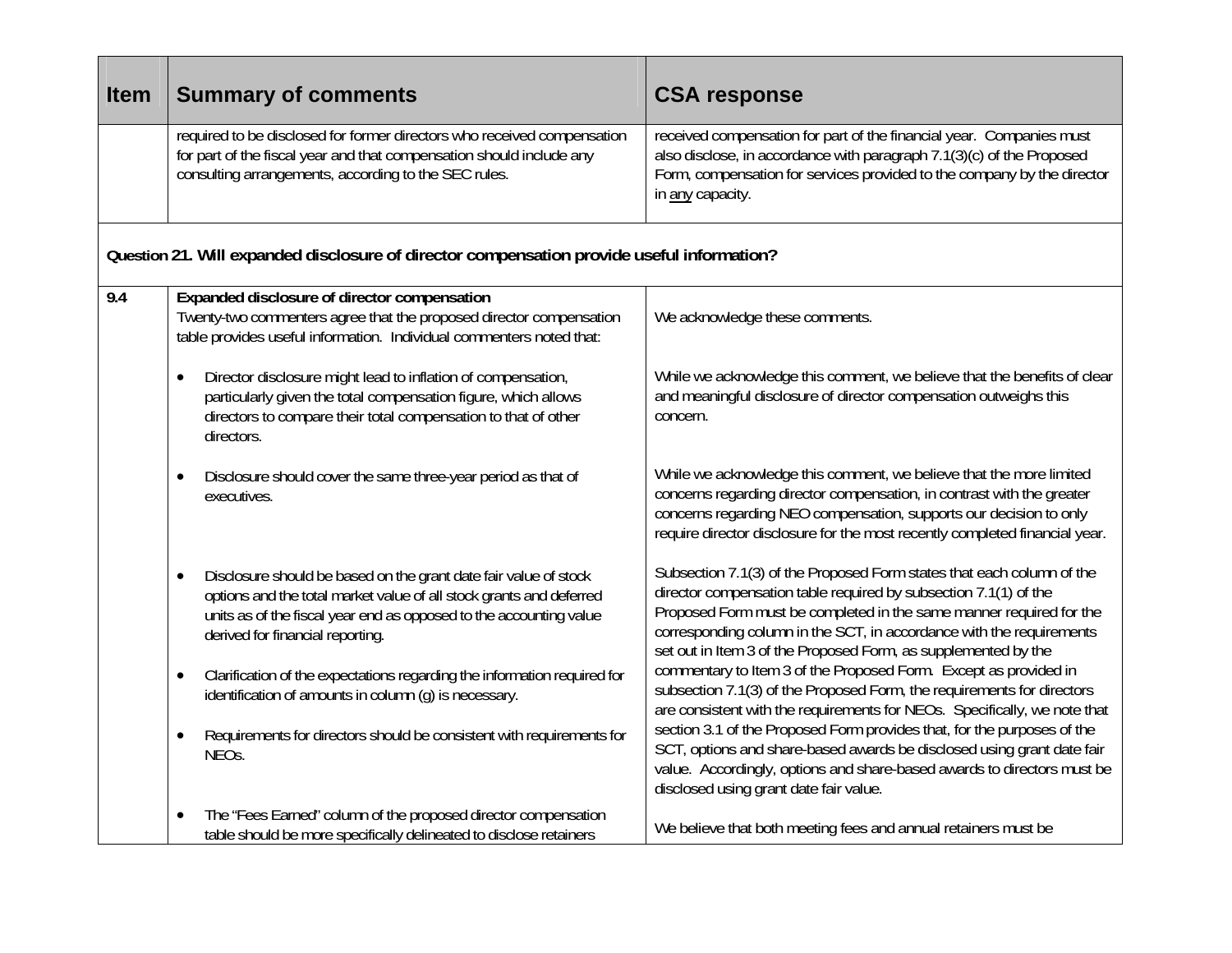| <b>Item</b> | <b>Summary of comments</b>                                                                                                                                                                                                                                                                                                                                                                                                                                                                                                                                                                                                                                                                                                                                                                                                                                                                                                                                                                                                                   | <b>CSA response</b>                                                                                                                                                                                                                                                                                                                                                                                                                                                                                                                                                           |
|-------------|----------------------------------------------------------------------------------------------------------------------------------------------------------------------------------------------------------------------------------------------------------------------------------------------------------------------------------------------------------------------------------------------------------------------------------------------------------------------------------------------------------------------------------------------------------------------------------------------------------------------------------------------------------------------------------------------------------------------------------------------------------------------------------------------------------------------------------------------------------------------------------------------------------------------------------------------------------------------------------------------------------------------------------------------|-------------------------------------------------------------------------------------------------------------------------------------------------------------------------------------------------------------------------------------------------------------------------------------------------------------------------------------------------------------------------------------------------------------------------------------------------------------------------------------------------------------------------------------------------------------------------------|
|             | rather than meeting fees and disclose that portion of a directors' fees<br>that was deferred or taken in the form of equity.                                                                                                                                                                                                                                                                                                                                                                                                                                                                                                                                                                                                                                                                                                                                                                                                                                                                                                                 | disclosed in the director compensation table required by subsection 7.1(1)<br>of the Proposed Form. With respect to the voluntary deferral of cash<br>compensation, we believe that paragraph 3.1(2)(b) of the Proposed Form<br>governs the treatment of such deferrals in the case of a director as<br>provided by subsection 7.1(3) of the Proposed Form.                                                                                                                                                                                                                   |
|             | Six commenters agree with the requirement to disclose director<br>compensation on the condition that certain changes to the SCT are made<br>in order to ensure that this requirement leads to the disclosure of<br>meaningful information relating to director compensation. Specifically,<br>Grant date fair value should be used to value equity awards and the<br>value of pension benefits required to be disclosed should not be the<br>total change in actuarial cost.<br>One commenter believes where DSUs are voluntarily elected by<br>$\bullet$<br>directors rather than receiving a cash payment, they are essentially an<br>investment decision, where additional DSUs credited as dividend<br>equivalents represent a return on investment rather than additional<br>compensation. Accordingly, these DSUs and dividend equivalents<br>should not be required to be disclosed.<br>One commenter believes disclosure should only be required if the total<br>compensation to each director reaches a specified dollar threshold. | We acknowledge these comments and have made several changes to<br>the SCT (i.e. grant date fair value) that we believe will lead to more<br>meaningful disclosure of both NEO and director compensation. We<br>emphasize that all of the disclosure required in the Proposed Form must<br>be filtered through the objective set out in section 1.1 of the Proposed<br>Form. If disclosure of any specific director compensation, regardless of<br>its form or dollar amount, is necessary to satisfy this objective, we believe<br>a company must disclose that compensation. |
|             | <b>GENERAL COMMENTS (March Notice version of Proposed Form)</b>                                                                                                                                                                                                                                                                                                                                                                                                                                                                                                                                                                                                                                                                                                                                                                                                                                                                                                                                                                              |                                                                                                                                                                                                                                                                                                                                                                                                                                                                                                                                                                               |
|             | Question 22. Do you agree that executive compensation disclosure should remain in the management information circular? Would<br>moving it to another disclosure document provide a clearer link between pay and performance?                                                                                                                                                                                                                                                                                                                                                                                                                                                                                                                                                                                                                                                                                                                                                                                                                 |                                                                                                                                                                                                                                                                                                                                                                                                                                                                                                                                                                               |
| 10.1        | Including disclosure of executive compensation in the management<br>information circular<br>Twenty-one commenters agree that executive compensation disclosure                                                                                                                                                                                                                                                                                                                                                                                                                                                                                                                                                                                                                                                                                                                                                                                                                                                                               | We acknowledge these comments. We have decided to continue to                                                                                                                                                                                                                                                                                                                                                                                                                                                                                                                 |
|             | should remain in the management information circular.                                                                                                                                                                                                                                                                                                                                                                                                                                                                                                                                                                                                                                                                                                                                                                                                                                                                                                                                                                                        | require disclosure of executive compensation in the management                                                                                                                                                                                                                                                                                                                                                                                                                                                                                                                |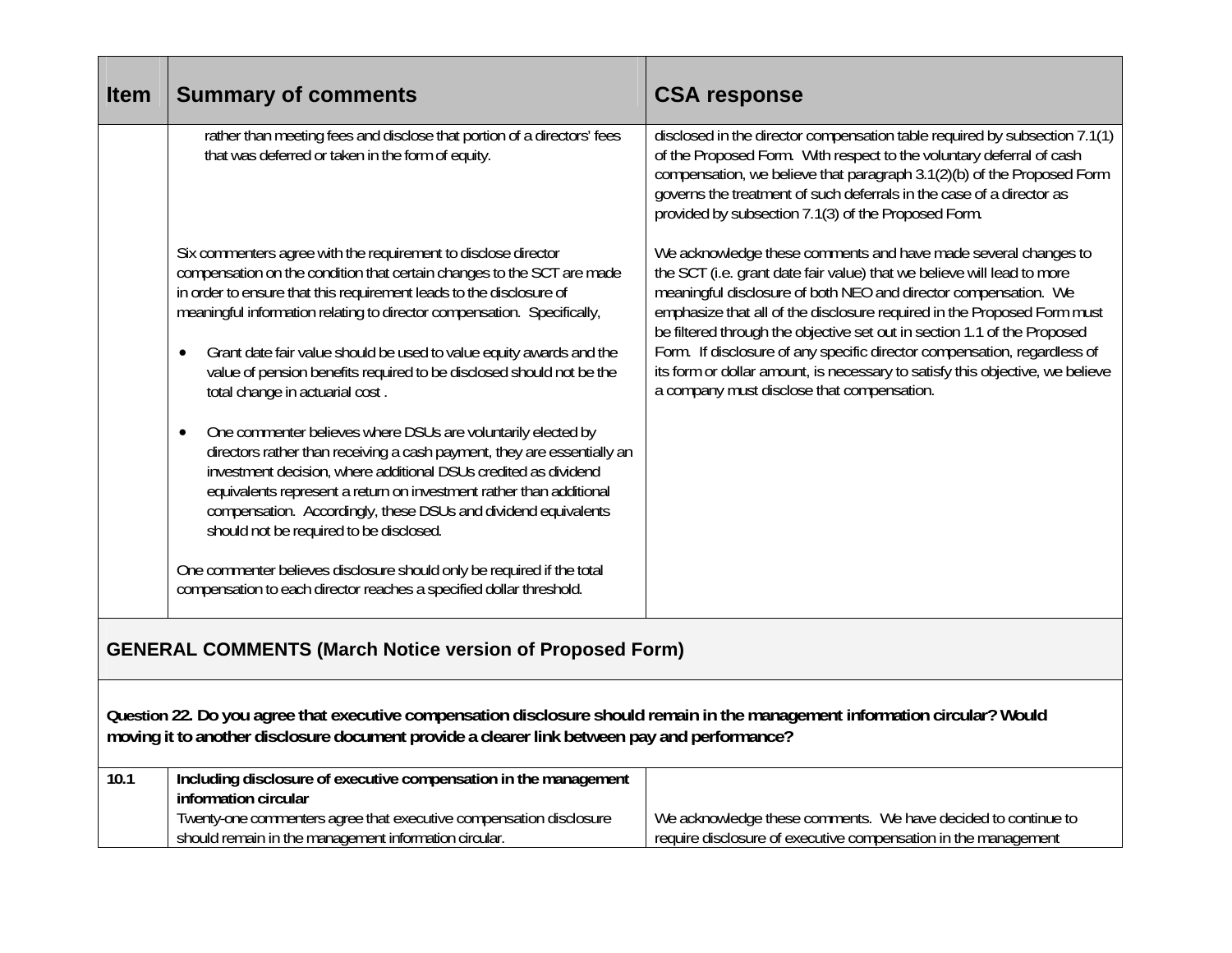| <b>Item</b>   | <b>Summary of comments</b>                                                                                                                                                                                                                                                                                                                                                                                                                                                                                                                                                                                                                          | <b>CSA response</b>                                                                                                                                                                                                                                                                                                                                                |
|---------------|-----------------------------------------------------------------------------------------------------------------------------------------------------------------------------------------------------------------------------------------------------------------------------------------------------------------------------------------------------------------------------------------------------------------------------------------------------------------------------------------------------------------------------------------------------------------------------------------------------------------------------------------------------|--------------------------------------------------------------------------------------------------------------------------------------------------------------------------------------------------------------------------------------------------------------------------------------------------------------------------------------------------------------------|
|               | One commenter believes that executive disclosure should logically be<br>$\bullet$<br>proximately located with the main governance disclosures of an issuer.<br>As these are currently included in the information circular pursuant to<br>National Instrument 58-101, the circular remains the ideal location for<br>the proposed form.<br>Four commenters believe that requiring executive compensation<br>$\bullet$<br>disclosure to be made in the MD&A to enforce the link between pay<br>and performance is inappropriate as MD&A is often prepared and<br>published in advance of the circular and compensation decisions<br>being finalized. | information circular.                                                                                                                                                                                                                                                                                                                                              |
| SEC has done? | Question 23. Are there elements of compensation disclosure that are not relevant to venture issuers and that they should not be<br>required to provide? For example, should we allow venture issuers to disclose compensation for a smaller group of executives as the                                                                                                                                                                                                                                                                                                                                                                              |                                                                                                                                                                                                                                                                                                                                                                    |
| 10.2          | Should venture issuers be treated differently from non-venture<br><i>issuers</i>                                                                                                                                                                                                                                                                                                                                                                                                                                                                                                                                                                    |                                                                                                                                                                                                                                                                                                                                                                    |
|               | Eight commenters believe special treatment for venture issuers may be<br>required. The commenters suggest that we:                                                                                                                                                                                                                                                                                                                                                                                                                                                                                                                                  | We acknowledge the comments suggesting that venture issuers have<br>unique concerns relating to the disclosure contemplated by the Proposed<br>Form. However, we believe that executive compensation disclosure                                                                                                                                                    |
|               | conduct a cost-benefit analysis prior to requiring ventures to disclose<br>executive compensation because such venture issuers often do not have<br>the same human resource and compensation experts as other reporting<br>issuers.                                                                                                                                                                                                                                                                                                                                                                                                                 | should be provided by all companies. Consequently, we do not propose<br>to make specific modifications or carve-outs for these companies other<br>than in respect of the performance graph required under section 2.2 of<br>the Proposed Form. However, we note that venture issuers may have<br>simpler compensation structures and may have less than five NEOs. |
|               | consider whether a different level of disclosure of director compensation<br>would be appropriate for venture exchange listed companies.                                                                                                                                                                                                                                                                                                                                                                                                                                                                                                            | Consequently, many items in the Proposed Form may not apply.                                                                                                                                                                                                                                                                                                       |
|               | phase in the executive compensation requirements for venture issuers as<br>follows: three NEOs in year one after listing, four NEOs in year two and<br>five in year three.                                                                                                                                                                                                                                                                                                                                                                                                                                                                          |                                                                                                                                                                                                                                                                                                                                                                    |
|               | consider increasing limit of \$150,000 threshold for inclusion as NEO to                                                                                                                                                                                                                                                                                                                                                                                                                                                                                                                                                                            |                                                                                                                                                                                                                                                                                                                                                                    |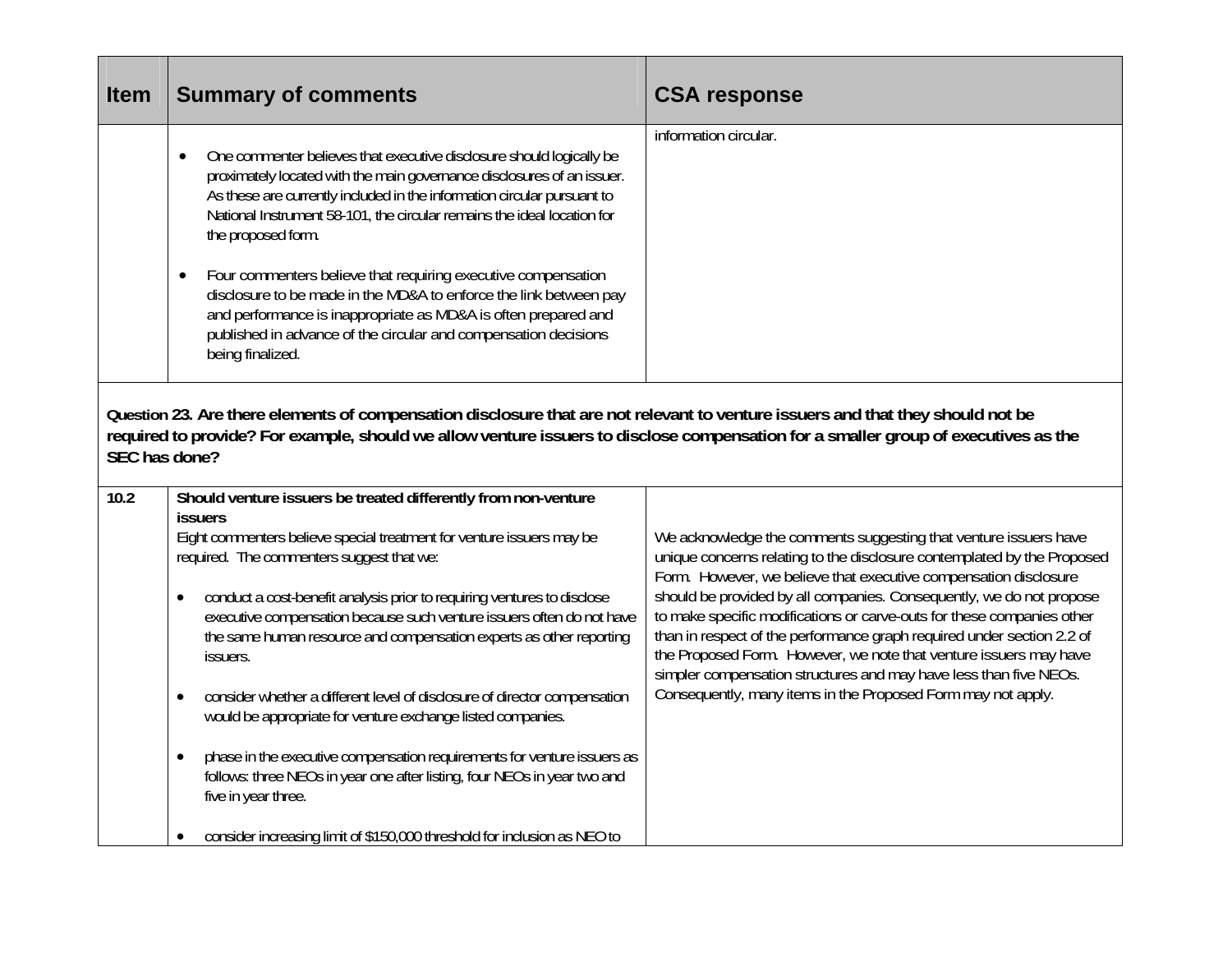| Item                                                                                                          | <b>Summary of comments</b>                                                                                                                                                                                                                                                                                                                  | <b>CSA response</b>                                                                                                                                                                                                                                                                                                                                                   |
|---------------------------------------------------------------------------------------------------------------|---------------------------------------------------------------------------------------------------------------------------------------------------------------------------------------------------------------------------------------------------------------------------------------------------------------------------------------------|-----------------------------------------------------------------------------------------------------------------------------------------------------------------------------------------------------------------------------------------------------------------------------------------------------------------------------------------------------------------------|
|                                                                                                               | allow venture and other issuers to exclude lower paid executives.                                                                                                                                                                                                                                                                           |                                                                                                                                                                                                                                                                                                                                                                       |
|                                                                                                               | With respect to the \$150,000 compensation threshold, one commenter noted<br>that it is likely to reduce the number of NEOs that venture issuers are required<br>to disclose.                                                                                                                                                               |                                                                                                                                                                                                                                                                                                                                                                       |
|                                                                                                               | Nine commenters do not believe that special rules are required for venture<br>issuers. These are the specific comments:                                                                                                                                                                                                                     |                                                                                                                                                                                                                                                                                                                                                                       |
|                                                                                                               | Disclosure for venture issuers will be simpler because their<br>$\bullet$<br>compensation systems are typically simpler.                                                                                                                                                                                                                    |                                                                                                                                                                                                                                                                                                                                                                       |
|                                                                                                               | Disclosure becomes key to ensuring independent oversight and<br>$\bullet$<br>management of conflicts as many venture issuers do not have a<br>separate compensation committee and commercial and other<br>relationships between directors and the company or among directors is<br>not uncommon.                                            |                                                                                                                                                                                                                                                                                                                                                                       |
|                                                                                                               | While two of these commenters believe that venture issuers should be subject<br>to the same disclosure requirements are non-venture issuers they note that:                                                                                                                                                                                 |                                                                                                                                                                                                                                                                                                                                                                       |
|                                                                                                               | Venture issuers should provide a response indicating at least the non-<br>$\bullet$<br>existence of certain elements of executive compensation, for example,<br>pension plans.                                                                                                                                                              |                                                                                                                                                                                                                                                                                                                                                                       |
|                                                                                                               | Venture issuers should be allowed to apply for discretionary relief but<br>would have to provide reasons.                                                                                                                                                                                                                                   |                                                                                                                                                                                                                                                                                                                                                                       |
| Question 24. Are there other specific elements of the requirements that are not relevant for venture issuers? |                                                                                                                                                                                                                                                                                                                                             |                                                                                                                                                                                                                                                                                                                                                                       |
| 10.3                                                                                                          | Companies that only issue asset backed securities<br>The rules should not apply to venture issuers (such as issuers of asset-<br>backed securities which are administered by the Banks) which have no<br>officers or employees who are paid by the venture issuer. Section 11.6 of<br>the proposed form should be clarified to this effect. | We acknowledge and thank the commenters for their input regarding the<br>distinctive issues relevant to companies that issue asset-backed<br>securities. In keeping with existing prospectus and continuous disclosure<br>requirements for executive compensation, we continue to believe that<br>executive compensation disclosure is relevant for all companies. As |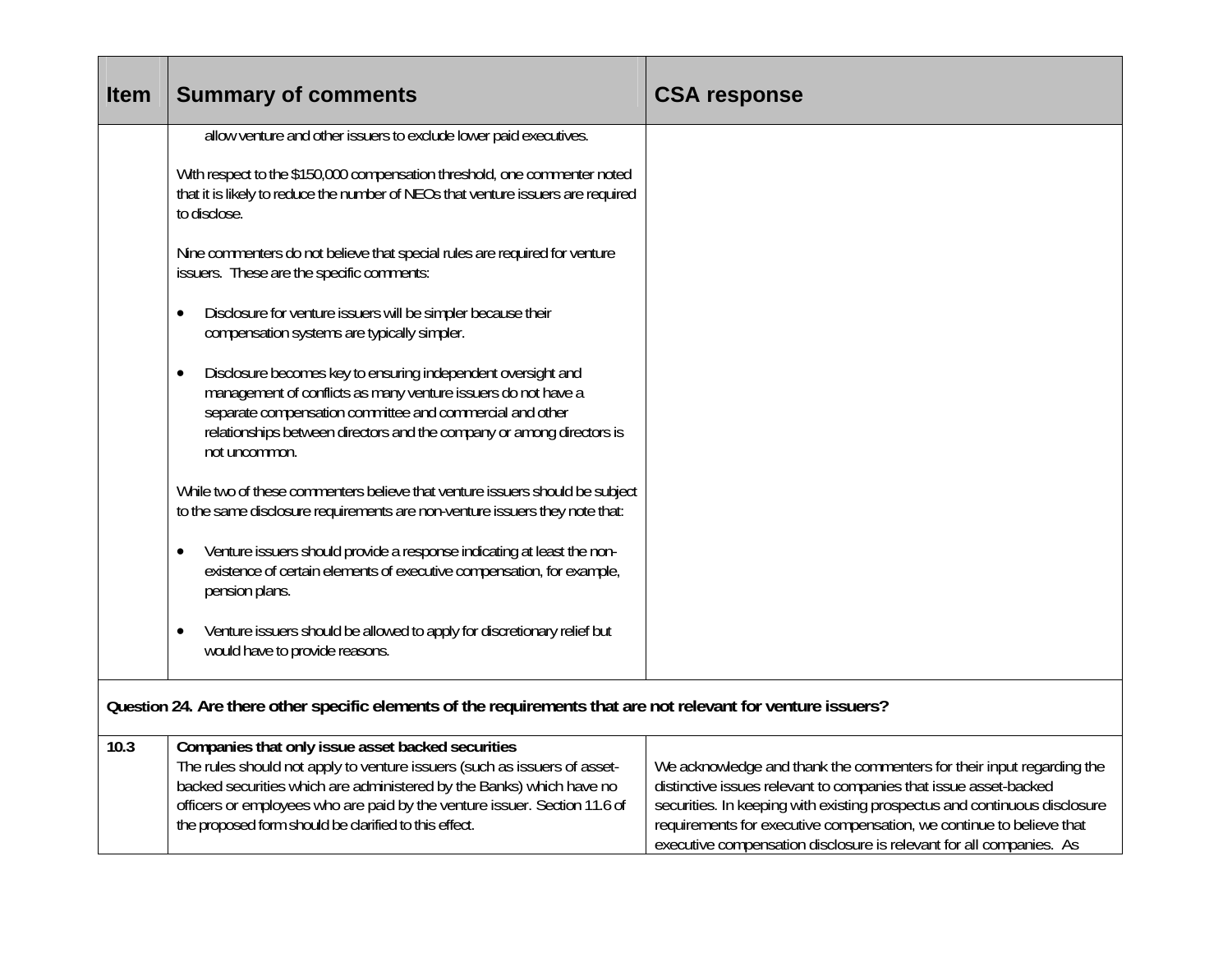| <b>Item</b>                                                                                                                                  | <b>Summary of comments</b>                                                                                                                                                                                                                                                                                                                                                                                                                                                                                                                                                                                                                                                                                                                                                                                                                                                                                                                                                                                                                                                                                                                                                                                                                                                                                                                                                                                                | <b>CSA response</b>                                                                                                                                                                                                                                                                                                                                                                                                                                                                                                                                                                                                                                                                                                                                                                                                                                                |  |  |
|----------------------------------------------------------------------------------------------------------------------------------------------|---------------------------------------------------------------------------------------------------------------------------------------------------------------------------------------------------------------------------------------------------------------------------------------------------------------------------------------------------------------------------------------------------------------------------------------------------------------------------------------------------------------------------------------------------------------------------------------------------------------------------------------------------------------------------------------------------------------------------------------------------------------------------------------------------------------------------------------------------------------------------------------------------------------------------------------------------------------------------------------------------------------------------------------------------------------------------------------------------------------------------------------------------------------------------------------------------------------------------------------------------------------------------------------------------------------------------------------------------------------------------------------------------------------------------|--------------------------------------------------------------------------------------------------------------------------------------------------------------------------------------------------------------------------------------------------------------------------------------------------------------------------------------------------------------------------------------------------------------------------------------------------------------------------------------------------------------------------------------------------------------------------------------------------------------------------------------------------------------------------------------------------------------------------------------------------------------------------------------------------------------------------------------------------------------------|--|--|
|                                                                                                                                              |                                                                                                                                                                                                                                                                                                                                                                                                                                                                                                                                                                                                                                                                                                                                                                                                                                                                                                                                                                                                                                                                                                                                                                                                                                                                                                                                                                                                                           | such, we do not believe that specific exemptions should be provided for<br>these companies. We would be prepared, however, to consider the<br>merits of applications for exemptive relief on a case by case basis.                                                                                                                                                                                                                                                                                                                                                                                                                                                                                                                                                                                                                                                 |  |  |
| Question 25. Would the prescription of a performance measurement tool provide useful information on the link between pay and<br>performance? |                                                                                                                                                                                                                                                                                                                                                                                                                                                                                                                                                                                                                                                                                                                                                                                                                                                                                                                                                                                                                                                                                                                                                                                                                                                                                                                                                                                                                           |                                                                                                                                                                                                                                                                                                                                                                                                                                                                                                                                                                                                                                                                                                                                                                                                                                                                    |  |  |
| 10.4                                                                                                                                         | Disagree with using single performance metric<br>Five commenters disagree with any use of a single performance metric.<br>Commenters raised the following specific points:<br>Two commenters do not believe it is not possible to find a single<br>performance measurement tool of how executive compensation<br>relates to company performance. Measurements vary by industry<br>and linking pay to performance should be relevant and meaningful<br>and therefore specific to the company and industry.<br>One commenter agrees that to enhance investors' ability to assess the<br>pay-for-performance link, the CSA rules should encourage companies to<br>include a "robust" discussion of performance at the end of the<br>performance period. While it would be difficult to prescribe a single<br>performance measurement or analysis, it would be helpful if the<br>disclosure included a requirement for the board to discuss the company's<br>and the executives' performance versus their performance targets and<br>versus peer company performance.<br>One commenter does agree with the inclusion of the stock performance<br>graph with the CD&A (provided that issuers may discuss any<br>discrepancies between performance and compensation) but does not<br>believe any other form of a single prescribed performance measure is at<br>all useful in determining the link between pay and performance. | We agree that there is not any one particular performance metric that can<br>be applied to all companies. Therefore, apart from the requirement to<br>include a share performance graph comparing total share performance<br>with compensation trends, we do not require companies to use a single<br>metric in isolation. We consider share performance to be a universal<br>metric that can easily be applied by all companies. Companies may use<br>any performance metric they see fit in an effort to describe and justify<br>their compensation policies, provided that these metrics do not detract<br>from the provision of meaningful and accessible disclosure of<br>compensation information: Companies should disclose other<br>performance metrics that are necessary to provide meaningful and<br>accessible disclosure of compensation information. |  |  |
|                                                                                                                                              |                                                                                                                                                                                                                                                                                                                                                                                                                                                                                                                                                                                                                                                                                                                                                                                                                                                                                                                                                                                                                                                                                                                                                                                                                                                                                                                                                                                                                           |                                                                                                                                                                                                                                                                                                                                                                                                                                                                                                                                                                                                                                                                                                                                                                                                                                                                    |  |  |

**Question 26. Do you think the suggested timeline will give companies enough time to implement these proposed disclosure**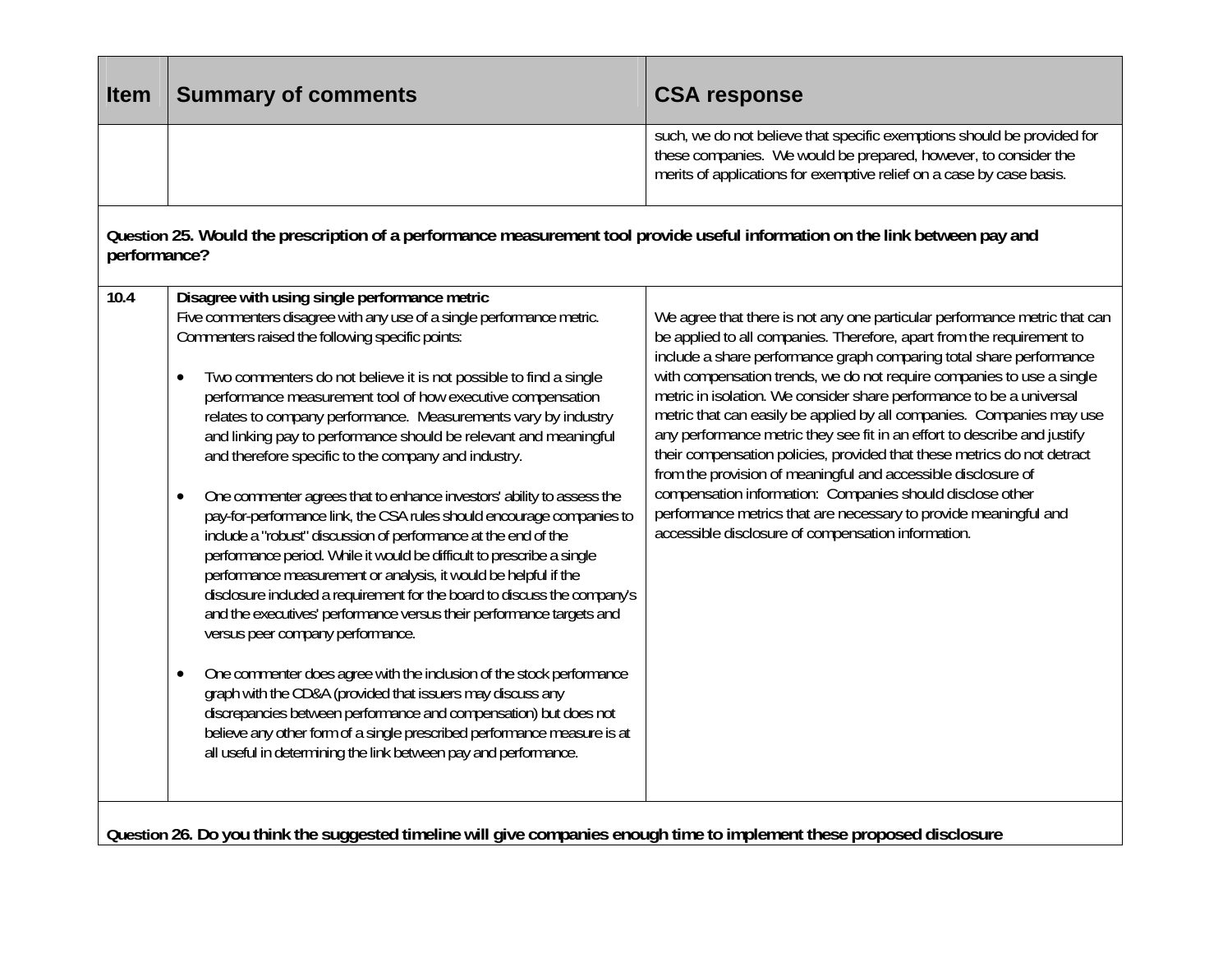| <b>Item</b>   | <b>Summary of comments</b>                                                                                                                                                                                                                                                                                                                                                            | <b>CSA response</b>                                                                                                                                                                    |  |  |
|---------------|---------------------------------------------------------------------------------------------------------------------------------------------------------------------------------------------------------------------------------------------------------------------------------------------------------------------------------------------------------------------------------------|----------------------------------------------------------------------------------------------------------------------------------------------------------------------------------------|--|--|
| requirements? |                                                                                                                                                                                                                                                                                                                                                                                       |                                                                                                                                                                                        |  |  |
| 10.5          | 28 out of these 38 commenters who commented on the proposed<br>form provided their views on the proposed effective date.                                                                                                                                                                                                                                                              | We acknowledge these comments.                                                                                                                                                         |  |  |
|               | Eight commenters believe that the proposed timeline will provide<br>enough time for companies to implement the requirements of the<br>proposed form. However, two commenters provided the following<br>qualifications:                                                                                                                                                                | We have republished for comment and, therefore, implementation of the<br>Proposed Form is delayed. We anticipate the effective date of the<br>Proposed Form will be December 31, 2008. |  |  |
|               | Transition periods for issues such as those relating to<br>external management companies (and the renegotiation of<br>any contractual terms) may be required.                                                                                                                                                                                                                         |                                                                                                                                                                                        |  |  |
|               | The anticipated SEC rules could still take several years to<br>$\bullet$<br>review and implement. Accordingly, the CSA should proceed<br>as planned but leave open the possibility for amendments<br>down the road in light of possible changes in the U.S. and the<br>implementation experience in Canada.                                                                           |                                                                                                                                                                                        |  |  |
|               | Two commenters believe that while it is likely possible for<br>companies to comply with the proposed timeline, the CSA should<br>nonetheless consider delaying implementation.                                                                                                                                                                                                        |                                                                                                                                                                                        |  |  |
|               | One commenter believes that if the CSA uses an accounting costs<br>method of valuing equity awards, it should wait for the completion of the<br>anticipated SEC review of 2007 proxy statements. The commenter<br>appears to support the proposed timeline (depending on the timing of any<br>re-publication and further comment) if a method other than accounting<br>costs is used. |                                                                                                                                                                                        |  |  |
|               | Nineteen commenters believe that the timeline for implementation should<br>be delayed until December 31, 2008, if not longer. Commenters based<br>this conclusion on the following reasons:                                                                                                                                                                                           |                                                                                                                                                                                        |  |  |
|               | Six commenters believe the CSA needs this time to observe the                                                                                                                                                                                                                                                                                                                         |                                                                                                                                                                                        |  |  |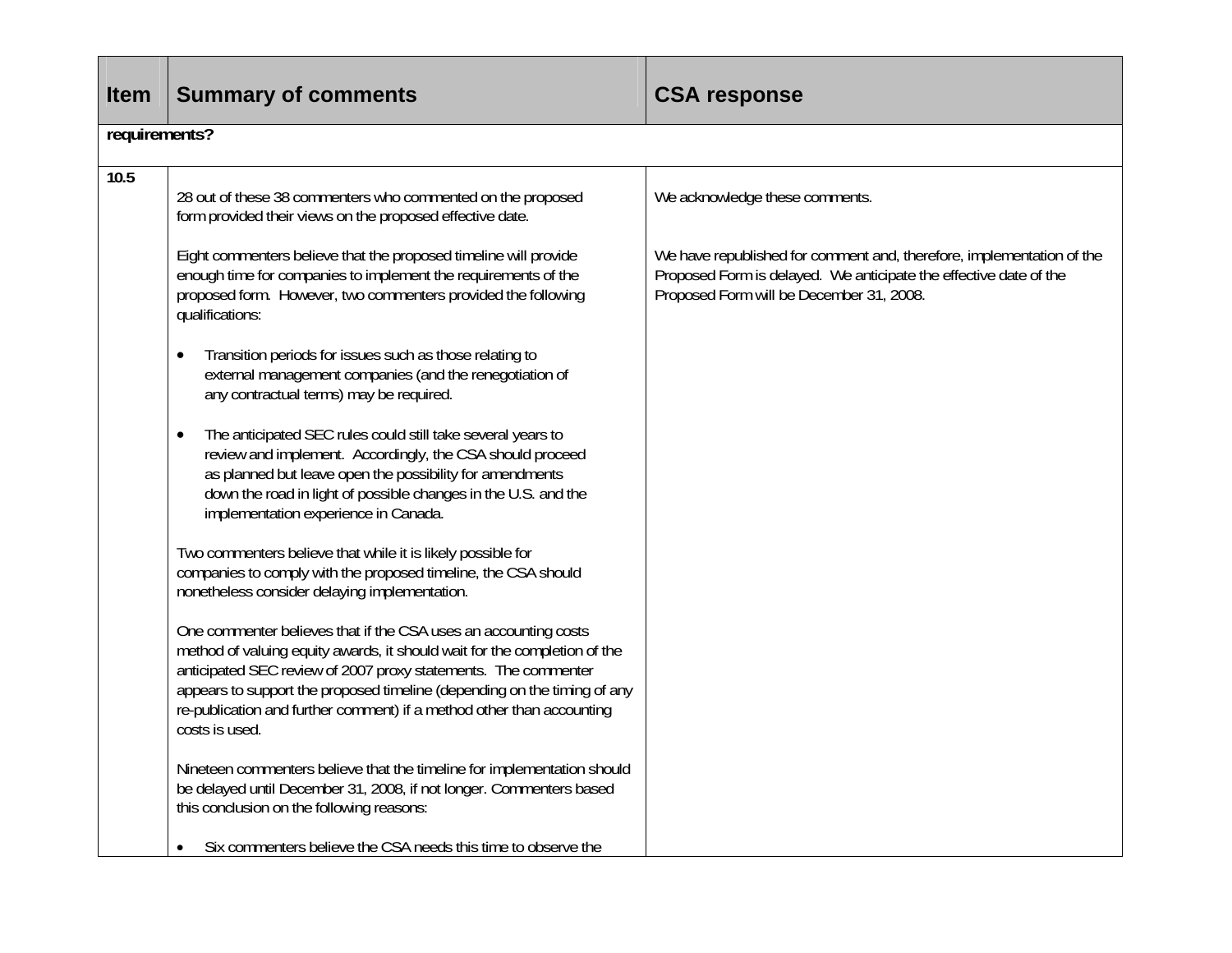| <b>Item</b> | <b>Summary of comments</b>                                                                                                                                                                                                                                                                                                                                                                                     | <b>CSA response</b> |
|-------------|----------------------------------------------------------------------------------------------------------------------------------------------------------------------------------------------------------------------------------------------------------------------------------------------------------------------------------------------------------------------------------------------------------------|---------------------|
|             | results of the U.S. Rules and any SEC comments or guidance on<br>them after the SEC completes its review of 2007 proxy statements.                                                                                                                                                                                                                                                                             |                     |
|             | One commenter believes additional time is needed so that smaller<br>entities can hire new staff or additional consultants.                                                                                                                                                                                                                                                                                     |                     |
|             | Four commenters believe that publishing these rules in final form in<br>$\bullet$<br>December 2007 will make it extremely difficult for issuers to properly<br>prepare for the implementation of the new rules before compensation<br>decisions are made. Moreover, delaying implementation would have<br>the added benefit of allowing the CSA to take into account any<br>potential changes made by the SEC. |                     |
|             | Eight of the nineteen commenters believe that compliance with the<br>proposed form is possible only if certain deadlines (that are not practical<br>given the proposed timeline) are met. In total, the eight commenters each<br>believe that publication in final form after September 30, 2007 (as is<br>currently planned) would not provide sufficient time to issuers.<br>Specifically:                   |                     |
|             | Two commenters believe that the form must be published in final form<br>$\bullet$<br>by July 31, 2007. One of the commenters further indicated that this<br>would only be suitable if the final form of the proposed form was in<br>substantially the same form as the proposed version included in the<br>March 29, 2007 Notice and Request for Comment.                                                      |                     |
|             | Two commenters believe that the form must be published in final form<br>$\bullet$<br>by no later than mid-August. If the release date is later, the<br>commenters recommend postponing implementation for one year.                                                                                                                                                                                            |                     |
|             | One commenter believes that the form must be published in final form<br>$\bullet$<br>by the end of September 2007, and that there should be a transition<br>rule (similar to that under the SEC rule) providing that issuers do not<br>need to restate compensation previously disclosed in accordance<br>with the old form requirements.                                                                      |                     |
|             | Two additional commenters support September 30, 2007 as a                                                                                                                                                                                                                                                                                                                                                      |                     |